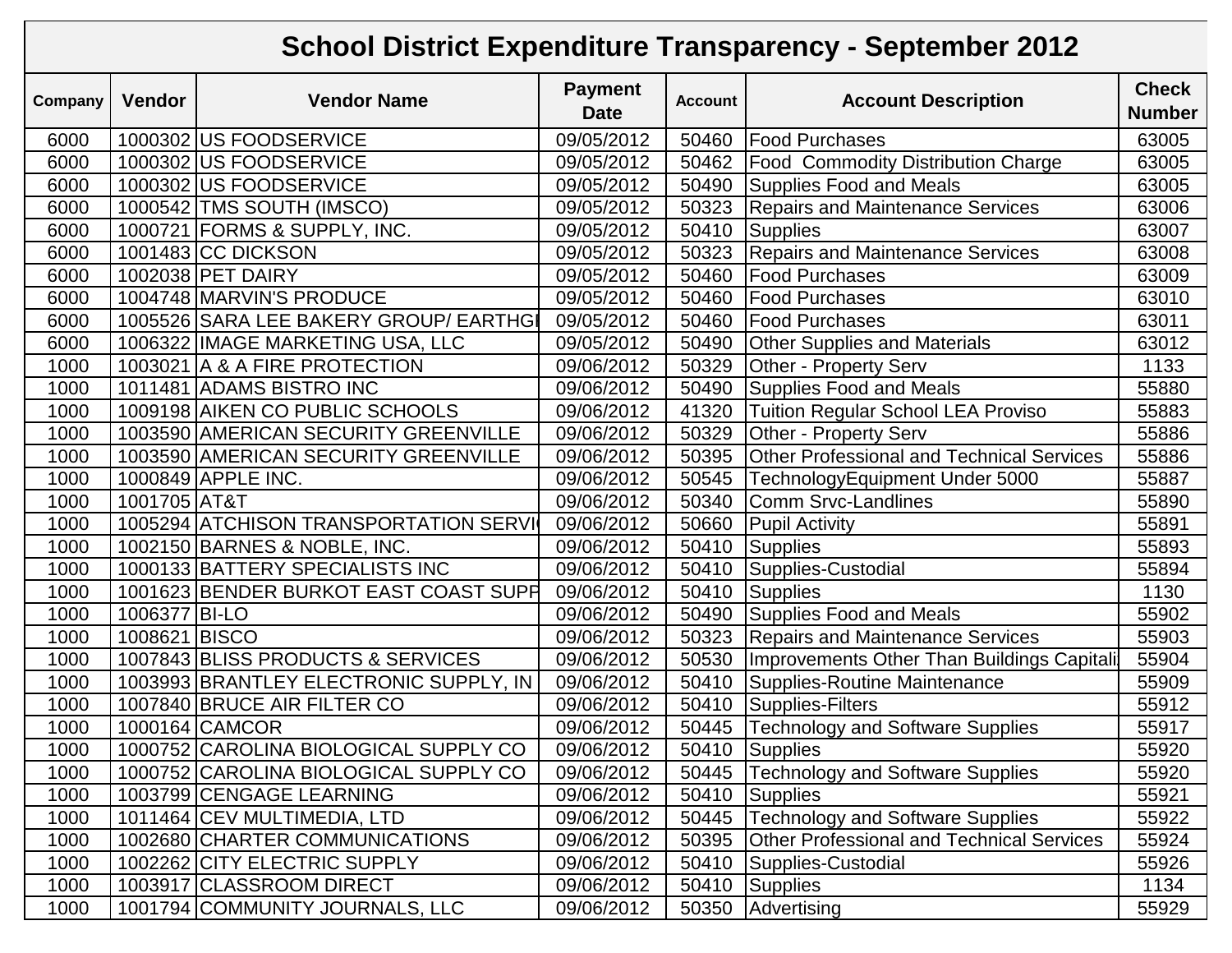| 1000 |               | 1000268 COMPUSULT INC                 | 09/06/2012 | 50345 | Technology                                         | 55930 |
|------|---------------|---------------------------------------|------------|-------|----------------------------------------------------|-------|
| 1000 |               | 1002963 COUNTER ACT, INC.             | 09/06/2012 | 50410 | Supplies-Routine Maintenance                       | 55931 |
| 1000 |               | 1002695 DELL MARKETING                | 09/06/2012 | 50445 | <b>Technology and Software Supplies</b>            | 55936 |
| 1000 |               | 1002695 DELL MARKETING                | 09/06/2012 | 50545 | TechnologyEquipment Under 5000                     | 55936 |
| 1000 | 1000020 DEMCO |                                       | 09/06/2012 | 50410 | <b>Supplies</b>                                    | 55937 |
| 1000 |               | 1000755 DICK BLICK COMPANY            | 09/06/2012 | 50410 | Supplies                                           | 55938 |
| 1000 |               | 1000838 DUKE POWER                    | 09/06/2012 | 50470 | <b>Energy-Electricity</b>                          | 55940 |
| 1000 |               | 1002726 ECHOLS OIL CO.                | 09/06/2012 | 50410 | Supplies-Vehicle fuel                              | 1131  |
| 1000 |               | 1010145 ELEVATOR INSPECTION LLC       | 09/06/2012 | 50329 | Other - Property Serv                              | 55944 |
| 1000 |               | 1011429 FAMILY DEVELOPMENT RESOURCES  | 09/06/2012 | 50410 | <b>Supplies</b>                                    | 55948 |
| 1000 |               | 1000567 FOLLETT LIBRARY RESOURCES     | 09/06/2012 | 50410 | Supplies                                           | 1128  |
| 1000 |               | 1000567 FOLLETT LIBRARY RESOURCES     | 09/06/2012 | 50420 | <b>Textbooks</b>                                   | 1128  |
| 1000 |               | 1000567 FOLLETT LIBRARY RESOURCES     | 09/06/2012 | 50430 | <b>Library Books and Materials</b>                 | 1128  |
| 1000 |               | 1000567 FOLLETT LIBRARY RESOURCES     | 09/06/2012 | 50560 | <b>Library Books and Materials</b>                 | 1128  |
| 1000 |               | 1000721 FORMS & SUPPLY, INC.          | 09/06/2012 | 50410 | Supplies                                           | 1129  |
| 1000 |               | 1000721 FORMS & SUPPLY, INC.          | 09/06/2012 |       | 50445 Technology and Software Supplies             | 1129  |
| 1000 |               | 1002417 FRINGE BENEFITS MANGEMENT COM | 09/06/2012 | 20412 | Health Savings - Deductible                        | 55957 |
| 1000 |               | 1002417 FRINGE BENEFITS MANGEMENT COM | 09/06/2012 | 20412 | Out of Pocket Medical                              | 55957 |
| 1000 |               | 1008286 FRONTIER COMMUNICATIONS       | 09/06/2012 | 50340 | Comm Srvc-Landlines                                | 55958 |
| 1000 |               | 1008178 GLYN C BABB PAINT CONTRACTOR  | 09/06/2012 | 50323 | <b>R&amp;M Serv-Painting Serv</b>                  | 55962 |
| 1000 |               | 1001056 GOPHER SPORT                  | 09/06/2012 | 50410 | Supplies                                           | 55964 |
| 1000 |               | 1007007 GRASON-STADLER                | 09/06/2012 | 50323 | <b>Repairs and Maintenance Services</b>            | 56110 |
| 1000 |               | 1000461 GREENVILLE NEWS               | 09/06/2012 | 50350 | Advertising                                        | 56111 |
| 1000 |               | 1002887 GREENVILLE OFFICE SUPPLY      | 09/06/2012 | 50410 | Supplies                                           | 1132  |
| 1000 |               | 1001497 GREENVILLE WATER SYSTEM       | 09/06/2012 | 50321 | <b>Public Utility Services (Excludes EnergySee</b> | 55969 |
| 1000 |               | 1000685 GREENWOOD SCHOOL DISTRICT #50 | 09/06/2012 | 41320 | <b>Tuition Regular School LEA Proviso</b>          | 55970 |
| 1000 |               | 1001351 GREER GAS CO.                 | 09/06/2012 | 50470 | <b>Energy-Gas</b>                                  | 55971 |
| 1000 |               | 1001602 GUNNELLS PUBLISHING           | 09/06/2012 | 50445 | <b>Technology and Software Supplies</b>            | 55975 |
| 1000 |               | 1001802 HAL LEONARD CORP.             | 09/06/2012 | 50430 | <b>Library Books and Materials</b>                 | 55976 |
| 1000 |               | 1001802 HAL LEONARD CORP.             | 09/06/2012 | 50445 | <b>Technology and Software Supplies</b>            | 55976 |
| 1000 |               | 1005733 HATFIELD BUILDERS OF G'VILLE  | 09/06/2012 |       | 50520 ConstructionServices (Temp) Building/Const   | 55977 |
| 1000 |               | 1003236 HAWKINS TOWING INC.           | 09/06/2012 | 50410 | Supplies-Vehicle Supplies                          | 55978 |
| 1000 |               | 1003588 HEARTWOOD CONSTRUCTORS, INC.  | 09/06/2012 | 50520 | ConstructionServices (Temp) Building/Const         | 55979 |
| 1000 |               | 1000341   IANCICI/CPI                 | 09/06/2012 | 50640 | Organization Membership Dues and Fees (P           | 55932 |
| 1000 |               | 1008732 IMAGINE THIS ENTERPRISES      | 09/06/2012 | 50410 | <b>Supplies</b>                                    | 55988 |
| 1000 |               | 1001142 INTERNATIONAL BACCALAUREATE N | 09/06/2012 | 50312 | <b>Instructional Programs Improvement Service</b>  | 55990 |
| 1000 |               | 1001142 INTERNATIONAL BACCALAUREATE N | 09/06/2012 | 50640 | Organization Membership Dues and Fees (P           | 55990 |
| 1000 |               | 1007453 JA PIPER ROOFING CO           | 09/06/2012 | 50323 | <b>Repairs and Maintenance Services</b>            | 55993 |
| 1000 |               | 1011439 JAMIE VOLLMER, INC            | 09/06/2012 | 50332 | <b>Travel - Transportation</b>                     | 55995 |
| 1000 |               | 1000462 JANPAK                        | 09/06/2012 | 50410 | Supplies-Custodial                                 | 55996 |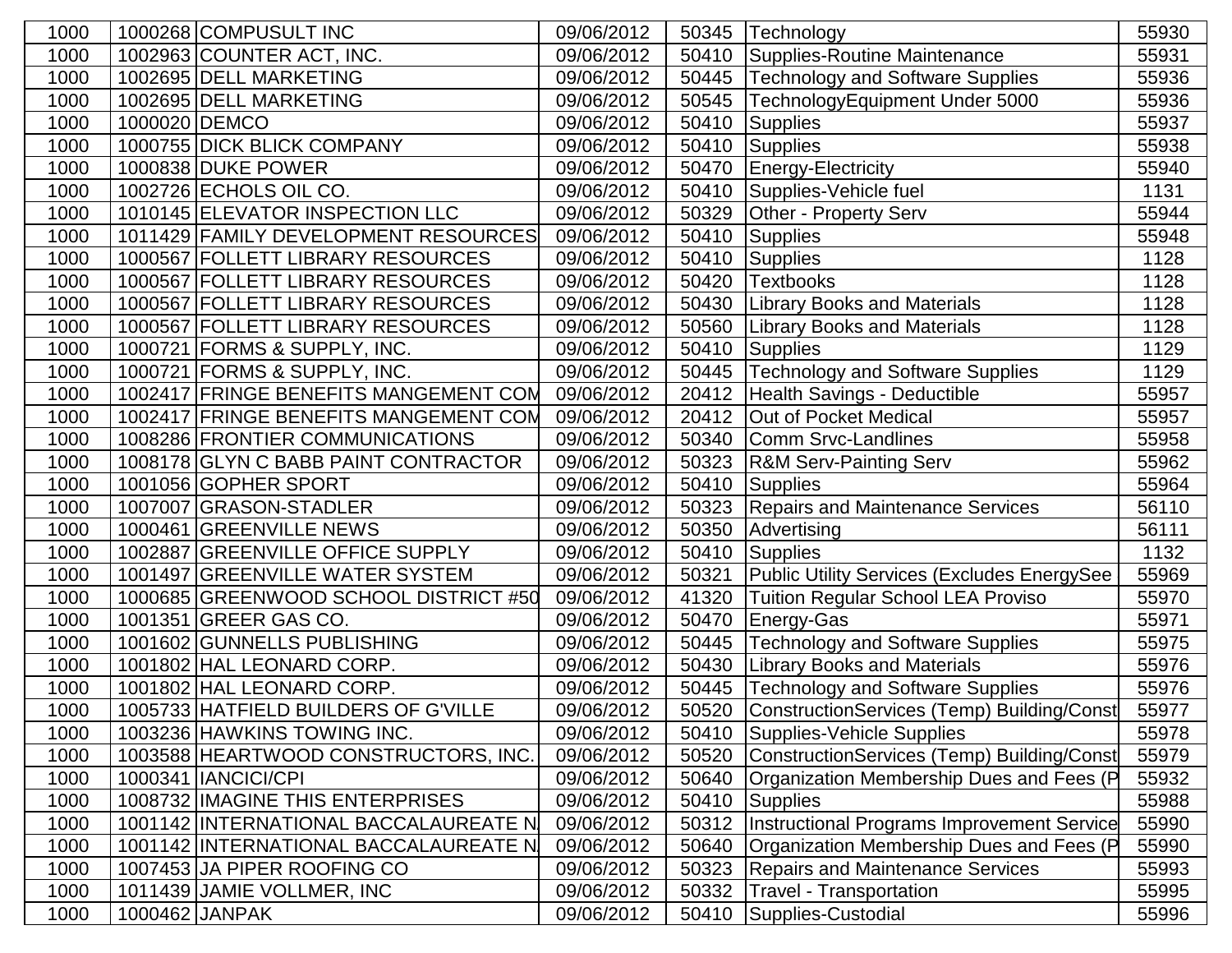| 1000 | 1002589 KADI MEDICAL SERVICES          | 09/06/2012 | 50395 | <b>Other Professional and Technical Services</b> | 55997 |
|------|----------------------------------------|------------|-------|--------------------------------------------------|-------|
| 1000 | 1003636 KELLY SERVICES                 | 09/06/2012 | 50395 | <b>Other Professional and Technical Services</b> | 55998 |
| 1000 | 1010420 KEN'S AUTO & TRUCK BODY REPAIR | 09/06/2012 | 50323 | <b>R&amp;M Serv-Vehicle Serv</b>                 | 56000 |
| 1000 | 1009676 LEARNING ALLEY, INC            | 09/06/2012 | 50640 | Organization Membership Dues and Fees (P         | 56007 |
| 1000 | 1003146 LEXINGTON SCHOOL DIST.#1       | 09/06/2012 | 41320 | Tuition Regular School LEA Proviso               | 56008 |
| 1000 | 1005469 LOWE'S - CHERRYDALE            | 09/06/2012 | 50410 | Supplies-Custodial                               | 56012 |
| 1000 | 1005469 LOWE'S - CHERRYDALE            | 09/06/2012 | 50410 | Supplies-Custodial                               | 56014 |
| 1000 | 1000113 LOWE'S OF GREENVILLE           | 09/06/2012 | 50410 | Supplies-Custodial                               | 56012 |
| 1000 | 1001452 LOWE'S OF SIMPSONVILLE         | 09/06/2012 | 50410 | Supplies-Custodial                               | 56013 |
| 1000 | 1003404 MANAGEMENT DECISIONS           | 09/06/2012 | 50395 | <b>Other Professional and Technical Services</b> | 56015 |
| 1000 | 1000209 MARIETTA WATER DISTRICT        | 09/06/2012 | 50321 | Public Utility Services (Excludes EnergySee      | 56016 |
| 1000 | 1000177 MCBRIDES INC                   | 09/06/2012 | 50410 | Supplies                                         | 1127  |
| 1000 | 1000177 MCBRIDES INC                   | 09/06/2012 | 50445 | <b>Technology and Software Supplies</b>          | 1127  |
| 1000 | 1011406 MCCARTER MECHANICAL, INC       | 09/06/2012 | 50520 | ConstructionServices (Temp) Building/Const       | 56021 |
| 1000 | 1002037 MCGRAW-HILL COMPANIES          | 09/06/2012 | 50410 | Supplies                                         | 56022 |
| 1000 | 1000733 MCMILLAN PAZDAN SMITH ARCHITED | 09/06/2012 | 50520 | <b>ConstructionServices Arch Fees Capitalize</b> | 56023 |
| 1000 | 1000733 MCMILLAN PAZDAN SMITH ARCHITEO | 09/06/2012 | 50520 | <b>ConstructionServices Arch Fees Reimb Capi</b> | 56023 |
| 1000 | 1010343 MILLER, TY                     | 09/06/2012 | 50395 | <b>Other Professional and Technical Services</b> | 56025 |
| 1000 | 1002083 MOORE MEDICAL                  | 09/06/2012 | 20410 | <b>Inventory Recd not Vouchered</b>              | 56028 |
| 1000 | 1000205 NASCO INC                      | 09/06/2012 | 50410 | Supplies                                         | 56031 |
| 1000 | 1001763 NETWORK CONTROLS & ELECTRIC    | 09/06/2012 | 50520 | ConstructionServices (Temp) Building/Const       | 56032 |
| 1000 | 1000751 NU-IDEA SCHOOL SUPPLY CO INC   | 09/06/2012 | 50410 | <b>Supplies</b>                                  | 56035 |
| 1000 | 1011469 NURSE BOOK, LLC                | 09/06/2012 | 50540 | Equipment Under 5000                             | 56036 |
| 1000 | 1000329 ORIENTAL TRADING COMPANY       | 09/06/2012 | 50410 | Supplies                                         | 56038 |
| 1000 | 1009316 OSS, LLC                       | 09/06/2012 | 50540 | Equipment Under 5000                             | 56039 |
| 1000 | 1000364 PECKNEL MUSIC COMPANY          | 09/06/2012 | 50323 | <b>Repairs and Maintenance Services</b>          | 56042 |
| 1000 | 1001050 PITSCO EDUCATION               | 09/06/2012 | 50410 | Supplies                                         | 56044 |
| 1000 | 1000393 PLANK ROAD PUBLISHING INC      | 09/06/2012 | 50410 | Supplies                                         | 56046 |
| 1000 | 1009112 POCKET NURSE ENTERPRISES, INC  | 09/06/2012 |       | 50410 Supplies                                   | 56047 |
| 1000 | 1007728 PRECISION PRESS AND LABEL      | 09/06/2012 |       | 50410 Supplies                                   | 56048 |
| 1000 | 1001079 PRESENTATION SYSTEMS SOUTH, IN | 09/06/2012 |       | 50410 Supplies                                   | 56049 |
| 1000 | 1001079 PRESENTATION SYSTEMS SOUTH, IN | 09/06/2012 | 50445 | <b>Technology and Software Supplies</b>          | 56049 |
| 1000 | 1011290 PRINCETON HEALTH PRESS         | 09/06/2012 | 50410 | Supplies                                         | 56051 |
| 1000 | 1003615 QUILL CORPORATION              | 09/06/2012 |       | 50410 Supplies                                   | 56053 |
| 1000 | 1001573 REALLY GOOD STUFF              | 09/06/2012 | 50410 | Supplies                                         | 56055 |
| 1000 | 1001846 RENAISSANCE LEARNING, INC.     | 09/06/2012 | 50345 | Technology                                       | 56056 |
| 1000 | 1001549 RICOH                          | 09/06/2012 | 50345 | <b>Tech Srvc-Copier Contract</b>                 | 56058 |
| 1000 | 1002289 ROCHESTER 100 INC.             | 09/06/2012 | 50140 | <b>Terminal Leave</b>                            | 56062 |
| 1000 | 1002001 S&ME                           | 09/06/2012 | 50520 | ConstructionServices (Temp) Building/Const       | 56066 |
| 1000 | 1008713 S&S WORLDWIDE                  | 09/06/2012 |       | 50410 Supplies                                   | 56067 |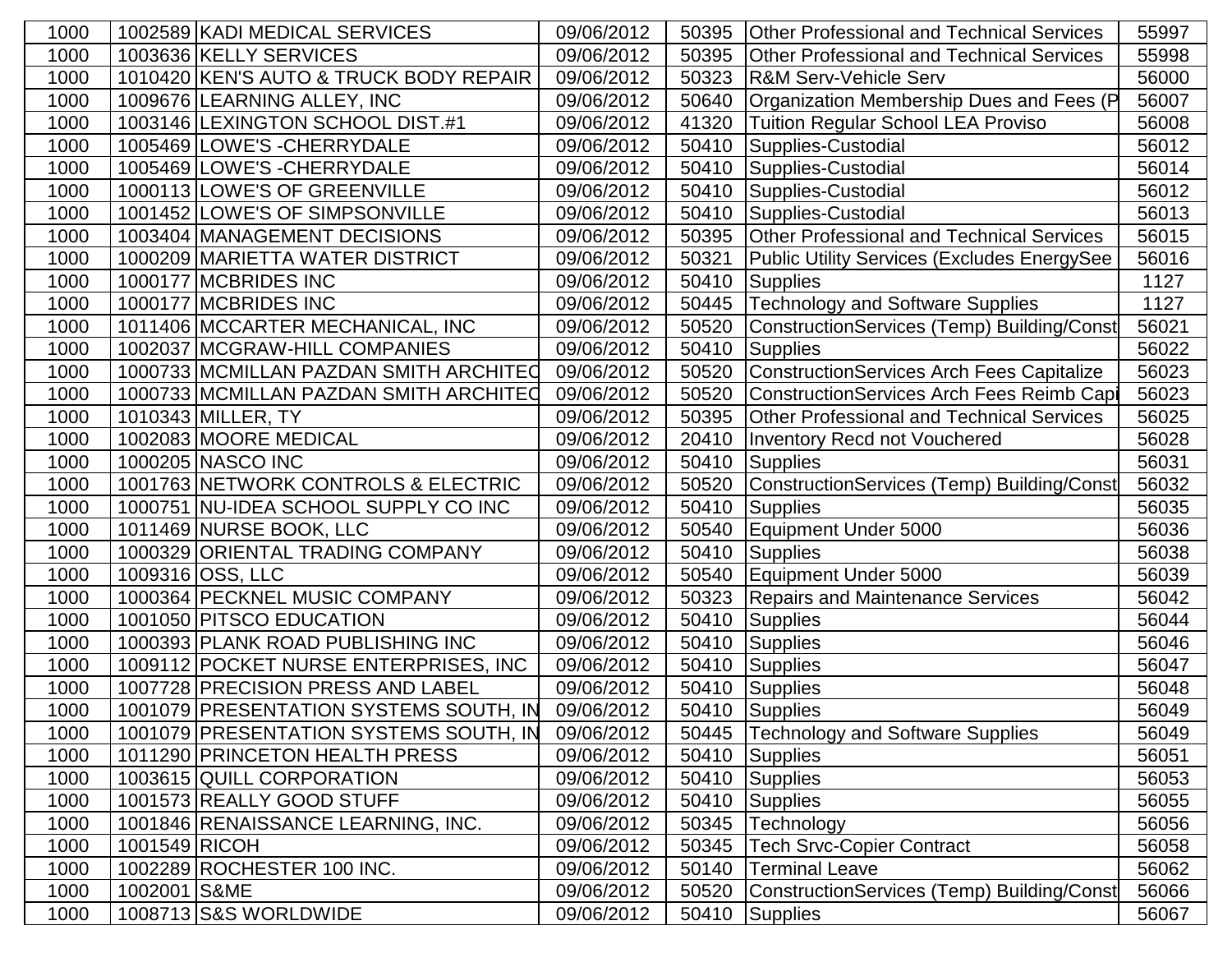| 1000 | 1001182 SC DEPT OF EDUCATION TRANSPORI | 09/06/2012 | 50323 | <b>Repairs and Maintenance Services</b>          | 56070 |
|------|----------------------------------------|------------|-------|--------------------------------------------------|-------|
| 1000 | 1001259 SC INTERNATIONAL BACCALAUREAT  | 09/06/2012 | 50640 | Organization Membership Dues and Fees (P         | 56093 |
| 1000 | 1000753 SC WORKERS' COMP. COMMISSION   | 09/06/2012 | 50270 | <b>Worker's Compensation Tax</b>                 | 56071 |
| 1000 | 1001268 SCHOLASTIC INC                 | 09/06/2012 | 50550 | Local Funds AP                                   | 56072 |
| 1000 | 1001268 SCHOLASTIC INC                 | 09/06/2012 | 50410 | Supplies                                         | 56072 |
| 1000 | 1004306 SCHOLASTIC STORE ONLINE        | 09/06/2012 | 50410 | Supplies                                         | 56073 |
| 1000 | 1000896 SCHOOL MATE                    | 09/06/2012 | 50410 | Supplies                                         | 56075 |
| 1000 | 1002294 SCHOOL OUTFITTERS              | 09/06/2012 | 50410 | <b>Supplies</b>                                  | 56076 |
| 1000 | 1003927 SCHOOL SPECIALTY               | 09/06/2012 | 50410 | Supplies                                         | 1134  |
| 1000 | 1003927 SCHOOL SPECIALTY               | 09/06/2012 | 50410 | Supplies                                         | 56077 |
| 1000 | 1001004 SCHOOLMASTERS                  | 09/06/2012 | 50410 | Supplies                                         | 56078 |
| 1000 | 1003106 SFI ELECTRONICS, INC           | 09/06/2012 | 50445 | <b>Technology and Software Supplies</b>          | 56080 |
| 1000 | 1004788 SHARP BUSINESS SYSTEMS         | 09/06/2012 | 50345 | <b>Tech Srvc-Copier Contract</b>                 | 56081 |
| 1000 | 1000310 SHIFFLER EQUIPMENT SALES       | 09/06/2012 | 50410 | <b>Supplies</b>                                  | 56082 |
| 1000 | 1003265 SIGNS BY TOMORROW              | 09/06/2012 | 50520 | <b>ConstructionServices Buildings Capitalize</b> | 56083 |
| 1000 | 1009945 SIMPLIFIED OFFICE SYSTEMS, LLC | 09/06/2012 | 50345 | <b>Tech Srvc-Copier Contract</b>                 | 56084 |
| 1000 | 1002057 SMITH DRAY LINE                | 09/06/2012 | 50395 | <b>Other Professional and Technical Services</b> | 56088 |
| 1000 | 1002057 SMITH DRAY LINE                | 09/06/2012 | 50520 | ConstructionServices (Temp) Building/Const       | 56088 |
| 1000 | 1005999 SPARTANBURG SCHOOL DISTRICT 7  | 09/06/2012 | 41320 | <b>Tuition Regular School LEA Proviso</b>        | 56096 |
| 1000 | 1005110 STAPLES ADVANTAGE              | 09/06/2012 | 50410 | <b>Supplies</b>                                  | 56097 |
| 1000 | 1000377 STATE DEPARTMENT OF EDUCATION  | 09/06/2012 | 50660 | Pupil Activity                                   | 56098 |
| 1000 | 1000403 STUDENT SUPPLY COMPANY         | 09/06/2012 | 50410 | <b>Supplies</b>                                  | 56102 |
| 1000 | 1011494 SUTHERLAND FELT COMPANY        | 09/06/2012 | 50410 | Supplies-Custodial                               | 56105 |
| 1000 | 1011408 THERMAL BELT SPORTS SURFACES   | 09/06/2012 | 50520 | ConstructionServices (Temp) Building/Const       | 56112 |
| 1000 | 1005646 TIME FOR KIDS                  | 09/06/2012 | 50410 | <b>Supplies</b>                                  | 56116 |
| 1000 | 1002312 TRANE US, INC                  | 09/06/2012 | 50410 | Supplies-HVAC supplies                           | 56118 |
| 1000 | 1002940 TRIUMPH LEARNING LLC           | 09/06/2012 | 50410 | <b>Supplies</b>                                  | 56120 |
| 1000 | 1001055 ULTIMATE OFFICE INC.           | 09/06/2012 | 50410 | <b>Supplies</b>                                  | 56121 |
| 1000 | 1000494 UNITED CHEMICAL AND SUPPLY INC | 09/06/2012 | 50410 | Supplies-Custodial                               | 56122 |
| 1000 | 1007000 VICK SR., DONALD S.            | 09/06/2012 | 50311 | <b>Instructional Services</b>                    | 56124 |
| 1000 | 1005113 VIRTUCOM INC.                  | 09/06/2012 |       | 50345   Tech Srvc-Copier Contract                | 56125 |
| 1000 | 1006819 W W WILLIAMS                   | 09/06/2012 | 50410 | Supplies-Vehicle Supplies                        | 56126 |
| 1000 | 1000660 WALDROP HEATING & AIR          | 09/06/2012 | 50520 | ConstructionServices Buildings Capitalize        | 56128 |
| 1000 | 1000859 WORTHINGTON DIRECT, INC.       | 09/06/2012 | 50410 | Supplies                                         | 56138 |
| 1000 | 1003251 WRIGHT EXPRESS FINANCIAL SERVI | 09/06/2012 | 50410 | Supplies-Vehicle fuel                            | 56139 |
| 1000 | 1003406 WT COX SUBSCRIPTIONS           | 09/06/2012 | 50430 | <b>Library Books and Materials</b>               | 56140 |
| 1000 | 1003635 YE OLDE PIANO SHOPPE, LLC      | 09/06/2012 | 50323 | R&M Serv-Piano & Strings Serv                    | 56141 |
| 1000 | 1011168 ZAGG, INC                      | 09/06/2012 | 50410 | Supplies                                         | 56142 |
| 6000 | 1000094 ANDERSON STAMP COMPANY         | 09/07/2012 | 50490 | <b>Other Supplies and Materials</b>              | 63014 |
| 6000 | 1000367 PEPSI-COLA BOTTLING COMPANY    | 09/07/2012 | 50460 | <b>Food Purchases</b>                            | 63016 |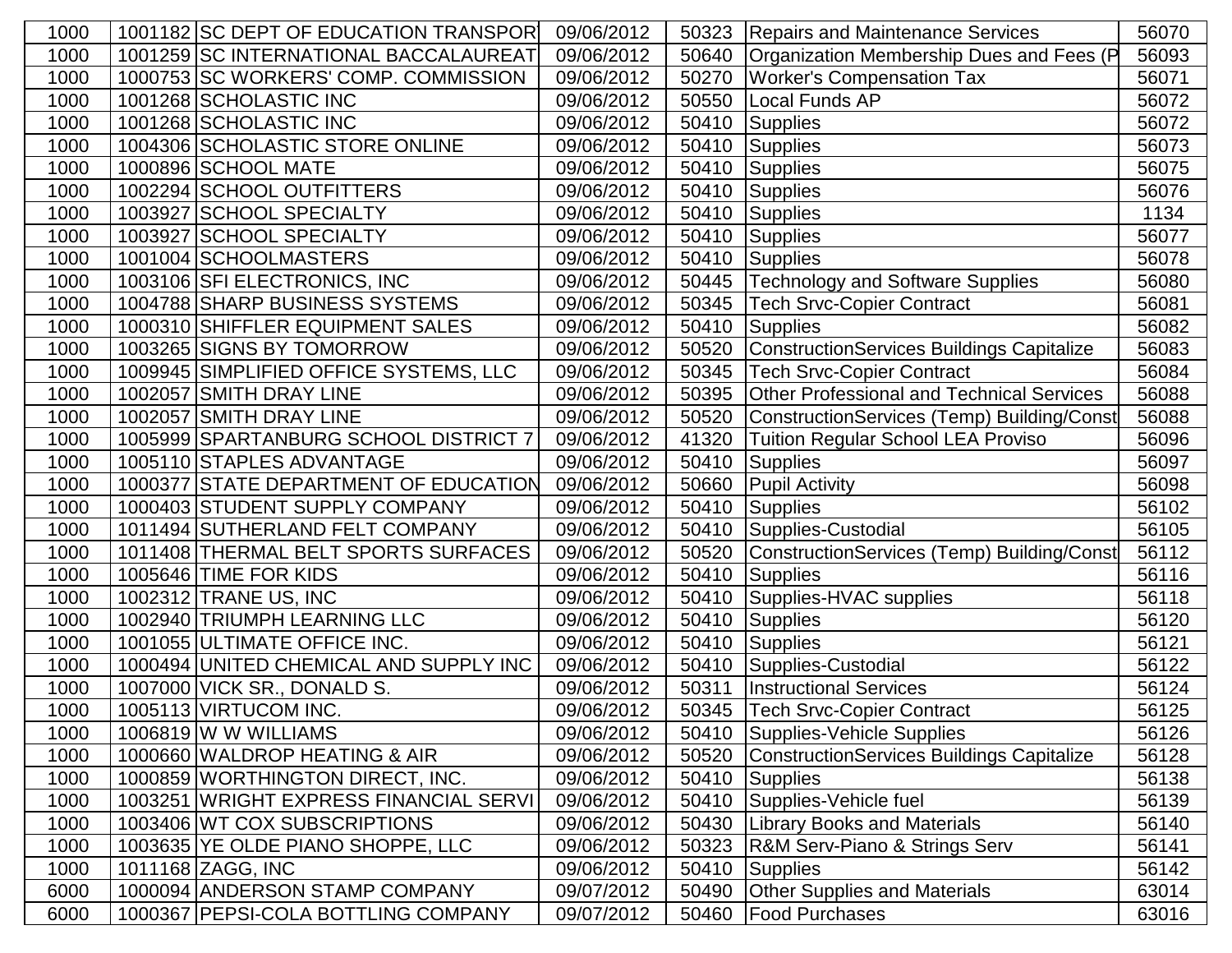| 6000 | 1000542 TMS SOUTH (IMSCO)              | 09/07/2012 | 50323 | <b>Repairs and Maintenance Services</b> | 63017 |
|------|----------------------------------------|------------|-------|-----------------------------------------|-------|
| 6000 | 1000721 FORMS & SUPPLY, INC.           | 09/07/2012 |       | 50410 Supplies                          | 63018 |
| 6000 | 1000721 FORMS & SUPPLY, INC.           | 09/07/2012 | 50540 | Equipment Under 5000                    | 63018 |
| 6000 | 1001140 PAPA JOHN'S PIZZA              | 09/07/2012 | 50460 | <b>Food Purchases</b>                   | 63019 |
| 6000 | 1001483 CC DICKSON                     | 09/07/2012 | 50323 | <b>Repairs and Maintenance Services</b> | 63020 |
| 6000 | 1001800 SIMPLEX GRINNELL               | 09/07/2012 | 50323 | <b>Repairs and Maintenance Services</b> | 63021 |
| 6000 | 1002212 LOWE'S COMPANIES, INC.         | 09/07/2012 | 50323 | <b>Repairs and Maintenance Services</b> | 63022 |
| 6000 | 1002212 LOWE'S COMPANIES, INC.         | 09/07/2012 | 50540 | Equipment Under 5000                    | 63022 |
| 6000 | 1002695 DELL MARKETING                 | 09/07/2012 | 50540 | Equipment Under 5000                    | 63024 |
| 6000 | 1002695 DELL MARKETING                 | 09/07/2012 | 50545 | TechnologyEquipment Under 5000          | 63024 |
| 6000 | 1003636 KELLY SERVICES                 | 09/07/2012 | 50311 | <b>Instructional Services</b>           | 63026 |
| 6000 | 1005345 BLUE BELL CREAMERIES           | 09/07/2012 | 50460 | <b>Food Purchases</b>                   | 63027 |
| 6000 | 1005417 FUNACHO                        | 09/07/2012 | 50460 | <b>Food Purchases</b>                   | 63028 |
| 6000 | 1005526 SARA LEE BAKERY GROUP/ EARTHGI | 09/07/2012 | 50460 | <b>Food Purchases</b>                   | 63029 |
| 6000 | 1008622 ORKIN, INC                     | 09/07/2012 | 50323 | <b>R&amp;M Serv-Pest Control Serv</b>   | 63030 |
| 6000 | 1011417 KAY CHEMICAL CO                | 09/07/2012 | 50323 | <b>Repairs and Maintenance Services</b> | 63031 |
| 1000 | 1003976 CHILDCRAFT                     | 09/11/2012 | 50410 | Supplies                                | 1143  |
| 1000 | 1000264 COMMUNICATION SERVICE CENTER   | 09/11/2012 | 50410 | Supplies                                | 1136  |
| 1000 | 1000818 COMMUNICATIONS SERVICE CTR-INV | 09/11/2012 |       | 50323 R&M Serv-Plant Serv               | 1139  |
| 1000 | 1000567 FOLLETT LIBRARY RESOURCES      | 09/11/2012 | 50430 | <b>Library Books and Materials</b>      | 1137  |
| 1000 | 1000721 FORMS & SUPPLY, INC.           | 09/11/2012 | 50410 | Supplies                                | 1138  |
| 1000 | 1000721 FORMS & SUPPLY, INC.           | 09/11/2012 | 50445 | <b>Technology and Software Supplies</b> | 1138  |
| 1000 | 1001499 G & K SERVICES                 | 09/11/2012 | 50329 | Oth Prop Srv-Uniform Services           | 1140  |
| 1000 | 1002887 GREENVILLE OFFICE SUPPLY       | 09/11/2012 | 50410 | Supplies                                | 1142  |
| 1000 | 1002887 GREENVILLE OFFICE SUPPLY       | 09/11/2012 | 50445 | <b>Technology and Software Supplies</b> | 1142  |
| 1000 | 1000066 LAKESHORE LEARNING MATERIALS   | 09/11/2012 |       | 50410 Supplies                          | 1135  |
| 1000 | 1000038 ACE EDUCATIONAL SUPPLIES INC   | 09/12/2012 | 50410 | Supplies                                | 56205 |
| 1000 | 1002668 ACP DIRECT                     | 09/12/2012 | 50445 | Technology and Software Supplies        | 56206 |
| 1000 | 1004014 ACT, INC.                      | 09/12/2012 | 50345 | Technology                              | 56207 |
| 1000 | 1005674 ACTION PUBLISHING, INC         | 09/12/2012 | 50410 | Supplies                                | 56208 |
| 1000 | 1000906 ADVANCE AUTO PARTS             | 09/12/2012 |       | 50540   Equipment Under 5000            | 56209 |
| 1000 | 1003914   AMAZON                       | 09/12/2012 |       | 50410 Supplies                          | 56213 |
| 1000 | 1004357 AMERICAN LEGACY PUBLISHING     | 09/12/2012 |       | 50410 Supplies                          | 56214 |
| 1000 | 1003590 AMERICAN SECURITY GREENVILLE   | 09/12/2012 | 50329 | <b>Other - Property Serv</b>            | 56215 |
| 1000 | 1000849 APPLE INC.                     | 09/12/2012 | 50445 | <b>Technology and Software Supplies</b> | 56218 |
| 1000 | 1000849 APPLE INC.                     | 09/12/2012 | 50540 | Equipment Under 5000                    | 56218 |
| 1000 | 1002150 BARNES & NOBLE, INC.           | 09/12/2012 | 50410 | Supplies                                | 56223 |
| 1000 | 1002150 BARNES & NOBLE, INC.           | 09/12/2012 | 50445 | <b>Technology and Software Supplies</b> | 56223 |
| 1000 | 1002560 BERNHARDT HOUSE OF VIOLINS     | 09/12/2012 | 50323 | R&M Serv-Piano & Strings Serv           | 56231 |
| 1000 | 1000141 BI-LO                          | 09/12/2012 |       | 50410 Supplies                          | 56233 |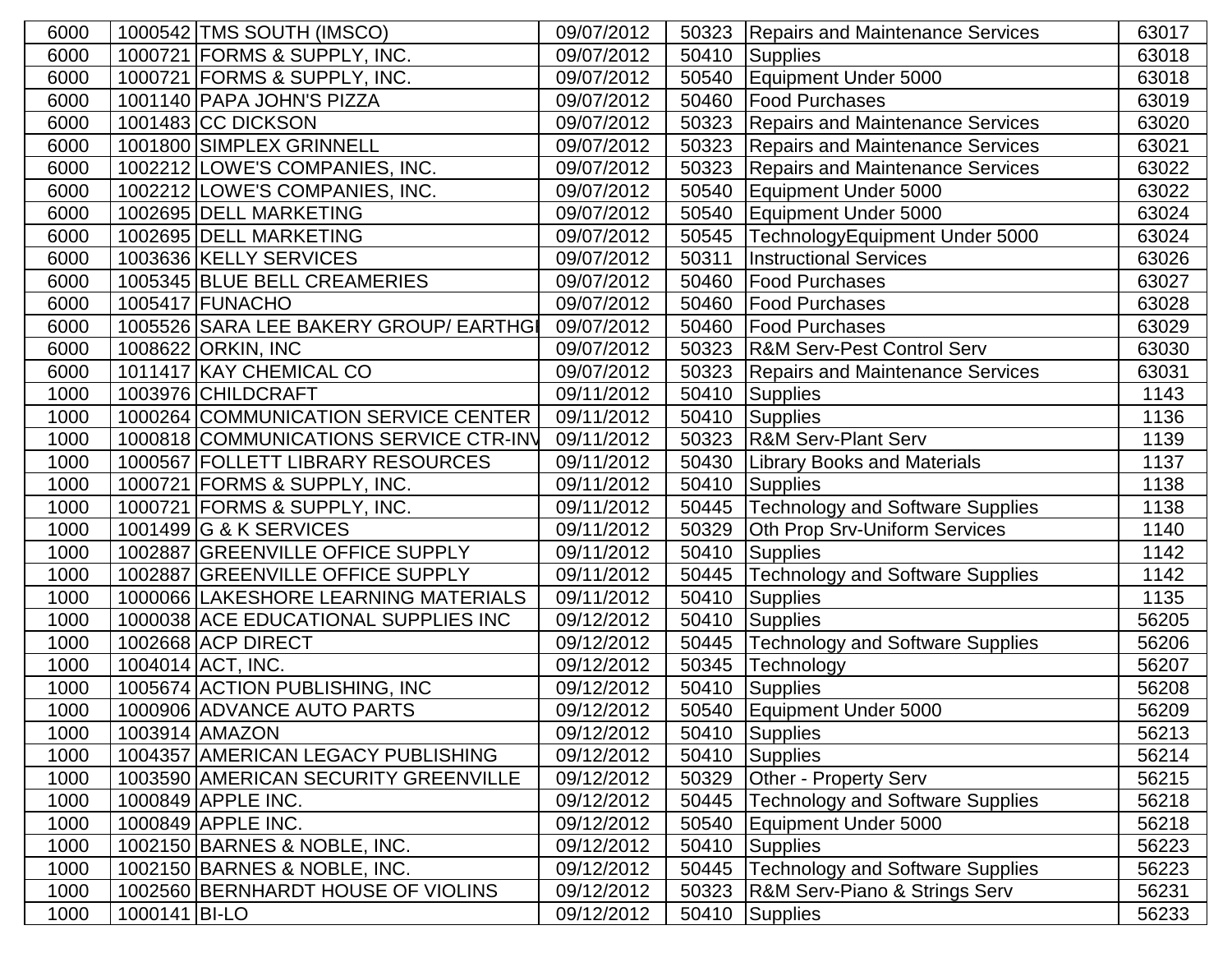| 1000 | 1000141 BI-LO  |                                        | 09/12/2012 | 50490 | Supplies Food and Meals                          | 56233 |
|------|----------------|----------------------------------------|------------|-------|--------------------------------------------------|-------|
| 1000 | 1008621 BISCO  |                                        | 09/12/2012 | 50323 | <b>Repairs and Maintenance Services</b>          | 56235 |
| 1000 |                | 1000145 BLUE RIDGE RURAL WATER COMPAN  | 09/12/2012 | 50321 | Public Utility Services (Excludes EnergySee      | 56237 |
| 1000 |                | 1011450 BROOKS HARPER ENTERPRISES      | 09/12/2012 | 50410 | Supplies                                         | 56245 |
| 1000 |                | 1011325 BURCHETT, STEPHEN DOUGLAS      | 09/12/2012 | 50530 | Improvements Other Than Buildings Capitali       | 56250 |
| 1000 |                | 1002404 BWI COMPANIES, INC.            | 09/12/2012 | 50410 | Supplies                                         | 56253 |
| 1000 |                | 1000164 CAMCOR                         | 09/12/2012 | 50445 | <b>Technology and Software Supplies</b>          | 56255 |
| 1000 |                | 1000166 CAMPBELL'S PAINTING CONTRACTOR | 09/12/2012 | 50323 | <b>R&amp;M Serv-Painting Serv</b>                | 56256 |
| 1000 |                | 1007450 CANNON ROOFING                 | 09/12/2012 | 50323 | <b>R&amp;M Serv-Plant Serv</b>                   | 56257 |
| 1000 |                | 1000752 CAROLINA BIOLOGICAL SUPPLY CO  | 09/12/2012 | 50410 | Supplies                                         | 56260 |
| 1000 |                | 1000187 CELY CONSTRUCTION COMPANY      | 09/12/2012 | 50520 | ConstructionServices Buildings Capitalize        | 56261 |
| 1000 |                | 1002338 CENTER FOR APPLIED LINGUISTICS | 09/12/2012 | 50410 | Supplies                                         | 56262 |
| 1000 | 1004246 CINTAS |                                        | 09/12/2012 | 50395 | <b>Other Professional and Technical Services</b> | 56268 |
| 1000 |                | 1002262 CITY ELECTRIC SUPPLY           | 09/12/2012 | 50410 | Supplies-Custodial                               | 56270 |
| 1000 |                | 1005616 CITY OF MAULDIN                | 09/12/2012 | 50395 | <b>Prof Tech Srvc-SRO Contracts</b>              | 56271 |
| 1000 |                | 1011485 CLASSROOM ESSENTIALS ONLINE    | 09/12/2012 | 50410 | <b>Supplies</b>                                  | 56272 |
| 1000 |                | 1000213 COMMISSION OF PUBLIC WORKS     | 09/12/2012 | 50470 | Energy-Electricity                               | 56275 |
| 1000 |                | 1010364 COMP BIND TECHNOLOGY           | 09/12/2012 | 50410 | Supplies                                         | 56276 |
| 1000 |                | 1000268 COMPUSULT INC                  | 09/12/2012 | 50345 | Technology                                       | 56277 |
| 1000 |                | 1002916 COMPUTER SOFTWARE INNOVATION   | 09/12/2012 | 50445 | <b>Technology and Software Supplies</b>          | 56278 |
| 1000 |                | 1001886 COPY SPOT, INC.                | 09/12/2012 | 50395 | Digitalization For As-Built Drawings             | 56279 |
| 1000 |                | 1000320 CRAIG GAULDEN AND DAVIS, INC   | 09/12/2012 | 50520 | <b>ConstructionServices Arch Fees Capitalize</b> | 56282 |
| 1000 |                | 1006223 CSI TECHNOLOGY OUTFITTERS      | 09/12/2012 | 50445 | <b>Technology and Software Supplies</b>          | 56284 |
| 1000 |                | 1006223 CSI TECHNOLOGY OUTFITTERS      | 09/12/2012 | 50545 | TechnologyEquipment Under 5000                   | 56284 |
| 1000 |                | 1002643 CULLUM SERVICES                | 09/12/2012 | 50520 | ConstructionServices (Temp) Building/Const       | 56285 |
| 1000 |                | 1001503 CURRICULUM ASSOCIATES          | 09/12/2012 | 50410 | Supplies                                         | 56286 |
| 1000 |                | 1009755 DAPPER INK                     | 09/12/2012 | 50490 | <b>Other Supplies and Materials</b>              | 56288 |
| 1000 |                | 1002695 DELL MARKETING                 | 09/12/2012 | 50445 | <b>Technology and Software Supplies</b>          | 56291 |
| 1000 |                | 1002695 DELL MARKETING                 | 09/12/2012 | 50545 | TechnologyEquipment Under 5000                   | 56291 |
| 1000 | 1000020 DEMCO  |                                        | 09/12/2012 | 50410 | Supplies                                         | 56293 |
| 1000 |                | 1005827 DISCOUNT SCHOOL SUPPLY         | 09/12/2012 |       | 50410 Supplies                                   | 56297 |
| 1000 |                | 1000738 DORCHESTER SCHOOL DISTRICT NO  | 09/12/2012 |       | 50720 Transits                                   | 56299 |
| 1000 |                | 1011419 DRIVER EDUCATION SUPPLIES, INC | 09/12/2012 |       | 50410 Supplies-Driver Ed                         | 56300 |
| 1000 |                | 1000838 DUKE POWER                     | 09/12/2012 | 50470 | <b>Energy-Electricity</b>                        | 56301 |
| 1000 |                | 1008723 EAI EDUCATION                  | 09/12/2012 | 50410 | Supplies                                         | 56303 |
| 1000 |                | 1000263 EMBASSY SUITES                 | 09/12/2012 | 50490 | Supplies Food and Meals                          | 56306 |
| 1000 | 1000274 ETA    |                                        | 09/12/2012 | 50410 | Supplies                                         | 56307 |
| 1000 |                | 1006908 FISHER SCIENTIFIC COMPANY, LLC | 09/12/2012 |       | 50410 Supplies                                   | 56312 |
| 1000 |                | 1002885 FLAGHOUSE                      | 09/12/2012 | 50410 | Supplies                                         | 56313 |
| 1000 |                | 1006291 FOOD EQUIPMENT CO              | 09/12/2012 |       | 50410 Supplies                                   | 56317 |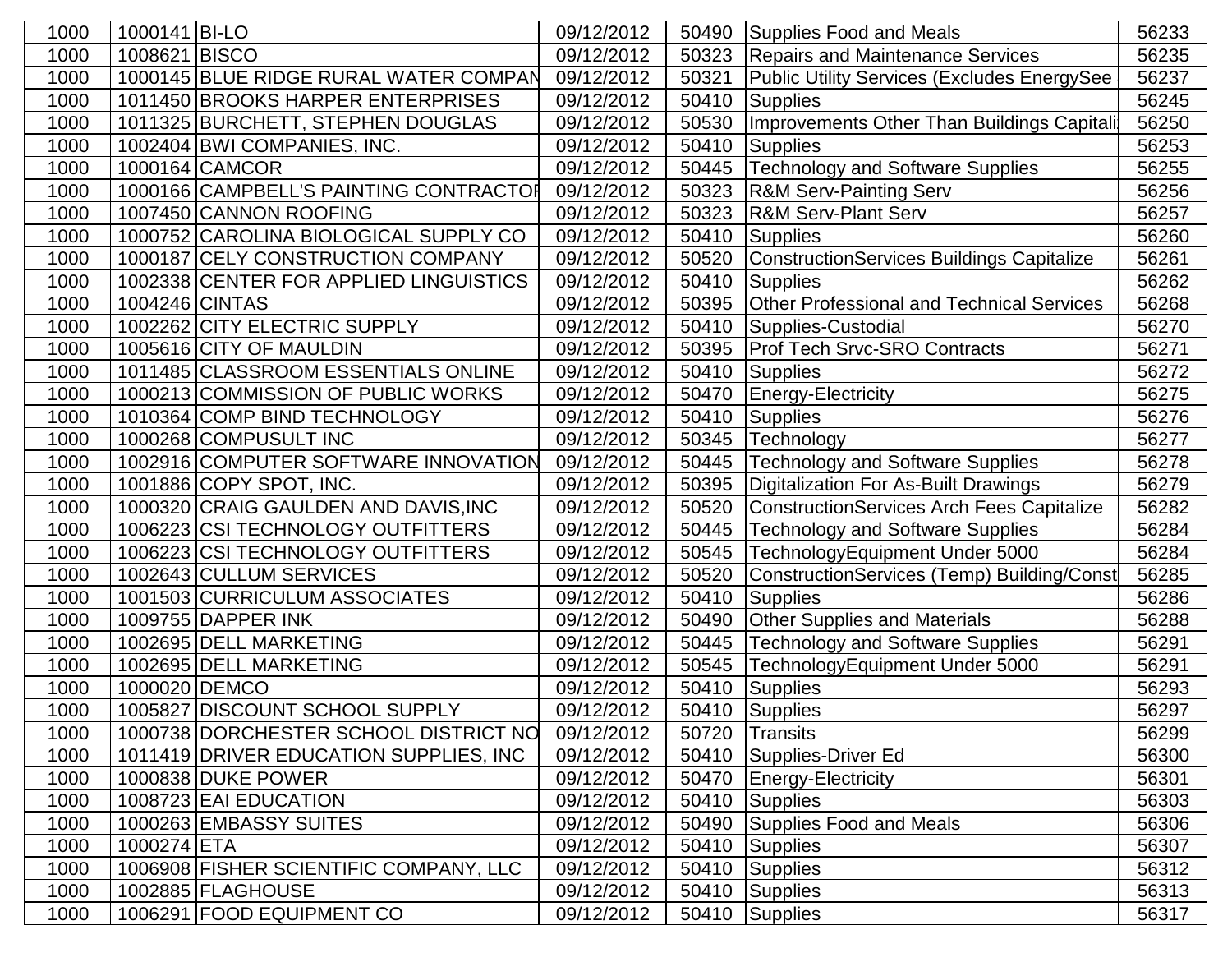| 1000 |                | 1002662 FOUNTAIN INN NATURAL GAS SYSTE | 09/12/2012 | 50470 | Energy-Gas                                         | 56320 |
|------|----------------|----------------------------------------|------------|-------|----------------------------------------------------|-------|
| 1000 |                | 1003647 GENESIS PRESS, INC.            | 09/12/2012 | 50410 | Supplies                                           | 56328 |
| 1000 |                | 1000450 GLOBAL INDUSTRIAL EQUIP.       | 09/12/2012 | 50520 | <b>ConstructionServices Buildings Capitalize</b>   | 56331 |
| 1000 |                | 1001056 GOPHER SPORT                   | 09/12/2012 | 50410 | <b>Supplies</b>                                    | 56333 |
| 1000 |                | 1002039 GREENVILLE CHAMBER OF COMMER   | 09/12/2012 | 50332 | <b>Travel - Registration</b>                       | 56339 |
| 1000 |                | 1000461 GREENVILLE NEWS                | 09/12/2012 | 50350 | Advertising                                        | 56548 |
| 1000 |                | 1001497 GREENVILLE WATER SYSTEM        | 09/12/2012 | 50321 | <b>Public Utility Services (Excludes EnergySee</b> | 56341 |
| 1000 |                | 1003149 GUITAR CENTER                  | 09/12/2012 | 50540 | <b>Equipment Under 5000</b>                        | 56350 |
| 1000 |                | 1011453 HAMPSHIRE, ELLEN MARIE         | 09/12/2012 | 50395 | <b>Other Professional and Technical Services</b>   | 56353 |
| 1000 |                | 1005742 HEINEMANN                      | 09/12/2012 | 50410 | <b>Supplies</b>                                    | 56359 |
| 1000 |                | 1010014 HORRY CO SCHOOLS               | 09/12/2012 | 50720 | <b>Transits</b>                                    | 56366 |
| 1000 |                | 1000539 HOUGHTON MIFFLIN HARCOURT      | 09/12/2012 | 50410 | <b>Supplies</b>                                    | 56367 |
| 1000 |                | 1010880 HULSEY MCCORMICK & WALLACE IN  | 09/12/2012 | 50520 | ConstructionServices (Temp) Building/Const         | 56369 |
| 1000 |                | 1002756 IMAGESTUFF.COM                 | 09/12/2012 | 50410 | <b>Supplies</b>                                    | 56370 |
| 1000 |                | 1001087 INDEXX. INC.                   | 09/12/2012 | 50360 | Printing and Binding                               | 56371 |
| 1000 |                | 1002364 INTERPRETER EXPRESS LLC        | 09/12/2012 | 50395 | Other Professional and Technical Services          | 56372 |
| 1000 | 1000462 JANPAK |                                        | 09/12/2012 | 50410 | Supplies-Custodial                                 | 56375 |
| 1000 | 1000462 JANPAK |                                        | 09/12/2012 | 50540 | Equipment Under 5000                               | 56375 |
| 1000 |                | 1000559 JEFF LYNCH APPLIANCE & TV CENT | 09/12/2012 | 50410 | Supplies                                           | 56376 |
| 1000 |                | 1000033 K MART #4016                   | 09/12/2012 | 50410 | <b>Supplies</b>                                    | 56379 |
| 1000 |                | 1000035 K MART #7274                   | 09/12/2012 | 50410 | Supplies                                           | 56380 |
| 1000 |                | 1002589 KADI MEDICAL SERVICES          | 09/12/2012 | 50314 | <b>Staff Services</b>                              | 56382 |
| 1000 |                | 1001533 KALEIDOSCOPE CONSTRUCTION & D  | 09/12/2012 | 50323 | <b>R&amp;M Serv-Field &amp; Park Light Serv</b>    | 56383 |
| 1000 |                | 1000109 KAPLAN EARLY LEARNING CO       | 09/12/2012 | 50410 | <b>Supplies</b>                                    | 56384 |
| 1000 |                | 1011380 KHOSROWJERDI, DONNA            | 09/12/2012 | 50395 | <b>Other Professional and Technical Services</b>   | 56386 |
| 1000 |                | 1001322 K-LOG, INC.                    | 09/12/2012 | 50410 | <b>Supplies</b>                                    | 56381 |
| 1000 |                | 232012   LEAD ACADEMY CHARTER SCHOOL   | 09/12/2012 | 50720 | <b>Transits</b>                                    | 56392 |
| 1000 |                | 1001245 LEARNING LABS, INC.            | 09/12/2012 | 50445 | <b>Technology and Software Supplies</b>            | 56393 |
| 1000 |                | 1005832 LEXINGTON CO SCH DIST TWO      | 09/12/2012 | 50720 | <b>Transits</b>                                    | 56395 |
| 1000 |                | 1007717 MASTERCRAFT RENOVAITON SYSTE   | 09/12/2012 | 50323 | R&M Serv-Gym Bleacher Serv                         | 56407 |
| 1000 |                | 1000179 MCGRAW HILL COMPANIES, INC.    | 09/12/2012 |       | 50420 Textbooks                                    | 56414 |
| 1000 |                | 1002037 MCGRAW-HILL COMPANIES          | 09/12/2012 |       | 50410 Supplies                                     | 56415 |
| 1000 |                | 1002766 MEDCO SUPPLY LOCKBOX           | 09/12/2012 | 50410 | Supplies                                           | 56417 |
| 1000 |                | 1004914 MHC SOFTWARE, INC              | 09/12/2012 | 50345 | Technology                                         | 56421 |
| 1000 |                | 1000189 MINUTEMAN PRESS                | 09/12/2012 | 50360 | <b>Printing and Binding</b>                        | 56424 |
| 1000 |                | 1002083 MOORE MEDICAL                  | 09/12/2012 | 20410 | <b>Inventory Recd not Vouchered</b>                | 56427 |
| 1000 | 1005876 MPS    |                                        | 09/12/2012 | 50410 | <b>Supplies</b>                                    | 56430 |
| 1000 | 1000206 NASSP  |                                        | 09/12/2012 | 50640 | Organization Membership Dues and Fees (P           | 56435 |
| 1000 |                | 1001763 NETWORK CONTROLS & ELECTRIC    | 09/12/2012 | 50399 | <b>Miscellaneous Purchased Services</b>            | 56436 |
| 1000 |                | 1001763 NETWORK CONTROLS & ELECTRIC    | 09/12/2012 | 50520 | <b>ConstructionServices Buildings Capitalize</b>   | 56436 |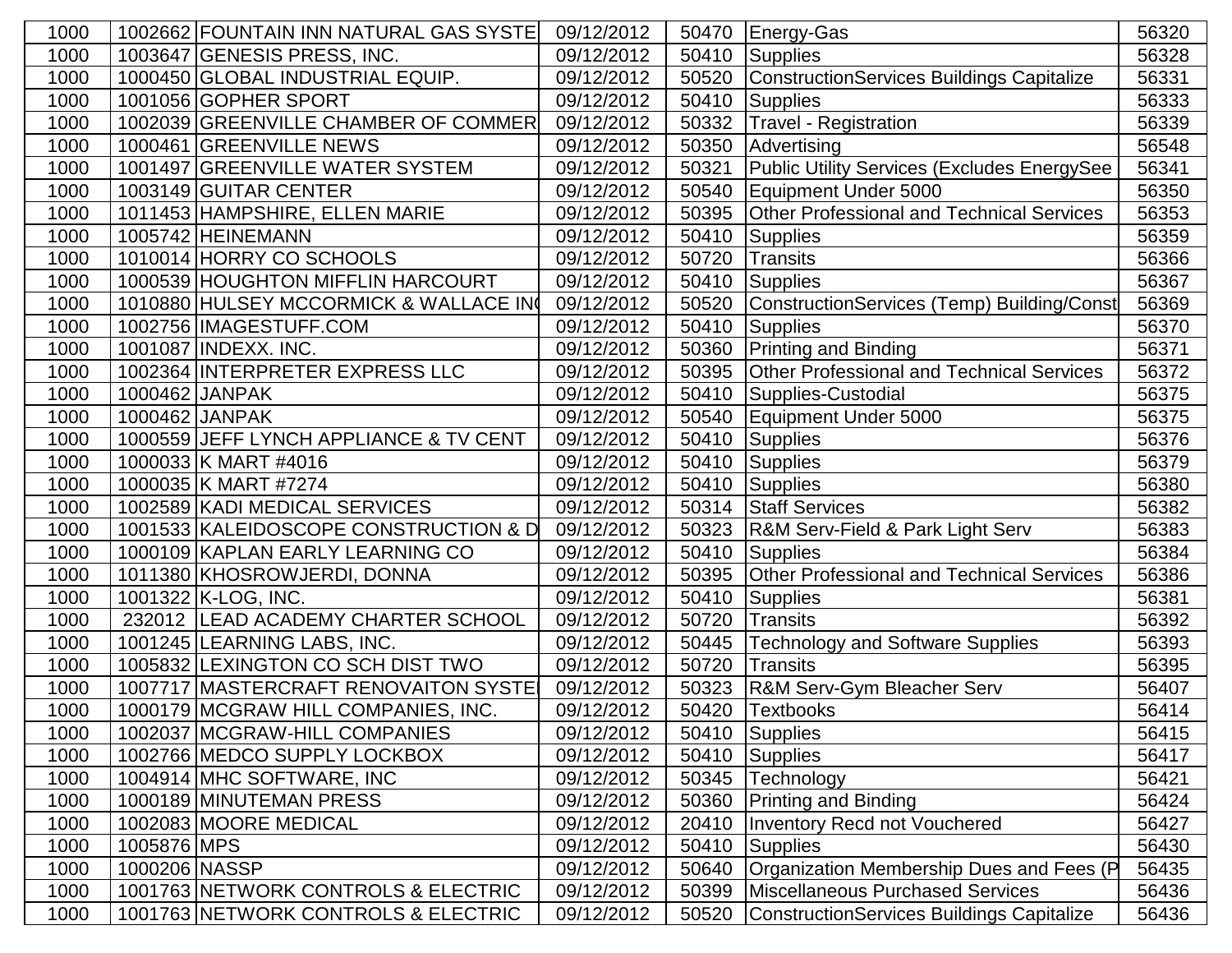| 1000 | 1011366 NEW SOUTH SPECIALTIES         | 09/12/2012 | 50520 | <b>ConstructionServices Buildings Capitalize</b> | 56437 |
|------|---------------------------------------|------------|-------|--------------------------------------------------|-------|
| 1000 | 1000308 NSPRA                         | 09/12/2012 | 50640 | Organization Membership Dues and Fees (P         | 56440 |
| 1000 | 1009968 NTEC SYSTEMS LLC              | 09/12/2012 | 50323 | <b>Repairs and Maintenance Services</b>          | 56441 |
| 1000 | 1000751 NU-IDEA SCHOOL SUPPLY CO INC  | 09/12/2012 | 50410 | <b>Supplies</b>                                  | 56442 |
| 1000 | 1004450 OFFICE DEPOT                  | 09/12/2012 | 50410 | Supplies                                         | 56447 |
| 1000 | 1001870 OFFICE DEPOT, INC.            | 09/12/2012 | 50410 | Supplies                                         | 56448 |
| 1000 | 1003640 OPERATOR'S UNLIMITED          | 09/12/2012 | 50321 | Public Utility Services (Excludes EnergySee      | 56451 |
| 1000 | 1000329 ORIENTAL TRADING COMPANY      | 09/12/2012 | 50410 | <b>Supplies</b>                                  | 56452 |
| 1000 | 1008622 ORKIN, INC                    | 09/12/2012 | 50323 | <b>R&amp;M Serv-Pest Control Serv</b>            | 56453 |
| 1000 | 1010000 OTHER WORLD COMPUTING, INC    | 09/12/2012 | 50445 | <b>Technology and Software Supplies</b>          | 56456 |
| 1000 | 1000359 PARENT INSTITUTE              | 09/12/2012 | 50410 | <b>Supplies</b>                                  | 56459 |
| 1000 | 1000243 PEARSON EDUCATION, INC.       | 09/12/2012 | 50410 | Supplies                                         | 56462 |
| 1000 | 1000364 PECKNEL MUSIC COMPANY         | 09/12/2012 | 50323 | <b>R&amp;M Serv-Piano &amp; Strings Serv</b>     | 56463 |
| 1000 | 1000364 PECKNEL MUSIC COMPANY         | 09/12/2012 | 50323 | <b>Repairs and Maintenance Services</b>          | 56463 |
| 1000 | 1003614 PIEDMONT NATURAL GAS          | 09/12/2012 | 50470 | Energy-Gas                                       | 56466 |
| 1000 | 1006389 PITNEY BOWES CREDIT CORP      | 09/12/2012 | 50410 | <b>Supplies</b>                                  | 56467 |
| 1000 | 1000394 PLUS INC                      | 09/12/2012 | 50323 | <b>Repairs and Maintenance Services</b>          | 56469 |
| 1000 | 1003238 PMA MANAGEMENT CORP.          | 09/12/2012 | 50270 | <b>Worker's Compensation Tax</b>                 | 56470 |
| 1000 | 1009112 POCKET NURSE ENTERPRISES, INC | 09/12/2012 | 50410 | <b>Supplies</b>                                  | 56471 |
| 1000 | 1010774 POOLE, JENNIFER NICKLES       | 09/12/2012 | 50332 | Travel - In-Co Mileage                           | 56472 |
| 1000 | 1000399 POSITIVE PROMOTIONS           | 09/12/2012 | 50410 | <b>Supplies</b>                                  | 56473 |
| 1000 | 1000300 PUTMAN TRAVEL                 | 09/12/2012 | 50550 | <b>Local Funds AP</b>                            | 56474 |
| 1000 | 1000300 PUTMAN TRAVEL                 | 09/12/2012 | 50660 | <b>Pupil Activity</b>                            | 56474 |
| 1000 | 1004976 QUICK COPY PRINT CENTER       | 09/12/2012 | 50360 | <b>Printing and Binding</b>                      | 56476 |
| 1000 | 1000305 QUILL CORPORATION             | 09/12/2012 | 50410 | <b>Supplies</b>                                  | 56477 |
| 1000 | 1000901 QUILL CORPORATION             | 09/12/2012 | 50410 | Supplies                                         | 56477 |
| 1000 | 1011365 RAINBOW INTERNATIONAL         | 09/12/2012 | 50322 | <b>Cleaning Services</b>                         | 56478 |
| 1000 | 1008445 RAYMOND ENGINEERING SC        | 09/12/2012 | 50395 | <b>Other Professional and Technical Services</b> | 56480 |
| 1000 | 1001573 REALLY GOOD STUFF             | 09/12/2012 | 50410 | <b>Supplies</b>                                  | 56481 |
| 1000 | 1001846 RENAISSANCE LEARNING, INC.    | 09/12/2012 | 50345 | Technology                                       | 56482 |
| 1000 | 1008241 RUSHTON, JAMES HOWARD         | 09/12/2012 |       | 50395 Other Professional and Technical Services  | 56491 |
| 1000 | 1000814 SARGENT-WELCH SCIENTIFIC      | 09/12/2012 |       | 50410 Supplies                                   | 56494 |
| 1000 | 1000056 SAUNDERS OFFICE SUPPLY        | 09/12/2012 | 50410 | Supplies                                         | 56495 |
| 1000 | 1000425 SAVOURY CORNER                | 09/12/2012 | 50490 | <b>Supplies Food and Meals</b>                   | 56496 |
| 1000 | 1000062 SC DEPARTMENT OF CORRECTIONS  | 09/12/2012 | 50410 | <b>Supplies</b>                                  | 56497 |
| 1000 | 1001259 SC INTERNATIONAL BACCALAUREAT | 09/12/2012 | 50640 | Organization Membership Dues and Fees (P         | 56498 |
| 1000 | 1003518 SC SKILLS USA                 | 09/12/2012 | 50550 | Local Funds AP                                   | 56500 |
| 1000 | 1003518 SC SKILLS USA                 | 09/12/2012 | 50660 | <b>Pupil Activity</b>                            | 56500 |
| 1000 | 1001964 SC/NSPRA                      | 09/12/2012 | 50640 | Organization Membership Dues and Fees (P         | 56501 |
| 1000 | 1006991 SCHOLASTIC BOOK FAIRS         | 09/12/2012 | 50410 | Supplies                                         | 56503 |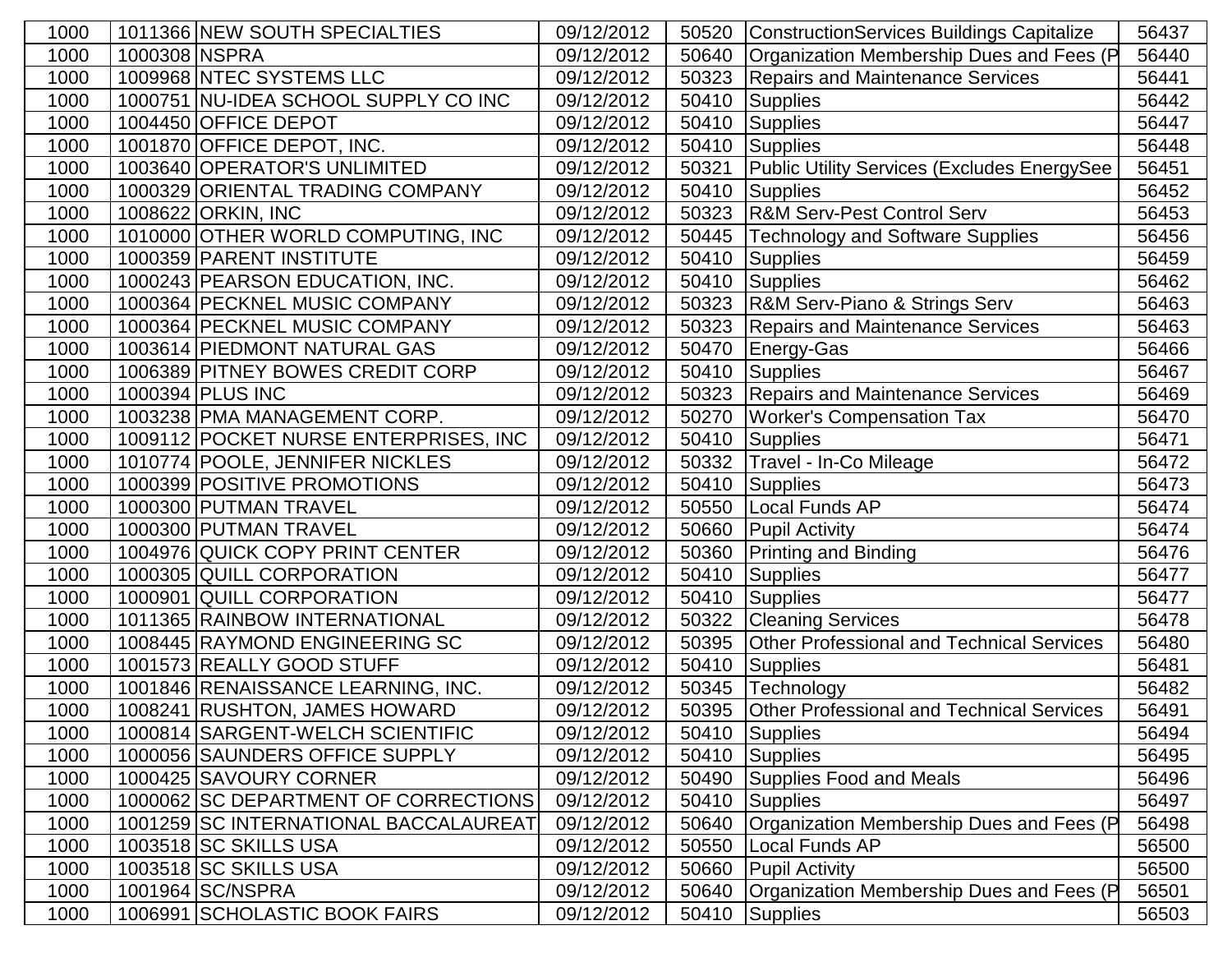| 1000 | 1001268 SCHOLASTIC INC                 | 09/12/2012 | 50410 | Supplies                                            | 56504 |
|------|----------------------------------------|------------|-------|-----------------------------------------------------|-------|
| 1000 | 1004306 SCHOLASTIC STORE ONLINE        | 09/12/2012 | 50410 | Supplies                                            | 56505 |
| 1000 | 1002294 SCHOOL OUTFITTERS              | 09/12/2012 | 50410 | Supplies                                            | 56507 |
| 1000 | 1003241 SCHOOLWORKSITE.COM             | 09/12/2012 | 50345 | Technology                                          | 56450 |
| 1000 | 1002510 SCIENTIFIC LEARNING CORP.      | 09/12/2012 | 50345 | Technology                                          | 56508 |
| 1000 | 1004667 SCITENT, INC                   | 09/12/2012 | 50345 | Technology                                          | 56509 |
| 1000 | 1004788 SHARP BUSINESS SYSTEMS         | 09/12/2012 | 50345 | <b>Tech Srvc-Copier Contract</b>                    | 56513 |
| 1000 | 1011437 SIGNS PLUS OF LAKE NORMAN, INC | 09/12/2012 | 50520 | <b>ConstructionServices Buildings Capitalize</b>    | 56514 |
| 1000 | 1000829 SIMS, INC.                     | 09/12/2012 | 50345 | Technology                                          | 56516 |
| 1000 | 1000372 SMILEMAKERS INC                | 09/12/2012 | 50410 | Supplies                                            | 56519 |
| 1000 | 1001731 SOUTH CAROLINA RETIREMENT SYST | 09/12/2012 | 20412 | <b>Employer Retirement Payable</b>                  | 56523 |
| 1000 | 1001731 SOUTH CAROLINA RETIREMENT SYST | 09/12/2012 | 20412 | <b>Retirement Deduction</b>                         | 56523 |
| 1000 | 1001722 ST. CLAIR SIGNS                | 09/12/2012 | 50410 | <b>Supplies</b>                                     | 56525 |
| 1000 | 1005110 STAPLES ADVANTAGE              | 09/12/2012 | 50410 | Supplies                                            | 56526 |
| 1000 | 1005110 STAPLES ADVANTAGE              | 09/12/2012 | 50430 | <b>Library Books and Materials</b>                  | 56526 |
| 1000 | 1005110 STAPLES ADVANTAGE              | 09/12/2012 | 50445 | <b>Technology and Software Supplies</b>             | 56526 |
| 1000 | 1000377 STATE DEPARTMENT OF EDUCATION  | 09/12/2012 | 50660 | <b>Pupil Activity</b>                               | 56527 |
| 1000 | 1000704 SUPER DUPER PUBLICATIONS INC   | 09/12/2012 | 50410 | Supplies                                            | 56539 |
| 1000 | 1004430 SURRY INSURANCE                | 09/12/2012 | 50324 | <b>Property Insurance</b>                           | 56540 |
| 1000 | 1010870   TD BANK, NA                  | 09/12/2012 | 50399 | Misc-Bank Service Charges                           | 56545 |
| 1000 | 1007348 TEACHER CREATED MATERIALS, INC | 09/12/2012 | 50410 | Supplies                                            | 56546 |
| 1000 | 1003229 TEACHER DIRECT                 | 09/12/2012 | 50410 | <b>Supplies</b>                                     | 56547 |
| 1000 | 1008116 THUNDERBOLT SERVICES, LLC      | 09/12/2012 | 50540 | Equipment Under 5000                                | 56553 |
| 1000 | 1000632 TPM, INC                       | 09/12/2012 | 50395 | <b>Other Professional and Technical Services</b>    | 56554 |
| 1000 | 1011524 TRAFFIC MANAGEMENT SYSTEMS     | 09/12/2012 | 50520 | ConstructionServices (Temp) Building/Const          | 56555 |
| 1000 | 1003046 TREETOP PUBLISHING             | 09/12/2012 | 50410 | <b>Supplies</b>                                     | 56557 |
| 1000 | 1003382 TRUCOLOR                       | 09/12/2012 | 50410 | <b>Supplies</b>                                     | 56561 |
| 1000 | 1000494 UNITED CHEMICAL AND SUPPLY INC | 09/12/2012 | 50410 | Supplies-Custodial                                  | 56563 |
| 1000 | 1000494 UNITED CHEMICAL AND SUPPLY INC | 09/12/2012 | 50540 | Equipment Over 5000                                 | 56563 |
| 1000 | 1000494 UNITED CHEMICAL AND SUPPLY INC | 09/12/2012 | 50540 | Equipment Under 5000                                | 56563 |
| 1000 | 1003739 UNITED UTILITY CO              | 09/12/2012 | 50321 | <b>Public Utility Services (Excludes EnergySee)</b> | 56564 |
| 1000 | 1003438 USA TESTPREP INC.              | 09/12/2012 |       | 50345   Technology                                  | 56565 |
| 1000 | 1000520 VENTILATED AWNINGS CORP        | 09/12/2012 | 50323 | <b>R&amp;M Serv-Plant Serv</b>                      | 56568 |
| 1000 | 1002932 WARD'S NATURAL SCIENCE         | 09/12/2012 | 50410 | <b>Supplies</b>                                     | 56571 |
| 1000 | 1000479 WEST MUSIC COMPANY INC         | 09/12/2012 | 50410 | Supplies                                            | 56575 |
| 1000 | 1002568 WILSON & ASSOCIATES            | 09/12/2012 | 50323 | <b>Repairs and Maintenance Services</b>             | 56579 |
| 1000 | 1003406 WT COX SUBSCRIPTIONS           | 09/12/2012 | 50430 | <b>Library Books and Materials</b>                  | 56586 |
| 1000 | 1003233 BRASHIER MID COLLEGE CHARTER   | 09/14/2012 | 50720 | <b>Transits</b>                                     | 56588 |
| 1000 | 1002688 GREENVILLE TECH CHARTER HIGH S | 09/14/2012 | 50720 | <b>Transits</b>                                     | 56589 |
| 1000 | 1004436 GREER MIDDLE COLLEGE CHARTER   | 09/14/2012 | 50720 | Transits                                            | 56590 |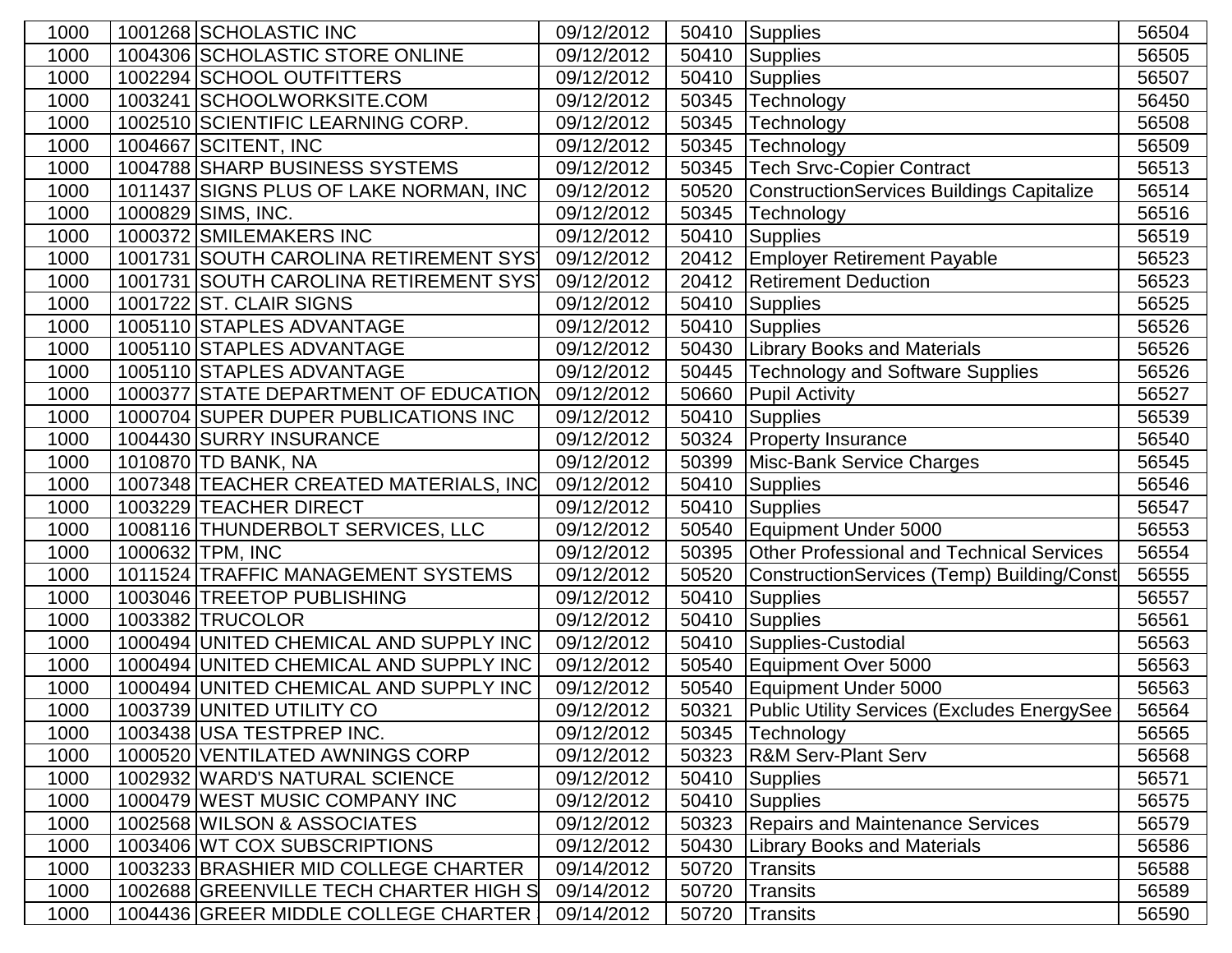| 1000 |               | 1002929 LANGSTON CHARTER MIDDLE SCHO   | 09/14/2012 | 50720 | <b>Transits</b>                         | 56591 |
|------|---------------|----------------------------------------|------------|-------|-----------------------------------------|-------|
| 1000 |               | 232012 LEAD ACADEMY CHARTER SCHOOL     | 09/14/2012 | 50720 | <b>Transits</b>                         | 56592 |
| 1000 |               | 1002934 LEGACY CHARTER SCHOOL          | 09/14/2012 | 50720 | <b>Transits</b>                         | 56593 |
| 1000 |               | 1001281 MEYER CENTER                   | 09/14/2012 | 50720 | <b>Transits</b>                         | 56594 |
| 1000 |               | 1002075 US POST OFFICE BEREA BRANCH    | 09/14/2012 | 50410 | <b>Supplies</b>                         | 56595 |
| 6000 |               | 1000017 AAA SUPPLY                     | 09/14/2012 | 50323 | <b>Repairs and Maintenance Services</b> | 63047 |
| 6000 |               | 1000130 BALLENTINE EQUIPMENT COMPANY   | 09/14/2012 | 50323 | <b>Repairs and Maintenance Services</b> | 63049 |
| 6000 |               | 1000367 PEPSI-COLA BOTTLING COMPANY    | 09/14/2012 | 50460 | Food Purchases                          | 63050 |
| 6000 |               | 1000542 TMS SOUTH (IMSCO)              | 09/14/2012 | 50323 | <b>Repairs and Maintenance Services</b> | 63051 |
| 6000 |               | 1000721 FORMS & SUPPLY, INC.           | 09/14/2012 | 50410 | Supplies                                | 63052 |
| 6000 |               | 1001561 HOLDER ELECTRIC SUPPLY         | 09/14/2012 | 50323 | <b>Repairs and Maintenance Services</b> | 63053 |
| 6000 |               | 1001800 SIMPLEX GRINNELL               | 09/14/2012 | 50323 | <b>Repairs and Maintenance Services</b> | 63054 |
| 6000 |               | 1002038 PET DAIRY                      | 09/14/2012 | 50460 | <b>Food Purchases</b>                   | 63055 |
| 6000 |               | 1002136 SUBWAY (GOODWILL INDUSTRIES)   | 09/14/2012 | 50460 | Food Purchases                          | 63056 |
| 6000 |               | 1003636 KELLY SERVICES                 | 09/14/2012 | 50311 | <b>Instructional Services</b>           | 63058 |
| 6000 |               | 1003647 GENESIS PRESS, INC.            | 09/14/2012 | 50490 | <b>Other Supplies and Materials</b>     | 63059 |
| 6000 |               | 1004748 MARVIN'S PRODUCE               | 09/14/2012 | 50460 | Food Purchases                          | 63060 |
| 6000 |               | 1004788 SHARP BUSINESS SYSTEMS         | 09/14/2012 | 50323 | <b>Repairs and Maintenance Services</b> | 63061 |
| 6000 |               | 1005345 BLUE BELL CREAMERIES           | 09/14/2012 | 50460 | Food Purchases                          | 63062 |
| 6000 |               | 1005351 BULL'S EYE BRANDS              | 09/14/2012 | 50460 | <b>Food Purchases</b>                   | 63063 |
| 6000 |               | 1005417 FUNACHO                        | 09/14/2012 | 50323 | <b>Repairs and Maintenance Services</b> | 63064 |
| 6000 |               | 1005417 FUNACHO                        | 09/14/2012 | 50460 | <b>Food Purchases</b>                   | 63064 |
| 6000 |               | 1005515 PLUS LINEN                     | 09/14/2012 | 50490 | <b>Other Supplies and Materials</b>     | 63065 |
| 6000 |               | 1005526 SARA LEE BAKERY GROUP/ EARTHGI | 09/14/2012 | 50460 | <b>Food Purchases</b>                   | 63066 |
| 6000 |               | 1005627 HOBART CORPORATION             | 09/14/2012 | 50323 | <b>Repairs and Maintenance Services</b> | 63068 |
| 1000 |               | 1002049 DUKE ENERGY CORP.              | 09/17/2012 | 50470 | Energy-Electricity                      | 90712 |
| 1000 |               | 1004014 ACT, INC.                      | 09/19/2012 | 50345 | Technology                              | 56597 |
| 1000 |               | 1003344 AJ CHEMICAL                    | 09/19/2012 | 50323 | <b>R&amp;M Preventative Maintenance</b> | 56599 |
| 1000 |               | 1002807 AMAZING THREADS                | 09/19/2012 | 50410 | Supplies                                | 56601 |
| 1000 |               | 1004357 AMERICAN LEGACY PUBLISHING     | 09/19/2012 | 50410 | Supplies                                | 56602 |
| 1000 |               | 1003590 AMERICAN SECURITY GREENVILLE   | 09/19/2012 |       | 50329 Other - Property Serv             | 56603 |
| 1000 |               | 1003590 AMERICAN SECURITY GREENVILLE   | 09/19/2012 | 50395 | <b>Other Security Services</b>          | 56603 |
| 1000 |               | 1001828 AMSTERDAM PRINTING & LITHO     | 09/19/2012 | 50410 | Supplies                                | 56611 |
| 1000 |               | 1010576 APPERSON EDUCATION PRODUCTS    | 09/19/2012 | 50410 | Supplies                                | 56612 |
| 1000 | 1001705 AT&T  |                                        | 09/19/2012 | 50340 | Comm Srvc-Landlines                     | 56613 |
| 1000 |               | 1002150 BARNES & NOBLE, INC.           | 09/19/2012 | 50410 | Supplies                                | 56617 |
| 1000 |               | 1002130 BATTERIES PLUS                 | 09/19/2012 | 50410 | <b>Supplies</b>                         | 56620 |
| 1000 |               | 1000133 BATTERY SPECIALISTS INC        | 09/19/2012 | 50410 | Supplies-Custodial                      | 56621 |
| 1000 |               | 1002560 BERNHARDT HOUSE OF VIOLINS     | 09/19/2012 | 50323 | R&M Serv-Piano & Strings Serv           | 56623 |
| 1000 | 1000141 BI-LO |                                        | 09/19/2012 | 50410 | Supplies                                | 56625 |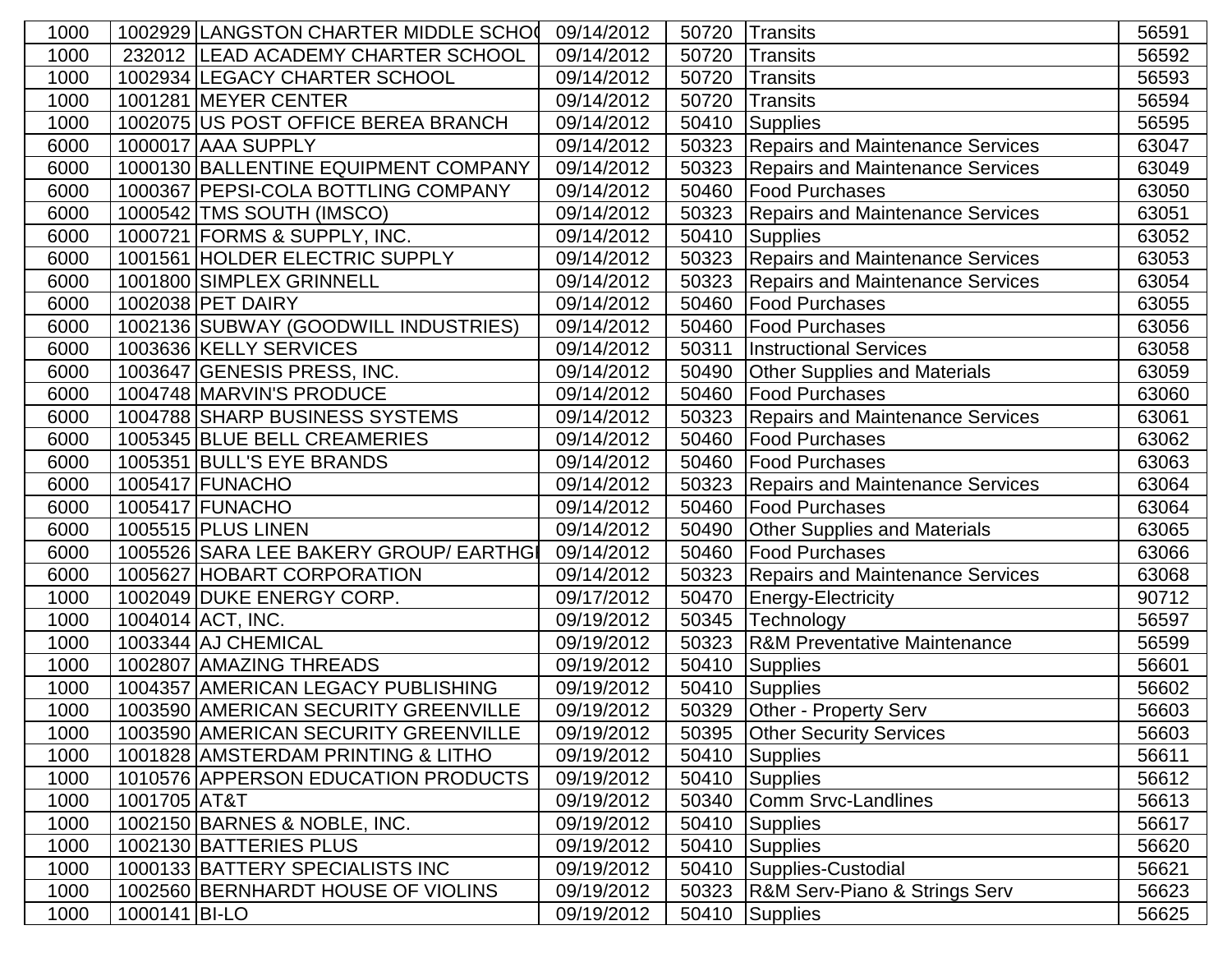| 1000 | 1001105 BINSWANGER     |                                        | 09/19/2012 | 50323 | <b>R&amp;M Serv-Plant Serv</b>                   | 56629 |
|------|------------------------|----------------------------------------|------------|-------|--------------------------------------------------|-------|
| 1000 |                        | 1000145 BLUE RIDGE RURAL WATER COMPAN  | 09/19/2012 | 50321 | Public Utility Services (Excludes EnergySee      | 56631 |
| 1000 |                        | 1000805 BOUND TO STAY BOUND            | 09/19/2012 | 50430 | <b>Library Books and Materials</b>               | 56632 |
| 1000 |                        | 1008002 BOXWOOD TECHNOLOGY, INC        | 09/19/2012 | 50332 | <b>Travel - Registration</b>                     | 56633 |
| 1000 |                        | 1007840 BRUCE AIR FILTER CO            | 09/19/2012 | 50410 | Supplies-Filters                                 | 56637 |
| 1000 |                        | 1007840 BRUCE AIR FILTER CO            | 09/19/2012 | 50410 | Supplies-Filters                                 | 56646 |
| 1000 |                        | 1007840 BRUCE AIR FILTER CO            | 09/19/2012 | 50410 | Supplies-Filters                                 | 56919 |
| 1000 |                        | 1001772 BUDGET AND CONTROL BOARD       | 09/19/2012 | 50550 | Licensed Vehicles Over 5000                      | 56638 |
| 1000 |                        | 1002404 BWI COMPANIES, INC.            | 09/19/2012 | 50410 | Supplies                                         | 56640 |
| 1000 |                        | 1002404 BWI COMPANIES, INC.            | 09/19/2012 | 50410 | Supplies-Athletic Fields                         | 56640 |
| 1000 | 1001144 C & C SUPPLY   |                                        | 09/19/2012 | 20410 | Inventory Recd not Vouchered                     | 56642 |
| 1000 |                        | 1003221 CALIBER ENGINEERING CONSULTAN  | 09/19/2012 | 50520 | <b>ConstructionServices Arch Fees Capitalize</b> | 56643 |
| 1000 | 1000164 CAMCOR         |                                        | 09/19/2012 | 50445 | <b>Technology and Software Supplies</b>          | 56644 |
| 1000 |                        | 1007450 CANNON ROOFING                 | 09/19/2012 | 50580 | Mobile Classrooms Construction Non Capita        | 56646 |
| 1000 |                        | 1007450 CANNON ROOFING                 | 09/19/2012 | 50580 | Mobile Classrooms Construction Non Capita        | 56920 |
| 1000 |                        | 1000752 CAROLINA BIOLOGICAL SUPPLY CO  | 09/19/2012 | 50410 | Supplies                                         | 56647 |
| 1000 |                        | 1001397 CARROT TOP INDUSTRIES, INC.    | 09/19/2012 | 50410 | Supplies                                         | 56648 |
| 1000 |                        | 1000187 CELY CONSTRUCTION COMPANY      | 09/19/2012 | 50520 | ConstructionServices (Temp) Building/Const       | 56650 |
| 1000 | 1003218 CEMEX          |                                        | 09/19/2012 | 50410 | Supplies-Grounds                                 | 56651 |
| 1000 | 1002939 CHAIR SLIPPERS |                                        | 09/19/2012 | 50410 | Supplies                                         | 56652 |
| 1000 |                        | 1001780 CHILDS & HALLIGAN              | 09/19/2012 | 50319 | Legal Services                                   | 56657 |
| 1000 |                        | 1002262 CITY ELECTRIC SUPPLY           | 09/19/2012 | 20410 | <b>Inventory Recd not Vouchered</b>              | 56659 |
| 1000 |                        | 1002262 CITY ELECTRIC SUPPLY           | 09/19/2012 | 50410 | Supplies-Custodial                               | 56658 |
| 1000 |                        | 1001829 CITY OF GREENVILLE POLICE DEPT | 09/19/2012 | 50395 | <b>Prof Tech Srvc-SRO Contracts</b>              | 56660 |
| 1000 |                        | 1003090 COLLEGE BOUND SENIORS          | 09/19/2012 | 50410 | Supplies-Testing                                 | 56661 |
| 1000 |                        | 1000213 COMMISSION OF PUBLIC WORKS     | 09/19/2012 | 50321 | Public Utility Services (Excludes EnergySee      | 56666 |
| 1000 |                        | 1000213 COMMISSION OF PUBLIC WORKS     | 09/19/2012 | 50470 | Energy-Electricity                               | 56666 |
| 1000 |                        | 1000213 COMMISSION OF PUBLIC WORKS     | 09/19/2012 | 50470 | Energy-Gas                                       | 56666 |
| 1000 |                        | 1002916 COMPUTER SOFTWARE INNOVATION   | 09/19/2012 | 50345 | Technology                                       | 56667 |
| 1000 |                        | 1002916 COMPUTER SOFTWARE INNOVATION   | 09/19/2012 | 50445 | Technology and Software Supplies                 | 56667 |
| 1000 |                        | 1009200 CONSTRUCTIVE PLAYTHINGS, LLC   | 09/19/2012 |       | 50410 Supplies                                   | 56668 |
| 1000 |                        | 1000332 CRANDALL CORPORATION           | 09/19/2012 | 50395 | <b>Prof Tech Srvc-Chemical Disposal</b>          | 56670 |
| 1000 |                        | 1009896 CRESTLINE SPECIALTIES          | 09/19/2012 | 50410 | Supplies                                         | 56672 |
| 1000 |                        | 1006223 CSI TECHNOLOGY OUTFITTERS      | 09/19/2012 | 50445 | <b>Technology and Software Supplies</b>          | 56675 |
| 1000 |                        | 1006223 CSI TECHNOLOGY OUTFITTERS      | 09/19/2012 | 50540 | Equipment Under 5000                             | 56675 |
| 1000 |                        | 1006223 CSI TECHNOLOGY OUTFITTERS      | 09/19/2012 | 50545 | TechnologyEquipment Under 5000                   | 56675 |
| 1000 |                        | 1000934 DE LAGE LANDEN FINANCIAL SERVI | 09/19/2012 | 50345 | <b>Tech Srvc-Copier Contract</b>                 | 56678 |
| 1000 |                        | 1003025 DELTA ENGINEERING, INC.        | 09/19/2012 | 50520 | ConstructionServices (Temp) Building/Const       | 56679 |
| 1000 |                        | 1003025 DELTA ENGINEERING, INC.        | 09/19/2012 | 50520 | <b>ConstructionServices Arch Fees Capitalize</b> | 56679 |
| 1000 | 1001139 DEMCO INC.     |                                        | 09/19/2012 | 50445 | <b>Technology and Software Supplies</b>          | 56680 |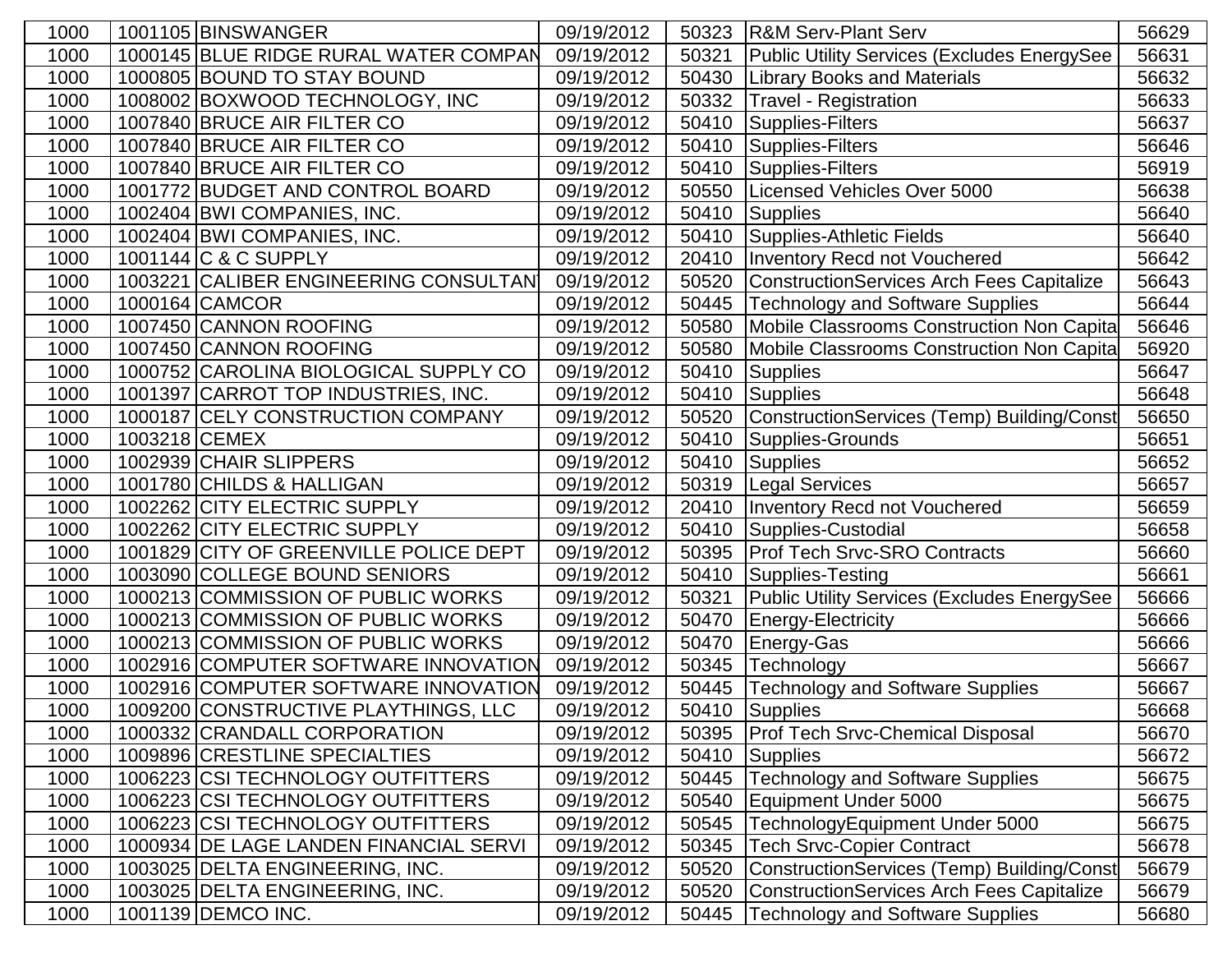| 1000 |                | 1000755 DICK BLICK COMPANY             | 09/19/2012 | 50410 | Supplies                                         | 56681 |
|------|----------------|----------------------------------------|------------|-------|--------------------------------------------------|-------|
| 1000 |                | 1002234 DIGITAL ASSURANCE CERTIFICATIO | 09/19/2012 | 50395 | <b>Other Professional and Technical Services</b> | 56682 |
| 1000 |                | 1005315 DIVERSIFIED ELECTRONICS, INC   | 09/19/2012 | 50410 | Supplies                                         | 56683 |
| 1000 |                | 1000838 DUKE POWER                     | 09/19/2012 | 50470 | Energy-Electricity                               | 56686 |
| 1000 |                | 1005804 DURACO EXPRESS                 | 09/19/2012 | 50410 | Supplies                                         | 56687 |
| 1000 |                | 1011284 EASTERN TREE SERVICE INC       | 09/19/2012 | 50323 | <b>R&amp;M Grounds</b>                           | 56688 |
| 1000 |                | 1005849 ENGINEERED SYSTEMS DESIGN      | 09/19/2012 | 50520 | <b>ConstructionServices Arch Fees Capitalize</b> | 56690 |
| 1000 |                | 1010974 ETA/CULEENAIRE                 | 09/19/2012 | 50410 | Supplies                                         | 56693 |
| 1000 |                | 1000433 FORREST MOVERSGEO FORREST      | 09/19/2012 | 50580 | Mobile Classrooms Leasing Non Capitalize         | 56695 |
| 1000 |                | 1002662 FOUNTAIN INN NATURAL GAS SYSTE | 09/19/2012 | 50470 | Energy-Gas                                       | 56696 |
| 1000 |                | 1002417 FRINGE BENEFITS MANGEMENT COM  | 09/19/2012 | 20412 | Out of Pocket Medical                            | 56698 |
| 1000 |                | 1002417 FRINGE BENEFITS MANGEMENT COM  | 09/19/2012 | 20412 | Out of Pocket Medical                            | 56699 |
| 1000 |                | 1001285 FURMAN UNIVERSITY GRAD. STUDIE | 09/19/2012 | 50312 | Instructional Programs Improvement Service       | 56700 |
| 1000 |                | 1001285 FURMAN UNIVERSITY GRAD. STUDIE | 09/19/2012 | 50312 | Instructional Programs Improvement Service       | 56701 |
| 1000 |                | 1000446 GENESIS II                     | 09/19/2012 | 20410 | <b>Inventory Recd not Vouchered</b>              | 56704 |
| 1000 |                | 1000452 GRAPHICS NOW INC               | 09/19/2012 | 50360 | <b>Printing and Binding</b>                      | 56709 |
| 1000 |                | 1001387 GREENE FINNEY & HORTON LLP     | 09/19/2012 | 50410 | Supplies                                         | 56710 |
| 1000 |                | 1000458 GREENVILLE COUNTY SOLID WASTE  | 09/19/2012 | 50329 | Oth Prop Srv-Waste Management                    | 56712 |
| 1000 |                | 1001497 GREENVILLE WATER SYSTEM        | 09/19/2012 | 50321 | Public Utility Services (Excludes EnergySee      | 56713 |
| 1000 |                | 1011453 HAMPSHIRE, ELLEN MARIE         | 09/19/2012 | 50395 | <b>Other Professional and Technical Services</b> | 56718 |
| 1000 |                | 1000826 HARPER, LAMBERT AND BROWN, PA  | 09/19/2012 | 50319 | Legal Services                                   | 56720 |
| 1000 |                | 1005733 HATFIELD BUILDERS OF G'VILLE   | 09/19/2012 | 50520 | ConstructionServices (Temp) Building/Const       | 56723 |
| 1000 |                | 1005742 HEINEMANN                      | 09/19/2012 | 50410 | Supplies                                         | 56725 |
| 1000 |                | 1002388 HOFFMAN & HOFFMAN INC.         | 09/19/2012 | 50520 | ConstructionServices (Temp) Building/Const       | 56728 |
| 1000 |                | 1001561 HOLDER ELECTRIC SUPPLY         | 09/19/2012 | 20410 | <b>Inventory Recd not Vouchered</b>              | 56729 |
| 1000 |                | 1000539 HOUGHTON MIFFLIN HARCOURT      | 09/19/2012 | 50410 | Supplies                                         | 56731 |
| 1000 |                | 1009634 INNOVATIVE FLOOR WORKS         | 09/19/2012 | 50323 | <b>R&amp;M Serv-Plant Serv</b>                   | 56733 |
| 1000 |                | 1001142 INTERNATIONAL BACCALAUREATE N  | 09/19/2012 | 50312 | Instructional Programs Improvement Service       | 56734 |
| 1000 |                | 1002091 J L ROGERS & CALLCOTT ENG.     | 09/19/2012 | 50329 | <b>Other - Property Serv</b>                     | 56735 |
| 1000 |                | 1000557 JANITOR'S WHOLESALE SUPPLY     | 09/19/2012 | 20410 | Inventory Recd not Vouchered                     | 56736 |
| 1000 | 1000462 JANPAK |                                        | 09/19/2012 |       | 50410 Supplies                                   | 56737 |
| 1000 | 1000462 JANPAK |                                        | 09/19/2012 | 50410 | Supplies-Custodial                               | 56737 |
| 1000 |                | 1002670 JERVEY EYE GROUP               | 09/19/2012 | 50395 | <b>Other Professional and Technical Services</b> | 56739 |
| 1000 |                | 1000832 JOHNSON CONTROLS INC.          | 09/19/2012 | 50520 | ConstructionServices (Temp) Building/Const       | 56740 |
| 1000 |                | 1000033 K MART #4016                   | 09/19/2012 | 50410 | Supplies                                         | 56745 |
| 1000 |                | 1003636 KELLY SERVICES                 | 09/19/2012 | 50395 | <b>Other Professional and Technical Services</b> | 56748 |
| 1000 |                | 1000051 KEY CURRICULUM PRESS           | 09/19/2012 | 50410 | Supplies                                         | 56752 |
| 1000 |                | 1005314 LABELVALUE.COM                 | 09/19/2012 | 20410 | Inventory Recd not Vouchered                     | 56754 |
| 1000 |                | 1000069 LANDSCAPERS SUPPLY INC         | 09/19/2012 | 50410 | Supplies-Custodial                               | 56757 |
| 1000 |                | 1000210 LAURENS ELECTRIC COOPERATIVE   | 09/19/2012 | 50470 | Energy-Electricity                               | 56758 |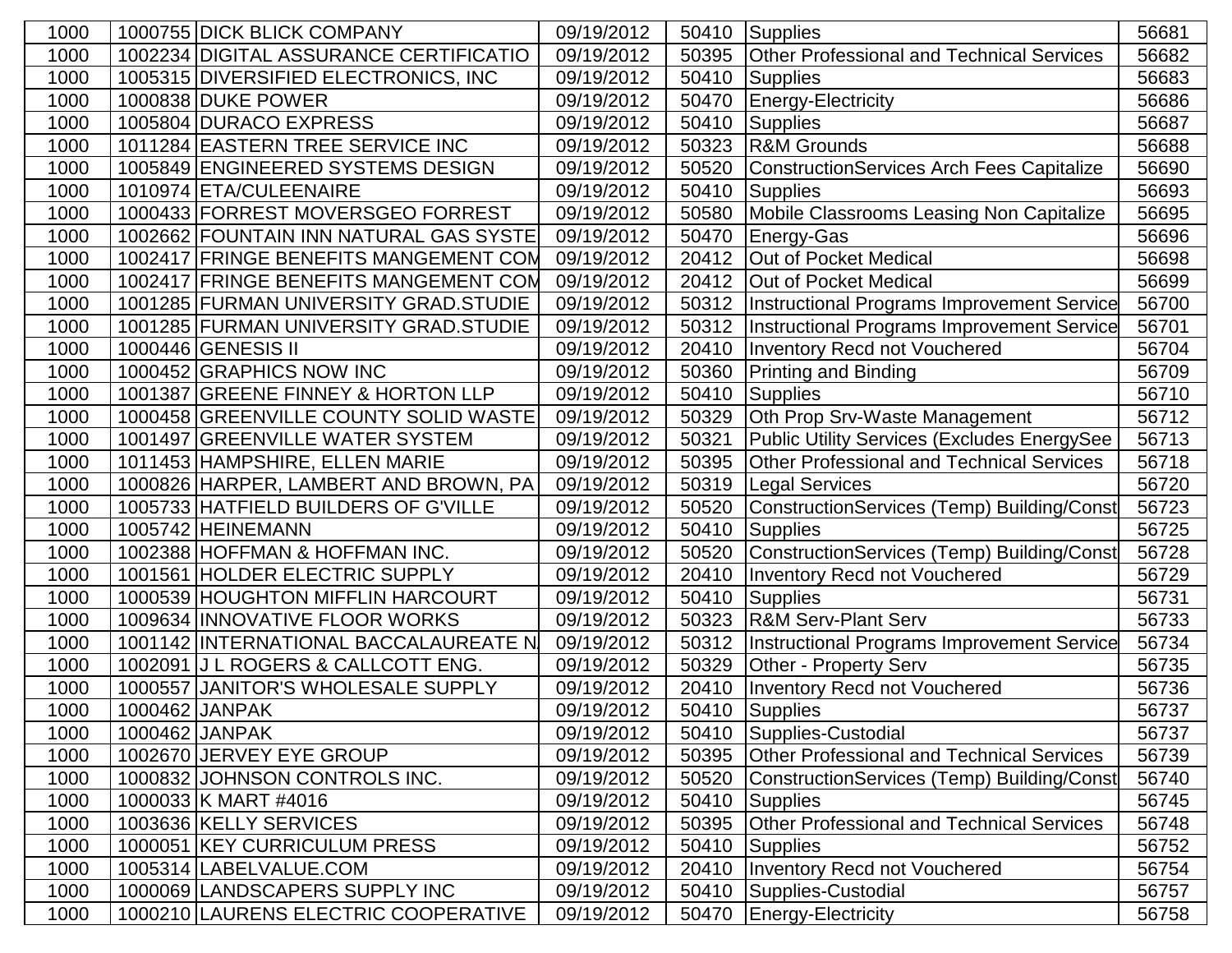| 1000 |                | 1004462 LAWSON SOFTWARE AMERICAS-USD   | 09/19/2012 | 50316 | Data Processing Services                         | 56759 |
|------|----------------|----------------------------------------|------------|-------|--------------------------------------------------|-------|
| 1000 |                | 1002941 LEXISNEXIS SCREENING SOLUTIONS | 09/19/2012 | 50314 | <b>Staff Services</b>                            | 56761 |
| 1000 |                | 1000095 LIBERTY PRESS INC              | 09/19/2012 | 50410 | Supplies                                         | 56762 |
| 1000 |                | 1000099 LIBRARY VIDEO COMPANY          | 09/19/2012 |       | 50445 Technology and Software Supplies           | 56763 |
| 1000 |                | 1002069 LOFTIS PRINTING CO., INC.      | 09/19/2012 | 50360 | <b>Printing and Binding</b>                      | 56767 |
| 1000 |                | 1005469 LOWE'S - CHERRYDALE            | 09/19/2012 | 50410 | Supplies-Custodial                               | 56769 |
| 1000 |                | 1005469 LOWE'S - CHERRYDALE            | 09/19/2012 | 50520 | ConstructionServices (Temp) Building/Const       | 56769 |
| 1000 |                | 1002212 LOWE'S COMPANIES, INC.         | 09/19/2012 | 50410 | Supplies-Custodial                               | 56770 |
| 1000 |                | 1000112 LOWE'S OF GREER                | 09/19/2012 | 50410 | Supplies                                         | 56768 |
| 1000 |                | 1000112 LOWE'S OF GREER                | 09/19/2012 | 50410 | Supplies-Custodial                               | 56771 |
| 1000 |                | 1001452 LOWE'S OF SIMPSONVILLE         | 09/19/2012 | 50410 | Supplies-Custodial                               | 56770 |
| 1000 |                | 1006801 MALLETWORKS MUSIC              | 09/19/2012 | 50410 | Supplies                                         | 56764 |
| 1000 |                | 1003404 MANAGEMENT DECISIONS           | 09/19/2012 | 50395 | <b>Other Professional and Technical Services</b> | 56773 |
| 1000 |                | 1003563 MAYER-JOHNSON                  | 09/19/2012 | 50445 | <b>Technology and Software Supplies</b>          | 56775 |
| 1000 |                | 1011382 MCLEAN LEDFORD, CORNELIA       | 09/19/2012 | 50395 | <b>Other Professional and Technical Services</b> | 56779 |
| 1000 |                | 1000189 MINUTEMAN PRESS                | 09/19/2012 | 50360 | <b>Printing and Binding</b>                      | 56784 |
| 1000 |                | 1002083 MOORE MEDICAL                  | 09/19/2012 | 20410 | <b>Inventory Recd not Vouchered</b>              | 56785 |
| 1000 |                | 1007593 MULCH MART OF POWDERSVILLE     | 09/19/2012 | 50323 | <b>R&amp;M Grounds</b>                           | 56788 |
| 1000 |                | 1004450 OFFICE DEPOT                   | 09/19/2012 | 50410 | Supplies                                         | 56798 |
| 1000 |                | 1004450 OFFICE DEPOT                   | 09/19/2012 | 50445 | <b>Technology and Software Supplies</b>          | 56797 |
| 1000 |                | 1004450 OFFICE DEPOT                   | 09/19/2012 |       | 50445   Technology and Software Supplies         | 56798 |
| 1000 |                | 1001870 OFFICE DEPOT, INC.             | 09/19/2012 | 50445 | <b>Technology and Software Supplies</b>          | 56798 |
| 1000 |                | 1005641 OFFICE MAX INC                 | 09/19/2012 | 50445 | <b>Technology and Software Supplies</b>          | 56799 |
| 1000 |                | 1008622 ORKIN, INC                     | 09/19/2012 | 50323 | <b>R&amp;M Serv-Pest Control Serv</b>            | 56801 |
| 1000 |                | 1002561 OTICON, INC                    | 09/19/2012 | 50323 | <b>Repairs and Maintenance Services</b>          | 56802 |
| 1000 |                | 1010114 PCI EDUCATIONAL PUBLISHING     | 09/19/2012 | 50410 | Supplies                                         | 56806 |
| 1000 |                | 1011504 PEACHMAC DIGITAL, INC          | 09/19/2012 | 50445 | <b>Technology and Software Supplies</b>          | 56807 |
| 1000 |                | 1003614 PIEDMONT NATURAL GAS           | 09/19/2012 | 50470 | Energy-Gas                                       | 56809 |
| 1000 |                | 1000391 PIP PRINTING #3                | 09/19/2012 | 50360 | <b>Printing and Binding</b>                      | 56810 |
| 1000 |                | 1000392 PITNEY BOWES                   | 09/19/2012 | 50410 | Supplies                                         | 56811 |
| 1000 | 1002201 PITSCO |                                        | 09/19/2012 |       | $\overline{50}410$ Supplies                      | 56812 |
| 1000 |                | 1011443 PIVOT POINT INTERNATIONAL      | 09/19/2012 | 50410 | Supplies                                         | 56813 |
| 1000 |                | 1011443 PIVOT POINT INTERNATIONAL      | 09/19/2012 | 50420 | <b>Textbooks</b>                                 | 56813 |
| 1000 |                | 1011443 PIVOT POINT INTERNATIONAL      | 09/19/2012 | 50445 | <b>Technology and Software Supplies</b>          | 56813 |
| 1000 |                | 1001079 PRESENTATION SYSTEMS SOUTH, IN | 09/19/2012 | 50410 | Supplies                                         | 56815 |
| 1000 |                | 1011499 PROTRAININGS, LLC              | 09/19/2012 | 50345 | Technology                                       | 56817 |
| 1000 |                | 1001347 PYRAMID SCHOOL PRODUCTS        | 09/19/2012 | 20410 | <b>Inventory Recd not Vouchered</b>              | 56819 |
| 1000 |                | 1003615 QUILL CORPORATION              | 09/19/2012 | 20410 | <b>Inventory Recd not Vouchered</b>              | 56820 |
| 1000 |                | 1000305 QUILL CORPORATION              | 09/19/2012 | 50410 | <b>Supplies</b>                                  | 56820 |
| 1000 |                | 1003615 QUILL CORPORATION              | 09/19/2012 | 50410 | Supplies                                         | 56820 |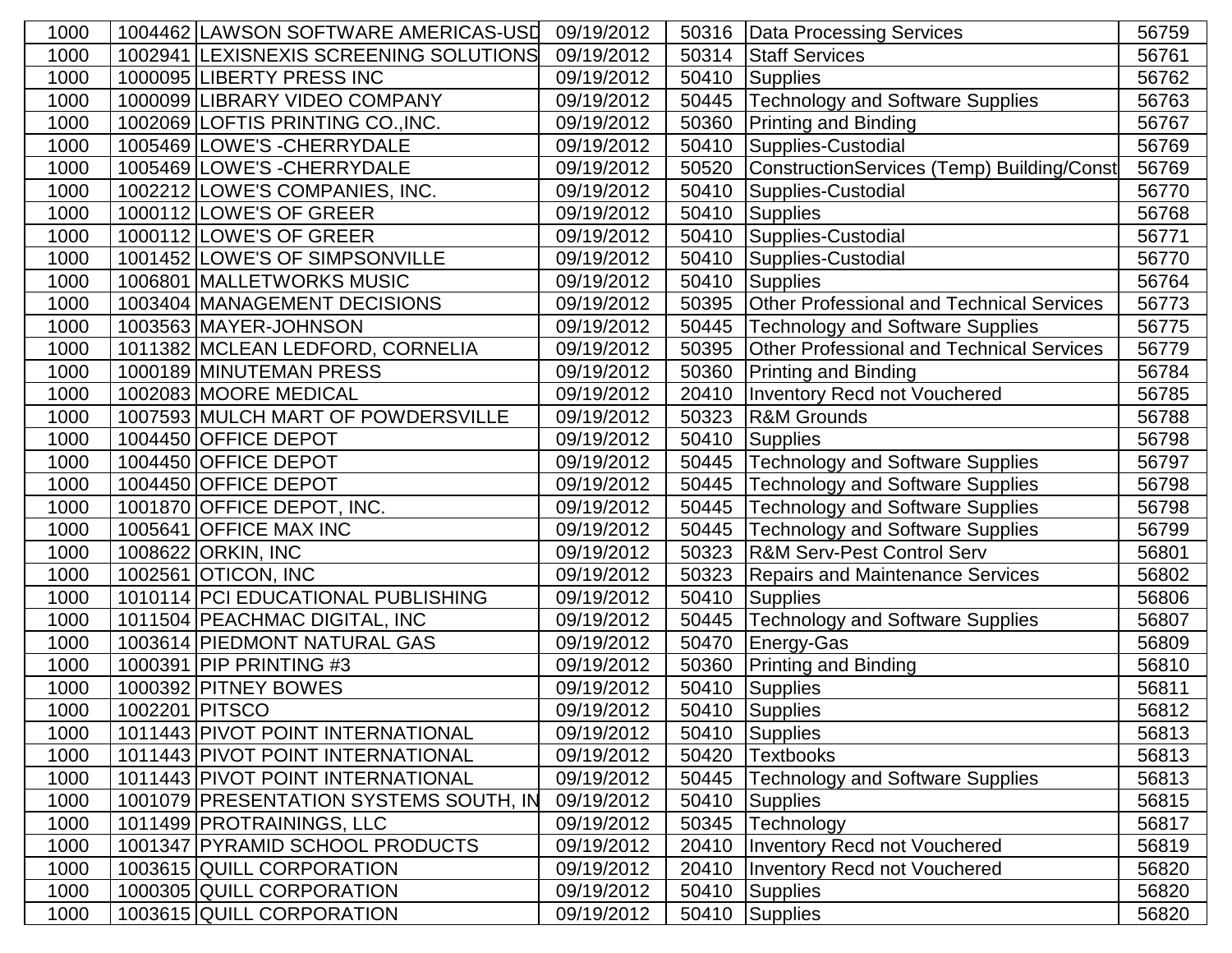| 1000 | 1001573 REALLY GOOD STUFF              | 09/19/2012 | 50410 | Supplies                                         | 56821 |
|------|----------------------------------------|------------|-------|--------------------------------------------------|-------|
| 1000 | 1001501 RICOH USA, INC                 | 09/19/2012 | 50345 | <b>Tech Srvc-Copier Contract</b>                 | 56825 |
| 1000 | 1002408 ROBBINS TIRE SERVICE, INC.     | 09/19/2012 | 50323 | <b>R&amp;M Serv-Vehicle Serv</b>                 | 56827 |
| 1000 | 1002289 ROCHESTER 100 INC.             | 09/19/2012 | 50410 | <b>Supplies</b>                                  | 56829 |
| 1000 | 1008241 RUSHTON, JAMES HOWARD          | 09/19/2012 | 50395 | <b>Other Professional and Technical Services</b> | 56831 |
| 1000 | 1001498 SALLY'S BEAUTY SUPPLIES- HILLV | 09/19/2012 | 50410 | <b>Supplies</b>                                  | 56834 |
| 1000 | 1000062 SC DEPARTMENT OF CORRECTIONS   | 09/19/2012 | 20410 | <b>Inventory Recd not Vouchered</b>              | 56835 |
| 1000 | 1000062 SC DEPARTMENT OF CORRECTIONS   | 09/19/2012 | 50410 | Supplies                                         | 56835 |
| 1000 | 1001259 SC INTERNATIONAL BACCALAUREAT  | 09/19/2012 | 50640 | Organization Membership Dues and Fees (P         | 56836 |
| 1000 | 1001268 SCHOLASTIC INC                 | 09/19/2012 | 50410 | Supplies                                         | 56840 |
| 1000 | 1000837 SCHOLASTIC MAGAZINES           | 09/19/2012 | 50410 | Supplies                                         | 56840 |
| 1000 | 1004306 SCHOLASTIC STORE ONLINE        | 09/19/2012 | 50430 | <b>Library Books and Materials</b>               | 56841 |
| 1000 | 1000675 SCHOOL NURSE SUPPLY            | 09/19/2012 | 50410 | Supplies                                         | 56844 |
| 1000 | 1003106 SFI ELECTRONICS, INC           | 09/19/2012 | 50410 | Supplies                                         | 56847 |
| 1000 | 1004788 SHARP BUSINESS SYSTEMS         | 09/19/2012 | 50345 | <b>Tech Srvc-Copier Contract</b>                 | 56849 |
| 1000 | 1002936 SILMAR ELECTRONICS, INC.       | 09/19/2012 | 50545 | TechnologyEquipment Under 5000                   | 56852 |
| 1000 | 1001800 SIMPLEX GRINNELL               | 09/19/2012 | 50329 | Other - Property Serv                            | 56854 |
| 1000 | 1009945 SIMPLIFIED OFFICE SYSTEMS, LLC | 09/19/2012 | 50345 | <b>Tech Srvc-Copier Contract</b>                 | 56855 |
| 1000 | 1005281 SMITH TURF & IRRIGATION, LLC   | 09/19/2012 | 50540 | Equipment Over 5000                              | 56859 |
| 1000 | 1001461 SOUTH CAROLINA CHILDREN'S THEA | 09/19/2012 | 50311 | <b>Instructional Services</b>                    | 56866 |
| 1000 | 1000937 SOUTH CAROLINA SECOND INJURY F | 09/19/2012 | 50270 | <b>Worker's Compensation Tax</b>                 | 56865 |
| 1000 | 1002318 SOUTHEASTERN PAPER GROUP       | 09/19/2012 | 20410 | <b>Inventory Recd not Vouchered</b>              | 56868 |
| 1000 | 1001348 STANDARD & POOR'S              | 09/19/2012 | 50395 | <b>Other Professional and Technical Services</b> | 56869 |
| 1000 | 1001222 STAPLES ADVANTAGE              | 09/19/2012 | 50410 | Supplies                                         | 56872 |
| 1000 | 1001222 STAPLES ADVANTAGE              | 09/19/2012 | 50445 | <b>Technology and Software Supplies</b>          | 56872 |
| 1000 | 1000377 STATE DEPARTMENT OF EDUCATION  | 09/19/2012 | 50660 | <b>Pupil Activity</b>                            | 56873 |
| 1000 | 1011495 STEPWARE, INC                  | 09/19/2012 | 50345 | Technology                                       | 56874 |
| 1000 | 1001145 STEVE WEISS MUSIC, INC.        | 09/19/2012 | 50410 | <b>Supplies</b>                                  | 56875 |
| 1000 | 1000542 TMS SOUTH (IMSCO)              | 09/19/2012 | 50410 | Supplies-Custodial                               | 56882 |
| 1000 | 1002312 TRANE US, INC                  | 09/19/2012 | 50410 | Supplies-HVAC supplies                           | 56884 |
| 1000 | 1002312 TRANE US, INC                  | 09/19/2012 |       | 50520 ConstructionServices (Temp) Building/Const | 56884 |
| 1000 | 1002940 TRIUMPH LEARNING LLC           | 09/19/2012 |       | 50410 Supplies                                   | 56885 |
| 1000 | 1003382 TRUCOLOR                       | 09/19/2012 | 50410 | Supplies                                         | 56887 |
| 1000 | 1011516 TRUE FIT CABINETS              | 09/19/2012 | 50410 | Supplies-Routine Maintenance                     | 56888 |
| 1000 | 1000494 UNITED CHEMICAL AND SUPPLY INC | 09/19/2012 | 20410 | Inventory Recd not Vouchered                     | 56889 |
| 1000 | 1000494 UNITED CHEMICAL AND SUPPLY INC | 09/19/2012 | 50410 | Supplies-Custodial                               | 56889 |
| 1000 | 1000520 VENTILATED AWNINGS CORP        | 09/19/2012 | 50580 | Mobile Classrooms Construction Non Capita        | 56894 |
| 1000 | 1007000 VICK SR., DONALD S.            | 09/19/2012 | 50311 | <b>Instructional Services</b>                    | 56895 |
| 1000 | 1002074 VIF PROGRAM                    | 09/19/2012 | 50311 | <b>Instructional Services</b>                    | 56896 |
| 1000 | 1005113 VIRTUCOM INC.                  | 09/19/2012 | 50345 | <b>Tech Srvc-Copier Contract</b>                 | 56897 |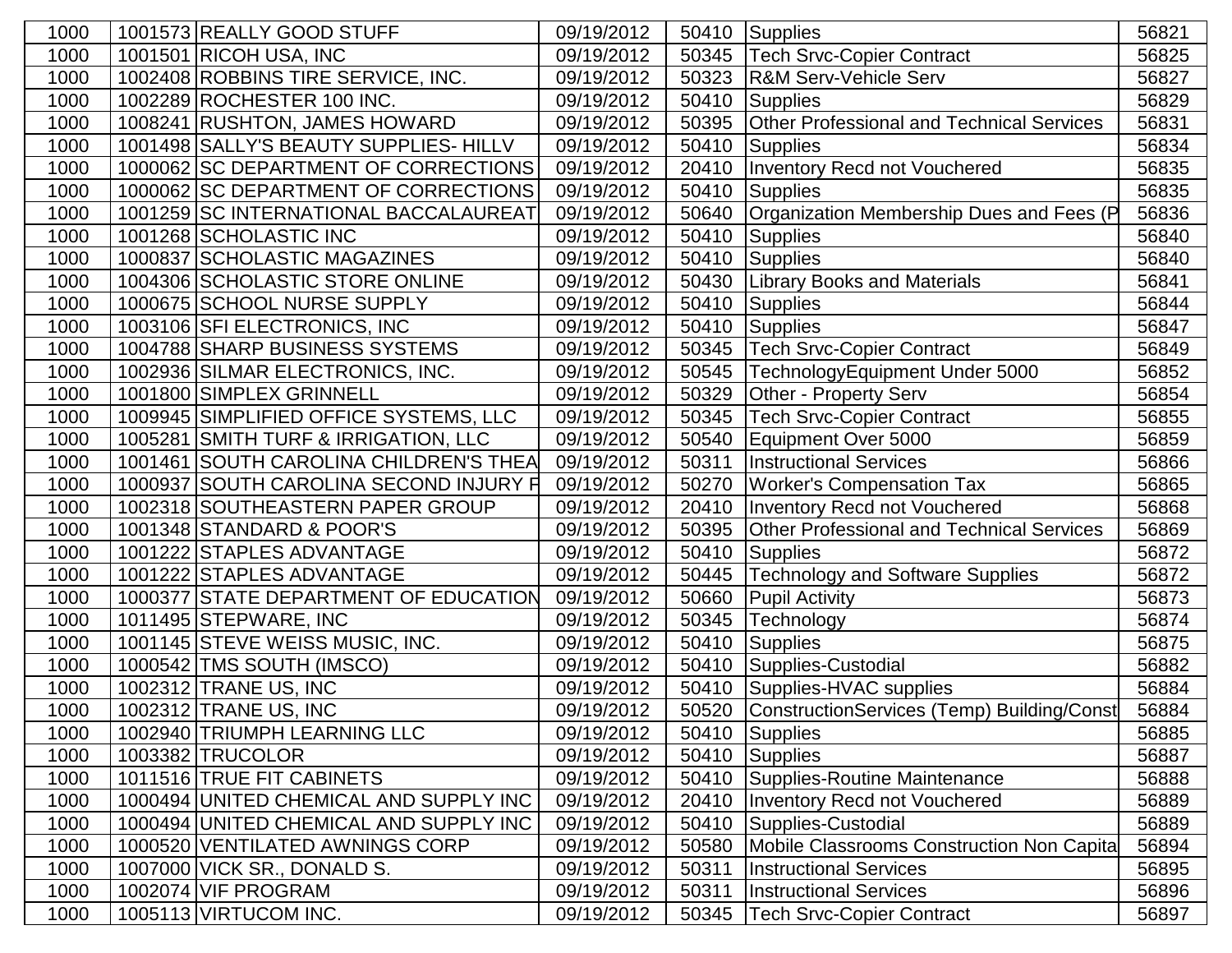| 1000 | 1000756 W.W. GRAINGER                 | 09/19/2012 | 50410 | Supplies-HVAC supplies                     | 56898 |
|------|---------------------------------------|------------|-------|--------------------------------------------|-------|
| 1000 | 1000554 WALCH EDUCATION               | 09/19/2012 | 50410 | Supplies                                   | 56899 |
| 1000 | 1002932 WARD'S NATURAL SCIENCE        | 09/19/2012 | 50410 | <b>Supplies</b>                            | 56901 |
| 1000 | 1002428 WAREHOUSE THEATRE             | 09/19/2012 | 50311 | <b>Instructional Services</b>              | 56902 |
| 1000 | 1009916 WASTE CONNECTIONS CAROLINAS   | 09/19/2012 | 50329 | Oth Prop Srv-Waste Management              | 56903 |
| 1000 | 1001078 WENGER CORP.                  | 09/19/2012 | 50520 | ConstructionServices (Temp) Building/Const | 56904 |
| 1000 | 1004908 WEST COAST LANYARDS, INC.     | 09/19/2012 | 50410 | <b>Supplies</b>                            | 56906 |
| 1000 | 1000479 WEST MUSIC COMPANY INC        | 09/19/2012 | 50410 | Supplies                                   | 56907 |
| 1000 | 1000979 WILLIAM H. SADLIER, INC.      | 09/19/2012 | 50410 | Supplies                                   | 56911 |
| 6000 | 1000017 AAA SUPPLY                    | 09/19/2012 | 50323 | <b>Repairs and Maintenance Services</b>    | 63069 |
| 6000 | 1000018 ROTO-ROOTER SEWER DRAIN SERVI | 09/19/2012 | 50323 | <b>Repairs and Maintenance Services</b>    | 63070 |
| 6000 | 1000025 JJOYCE EQUIPMENT COMPANY      | 09/19/2012 | 50323 | <b>Repairs and Maintenance Services</b>    | 63071 |
| 6000 | 1000025 JJOYCE EQUIPMENT COMPANY      | 09/19/2012 | 50540 | Equipment Under 5000                       | 63071 |
| 6000 | 1000367 PEPSI-COLA BOTTLING COMPANY   | 09/19/2012 | 50460 | <b>Food Purchases</b>                      | 63073 |
| 6000 | 1000721 FORMS & SUPPLY, INC.          | 09/19/2012 | 50410 | Supplies                                   | 63076 |
| 6000 | 1000721 FORMS & SUPPLY, INC.          | 09/19/2012 | 50460 | <b>Food Purchases</b>                      | 63076 |
| 6000 | 1000784 LESLIE SHEET METAL WORKS      | 09/19/2012 | 50323 | <b>Repairs and Maintenance Services</b>    | 63077 |
| 6000 | 1000831 BAKER DISTRIBUTING            | 09/19/2012 | 50323 | <b>Repairs and Maintenance Services</b>    | 63078 |
| 6000 | 1001483 CC DICKSON                    | 09/19/2012 | 50323 | <b>Repairs and Maintenance Services</b>    | 63079 |
| 6000 | 1005345 BLUE BELL CREAMERIES          | 09/19/2012 | 50460 | Food Purchases                             | 63080 |
| 6000 | 1005417 FUNACHO                       | 09/19/2012 | 50460 | <b>Food Purchases</b>                      | 63081 |
| 6000 | 1005453 INTEGRATED FOOD SERVICES      | 09/19/2012 | 10160 | Inventory - Food                           | 63082 |
| 6000 | 1005456 JENNIE-O-TURKEY STORE         | 09/19/2012 | 10160 | Inventory - Food                           | 63083 |
| 6000 | 1005458 JTM PROVISIONS CO             | 09/19/2012 | 10160 | Inventory - Food                           | 63084 |
| 6000 | 1005459 KINGS DELIGHT, LTD.           | 09/19/2012 | 10160 | Inventory - Food                           | 63085 |
| 6000 | 1005462 LAND O' LAKES, INC.           | 09/19/2012 | 10160 | Inventory - Food                           | 63086 |
| 6000 | 1005525 SANITECH SYSTEMS, INC.        | 09/19/2012 | 50323 | <b>Repairs and Maintenance Services</b>    | 63087 |
| 6000 | 1005561 NATIONAL FOOD GROUP, INC      | 09/19/2012 | 10160 | Inventory - Food                           | 63088 |
| 6000 | 1008294 PIERRE FOODS INC              | 09/19/2012 | 10160 | <b>Inventory - Food</b>                    | 63090 |
| 6000 | 1010370 RICH PRODUCTS CORP            | 09/19/2012 | 10160 | Inventory - Food                           | 63091 |
| 6000 | 1011411   AMERICAN SEAFOODS INT'L LLC | 09/19/2012 |       | 10160   Inventory - Food                   | 63092 |
| 1000 | 1007213 BANK OF AMERICA               | 09/20/2012 |       | 50550 Freight                              | 92012 |
| 1000 | 1007213 BANK OF AMERICA               | 09/20/2012 |       | 50314 Staff Services                       | 92012 |
| 1000 | 1007213 BANK OF AMERICA               | 09/20/2012 | 50323 | <b>R&amp;M Serv-Equipment Repair Serv</b>  | 92012 |
| 1000 | 1007213 BANK OF AMERICA               | 09/20/2012 | 50323 | <b>R&amp;M Serv-HVAC Serv</b>              | 92012 |
| 1000 | 1007213 BANK OF AMERICA               | 09/20/2012 | 50323 | <b>R&amp;M Serv-Plant Serv</b>             | 92012 |
| 1000 | 1007213 BANK OF AMERICA               | 09/20/2012 | 50323 | <b>R&amp;M Serv-Vehicle Serv</b>           | 92012 |
| 1000 | 1007213 BANK OF AMERICA               | 09/20/2012 | 50323 | <b>Repairs and Maintenance Services</b>    | 92012 |
| 1000 | 1007213 BANK OF AMERICA               | 09/20/2012 | 50325 | Rentals                                    | 92012 |
| 1000 | 1007213 BANK OF AMERICA               | 09/20/2012 | 50329 | Oth Prop Srv-Waste Management              | 92012 |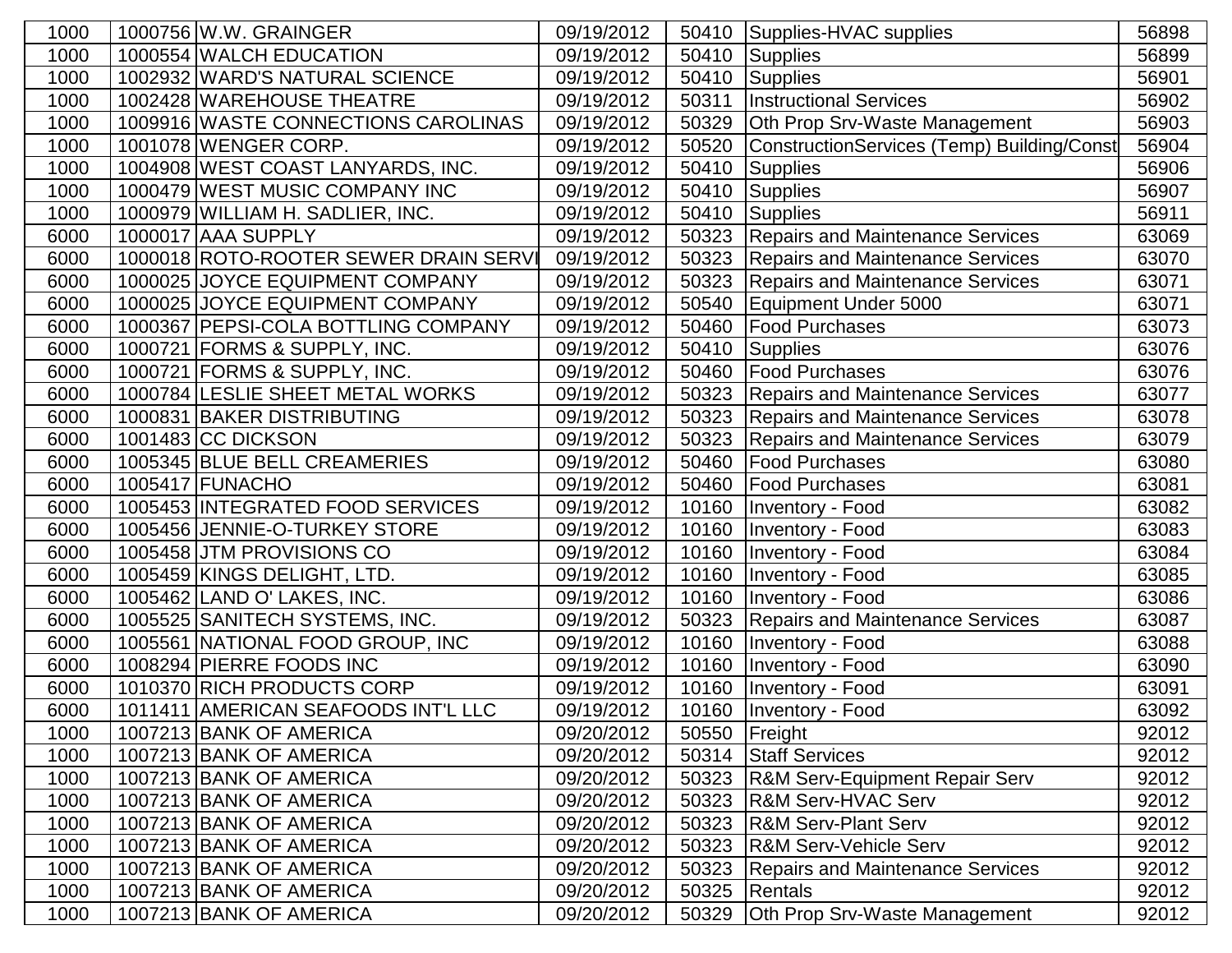| 1000 | 1007213 BANK OF AMERICA                 | 09/20/2012 | 50329 | Other - Property Serv                            | 92012 |
|------|-----------------------------------------|------------|-------|--------------------------------------------------|-------|
| 1000 | 1007213 BANK OF AMERICA                 | 09/20/2012 | 50332 | Travel - In-Co Mileage                           | 92012 |
| 1000 | 1007213 BANK OF AMERICA                 | 09/20/2012 | 50340 | Comm Srvc-Cellular                               | 92012 |
| 1000 | 1007213 BANK OF AMERICA                 | 09/20/2012 | 50340 | Communication                                    | 92012 |
| 1000 | 1007213 BANK OF AMERICA                 | 09/20/2012 | 50345 | Technology                                       | 92012 |
| 1000 | 1007213 BANK OF AMERICA                 | 09/20/2012 | 50395 | <b>Other Professional and Technical Services</b> | 92012 |
| 1000 | 1007213 BANK OF AMERICA                 | 09/20/2012 | 50399 | Miscellaneous Purchased Services                 | 92012 |
| 1000 | 1007213 BANK OF AMERICA                 | 09/20/2012 | 50410 | <b>Supplies</b>                                  | 92012 |
| 1000 | 1007213 BANK OF AMERICA                 | 09/20/2012 | 50410 | Supplies-Custodial                               | 92012 |
| 1000 | 1007213 BANK OF AMERICA                 | 09/20/2012 | 50410 | Supplies-Generator PM                            | 92012 |
| 1000 | 1007213 BANK OF AMERICA                 | 09/20/2012 | 50410 | Supplies-Grounds                                 | 92012 |
| 1000 | 1007213 BANK OF AMERICA                 | 09/20/2012 | 50410 | Supplies-HVAC supplies                           | 92012 |
| 1000 | 1007213 BANK OF AMERICA                 | 09/20/2012 | 50410 | Supplies-Preventative Maint                      | 92012 |
| 1000 | 1007213 BANK OF AMERICA                 | 09/20/2012 | 50410 | Supplies-Routine Maintenance                     | 92012 |
| 1000 | 1007213 BANK OF AMERICA                 | 09/20/2012 | 50410 | Supplies-Security                                | 92012 |
| 1000 | 1007213 BANK OF AMERICA                 | 09/20/2012 | 50410 | Supplies-Vehicle Supplies                        | 92012 |
| 1000 | 1007213 BANK OF AMERICA                 | 09/20/2012 | 50445 | <b>Technology and Software Supplies</b>          | 92012 |
| 1000 | 1007213 BANK OF AMERICA                 | 09/20/2012 | 50490 | <b>Supplies Food and Meals</b>                   | 92012 |
| 1000 | 1007213 BANK OF AMERICA                 | 09/20/2012 | 50520 | ConstructionServices (Temp) Building/Const       | 92012 |
| 1000 | 1007213 BANK OF AMERICA                 | 09/20/2012 | 50520 | <b>ConstructionServices Buildings Capitalize</b> | 92012 |
| 1000 | 1007213 BANK OF AMERICA                 | 09/20/2012 | 50540 | Equipment Under 5000                             | 92012 |
| 1000 | 1007213 BANK OF AMERICA                 | 09/20/2012 | 50545 | Technology Equipment Over 5000                   | 92012 |
| 1000 | 1007213 BANK OF AMERICA                 | 09/20/2012 | 50545 | TechnologyEquipment Under 5000                   | 92012 |
| 1000 | 1007213 BANK OF AMERICA                 | 09/20/2012 | 50580 | Mobile Classrooms Construction Non Capita        | 92012 |
| 1000 | 1007213 BANK OF AMERICA                 | 09/20/2012 | 50660 | <b>Pupil Activity</b>                            | 92012 |
| 1000 | 1007213 BANK OF AMERICA                 | 09/20/2012 | 50710 | <b>Fund Modifications</b>                        | 92012 |
| 1000 | 1001007 COMPASS LEARNING                | 09/20/2012 | 50345 | Technology                                       | 56921 |
| 1000 | 1005290 LANDMARK CONCRETE DESIGNS, INC  | 09/20/2012 | 50410 | Supplies                                         | 56922 |
| 6000 | 1006209 SC DEPARTMENT OF REVENUE        | 09/20/2012 | 50670 | <b>Sales Tax on Adult Meals</b>                  | 63094 |
| 1000 | 1003021 A & A FIRE PROTECTION           | 09/21/2012 | 50323 | <b>R&amp;M Serv-Plant Serv</b>                   | 1154  |
| 1000 | 1000850 AIRGAS NATIONAL WELDERS         | 09/21/2012 |       | 50325 Rentals                                    | 1147  |
| 1000 | 1001623 BENDER BURKOT EAST COAST SUPH   | 09/21/2012 |       | 50410 Supplies                                   | 1150  |
| 1000 | 1000264 COMMUNICATION SERVICE CENTER    | 09/21/2012 |       | 50410 Supplies                                   | 1144  |
| 1000 | 1002726 ECHOLS OIL CO.                  | 09/21/2012 | 50410 | Supplies-Vehicle fuel                            | 1151  |
| 1000 | 1000721 FORMS & SUPPLY, INC.            | 09/21/2012 | 50410 | Supplies                                         | 1146  |
| 1000 | 1001499 G & K SERVICES                  | 09/21/2012 | 50329 | Oth Prop Srv-Uniform Services                    | 1149  |
| 1000 | 1002878 MAXIM HEALTHCARE SERVICES, INC  | 09/21/2012 | 50395 | <b>Other Professional and Technical Services</b> | 1152  |
| 1000 | 1001336   PALMETTO AIR AND WATER BALANC | 09/21/2012 | 50395 | <b>Other Professional and Technical Services</b> | 1148  |
| 6000 | 1000367 PEPSI-COLA BOTTLING COMPANY     | 09/25/2012 | 50460 | <b>Food Purchases</b>                            | 63100 |
| 6000 | 1003636 KELLY SERVICES                  | 09/25/2012 | 50311 | <b>Instructional Services</b>                    | 63102 |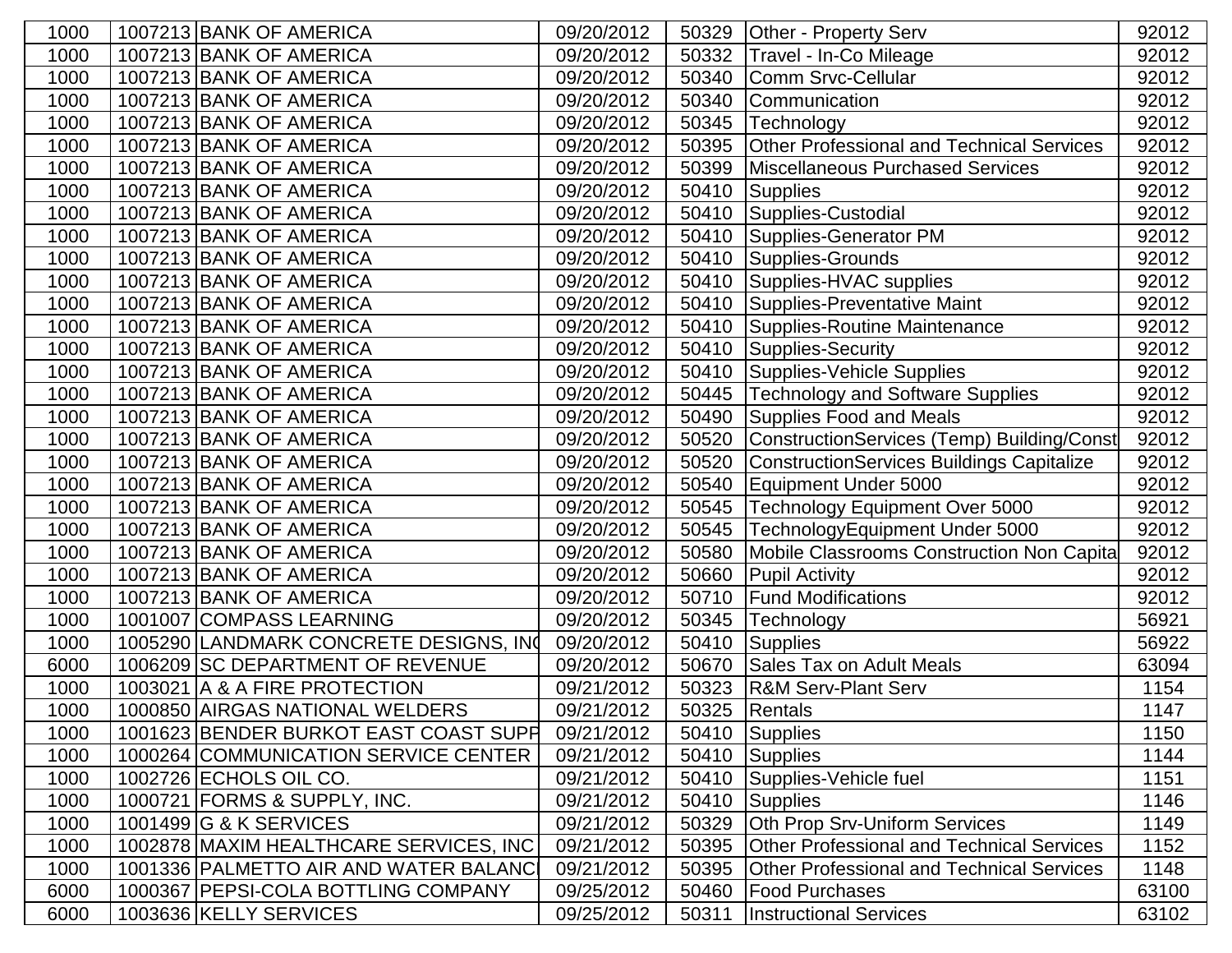| 6000 | 1004748 MARVIN'S PRODUCE               | 09/25/2012 | 50460 | Food Purchases                                   | 63103 |
|------|----------------------------------------|------------|-------|--------------------------------------------------|-------|
| 6000 | 1005345 BLUE BELL CREAMERIES           | 09/25/2012 | 50460 | <b>Food Purchases</b>                            | 63104 |
| 6000 | 1005351 BULL'S EYE BRANDS              | 09/25/2012 | 50460 | Food Purchases                                   | 63105 |
| 6000 | 1005417 FUNACHO                        | 09/25/2012 | 50460 | <b>Food Purchases</b>                            | 63106 |
| 6000 | 1005526 SARA LEE BAKERY GROUP/ EARTHGI | 09/25/2012 | 50460 | <b>Food Purchases</b>                            | 63107 |
| 6000 | 1011417 KAY CHEMICAL CO                | 09/25/2012 | 50323 | <b>Repairs and Maintenance Services</b>          | 63108 |
| 1000 | 1002226 ACADEMIC INNOVATIONS LLC       | 09/26/2012 | 50410 | <b>Supplies</b>                                  | 56967 |
| 1000 | 1004014 ACT, INC.                      | 09/26/2012 | 50345 | Technology                                       | 56969 |
| 1000 | 1002043 ALLEN, DEBORAH E.              | 09/26/2012 | 50331 | <b>Student Transportation</b>                    | 56971 |
| 1000 | 1003914 AMAZON                         | 09/26/2012 | 50445 | <b>Technology and Software Supplies</b>          | 56973 |
| 1000 | 1001570 AMERICAN ART CLAY CO INC       | 09/26/2012 | 50410 | <b>Supplies</b>                                  | 56974 |
| 1000 | 1003590 AMERICAN SECURITY GREENVILLE   | 09/26/2012 | 50329 | Other - Property Serv                            | 56975 |
| 1000 | 1003590 AMERICAN SECURITY GREENVILLE   | 09/26/2012 | 50395 | <b>Other Professional and Technical Services</b> | 56975 |
| 1000 | 1001090 ANDERSON BROTHERS              | 09/26/2012 | 50323 | <b>R&amp;M Serv-Vehicle Serv</b>                 | 56976 |
| 1000 | 1000663 ANN'S CAKES & CATERING         | 09/26/2012 | 50490 | <b>Supplies Food and Meals</b>                   | 56978 |
| 1000 | 1002822 APEX LEARNING                  | 09/26/2012 | 50345 | Technology                                       | 56979 |
| 1000 | 1000849 APPLE INC.                     | 09/26/2012 | 50545 | TechnologyEquipment Under 5000                   | 56980 |
| 1000 | 1011641 ARAMARK EDUCATIONAL SERV       | 09/26/2012 | 50660 | <b>Pupil Activity</b>                            | 56981 |
| 1000 | 1000715 ASCD                           | 09/26/2012 | 50640 | Organization Membership Dues and Fees (P         | 56983 |
| 1000 | 1002150 BARNES & NOBLE, INC.           | 09/26/2012 | 50410 | Supplies                                         | 56984 |
| 1000 | 1000133 BATTERY SPECIALISTS INC        | 09/26/2012 | 50410 | Supplies-Custodial                               | 56985 |
| 1000 | 1011335 BILLOW, ANNETTE A              | 09/26/2012 | 50331 | <b>Student Transportation</b>                    | 56989 |
| 1000 | 1000141 BI-LO                          | 09/26/2012 | 50410 | <b>Supplies</b>                                  | 56986 |
| 1000 | 1006377 BI-LO                          | 09/26/2012 | 50410 | <b>Supplies</b>                                  | 56988 |
| 1000 | 1000141 BI-LO                          | 09/26/2012 | 50490 | <b>Supplies Food and Meals</b>                   | 56986 |
| 1000 | 1003422 BIO-RAD LABORATORIES           | 09/26/2012 | 50410 | Supplies                                         | 56990 |
| 1000 | 1008621 BISCO                          | 09/26/2012 | 50323 | <b>Repairs and Maintenance Services</b>          | 56991 |
| 1000 | 1004003 BLACKSTOCK, SUSAN              | 09/26/2012 | 50331 | <b>Student Transportation</b>                    | 56992 |
| 1000 | 1000145 BLUE RIDGE RURAL WATER COMPAN  | 09/26/2012 | 50321 | Public Utility Services (Excludes EnergySee      | 56993 |
| 1000 | 1002823 BRAINPOP LLC                   | 09/26/2012 | 50345 | Technology                                       | 56994 |
| 1000 | 1000152 BRAME SCHOOL PRODUCTS          | 09/26/2012 |       | 20410   Inventory Recd not Vouchered             | 56995 |
| 1000 | 1003233 BRASHIER MID COLLEGE CHARTER   | 09/26/2012 | 50720 | Transits                                         | 56996 |
| 1000 | 1002814 BURNS, DARRELL L               | 09/26/2012 | 50331 | <b>Student Transportation</b>                    | 57001 |
| 1000 | 1003291 BURRELL, CHAD SR               | 09/26/2012 | 50331 | <b>Student Transportation</b>                    | 57003 |
| 1000 | 1000164 CAMCOR                         | 09/26/2012 | 50410 | <b>Supplies</b>                                  | 57006 |
| 1000 | 1000164 CAMCOR                         | 09/26/2012 | 50445 | <b>Technology and Software Supplies</b>          | 57006 |
| 1000 | 1000164 CAMCOR                         | 09/26/2012 | 50545 | TechnologyEquipment Under 5000                   | 57006 |
| 1000 | 1007450 CANNON ROOFING                 | 09/26/2012 | 50323 | <b>Repairs and Maintenance Services</b>          | 57007 |
| 1000 | 1007450 CANNON ROOFING                 | 09/26/2012 | 50580 | Mobile Classrooms Construction Non Capita        | 57007 |
| 1000 | 1000752 CAROLINA BIOLOGICAL SUPPLY CO  | 09/26/2012 | 50410 | <b>Supplies</b>                                  | 57008 |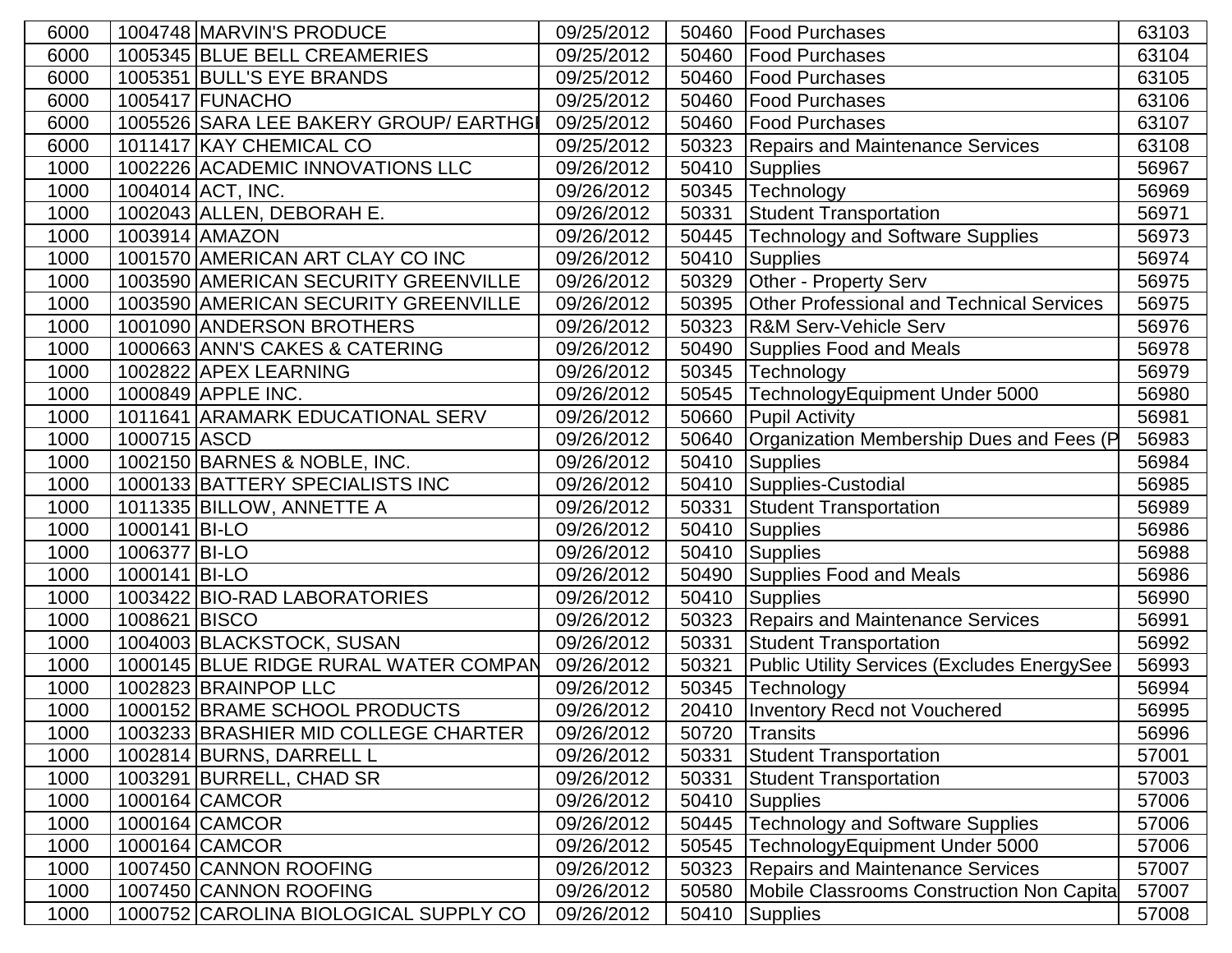| 1000 | 1003799 CENGAGE LEARNING               | 09/26/2012 | 50420 | <b>Textbooks</b>                                 | 57009 |
|------|----------------------------------------|------------|-------|--------------------------------------------------|-------|
| 1000 | 1002680 CHARTER COMMUNICATIONS         | 09/26/2012 | 50395 | <b>Other Professional and Technical Services</b> | 57011 |
| 1000 | 1005837 CHICK-FIL-A @ CHERRYDALE       | 09/26/2012 | 50490 | <b>Supplies Food and Meals</b>                   | 57013 |
| 1000 | 1002262 CITY ELECTRIC SUPPLY           | 09/26/2012 | 50410 | Supplies-Custodial                               | 57014 |
| 1000 | 1002262 CITY ELECTRIC SUPPLY           | 09/26/2012 | 50410 | Supplies-Custodial                               | 57015 |
| 1000 | 1000213 COMMISSION OF PUBLIC WORKS     | 09/26/2012 | 50470 | Energy-Gas                                       | 57018 |
| 1000 | 1001007 COMPASS LEARNING               | 09/26/2012 | 50312 | Instructional Programs Improvement Service       | 57020 |
| 1000 | 1000268 COMPUSULT INC                  | 09/26/2012 | 50445 | <b>Technology and Software Supplies</b>          | 57021 |
| 1000 | 1002916 COMPUTER SOFTWARE INNOVATION   | 09/26/2012 | 50445 | <b>Technology and Software Supplies</b>          | 57022 |
| 1000 | 1002916 COMPUTER SOFTWARE INNOVATION   | 09/26/2012 | 50545 | TechnologyEquipment Under 5000                   | 57022 |
| 1000 | 1001475 CONVERSE COLLEGE               | 09/26/2012 | 50373 | <b>Tuition to other Entity</b>                   | 57023 |
| 1000 | 1002340 COOK & BOARDMAN, INC. OF SOUTH | 09/26/2012 | 50520 | <b>ConstructionServices Buildings Capitalize</b> | 57024 |
| 1000 | 1011650 COOPER, CHRISTOPHER E          | 09/26/2012 | 50395 | <b>Other Professional and Technical Services</b> | 57025 |
| 1000 | 1006223 CSI TECHNOLOGY OUTFITTERS      | 09/26/2012 | 50445 | <b>Technology and Software Supplies</b>          | 57028 |
| 1000 | 1006223 CSI TECHNOLOGY OUTFITTERS      | 09/26/2012 | 50545 | TechnologyEquipment Under 5000                   | 57028 |
| 1000 | 1001503 CURRICULUM ASSOCIATES          | 09/26/2012 | 50410 | <b>Supplies</b>                                  | 57029 |
| 1000 | 1000020 DEMCO                          | 09/26/2012 | 50410 | Supplies                                         | 57031 |
| 1000 | 1000755 DICK BLICK COMPANY             | 09/26/2012 | 50410 | Supplies                                         | 57032 |
| 1000 | 1003712 Dish Network                   | 09/26/2012 | 50329 | <b>Other - Property Serv</b>                     | 57037 |
| 1000 | 1000058 DISNEY EDUCATIONAL PRODUCTION  | 09/26/2012 | 50445 | <b>Technology and Software Supplies</b>          | 57033 |
| 1000 | 1002891 DISPLAYS2GO                    | 09/26/2012 | 50410 | Supplies                                         | 57034 |
| 1000 | 1010128 DOUG MIDDLETON AND ASSOC, INC  | 09/26/2012 | 50520 | ConstructionServices (Temp) Building/Const       | 57035 |
| 1000 | 1000838 DUKE POWER                     | 09/26/2012 | 50470 | <b>Energy-Electricity</b>                        | 57036 |
| 1000 | 1004117 ENHANCED FINANCIAL SOLUTIONS   | 09/26/2012 | 50690 | <b>Other Objects</b>                             | 57041 |
| 1000 | 1002894 EXPLORE LEARNING               | 09/26/2012 | 50345 | Technology                                       | 57099 |
| 1000 | 1006908 FISHER SCIENTIFIC COMPANY, LLC | 09/26/2012 | 50410 | Supplies                                         | 57044 |
| 1000 | 1006442 FISHER, GEORGIA                | 09/26/2012 | 50331 | <b>Student Transportation</b>                    | 57045 |
| 1000 | 1008333 FLOCABULARY                    | 09/26/2012 | 50345 | Technology                                       | 57046 |
| 1000 | 1002813 FREEMAN, TINA                  | 09/26/2012 | 50331 | <b>Student Transportation</b>                    | 57047 |
| 1000 | 1002417 FRINGE BENEFITS MANGEMENT COM  | 09/26/2012 | 20412 | Dependent Care Deduction                         | 57049 |
| 1000 | 1002417 FRINGE BENEFITS MANGEMENT COM  | 09/26/2012 |       | 20412   Health Savings - Deductible              | 57049 |
| 1000 | 1002417 FRINGE BENEFITS MANGEMENT COM  | 09/26/2012 | 20412 | Out of Pocket Medical                            | 57048 |
| 1000 | 1002417 FRINGE BENEFITS MANGEMENT COM  | 09/26/2012 | 20412 | Out of Pocket Medical                            | 57049 |
| 1000 | 1001285 FURMAN UNIVERSITY GRAD. STUDIE | 09/26/2012 | 50312 | Instructional Programs Improvement Service       | 57050 |
| 1000 | 1010369 FUTRELL, CANDICE M             | 09/26/2012 | 50331 | <b>Student Transportation</b>                    | 57051 |
| 1000 | 1006605 GARY, CLARA M                  | 09/26/2012 | 50331 | <b>Student Transportation</b>                    | 57052 |
| 1000 | 1002772 GLOBAL TEACHERS RESEARCH & RE  | 09/26/2012 | 50311 | <b>Instructional Services</b>                    | 57054 |
| 1000 | 1007524 GREENVILLE ROOFING CO. INC.    | 09/26/2012 | 50323 | <b>Repairs and Maintenance Services</b>          | 57056 |
| 1000 | 1002688 GREENVILLE TECH CHARTER HIGH S | 09/26/2012 | 50720 | <b>Transits</b>                                  | 57057 |
| 1000 | 1002688 GREENVILLE TECH CHARTER HIGH S | 09/26/2012 | 50720 | <b>Transits</b>                                  | 57058 |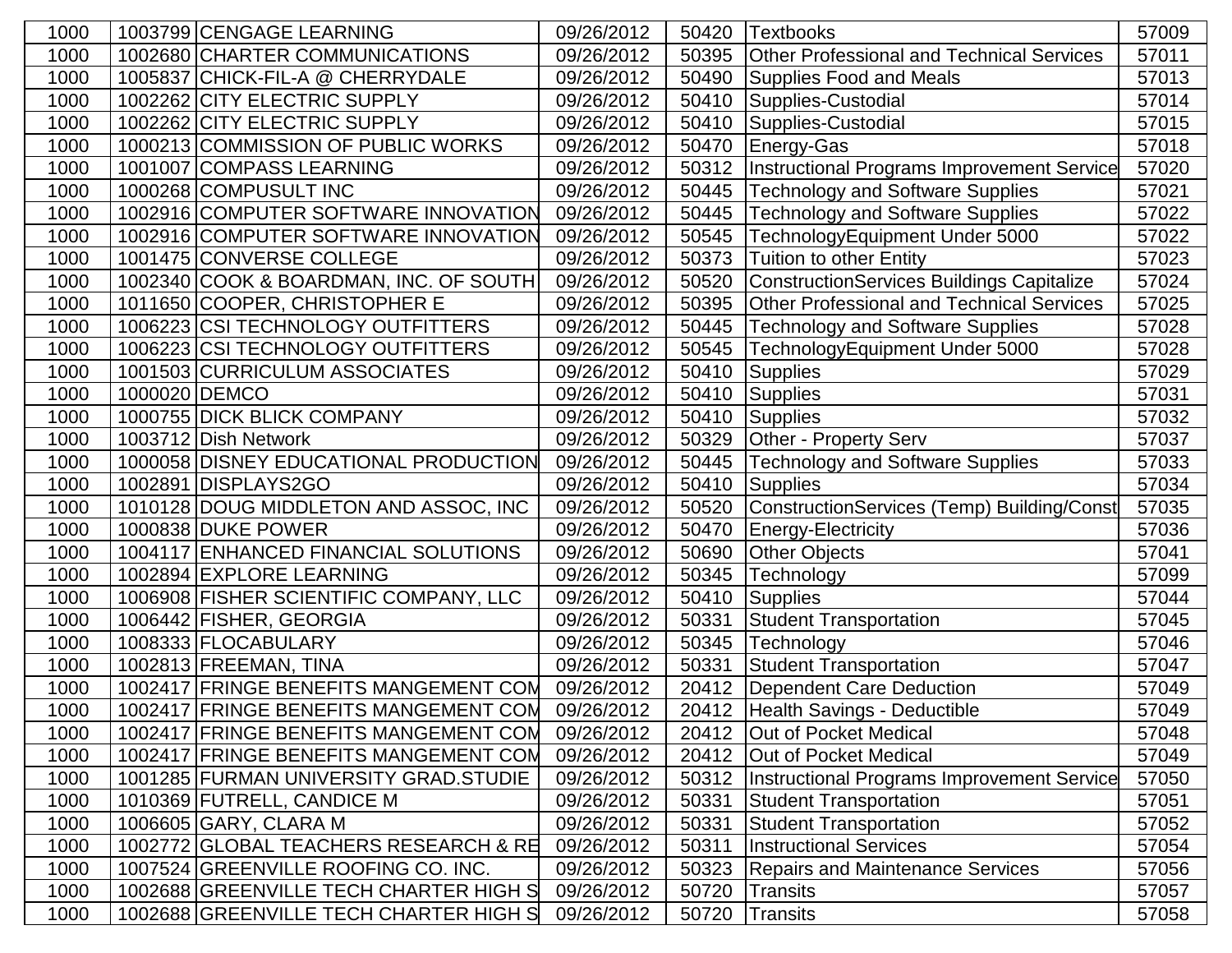| 1000 |                       | 1002849 GREENVILLE TECH-BUCK MICKEL CE | 09/26/2012 | 50314 | <b>Staff Services</b>                            | 57059 |
|------|-----------------------|----------------------------------------|------------|-------|--------------------------------------------------|-------|
| 1000 |                       | 1001497 GREENVILLE WATER SYSTEM        | 09/26/2012 | 50321 | Public Utility Services (Excludes EnergySee      | 57060 |
| 1000 |                       | 1011256 GREENVILLE YOGA LLC            | 09/26/2012 | 50395 | <b>Other Professional and Technical Services</b> | 57061 |
| 1000 |                       | 1002172 HAYNSWORTH SINKLER BOYD        | 09/26/2012 | 50314 | <b>Staff Services</b>                            | 57063 |
| 1000 | 1005742 HEINEMANN     |                                        | 09/26/2012 | 50410 | <b>Supplies</b>                                  | 57064 |
| 1000 |                       | 1002703 HEINEMANN PUBLISHING           | 09/26/2012 | 50410 | <b>Supplies</b>                                  | 57065 |
| 1000 |                       | 1011357 HERRINGTON, GELENA RHEA        | 09/26/2012 | 50331 | <b>Student Transportation</b>                    | 57067 |
| 1000 | 1004926 HINES, KATIE  |                                        | 09/26/2012 | 50331 | <b>Student Transportation</b>                    | 57069 |
| 1000 |                       | 1008894 HOLDEN CARPET SERVICE OF COLUI | 09/26/2012 | 50520 | ConstructionServices (Temp) Building/Const       | 57070 |
| 1000 |                       | 1001561 HOLDER ELECTRIC SUPPLY         | 09/26/2012 | 50410 | Supplies-Custodial                               | 57071 |
| 1000 |                       | 1003065 HOLT, CHRISTAL G               | 09/26/2012 | 50331 | <b>Student Transportation</b>                    | 57072 |
| 1000 |                       | 1000539 HOUGHTON MIFFLIN HARCOURT      | 09/26/2012 | 50410 | <b>Supplies</b>                                  | 57073 |
| 1000 | 1007542 HUE HD        |                                        | 09/26/2012 | 50445 | <b>Technology and Software Supplies</b>          | 57074 |
| 1000 | 1001087 INDEXX. INC.  |                                        | 09/26/2012 | 50410 | <b>Supplies</b>                                  | 57075 |
| 1000 |                       | 1011637 INFOR (US), INC                | 09/26/2012 | 50316 | <b>Data Processing Services</b>                  | 57076 |
| 1000 |                       | 1009634 INNOVATIVE FLOOR WORKS         | 09/26/2012 | 50520 | ConstructionServices (Temp) Building/Const       | 57078 |
| 1000 |                       | 1002364 INTERPRETER EXPRESS LLC        | 09/26/2012 | 50395 | <b>Other Professional and Technical Services</b> | 57080 |
| 1000 |                       | 1000662 J & H ELECTRIC MOTOR REPAIR IN | 09/26/2012 | 50323 | <b>R&amp;M Serv-Plant Serv</b>                   | 57082 |
| 1000 |                       | 1000365 J W PEPPER & SON INC.          | 09/26/2012 | 50410 | <b>Supplies</b>                                  | 57083 |
| 1000 |                       | 1007453 JA PIPER ROOFING CO            | 09/26/2012 | 50323 | <b>Repairs and Maintenance Services</b>          | 57084 |
| 1000 | 1000462 JANPAK        |                                        | 09/26/2012 | 50410 | Supplies-Custodial                               | 57086 |
| 1000 |                       | 1001529 JUNIOR LIBRARY GUILD           | 09/26/2012 | 50430 | <b>Library Books and Materials</b>               | 57089 |
| 1000 |                       | 1000109 KAPLAN EARLY LEARNING CO       | 09/26/2012 | 50540 | Equipment Under 5000                             | 57090 |
| 1000 |                       | 1002169 KEYSTONE AUTOMOTIVE INDUSTRIE  | 09/26/2012 | 50410 | <b>Supplies</b>                                  | 57092 |
| 1000 | 1003603 KIRBY, TAMMIE |                                        | 09/26/2012 | 50331 | <b>Student Transportation</b>                    | 57093 |
| 1000 |                       | 1001435 LANDSCAPERS SUPPLY II          | 09/26/2012 | 50410 | Supplies-Custodial                               | 57095 |
| 1000 |                       | 1000069 LANDSCAPERS SUPPLY INC         | 09/26/2012 | 50410 | Supplies-Custodial                               | 57094 |
| 1000 |                       | 1002929 LANGSTON CHARTER MIDDLE SCHO   | 09/26/2012 | 50720 | <b>Transits</b>                                  | 57096 |
| 1000 |                       | 1000210 LAURENS ELECTRIC COOPERATIVE   | 09/26/2012 | 50470 | <b>Energy-Electricity</b>                        | 57097 |
| 1000 |                       | 232012   LEAD ACADEMY CHARTER SCHOOL   | 09/26/2012 | 50720 | <b>Transits</b>                                  | 57098 |
| 1000 |                       | 1002934 LEGACY CHARTER SCHOOL          | 09/26/2012 | 50720 | <b>Transits</b>                                  | 57101 |
| 1000 |                       | 1002934 LEGACY CHARTER SCHOOL          | 09/26/2012 | 50720 | <b>Transits</b>                                  | 57102 |
| 1000 |                       | 1004701 LITTLE CAESAR'S                | 09/26/2012 | 50490 | <b>Supplies Food and Meals</b>                   | 57091 |
| 1000 |                       | 1007557 LITTLE CAFE W/ DESERTS TO ENJO | 09/26/2012 | 50490 | <b>Supplies Food and Meals</b>                   | 57104 |
| 1000 |                       | 1002212 LOWE'S COMPANIES, INC.         | 09/26/2012 | 50410 | Supplies-Custodial                               | 57106 |
| 1000 |                       | 1000113 LOWE'S OF GREENVILLE           | 09/26/2012 | 50410 | Supplies-Custodial                               | 57105 |
| 1000 |                       | 1000112 LOWE'S OF GREER                | 09/26/2012 | 50410 | Supplies-Custodial                               | 57108 |
| 1000 |                       | 1002501 LRP PUBLICATIONS               | 09/26/2012 | 50410 | <b>Supplies</b>                                  | 57109 |
| 1000 |                       | 1003404 MANAGEMENT DECISIONS           | 09/26/2012 | 50395 | <b>Other Professional and Technical Services</b> | 57111 |
| 1000 |                       | 1005675 MARIANNA INDUSTRIES, INC       | 09/26/2012 | 50410 | <b>Supplies</b>                                  | 57112 |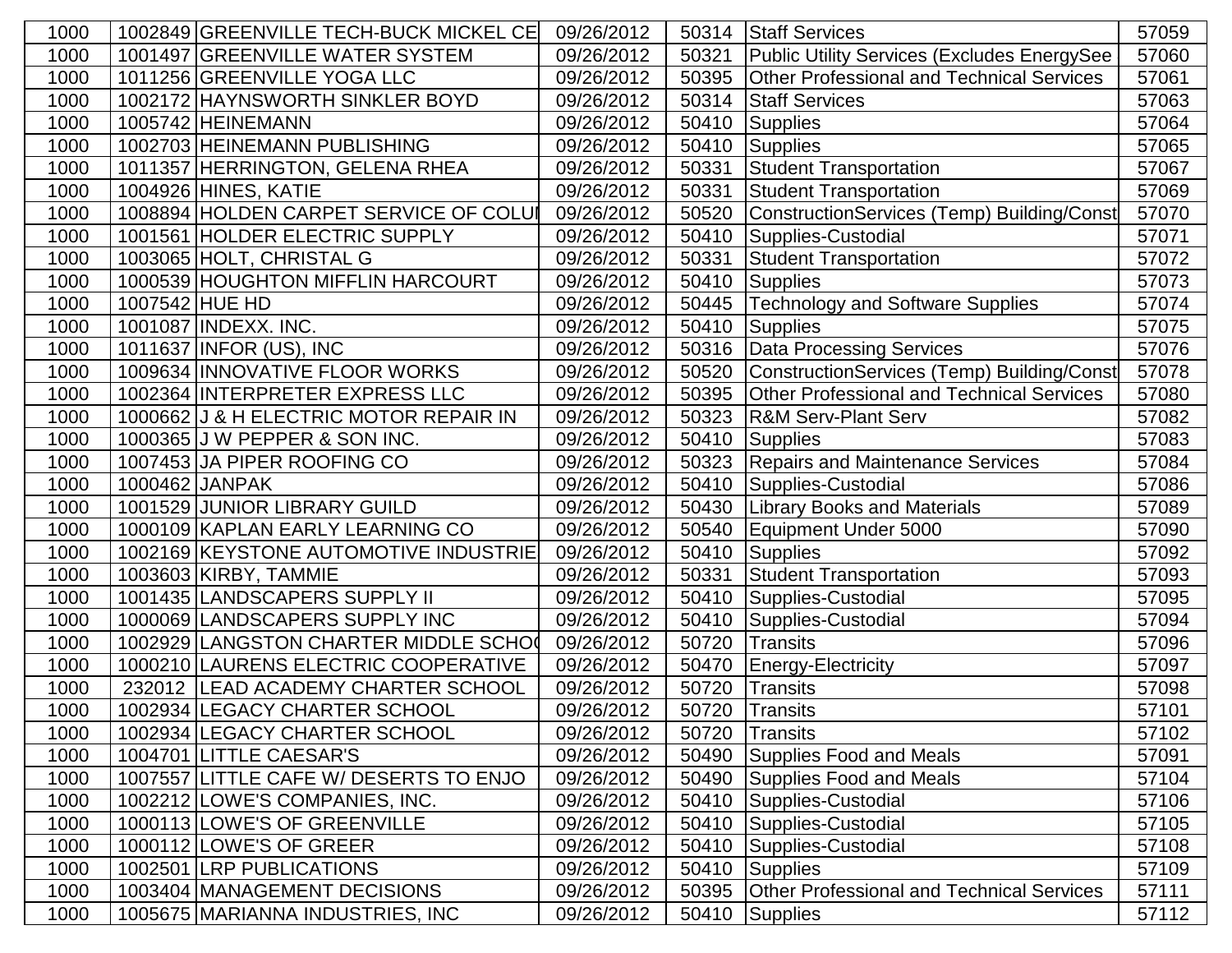| 1000 | 1000421 MARKERBOARD PEOPLE             | 09/26/2012 | 50410 | Supplies                                         | 57113 |
|------|----------------------------------------|------------|-------|--------------------------------------------------|-------|
| 1000 | 1011649 MARTINEZ JR, GASTON            | 09/26/2012 | 50395 | <b>Other Professional and Technical Services</b> | 57115 |
| 1000 | 1007682 MAULDIN FAMILY PHARMACY        | 09/26/2012 | 50410 | <b>Supplies</b>                                  | 57116 |
| 1000 | 1002311 MCDONALD, JANET                | 09/26/2012 | 50395 | <b>Other Professional and Technical Services</b> | 57117 |
| 1000 | 1011382 MCLEAN LEDFORD, CORNELIA       | 09/26/2012 | 50395 | <b>Other Professional and Technical Services</b> | 57118 |
| 1000 | 1010217 MERRIGAN, MICHELE G            | 09/26/2012 | 50331 | <b>Student Transportation</b>                    | 57120 |
| 1000 | 1001281 MEYER CENTER                   | 09/26/2012 | 50720 | <b>Transits</b>                                  | 57121 |
| 1000 | 1006020 MFASCO HEALTH AND SAFETY       | 09/26/2012 | 50410 | Supplies                                         | 57122 |
| 1000 | 1011471 MILLER, PAMELA R               | 09/26/2012 | 50395 | Other Professional and Technical Services        | 57123 |
| 1000 | 1004878 MOO, JONDA LYNN                | 09/26/2012 | 50331 | <b>Student Transportation</b>                    | 57125 |
| 1000 | 1006981 MORGAN, CHRISTIAN              | 09/26/2012 | 50331 | <b>Student Transportation</b>                    | 57128 |
| 1000 | 1006119 MOVIE LICENSING USA            | 09/26/2012 | 50345 | Technology                                       | 57130 |
| 1000 | 1007593 MULCH MART OF POWDERSVILLE     | 09/26/2012 | 50323 | <b>R&amp;M Grounds</b>                           | 57131 |
| 1000 | 1009957 MUSCLEDRIVER USA               | 09/26/2012 | 50410 | Supplies                                         | 57132 |
| 1000 | 1005731 MUSICAL INNOVATIONS            | 09/26/2012 | 50323 | R&M Serv-Piano & Strings Serv                    | 57133 |
| 1000 | 1005731 MUSICAL INNOVATIONS            | 09/26/2012 | 50410 | <b>Supplies</b>                                  | 57133 |
| 1000 | 1007659 NATIONAL RESTAURANT ASSOC      | 09/26/2012 | 50410 | <b>Supplies</b>                                  | 57134 |
| 1000 | 1001763 NETWORK CONTROLS & ELECTRIC    | 09/26/2012 | 50580 | Mobile Classrooms Construction Non Capita        | 57136 |
| 1000 | 1000275 NEW READERS PRESS              | 09/26/2012 | 50410 | <b>Supplies</b>                                  | 57137 |
| 1000 | 1000751 NU-IDEA SCHOOL SUPPLY CO INC   | 09/26/2012 | 50410 | Supplies                                         | 57140 |
| 1000 | 1001140 PAPA JOHN'S PIZZA              | 09/26/2012 | 50490 | <b>Supplies Food and Meals</b>                   | 57143 |
| 1000 | 1001535 PARKER, POE, ADAMS & BERNSTEIN | 09/26/2012 | 50319 | <b>Legal Services</b>                            | 57144 |
| 1000 | 1011435 PARKPLAYSYS, INC               | 09/26/2012 | 50540 | Equipment Outdoor Recreational Equip. Cap        | 57145 |
| 1000 | 1001448 PAUL H. BROOKES PUBLISHING     | 09/26/2012 | 50345 | Technology                                       | 57147 |
| 1000 | 1010114 PCI EDUCATIONAL PUBLISHING     | 09/26/2012 | 50410 | <b>Supplies</b>                                  | 57148 |
| 1000 | 1002095 PEACE CENTER, POP! TICKETS     | 09/26/2012 | 50660 | <b>Pupil Activity</b>                            | 57150 |
| 1000 | 1000243 PEARSON EDUCATION, INC.        | 09/26/2012 | 50410 | <b>Supplies</b>                                  | 57135 |
| 1000 | 1000243 PEARSON EDUCATION, INC.        | 09/26/2012 | 50410 | Supplies                                         | 57151 |
| 1000 | 1000364 PECKNEL MUSIC COMPANY          | 09/26/2012 | 50323 | <b>Repairs and Maintenance Services</b>          | 57152 |
| 1000 | 1000364 PECKNEL MUSIC COMPANY          | 09/26/2012 | 50410 | Supplies                                         | 57152 |
| 1000 | 1003037 PEDIATRIC SERVICES OF AMERICA, | 09/26/2012 |       | 50395 Other Professional and Technical Services  | 57153 |
| 1000 | 1003662 PETSMART #1301                 | 09/26/2012 |       | 50410 Supplies                                   | 57154 |
| 1000 | 1010403 PICONE, DAVID                  | 09/26/2012 | 50395 | <b>Other Professional and Technical Services</b> | 57155 |
| 1000 | 1003614 PIEDMONT NATURAL GAS           | 09/26/2012 | 50470 | Energy-Gas                                       | 57156 |
| 1000 | 1000392 PITNEY BOWES                   | 09/26/2012 | 50410 | Supplies                                         | 57157 |
| 1000 | 1000392 PITNEY BOWES                   | 09/26/2012 | 50410 | Supplies                                         | 57170 |
| 1000 | 1010590 PIZZA AND THEN SOME            | 09/26/2012 | 50490 | <b>Supplies Food and Meals</b>                   | 57159 |
| 1000 | 1000393 PLANK ROAD PUBLISHING INC      | 09/26/2012 | 50445 | <b>Technology and Software Supplies</b>          | 57160 |
| 1000 | 1000394 PLUS INC                       | 09/26/2012 | 50323 | <b>Repairs and Maintenance Services</b>          | 57162 |
| 1000 | 1003238 PMA MANAGEMENT CORP.           | 09/26/2012 | 50270 | <b>Worker's Compensation Tax</b>                 | 57163 |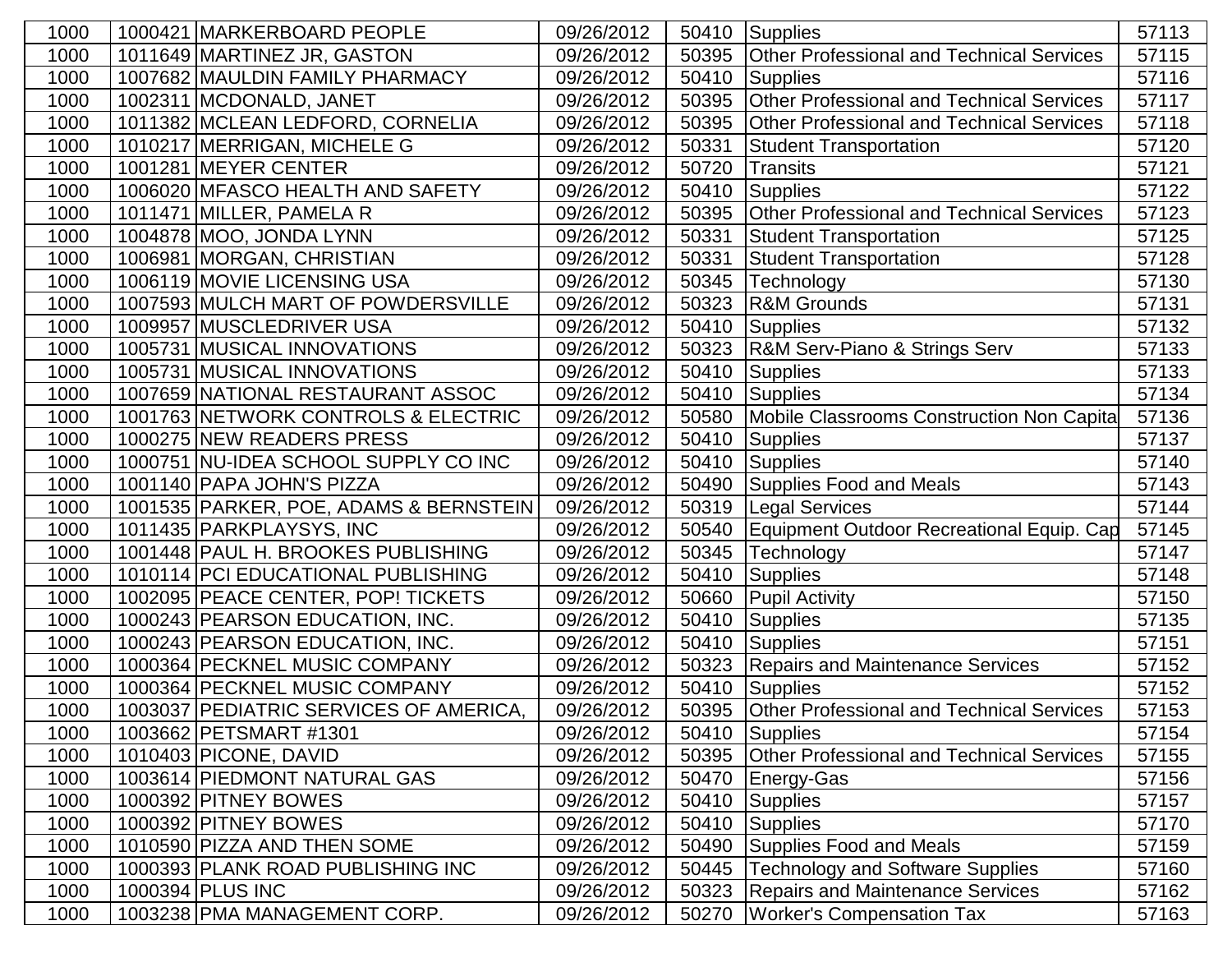| 1000         |               | 1009112 POCKET NURSE ENTERPRISES, INC                            | 09/26/2012               | 50410          | Supplies                                                                           | 57165          |
|--------------|---------------|------------------------------------------------------------------|--------------------------|----------------|------------------------------------------------------------------------------------|----------------|
| 1000         |               | 1006453 PORTER, MIRINDA B.                                       | 09/26/2012               | 50331          | <b>Student Transportation</b>                                                      | 57166          |
| 1000         |               | 1001079 PRESENTATION SYSTEMS SOUTH, IN                           | 09/26/2012               | 50410          | <b>Supplies</b>                                                                    | 57167          |
| 1000         |               | 1004627 PURPLE TUNA TEES, INC.                                   | 09/26/2012               | 50410          | <b>Supplies</b>                                                                    | 57171          |
| 1000         |               | 1000305 QUILL CORPORATION                                        | 09/26/2012               | 50445          | <b>Technology and Software Supplies</b>                                            | 57172          |
| 1000         |               | 1003615 QUILL CORPORATION                                        | 09/26/2012               | 50445          | Technology and Software Supplies                                                   | 57172          |
| 1000         |               | 1000314 R.J. SHIRLEY INC                                         | 09/26/2012               | 50520          | ConstructionServices (Temp) Building/Const                                         | 57173          |
| 1000         |               | 1000327 READING SOURCE                                           | 09/26/2012               | 50410          | Supplies                                                                           | 57174          |
| 1000         |               | 1000327 READING SOURCE                                           | 09/26/2012               | 50420          | Textbooks                                                                          | 57174          |
| 1000         |               | 1001573 REALLY GOOD STUFF                                        | 09/26/2012               | 50410          | Supplies                                                                           | 57175          |
| 1000         |               | 1010317 REDMAN, JOHN DAVID                                       | 09/26/2012               | 50395          | <b>Other Professional and Technical Services</b>                                   | 57177          |
| 1000         |               | 1001846 RENAISSANCE LEARNING, INC.                               | 09/26/2012               | 50345          | Technology                                                                         | 57178          |
| 1000         |               | 1000005 RESOURCES FOR EDUCATORS                                  | 09/26/2012               |                | 50410 Supplies                                                                     | 57179          |
| 1000         |               | 1002289 ROCHESTER 100 INC.                                       | 09/26/2012               |                | 50410 Supplies                                                                     | 57181          |
| 1000         |               | 1008241 RUSHTON, JAMES HOWARD                                    | 09/26/2012               | 50395          | <b>Other Professional and Technical Services</b>                                   | 57182          |
| 1000         | 1002001 S&ME  |                                                                  | 09/26/2012               | 50520          | ConstructionServices (Temp) Building/Constl                                        | 57184          |
| 1000         |               | 1000425 SAVOURY CORNER                                           | 09/26/2012               | 50490          | Supplies Food and Meals                                                            | 57186          |
| 1000         |               | 1000062 SC DEPARTMENT OF CORRECTIONS                             | 09/26/2012               | 50399          | <b>Miscellaneous Purchased Services</b>                                            | 57187          |
| 1000         |               | 1001259 SC INTERNATIONAL BACCALAUREAT                            | 09/26/2012               | 50640          | Organization Membership Dues and Fees (P                                           | 57209          |
| 1000         |               | 1000068 SC LAW ENFORCEMENT DIVISION                              | 09/26/2012               | 50314          | <b>Staff Services</b>                                                              | 57189          |
| 1000         |               | 1009496 SCHOOL CHECK IN                                          | 09/26/2012               | 50410          | Supplies                                                                           | 57199          |
| 1000         |               | 1002294 SCHOOL OUTFITTERS                                        | 09/26/2012               | 50410          | Supplies                                                                           | 57201          |
| 1000         |               | 1002294 SCHOOL OUTFITTERS                                        | 09/26/2012               | 50410          | Supplies-Custodial                                                                 | 57201          |
| 1000         | 1000883 SCSCA |                                                                  | 09/26/2012               | 50332          | <b>Travel - Registration</b>                                                       | 57202          |
| 1000         |               | 1004788 SHARP BUSINESS SYSTEMS                                   | 09/26/2012               | 50345          | <b>Tech Srvc-Copier Contract</b>                                                   | 57204          |
| 1000         |               | 1002318 SOUTHEASTERN PAPER GROUP                                 | 09/26/2012               | 50410          | Supplies-Custodial                                                                 | 57210          |
| 1000         |               | 1011438 SOUTHERN FRAMING CO LLC                                  | 09/26/2012               | 50580          | Mobile Classrooms Construction Non Capita                                          | 57211          |
| 1000         |               | 1011672 SOUTHWEST SECURITES. INC                                 | 09/26/2012               | 50395          | <b>Other Professional and Technical Services</b>                                   | 57212          |
| 1000         |               | 1005110 STAPLES ADVANTAGE                                        | 09/26/2012               | 50410          | Supplies                                                                           | 57214          |
| 1000         |               | 1000377 STATE DEPARTMENT OF EDUCATION                            | 09/26/2012               | 50660          | <b>Pupil Activity</b>                                                              | 57215          |
| 1000         |               | 1011565 STELLA'S MUSIC EMPORIUM                                  | 09/26/2012               |                | 50410 Supplies                                                                     | 57216          |
| 1000         |               | 1001692 SWEETWATER MUSIC TECHNOLOGY                              | 09/26/2012               |                | 50410 Supplies                                                                     | 57218          |
| 1000         |               | 1001692 SWEETWATER MUSIC TECHNOLOGY                              | 09/26/2012               |                | 50445 Technology and Software Supplies                                             | 57218          |
| 1000         |               | 1004869 TAI AUDIO                                                | 09/26/2012               |                | 50445 Technology and Software Supplies                                             | 57219          |
| 1000         |               | 1010870 TD BANK, NA                                              | 09/26/2012               |                | 50332   Travel - Registration                                                      | 57251          |
| 1000         |               | 1003229 TEACHER DIRECT                                           | 09/26/2012               |                | 50410 Supplies                                                                     | 57221          |
| 1000         |               | 1007452 TECTA AMERICA                                            | 09/26/2012               | 50323          | Repairs and Maintenance Services                                                   | 57222          |
| 1000         |               | 1011556 THOMAS, LEAH B                                           | 09/26/2012               | 50395          | <b>Other Professional and Technical Services</b>                                   | 57224          |
| 1000         |               | 1002615 TOLLISON, SARAH JANE<br>1003187 TOOLS FOR LITERACY, INC. | 09/26/2012               | 50331          | <b>Student Transportation</b><br><b>Instructional Programs Improvement Service</b> | 57225          |
| 1000<br>1000 |               | 1003187 TOOLS FOR LITERACY, INC.                                 | 09/26/2012<br>09/26/2012 | 50312<br>50399 | Miscellaneous Purchased Services                                                   | 57227<br>57227 |
| 1000         |               | 1011214 TRAMMELL DESIGN SERVICES INC                             | 09/26/2012               | 50520          | <b>ConstructionServices Buildings Capitalize</b>                                   | 57228          |
| 1000         |               | 1002312 TRANE US, INC                                            | 09/26/2012               |                | 50410 Supplies-HVAC supplies                                                       | 57229          |
| 1000         |               | 1002312 TRANE US, INC                                            | 09/26/2012               | 50520          | ConstructionServices (Temp) Building/Const                                         | 57229          |
| 1000         |               | 1002312 TRANE US, INC                                            | 09/26/2012               | 50540          | Equipment Under 5000                                                               | 57229          |
| 1000         |               | 1002220 TRUESDALE, ELATA                                         | 09/26/2012               | 50331          | <b>Student Transportation</b>                                                      | 57232          |
|              |               |                                                                  |                          |                |                                                                                    |                |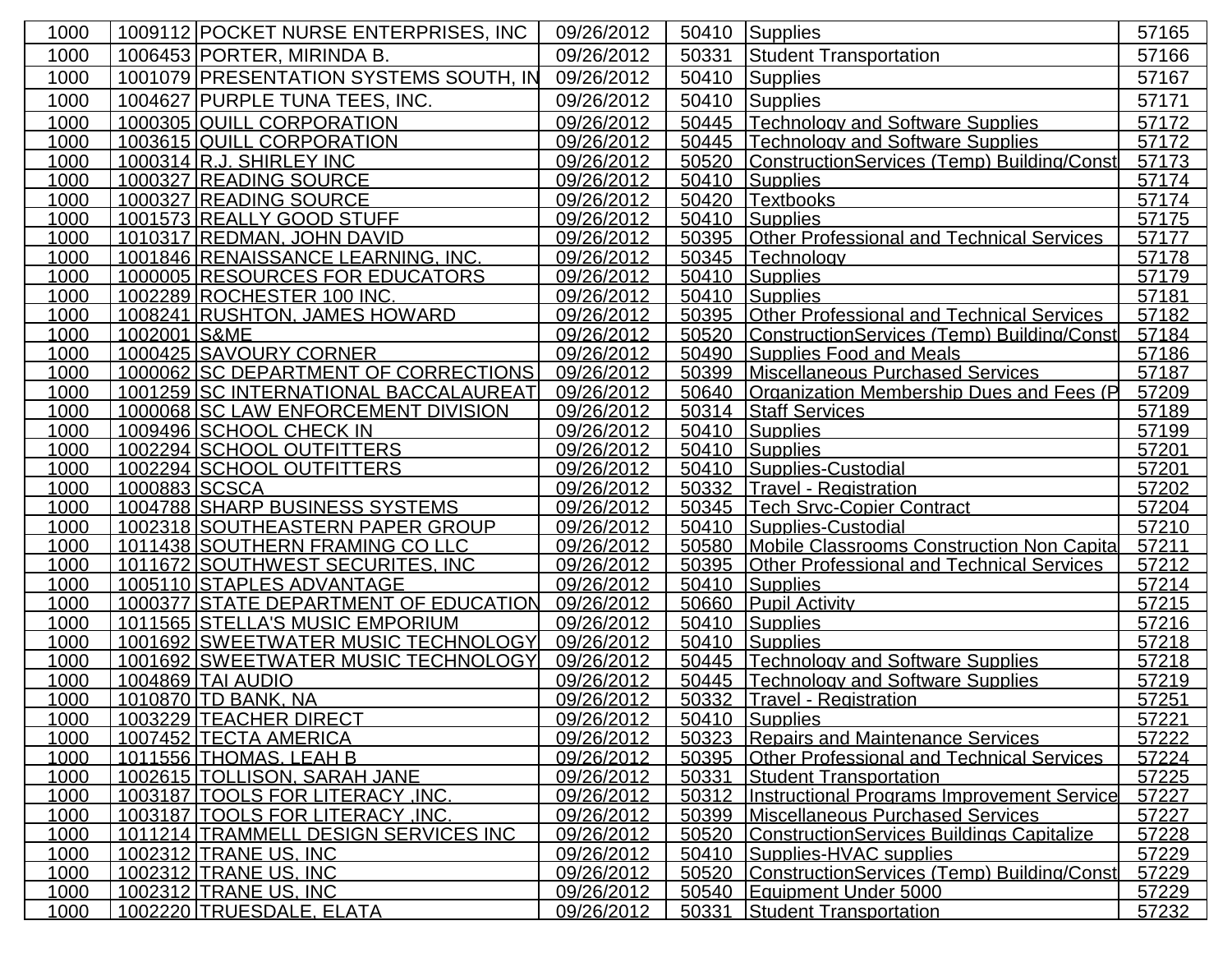| 50410 Supplies-Custodial<br>1000494 UNITED CHEMICAL AND SUPPLY INC<br>1000<br>09/26/2012<br>50540<br>Equipment Over 5000<br>1000<br>1000494 UNITED CHEMICAL AND SUPPLY INC<br>09/26/2012<br>50540<br>Equipment Under 5000<br>1003515 UPSTATE WRITING PROJECT CLEM<br>1000<br>09/26/2012<br>50312<br><b>Instructional Programs Improvement Service</b><br>1005113 VIRTUCOM INC.<br>1000<br>09/26/2012<br>50345 Tech Srvc-Copier Contract<br>1002811 WALLACE, GERALDINE ANN<br>09/26/2012<br><b>Student Transportation</b><br>1000<br>50331<br>1000905 WEST PAYMENT CENTER<br>09/26/2012<br>1000<br>50319<br>Legal Services<br>1004877 WILLIAMS, APRYLE<br>09/26/2012<br>50331<br>1000<br><b>Student Transportation</b><br>1010495 WILLIAMS, FAYE<br>09/26/2012<br>50331<br>1000<br><b>Student Transportation</b><br>1003406 WT COX SUBSCRIPTIONS<br>1000<br>09/26/2012<br>50430<br>Library Books and Materials<br>1000<br>1010799 ZORN CO. INC<br>09/26/2012<br>50520<br>ConstructionServices (Temp) Building/Const<br>1000025 JOYCE EQUIPMENT COMPANY<br>09/26/2012<br>50540<br>6000<br><u>lEauipment Under 5000</u><br>1000367 PEPSI-COLA BOTTLING COMPANY<br>09/26/2012<br>50460<br>6000<br>Food Purchases | 57233<br>57233<br>57016<br>57234<br>57236<br>57239<br>57240<br>57242<br>57247<br>57249<br>63111<br>63112<br>63113<br>63114<br>63115<br>63116<br>63117<br>63118<br>63119 |
|--------------------------------------------------------------------------------------------------------------------------------------------------------------------------------------------------------------------------------------------------------------------------------------------------------------------------------------------------------------------------------------------------------------------------------------------------------------------------------------------------------------------------------------------------------------------------------------------------------------------------------------------------------------------------------------------------------------------------------------------------------------------------------------------------------------------------------------------------------------------------------------------------------------------------------------------------------------------------------------------------------------------------------------------------------------------------------------------------------------------------------------------------------------------------------------------------------------|-------------------------------------------------------------------------------------------------------------------------------------------------------------------------|
|                                                                                                                                                                                                                                                                                                                                                                                                                                                                                                                                                                                                                                                                                                                                                                                                                                                                                                                                                                                                                                                                                                                                                                                                              |                                                                                                                                                                         |
|                                                                                                                                                                                                                                                                                                                                                                                                                                                                                                                                                                                                                                                                                                                                                                                                                                                                                                                                                                                                                                                                                                                                                                                                              |                                                                                                                                                                         |
|                                                                                                                                                                                                                                                                                                                                                                                                                                                                                                                                                                                                                                                                                                                                                                                                                                                                                                                                                                                                                                                                                                                                                                                                              |                                                                                                                                                                         |
|                                                                                                                                                                                                                                                                                                                                                                                                                                                                                                                                                                                                                                                                                                                                                                                                                                                                                                                                                                                                                                                                                                                                                                                                              |                                                                                                                                                                         |
|                                                                                                                                                                                                                                                                                                                                                                                                                                                                                                                                                                                                                                                                                                                                                                                                                                                                                                                                                                                                                                                                                                                                                                                                              |                                                                                                                                                                         |
|                                                                                                                                                                                                                                                                                                                                                                                                                                                                                                                                                                                                                                                                                                                                                                                                                                                                                                                                                                                                                                                                                                                                                                                                              |                                                                                                                                                                         |
|                                                                                                                                                                                                                                                                                                                                                                                                                                                                                                                                                                                                                                                                                                                                                                                                                                                                                                                                                                                                                                                                                                                                                                                                              |                                                                                                                                                                         |
|                                                                                                                                                                                                                                                                                                                                                                                                                                                                                                                                                                                                                                                                                                                                                                                                                                                                                                                                                                                                                                                                                                                                                                                                              |                                                                                                                                                                         |
|                                                                                                                                                                                                                                                                                                                                                                                                                                                                                                                                                                                                                                                                                                                                                                                                                                                                                                                                                                                                                                                                                                                                                                                                              |                                                                                                                                                                         |
|                                                                                                                                                                                                                                                                                                                                                                                                                                                                                                                                                                                                                                                                                                                                                                                                                                                                                                                                                                                                                                                                                                                                                                                                              |                                                                                                                                                                         |
|                                                                                                                                                                                                                                                                                                                                                                                                                                                                                                                                                                                                                                                                                                                                                                                                                                                                                                                                                                                                                                                                                                                                                                                                              |                                                                                                                                                                         |
|                                                                                                                                                                                                                                                                                                                                                                                                                                                                                                                                                                                                                                                                                                                                                                                                                                                                                                                                                                                                                                                                                                                                                                                                              |                                                                                                                                                                         |
| 1000542 TMS SOUTH (IMSCO)<br>09/26/2012<br>50323<br><b>IRepairs and Maintenance Services</b><br>6000                                                                                                                                                                                                                                                                                                                                                                                                                                                                                                                                                                                                                                                                                                                                                                                                                                                                                                                                                                                                                                                                                                         |                                                                                                                                                                         |
| 6000<br>1000721 FORMS & SUPPLY. INC.<br>09/26/2012<br>50410<br>Supplies                                                                                                                                                                                                                                                                                                                                                                                                                                                                                                                                                                                                                                                                                                                                                                                                                                                                                                                                                                                                                                                                                                                                      |                                                                                                                                                                         |
| 1000831 BAKER DISTRIBUTING<br>09/26/2012<br>50323<br><b>Repairs and Maintenance Services</b><br>6000                                                                                                                                                                                                                                                                                                                                                                                                                                                                                                                                                                                                                                                                                                                                                                                                                                                                                                                                                                                                                                                                                                         |                                                                                                                                                                         |
| 1001012 DIXIE RUBBER<br>09/26/2012<br>6000<br>50323 Repairs and Maintenance Services                                                                                                                                                                                                                                                                                                                                                                                                                                                                                                                                                                                                                                                                                                                                                                                                                                                                                                                                                                                                                                                                                                                         |                                                                                                                                                                         |
| 6000<br>1001483 CC DICKSON<br>09/26/2012<br>50323<br><b>Repairs and Maintenance Services</b>                                                                                                                                                                                                                                                                                                                                                                                                                                                                                                                                                                                                                                                                                                                                                                                                                                                                                                                                                                                                                                                                                                                 |                                                                                                                                                                         |
| 1001561 HOLDER ELECTRIC SUPPLY<br>6000<br>50323<br>09/26/2012<br><b>Repairs and Maintenance Services</b>                                                                                                                                                                                                                                                                                                                                                                                                                                                                                                                                                                                                                                                                                                                                                                                                                                                                                                                                                                                                                                                                                                     |                                                                                                                                                                         |
| 6000<br>1002695 DELL MARKETING<br>09/26/2012<br>50545<br>TechnologyEquipment Under 5000                                                                                                                                                                                                                                                                                                                                                                                                                                                                                                                                                                                                                                                                                                                                                                                                                                                                                                                                                                                                                                                                                                                      |                                                                                                                                                                         |
| 1003510 FOX CREEK PRINTING CO., INC.<br>Printing and Binding<br>6000<br>09/26/2012<br>50360                                                                                                                                                                                                                                                                                                                                                                                                                                                                                                                                                                                                                                                                                                                                                                                                                                                                                                                                                                                                                                                                                                                  | 63120                                                                                                                                                                   |
| 1005345 BLUE BELL CREAMERIES<br>09/26/2012<br>50460<br><b>Food Purchases</b><br>6000                                                                                                                                                                                                                                                                                                                                                                                                                                                                                                                                                                                                                                                                                                                                                                                                                                                                                                                                                                                                                                                                                                                         | 63121                                                                                                                                                                   |
| 1005417 FUNACHO<br><b>Food Purchases</b><br>6000<br>09/26/2012<br>50460                                                                                                                                                                                                                                                                                                                                                                                                                                                                                                                                                                                                                                                                                                                                                                                                                                                                                                                                                                                                                                                                                                                                      | 63122                                                                                                                                                                   |
| 1005526 SARA LEE BAKERY GROUP/ EARTHGI<br>09/26/2012<br>6000<br>50460<br><b>Food Purchases</b>                                                                                                                                                                                                                                                                                                                                                                                                                                                                                                                                                                                                                                                                                                                                                                                                                                                                                                                                                                                                                                                                                                               | 63124                                                                                                                                                                   |
| 1011417 KAY CHEMICAL CO<br>09/26/2012<br>50323 Repairs and Maintenance Services<br>6000                                                                                                                                                                                                                                                                                                                                                                                                                                                                                                                                                                                                                                                                                                                                                                                                                                                                                                                                                                                                                                                                                                                      | 63125                                                                                                                                                                   |
| 1002688 GREENVILLE TECH CHARTER HIGH S<br>1000<br>09/27/2012<br>50720<br><b>Transits</b>                                                                                                                                                                                                                                                                                                                                                                                                                                                                                                                                                                                                                                                                                                                                                                                                                                                                                                                                                                                                                                                                                                                     | 57252                                                                                                                                                                   |
| 1001623 BENDER BURKOT EAST COAST SUPH<br>09/28/2012<br>1000<br>50410<br>Supplies                                                                                                                                                                                                                                                                                                                                                                                                                                                                                                                                                                                                                                                                                                                                                                                                                                                                                                                                                                                                                                                                                                                             | 1165                                                                                                                                                                    |
| 1003917 CLASSROOM DIRECT<br>1000<br>09/28/2012<br>50410<br>Supplies                                                                                                                                                                                                                                                                                                                                                                                                                                                                                                                                                                                                                                                                                                                                                                                                                                                                                                                                                                                                                                                                                                                                          | 1169                                                                                                                                                                    |
| 1000264 COMMUNICATION SERVICE CENTER<br>1000<br>09/28/2012<br>50410<br>Supplies                                                                                                                                                                                                                                                                                                                                                                                                                                                                                                                                                                                                                                                                                                                                                                                                                                                                                                                                                                                                                                                                                                                              | 1157                                                                                                                                                                    |
| 1000<br>1002726 ECHOLS OIL CO.<br>09/28/2012<br>50410<br>Supplies-Vehicle fuel                                                                                                                                                                                                                                                                                                                                                                                                                                                                                                                                                                                                                                                                                                                                                                                                                                                                                                                                                                                                                                                                                                                               | 1167                                                                                                                                                                    |
| 1000567 FOLLETT LIBRARY RESOURCES<br>1000<br>09/28/2012<br>50420<br><b>Textbooks</b>                                                                                                                                                                                                                                                                                                                                                                                                                                                                                                                                                                                                                                                                                                                                                                                                                                                                                                                                                                                                                                                                                                                         | 1159                                                                                                                                                                    |
| 1000<br>1000567 FOLLETT LIBRARY RESOURCES<br>09/28/2012<br>50430<br><b>Library Books and Materials</b>                                                                                                                                                                                                                                                                                                                                                                                                                                                                                                                                                                                                                                                                                                                                                                                                                                                                                                                                                                                                                                                                                                       | 1159                                                                                                                                                                    |
| 1000<br>1000567 FOLLETT LIBRARY RESOURCES<br>09/28/2012<br>50445<br><b>Technology and Software Supplies</b>                                                                                                                                                                                                                                                                                                                                                                                                                                                                                                                                                                                                                                                                                                                                                                                                                                                                                                                                                                                                                                                                                                  | 1159                                                                                                                                                                    |
| 1000<br>1000721 FORMS & SUPPLY, INC.<br>50410<br>09/28/2012<br>Supplies                                                                                                                                                                                                                                                                                                                                                                                                                                                                                                                                                                                                                                                                                                                                                                                                                                                                                                                                                                                                                                                                                                                                      | 1160                                                                                                                                                                    |
| 1000<br>1000721 FORMS & SUPPLY, INC.<br><b>Technology and Software Supplies</b><br>09/28/2012<br>50445                                                                                                                                                                                                                                                                                                                                                                                                                                                                                                                                                                                                                                                                                                                                                                                                                                                                                                                                                                                                                                                                                                       | 1160                                                                                                                                                                    |
| 1000<br>1001499 G & K SERVICES<br>09/28/2012<br>50329<br><b>Oth Prop Srv-Uniform Services</b>                                                                                                                                                                                                                                                                                                                                                                                                                                                                                                                                                                                                                                                                                                                                                                                                                                                                                                                                                                                                                                                                                                                | 1164                                                                                                                                                                    |
| 1000<br>1002887 GREENVILLE OFFICE SUPPLY<br>09/28/2012<br>20410 Inventory Recd not Vouchered                                                                                                                                                                                                                                                                                                                                                                                                                                                                                                                                                                                                                                                                                                                                                                                                                                                                                                                                                                                                                                                                                                                 | 1168                                                                                                                                                                    |
| 1002887 GREENVILLE OFFICE SUPPLY<br>09/28/2012<br>50410 Supplies<br>1000                                                                                                                                                                                                                                                                                                                                                                                                                                                                                                                                                                                                                                                                                                                                                                                                                                                                                                                                                                                                                                                                                                                                     | 1168                                                                                                                                                                    |
| 1002887 GREENVILLE OFFICE SUPPLY<br>09/28/2012<br>50490 Supplies Food and Meals<br>1000                                                                                                                                                                                                                                                                                                                                                                                                                                                                                                                                                                                                                                                                                                                                                                                                                                                                                                                                                                                                                                                                                                                      | 1168                                                                                                                                                                    |
| 1000066 LAKESHORE LEARNING MATERIALS<br>09/28/2012<br>50410 Supplies<br>1000                                                                                                                                                                                                                                                                                                                                                                                                                                                                                                                                                                                                                                                                                                                                                                                                                                                                                                                                                                                                                                                                                                                                 | 1155                                                                                                                                                                    |
| 1002934 LEGACY CHARTER SCHOOL<br>09/28/2012<br>50720<br><b>Transits</b><br>1000                                                                                                                                                                                                                                                                                                                                                                                                                                                                                                                                                                                                                                                                                                                                                                                                                                                                                                                                                                                                                                                                                                                              | 57253                                                                                                                                                                   |
| 1000177 MCBRIDES INC<br>09/28/2012<br>Supplies<br>1000<br>50410                                                                                                                                                                                                                                                                                                                                                                                                                                                                                                                                                                                                                                                                                                                                                                                                                                                                                                                                                                                                                                                                                                                                              | 1156                                                                                                                                                                    |
| 1001336 PALMETTO AIR AND WATER BALANC<br>09/28/2012<br>1000<br>50395 Other Professional and Technical Services                                                                                                                                                                                                                                                                                                                                                                                                                                                                                                                                                                                                                                                                                                                                                                                                                                                                                                                                                                                                                                                                                               | 1163                                                                                                                                                                    |
| 1001336 PALMETTO AIR AND WATER BALANCI<br>09/28/2012<br>50520<br>1000<br>ConstructionServices (Temp) Building/Const                                                                                                                                                                                                                                                                                                                                                                                                                                                                                                                                                                                                                                                                                                                                                                                                                                                                                                                                                                                                                                                                                          | 1163                                                                                                                                                                    |
| 1000313 R L BRYAN COMPANY/CENTRAL TEXT<br>50410 Supplies<br>1000<br>09/28/2012                                                                                                                                                                                                                                                                                                                                                                                                                                                                                                                                                                                                                                                                                                                                                                                                                                                                                                                                                                                                                                                                                                                               | 1158                                                                                                                                                                    |
| 1000<br>1003927 SCHOOL SPECIALTY<br>09/28/2012<br>50410 Supplies                                                                                                                                                                                                                                                                                                                                                                                                                                                                                                                                                                                                                                                                                                                                                                                                                                                                                                                                                                                                                                                                                                                                             | 1169                                                                                                                                                                    |
| 1000<br>1003926 TEACHER'S DISCOUNT<br>09/28/2012<br>50410<br>Supplies                                                                                                                                                                                                                                                                                                                                                                                                                                                                                                                                                                                                                                                                                                                                                                                                                                                                                                                                                                                                                                                                                                                                        | 1169                                                                                                                                                                    |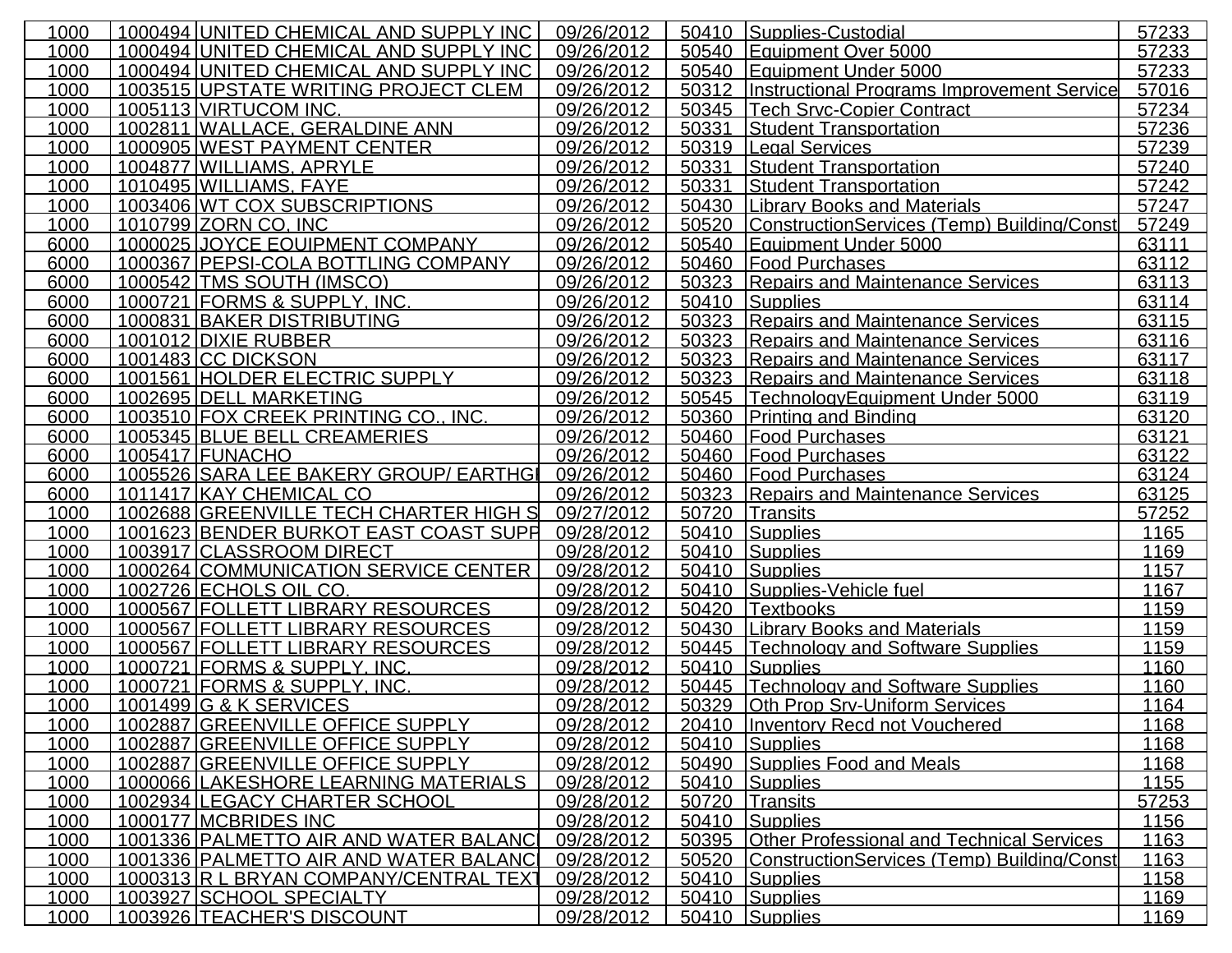| 1000 | 1002041 THYSSENKRUPP ELEVATOR         | 09/28/2012 | 50323 R&M Serv-Elevator Serv           | 1166  |
|------|---------------------------------------|------------|----------------------------------------|-------|
| 1000 | 1000846 VIRCO INC.                    | 09/28/2012 | 20410 Inventory Recd not Vouchered     | 1161  |
| 1000 | 1000846 VIRCO INC.                    | 09/28/2012 | 50410 Supplies                         | 1161  |
| 6000 | 1000017 AAA SUPPLY                    | 09/28/2012 | 50323 Repairs and Maintenance Services | 63244 |
| 6000 | 1000025 JOYCE EQUIPMENT COMPANY       | 09/28/2012 | 50490 Supplies Food and Meals          | 63261 |
| 6000 | 1000025 JJOYCE EQUIPMENT COMPANY      | 09/28/2012 | 50540 Equipment Under 5000             | 63261 |
| 6000 | 1000047 SAM'S CLUB                    | 09/28/2012 | 50410 Supplies                         | 63245 |
| 6000 | 1000047 SAM'S CLUB                    | 09/28/2012 | 50460 Food Purchases                   | 63245 |
| 6000 | 1000047 SAM'S CLUB                    | 09/28/2012 | 50490 Other Supplies and Materials     | 63245 |
| 6000 | 1000047 SAM'S CLUB                    | 09/28/2012 | 50540 Equipment Under 5000             | 63245 |
| 6000 | 1000367   PEPSI-COLA BOTTLING COMPANY | 09/28/2012 | 50460 Food Purchases                   | 63248 |
| 6000 | 1000542 TMS SOUTH (IMSCO)             | 09/28/2012 | 50323 Repairs and Maintenance Services | 63249 |
| 6000 | 1000721 FORMS & SUPPLY, INC.          | 09/28/2012 | 50410 Supplies                         | 63250 |
| 6000 | 1000721 FORMS & SUPPLY, INC.          | 09/28/2012 | 50540 Equipment Under 5000             | 63250 |
| 6000 | 1002695 DELL MARKETING                | 09/28/2012 | 50545 Technology Equipment Under 5000  | 63251 |
| 6000 | 1003636 KELLY SERVICES                | 09/28/2012 | 50311 Instructional Services           | 63252 |
| 6000 | 1005345 BLUE BELL CREAMERIES          | 09/28/2012 | 50460 Food Purchases                   | 63253 |
| 6000 | 1005351 BULL'S EYE BRANDS             | 09/28/2012 | 50460 Food Purchases                   | 63254 |
| 6000 | 1005396 DELI AT PELHAM FALLS          | 09/28/2012 | 50460 Food Purchases                   | 63255 |
| 6000 | 1005417 FUNACHO                       | 09/28/2012 | 50460 Food Purchases                   | 63256 |
| 6000 | 1005515 PLUS LINEN                    | 09/28/2012 | 50490 Other Supplies and Materials     | 63257 |
| 6000 | <u>1005525 SANITECH SYSTEMS. INC.</u> | 09/28/2012 | 50490 Supplies Food and Meals          | 63258 |
|      |                                       |            |                                        |       |
|      |                                       |            |                                        |       |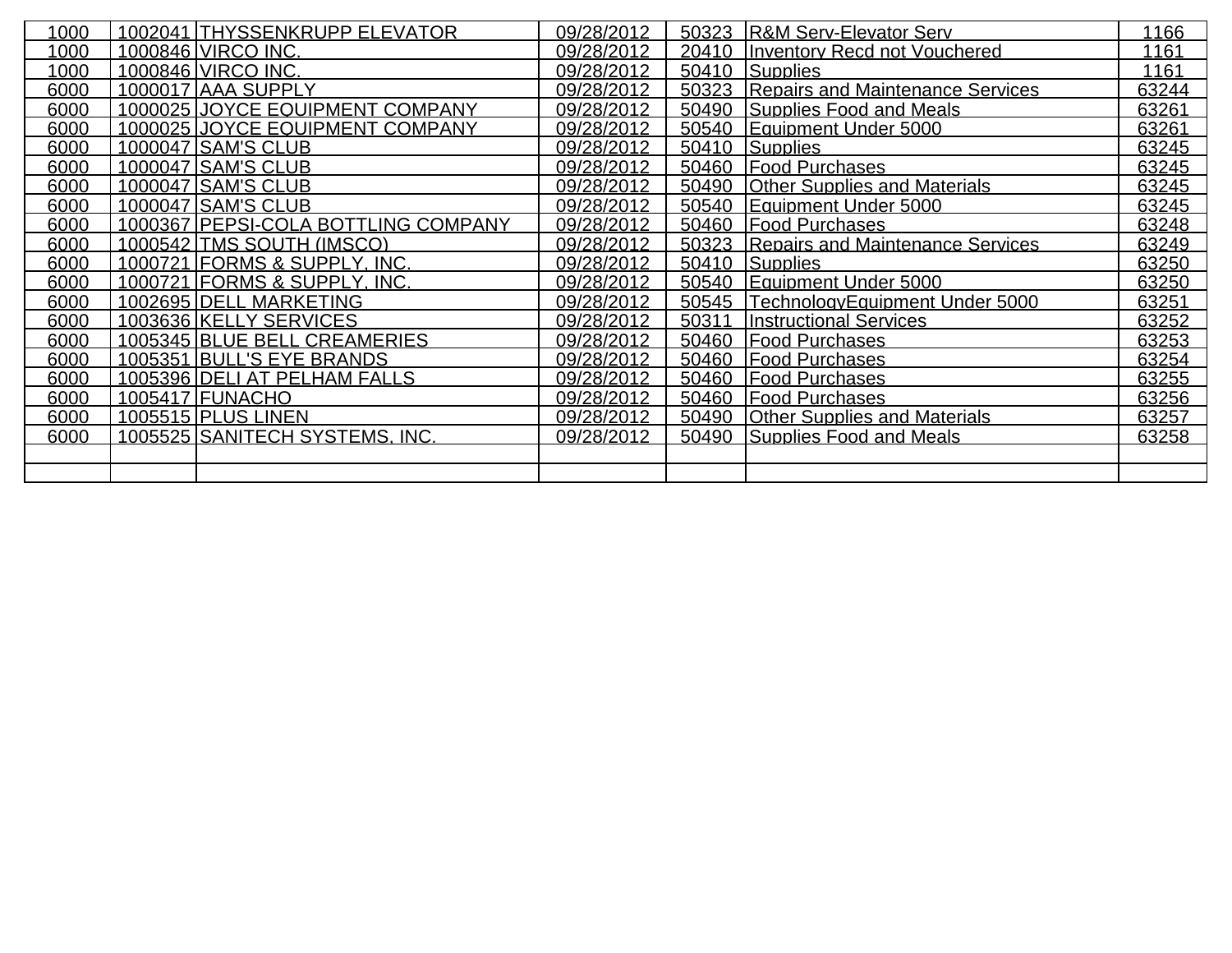| <b>Check</b>                       |
|------------------------------------|
| Amount                             |
| <u>\$589,575.39</u>                |
|                                    |
| $$15,919.02$<br>$$117,404.50$      |
| \$183.24                           |
| \$2,554.07                         |
| \$461.32                           |
| \$314.86                           |
| \$40,813.45                        |
| \$3,560.54                         |
| \$5,949.80                         |
| \$5,750.00<br>$\overline{$}398.46$ |
| \$801.99                           |
| \$10,745.06                        |
| \$6,618.73                         |
| \$580.88                           |
| \$28,689.38                        |
| \$1,690.00                         |
| $\sqrt{$229.08}$                   |
| \$1,071.62                         |
| \$547.45                           |
| \$367.                             |
| \$380.00                           |
| $\overline{$}34,662.78$            |
| \$878.53                           |
| \$4,445.00                         |
| \$304.05                           |
| $\overline{$201.71}$               |
| \$286.65                           |
| \$2,970.50                         |
| $\sqrt{$492.20}$                   |
| \$134.99                           |
| \$579.25                           |
| \$237.26                           |
| \$1,500.00                         |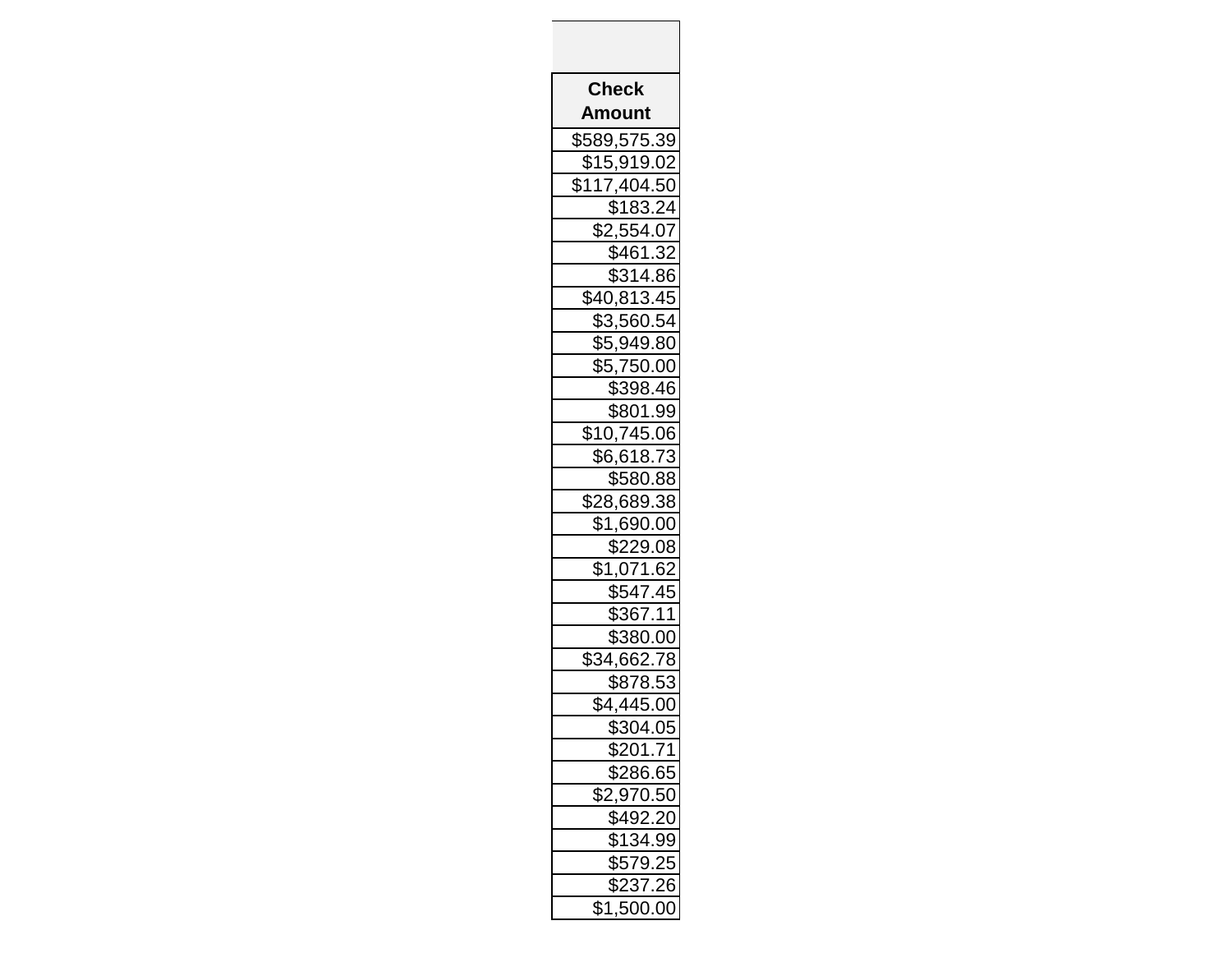| \$203.52                   |
|----------------------------|
| \$163.24                   |
| \$918.01                   |
| \$5,017.14                 |
| $\sqrt{233.16}$            |
| \$135.98                   |
| \$1,471.36                 |
| $\overline{$}72,483.56$    |
| \$956.25                   |
| \$286.20                   |
| \$89,990.52                |
| \$1,674.40                 |
| \$873.91                   |
| \$144,999.25<br>\$4,203.58 |
|                            |
| \$128.98                   |
| \$378.34                   |
| \$250.01                   |
| \$2,237.98                 |
| \$52,977.00                |
| \$830.15                   |
| \$1,188.15                 |
| \$187.15                   |
| \$2,457.51                 |
| \$4,882.81                 |
| \$454.86                   |
| \$599.07                   |
| \$153.47                   |
| \$195.00                   |
| \$195.00                   |
| $\overline{$}5,461.00$     |
| \$150.00                   |
| $\frac{11,235.00}{2}$      |
| $\frac{1}{125.00}$         |
| \$173.15                   |
| \$3,500.00                 |
| \$9,965.00                 |
| $\sqrt{9,483.12}$          |
| \$530.75                   |
| \$4,604.29                 |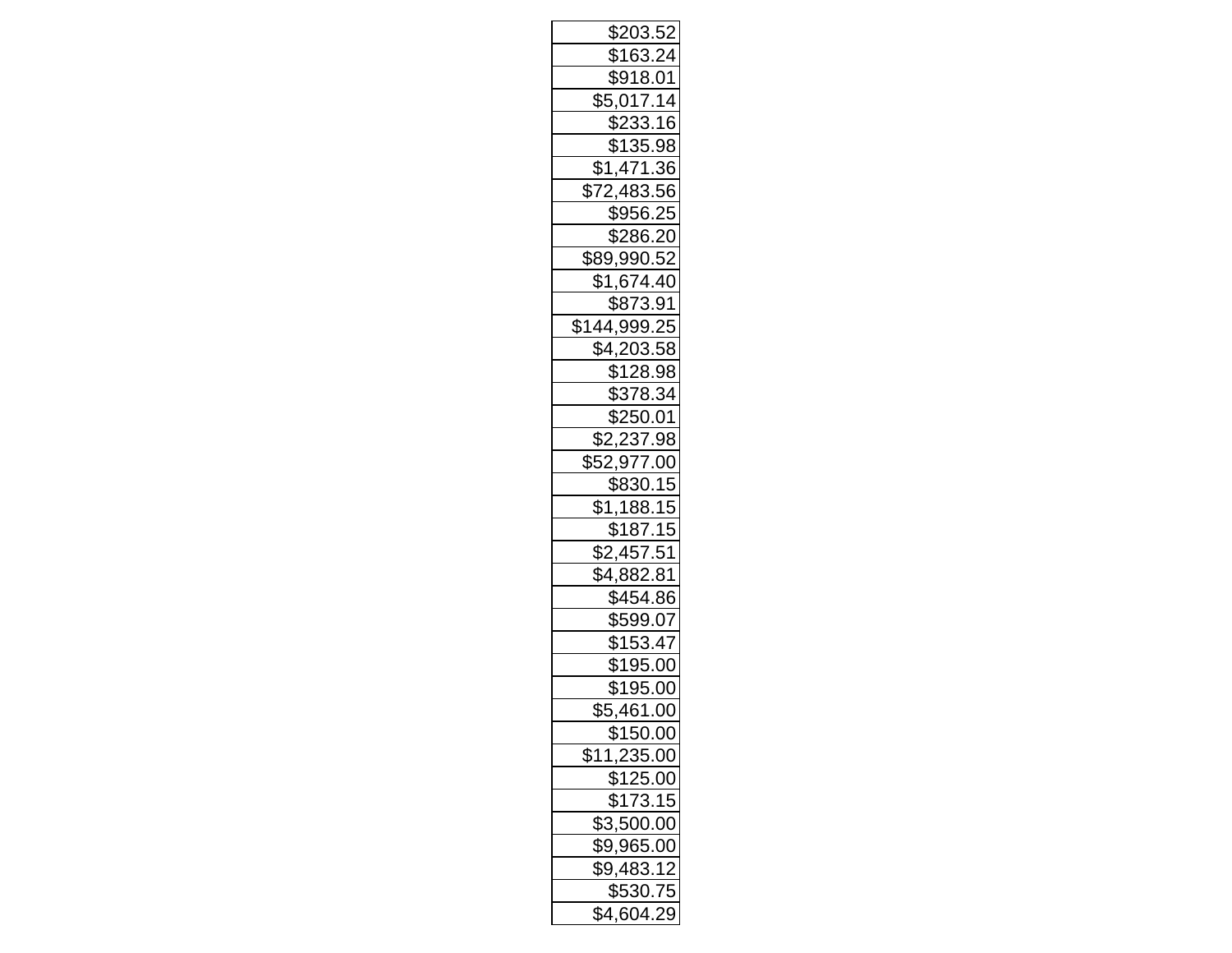| \$297.00                    |
|-----------------------------|
| \$291.60                    |
| \$6,098.94                  |
|                             |
|                             |
| \$188.60                    |
| $\overline{$316.94}$        |
| \$238.64                    |
| \$168.79                    |
| \$6,187.50                  |
| \$118.39                    |
| \$579.49                    |
| \$100.65                    |
| \$153,570.00                |
| $\frac{8498.88}{86,712.55}$ |
|                             |
| \$364.90                    |
| \$105.00                    |
| \$4,303.60                  |
| \$723.68                    |
| \$491.11                    |
| \$1,579.72                  |
| \$4,978.36                  |
| \$267.81                    |
| \$83,453.83                 |
| \$175.00                    |
| \$405.06                    |
| \$311.37                    |
| \$549.96                    |
| \$167.82                    |
| \$1,963.35                  |
| \$808.32                    |
| \$280.50                    |
| \$509.28                    |
| \$284.21                    |
| \$8,978.24                  |
| \$528.46                    |
| \$936.74                    |
| \$2,094.20                  |
| $\sqrt{5794.56}$            |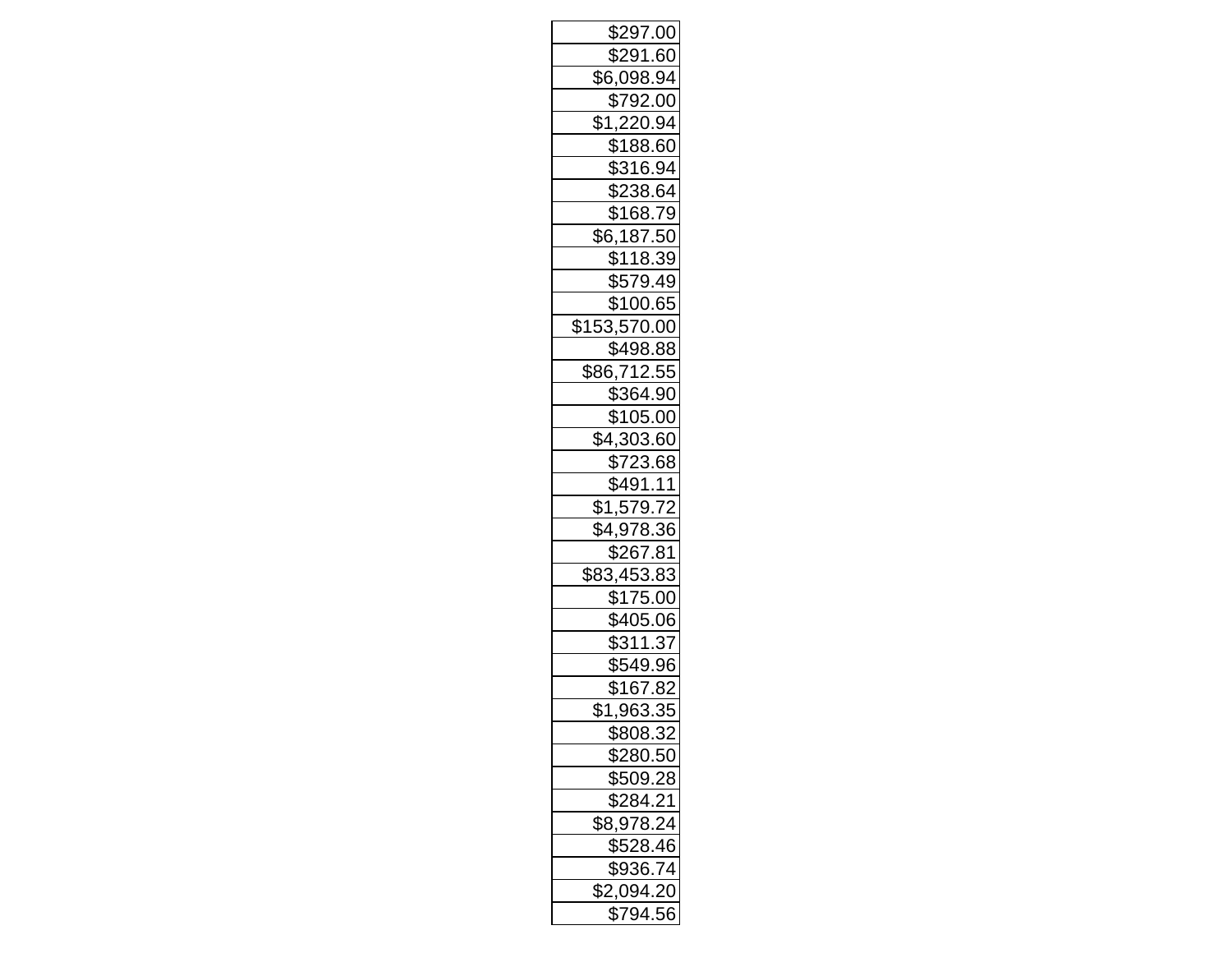| <u>\$10,042.45</u>                |
|-----------------------------------|
| \$200.00                          |
| \$90,762.41                       |
| \$8,147.75                        |
| \$8,147.75                        |
| <u>\$921</u> .82                  |
| \$672.99                          |
| \$1,408.02                        |
| \$3,408.42                        |
| \$3,408.42                        |
| \$488.92                          |
| \$297.64                          |
| \$6,196.05                        |
| \$621.15                          |
| \$795.49                          |
| \$118.48                          |
| \$14,840.00                       |
| \$467.50                          |
| \$299.25                          |
| \$3,823.96                        |
| \$262.62                          |
| \$179.24                          |
| \$254.48                          |
| $\overline{$7,900.00}$            |
| \$442.00                          |
| \$3,921.95                        |
| \$582.11                          |
| \$336.32                          |
| \$22,823.94                       |
| \$310.40                          |
| \$362.02                          |
| <u>\$1,749.00</u>                 |
| $\overline{$}$<br>__<br>73,628.14 |
| \$852.06                          |
| \$643.64                          |
| \$453.18                          |
| \$210.00                          |
| \$455.33                          |
| \$1,356.80                        |
| \$5,066.80                        |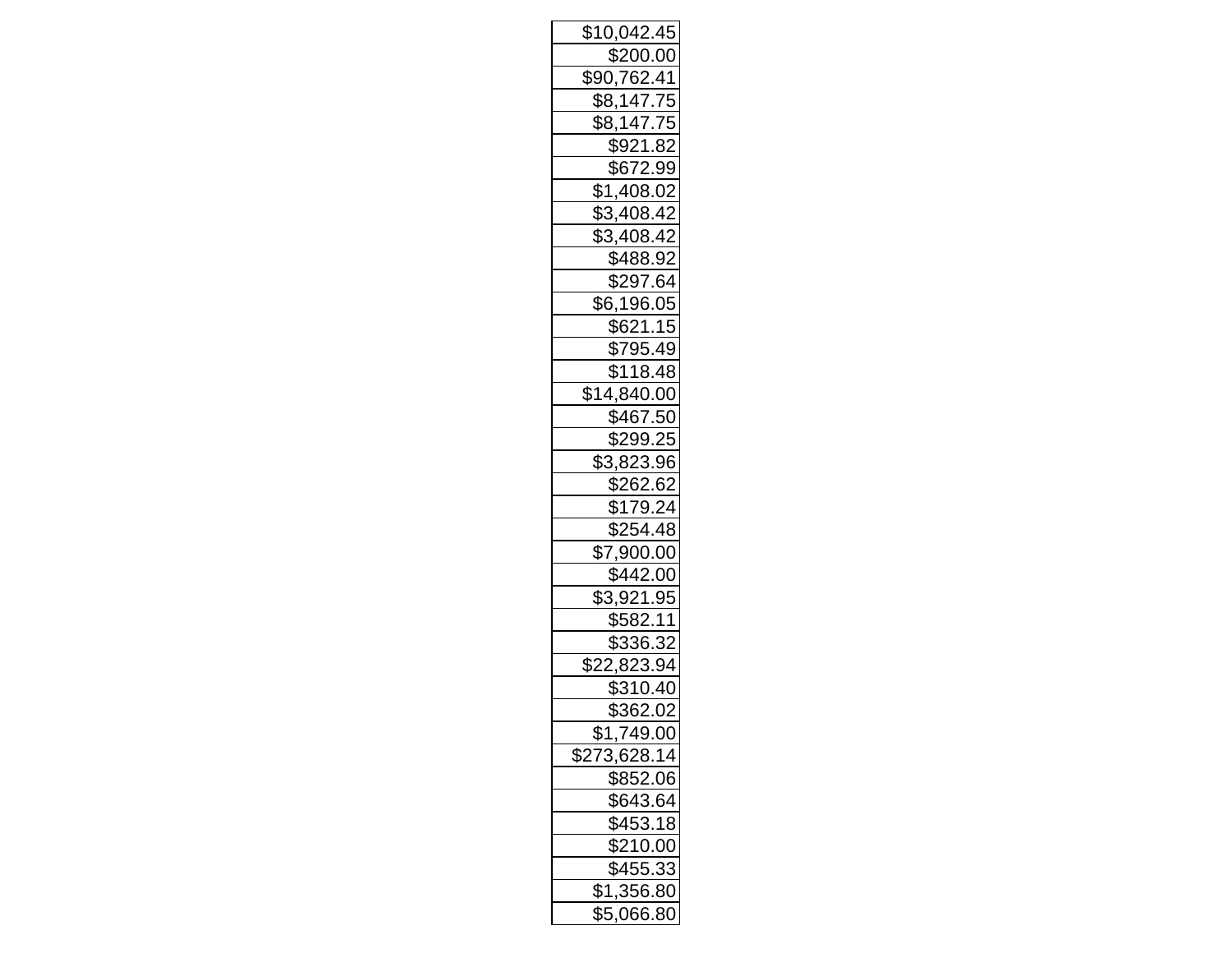| \$116.43                                |
|-----------------------------------------|
| \$600.59                                |
| \$634.73                                |
| \$2,845.75                              |
| \$2,134.82                              |
| \$274.50                                |
| \$430.19                                |
| \$1,177.29                              |
| \$3,200.67                              |
| \$8,234.33                              |
| \$3,234.94                              |
| \$1,959.60                              |
| \$3,319.97                              |
| \$3,568.74                              |
| \$3,235.00                              |
| \$818.89                                |
| \$219.81                                |
| \$4,667.59                              |
| \$8,070.58                              |
| \$1,871.47                              |
| \$938.11                                |
| \$301.84                                |
| \$2,062.23                              |
| \$421.38                                |
| \$181.26                                |
| \$305.32                                |
| \$199.69                                |
| \$1,887.65                              |
| \$266.33                                |
| \$2,708.04<br>\$2,125.00                |
|                                         |
| <u>\$255.93</u><br>\$729.96             |
|                                         |
|                                         |
| $\frac{12.288}{\$4,713.47}$ \$10,845.92 |
| $\frac{$2,500.54}{\$407.40}$            |
|                                         |
| $\frac{1}{1}$<br>\$3,843.56<br>\$107.13 |
|                                         |
| \$219.73                                |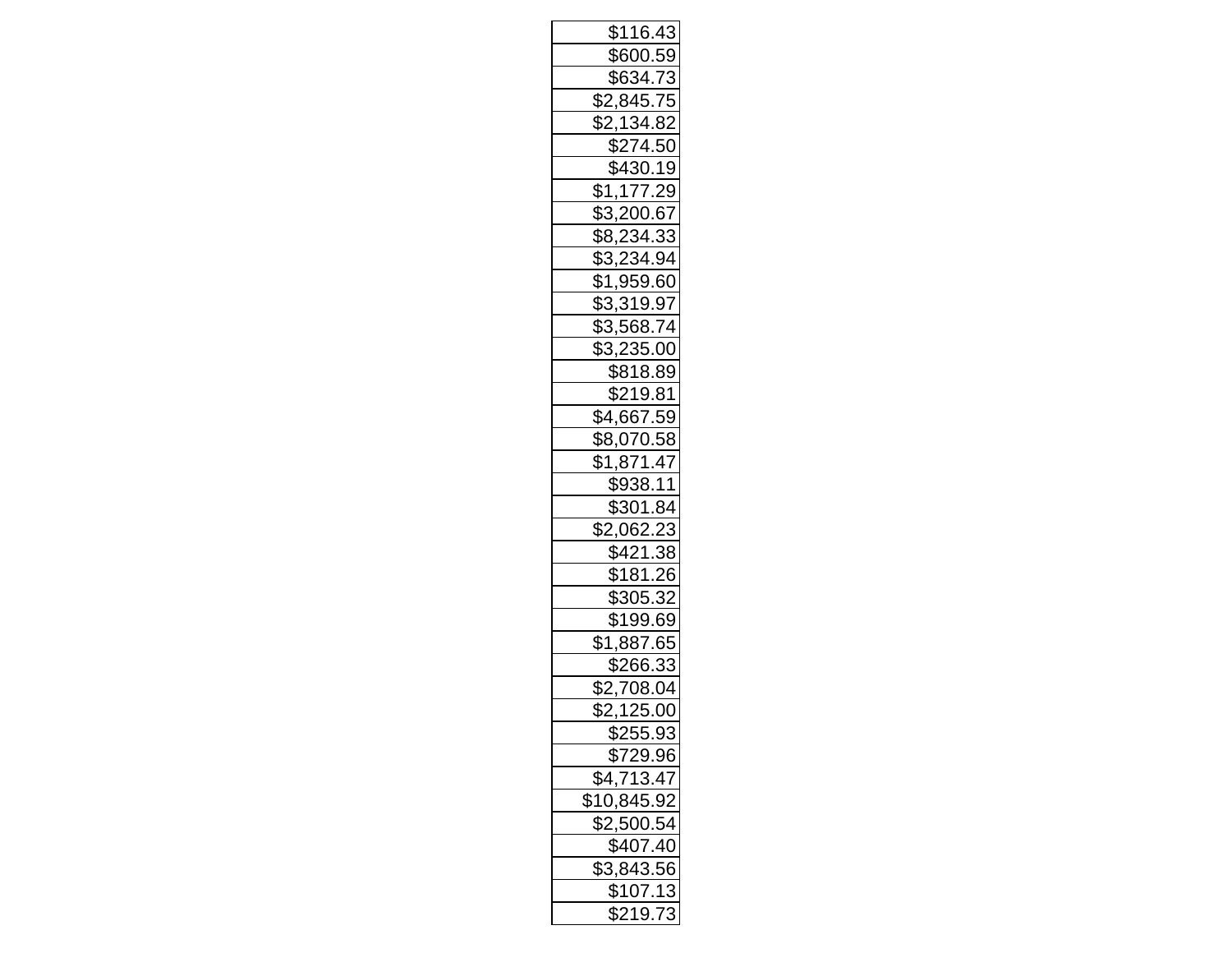| \$279.07                                                    |
|-------------------------------------------------------------|
| \$165.00                                                    |
| \$1,271.76                                                  |
| \$445.20                                                    |
| \$2,200.00                                                  |
| \$723.04                                                    |
| \$707.60                                                    |
| \$2,326.00                                                  |
| \$2,877.00                                                  |
| \$1,092.82                                                  |
| \$374,296.38                                                |
| \$831.32                                                    |
| \$3,577.88                                                  |
| $\frac{$1,924.18}{$8,333.33}$                               |
|                                                             |
| $\overline{$1,150.87}$                                      |
| \$146.78                                                    |
| \$305.57                                                    |
| $\sqrt{4,070.40}$                                           |
| \$667.80                                                    |
| \$207.20                                                    |
| \$9,015.68                                                  |
| \$5,855.25                                                  |
| $\overline{$2,307.24}$                                      |
| <u>\$44,240.00</u>                                          |
| \$352.32                                                    |
| \$7,161.80                                                  |
| \$5,605.66                                                  |
| \$2,726.40                                                  |
| \$330.75                                                    |
| \$245.03                                                    |
| <u>\$5,117.40</u><br>\$1,288.84                             |
|                                                             |
|                                                             |
|                                                             |
| $\frac{$557.44}{$1,290.82}$<br>$\frac{$10,158.06}{$722.79}$ |
|                                                             |
| $\frac{$1,077.91}{0}$                                       |
| $\sqrt{$291.65}$                                            |
| \$651.72                                                    |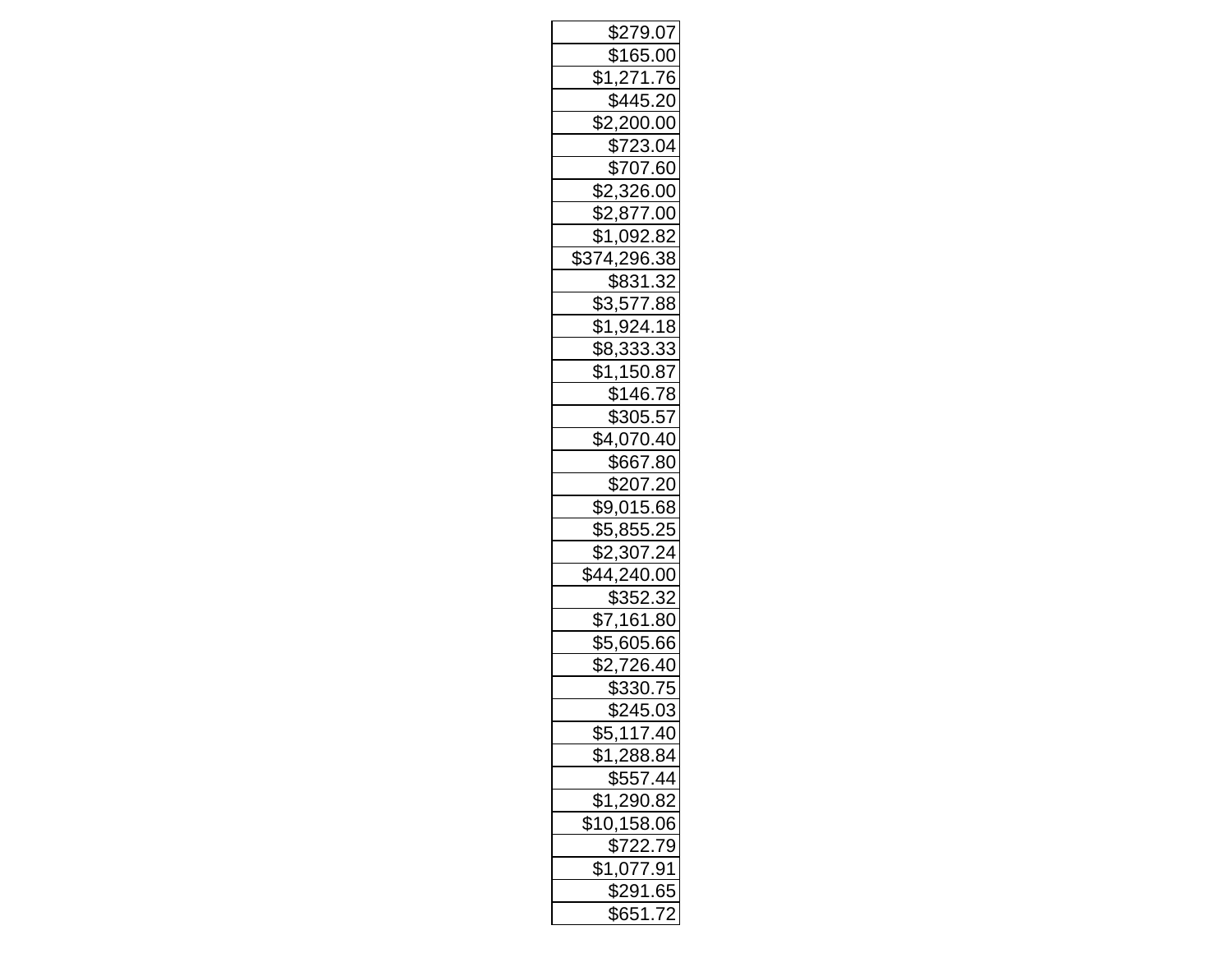| \$692.44                     |
|------------------------------|
| \$384.78                     |
| \$505.95                     |
| <u>\$295.44</u>              |
| \$200.00                     |
| \$440.00                     |
| $\overline{$28,268.08}$      |
| \$847.99                     |
| \$770.91                     |
| \$9,969.83                   |
| \$3,779.08                   |
| \$680.63                     |
| \$261.85                     |
| \$364.30                     |
| \$403.35                     |
| \$120.00                     |
| \$695.78                     |
| \$2,343.81                   |
| \$578.76                     |
| \$572.81                     |
| \$205.51                     |
| \$144.00                     |
| \$4,061.80                   |
| \$389.10                     |
| \$100.00                     |
| $\overline{$}117.24$         |
| \$3,000.00                   |
| \$333.90                     |
| \$13,450.46                  |
| \$857.00                     |
| \$206.59                     |
| <u>\$635.42</u><br>\$177.74  |
|                              |
| $\frac{$14,136.28}{$321.81}$ |
|                              |
| \$5,342.40                   |
| \$551.17                     |
| \$250.00                     |
| \$1,228.82                   |
| \$5,609.14                   |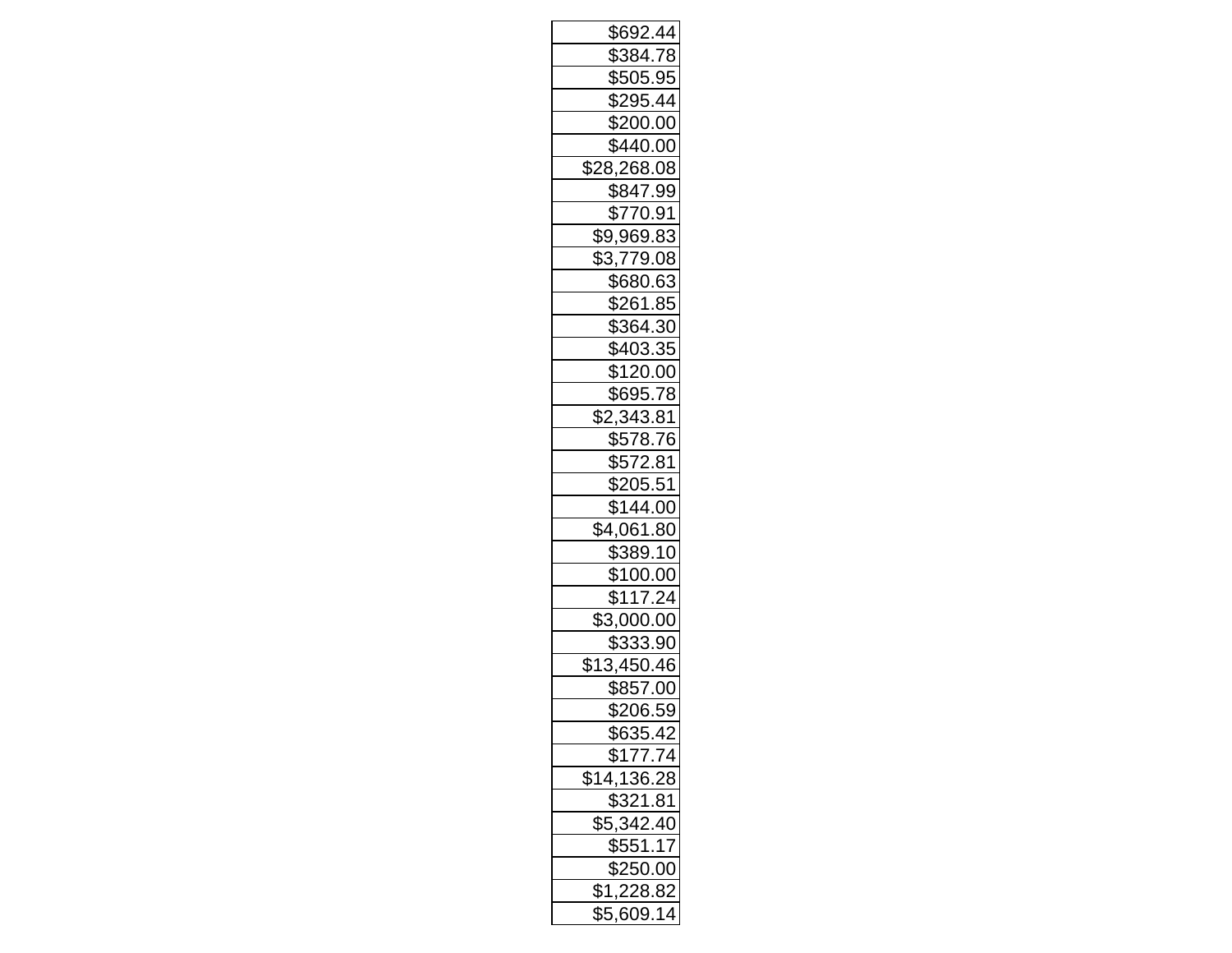| \$301.04                |
|-------------------------|
| \$250.00                |
| \$8,800.00              |
| \$1,629.83              |
| \$354.49                |
| $$372.\overline{25}$    |
| $\overline{$2,666.66}$  |
| \$136.07                |
| \$3,250.00              |
| <u>\$1,995.73</u>       |
| \$328.00                |
| $\overline{$13,873.19}$ |
| \$259.60                |
| \$1,100.00              |
| \$9,973.39              |
| \$187.82                |
| \$118.72                |
| <u>\$17,437.00</u>      |
| \$103.40                |
| \$137.09                |
| \$635.37                |
| \$386.10                |
| <u>\$1,930.50</u>       |
| \$2,621.50              |
| \$821.95                |
| \$1,396.11              |
| \$685.80                |
| \$2,853.40              |
| \$1,026.34              |
| \$6,159.46              |
| \$475.00                |
| \$651.79                |
| \$356.58                |
| \$141.00                |
| \$820.00                |
| $$100.\overline{00}$    |
| \$642.00                |
| $$1,\overline{926.00}$  |
| \$110.00                |
| \$180.36                |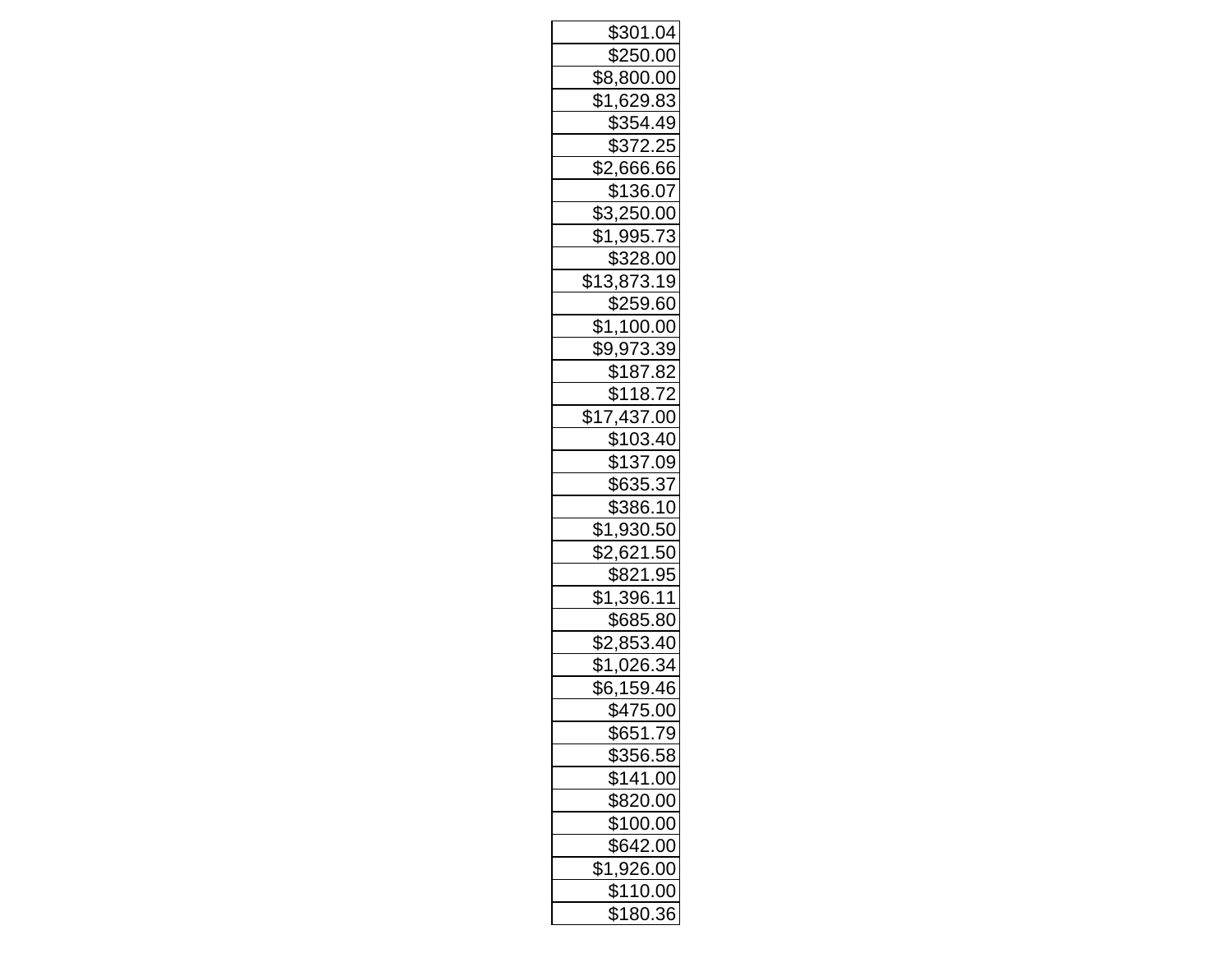| \$760.81               |
|------------------------|
| $\overline{$2,554.69}$ |
| \$693.21               |
| $\overline{$1,995.40}$ |
| \$87,450.00            |
| \$3,135.00             |
| \$12,685.00            |
| \$412.70               |
| $\overline{$}1,500.00$ |
| \$238.21<br>\$1,381.18 |
|                        |
| \$648.91               |
| \$527.80               |
| $\frac{$5,397.75}{}$   |
| \$344.06               |
| \$163.82               |
| \$1,904.82             |
| \$508.16               |
| \$265.00               |
| \$1,590.00             |
| \$1,112.41             |
| \$777.14               |
| \$2,560.00             |
| \$300.00               |
| \$580.00               |
| \$385.00               |
| \$170.72               |
| \$8,420.96             |
| \$5,171.63             |
| \$4,801.30             |
| \$2,953.80             |
| \$650.00               |
| \$750.00               |
| \$417.01               |
| \$233.50               |
| \$9,780.00             |
| \$434.19               |
| \$30,741.83            |
| \$49,708.04            |
| \$29, 243.43           |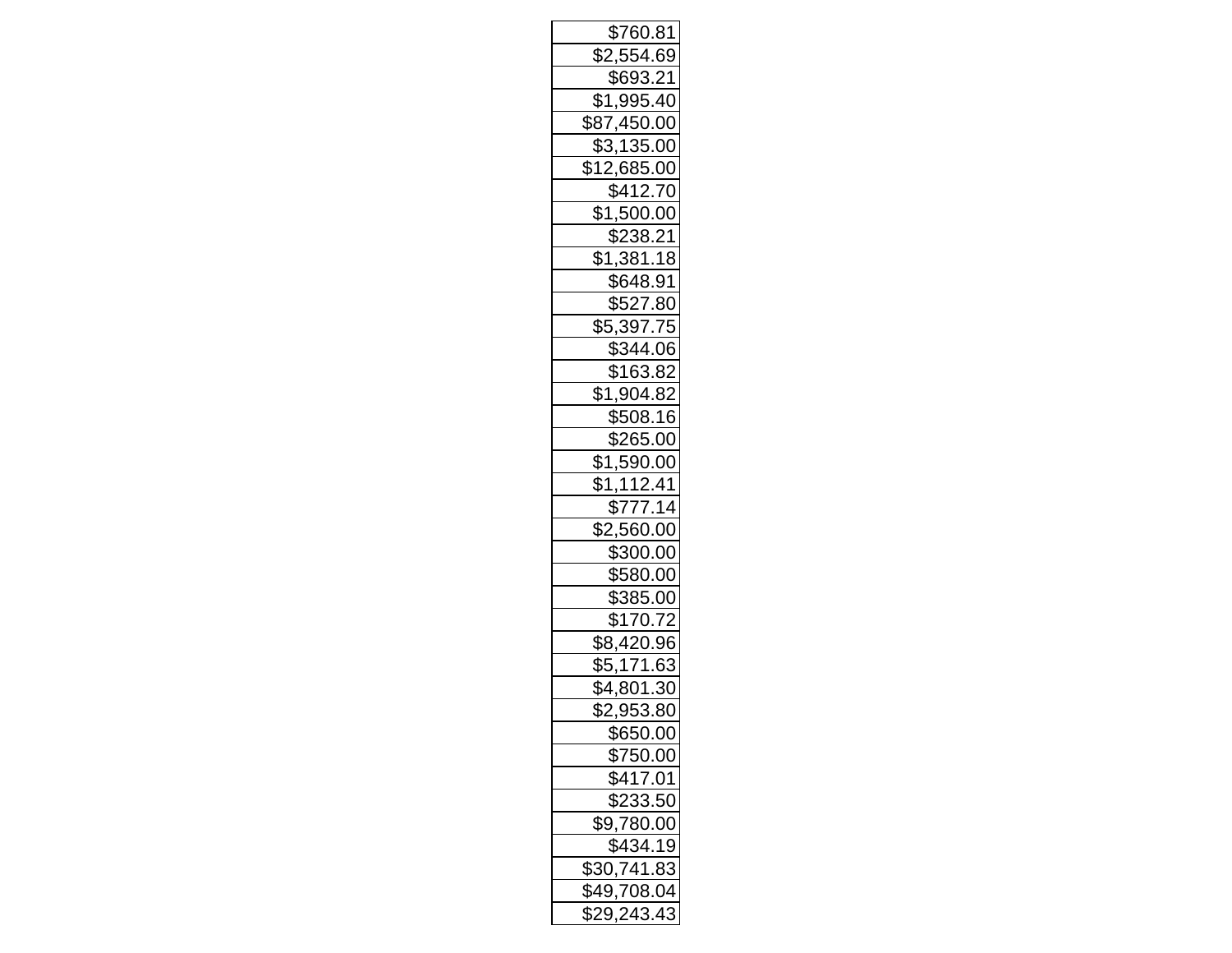| \$46,925.22                   |
|-------------------------------|
| \$11,041.80                   |
| $\sqrt[6]{40,304.33}$         |
|                               |
| \$5,779.26<br>\$315.00        |
| \$548.83                      |
| $\overline{$6,490.60}$        |
| \$25,461.78                   |
| \$344.14                      |
| \$159.00                      |
| \$431.30                      |
| $\sqrt{4,732.40}$             |
| \$109,803.91                  |
| \$1,519.60<br>\$5,431.23      |
|                               |
| \$132.50                      |
| <u>\$85,893.48</u>            |
| \$156.22                      |
| $\overline{$4,390.62}$        |
| \$419.03                      |
| \$413.02                      |
| \$8,022.01                    |
| <u>\$120.84</u>               |
| $\overline{$9,822.72}$        |
| \$1,318.43                    |
| \$368,599.26                  |
| \$1,736.50                    |
| \$3,750.00                    |
| \$201.39                      |
| $\overline{$2,218.52}$        |
| $\overline{$4,377.74}$        |
| <u>\$2,476.31</u><br>\$195.83 |
|                               |
| \$161.56                      |
| \$28,641.56                   |
| \$3,334.12                    |
| \$106.34                      |
| $\overline{$1,551.00}$        |
| \$1,678.90                    |
| \$566.67                      |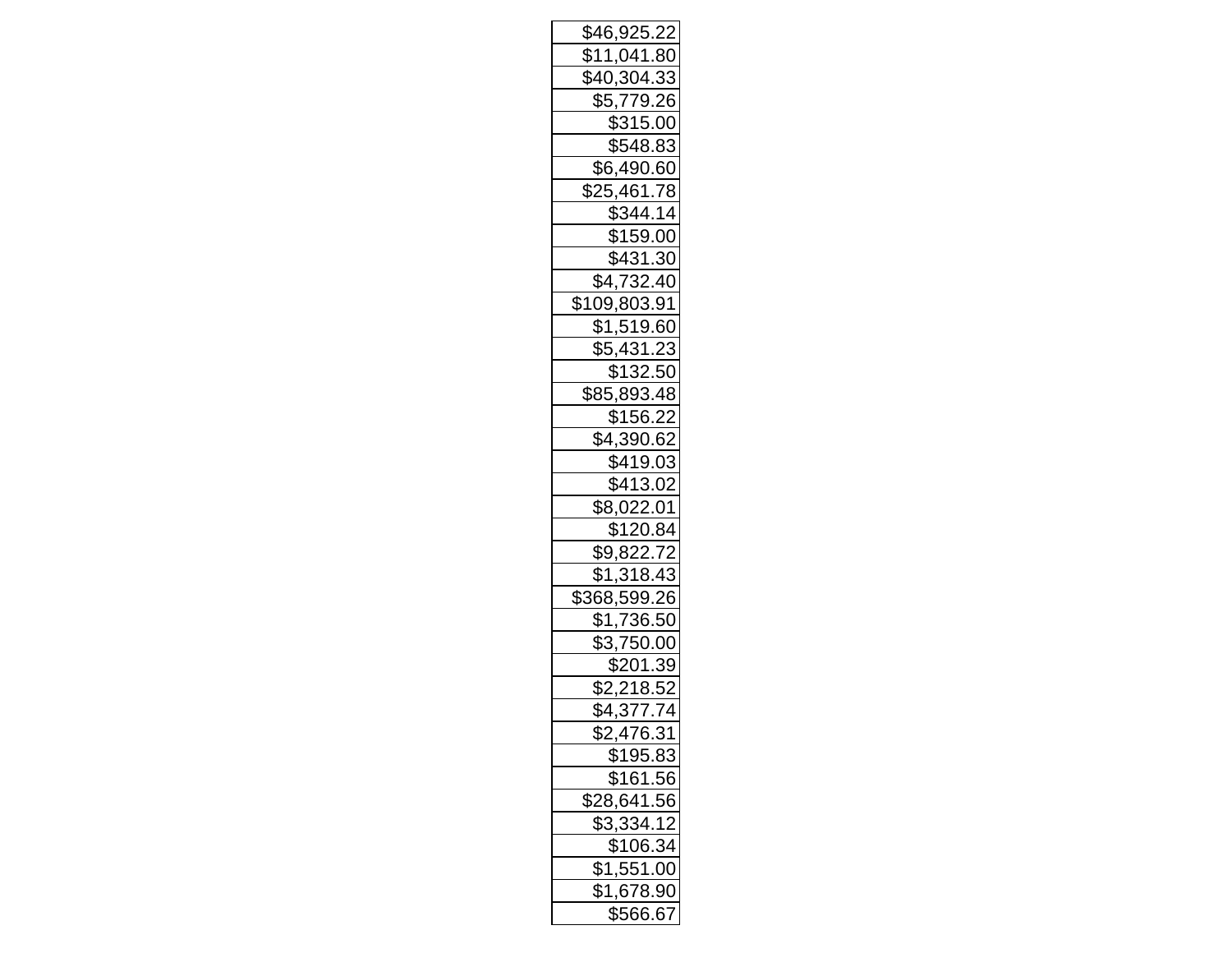| <u>\$1,122.70</u>           |
|-----------------------------|
| \$1,271.76                  |
| $\frac{8}{272.36}$          |
| <u>\$975.00</u>             |
| $\overline{$7,210.46}$      |
| \$387.83                    |
| \$387.83                    |
| \$10,105.00                 |
| \$695.89                    |
| \$338.67                    |
| \$3,447.12                  |
| $\sqrt{375.00}$             |
| \$528.82                    |
| \$4,475.00                  |
| \$4,475.00                  |
| \$1,308.31                  |
| \$869.55                    |
| \$53,269.75                 |
| \$872.39                    |
| \$646.33                    |
| \$215.79                    |
| \$31,036.80                 |
| \$165.36                    |
| \$20,666.64                 |
| \$3,270.00                  |
| \$3,203.35                  |
| \$68,281.42                 |
| \$2,518.04                  |
| \$47,763.39                 |
| \$2,884.26                  |
| $\frac{2335.63}{5335.63}$   |
| \$1,690.00<br>\$1,731.78    |
|                             |
| $\frac{$216.03}{$4,390.30}$ |
|                             |
| $\overline{$45,153.24}$     |
| \$249.40                    |
| \$5,200.00                  |
| \$8,560.00                  |
| \$174.81                    |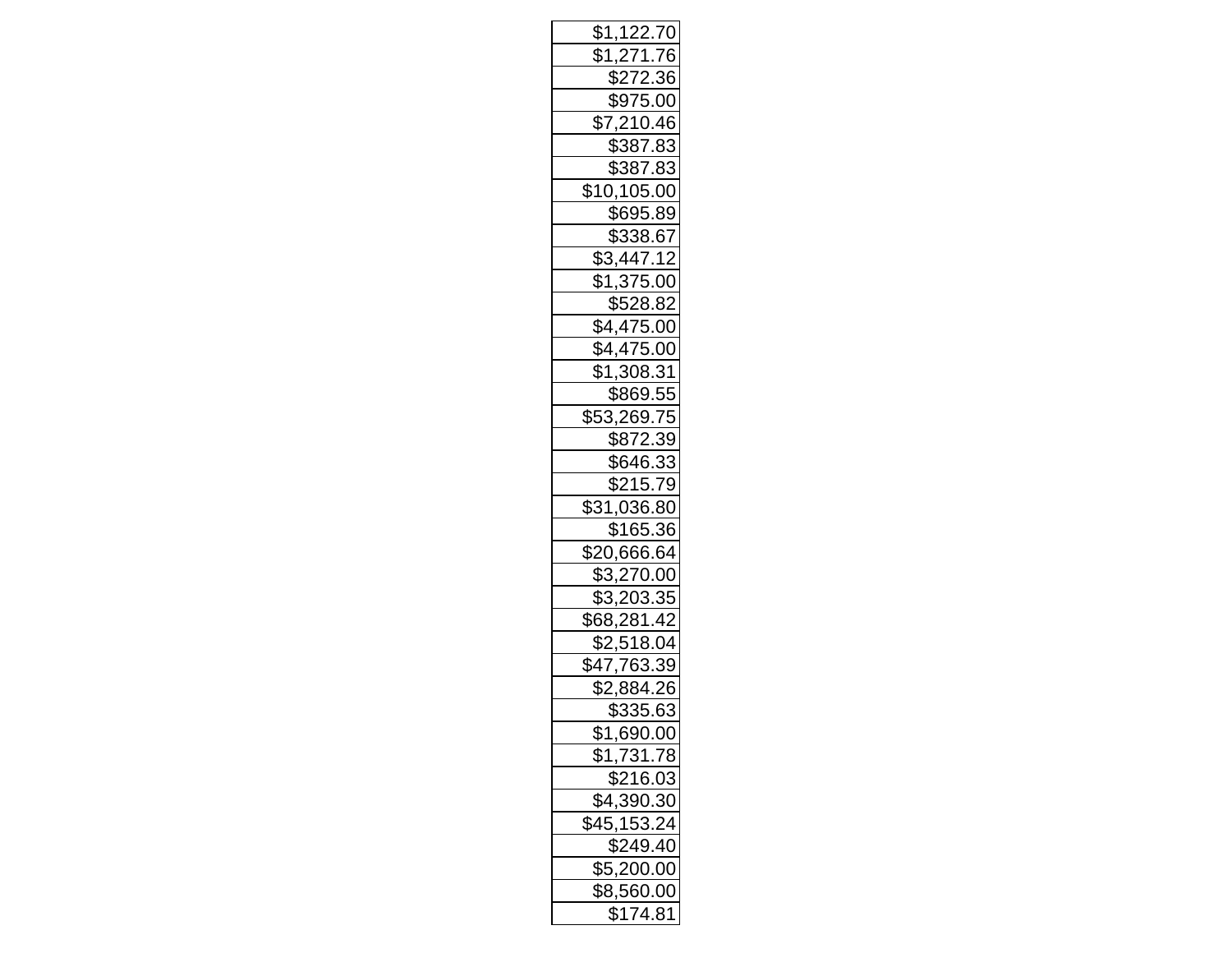| \$1,588.56                  |
|-----------------------------|
| \$2,500.00                  |
| \$543.64                    |
| \$586.87                    |
| \$130.84                    |
| \$1,885.00                  |
| $\overline{$13,100.00}$     |
| \$1,010.01                  |
| <u>\$31,632.00</u>          |
| \$348.78                    |
| \$166.66                    |
| \$143.34                    |
| \$23,650.00                 |
| \$2,150.00                  |
| \$1,163.16                  |
| \$267.86                    |
| \$250.00                    |
| \$126.54                    |
| \$9,195.56                  |
| \$256.97                    |
| \$4,197.79                  |
| \$2,357.00                  |
| \$1,562.00                  |
| \$85,305.62                 |
| \$18,695.75                 |
| \$569.96                    |
| \$840.00                    |
| \$561.00                    |
| \$121.83                    |
| \$4,569.66                  |
| \$579.56                    |
| \$630.18                    |
| \$264.00                    |
| \$126,210.50                |
| \$120.77                    |
| $\overline{$10,827.54}$     |
| \$3,966.33                  |
| 12,325.68<br>\$124.02<br>\$ |
|                             |
| \$23,568.07                 |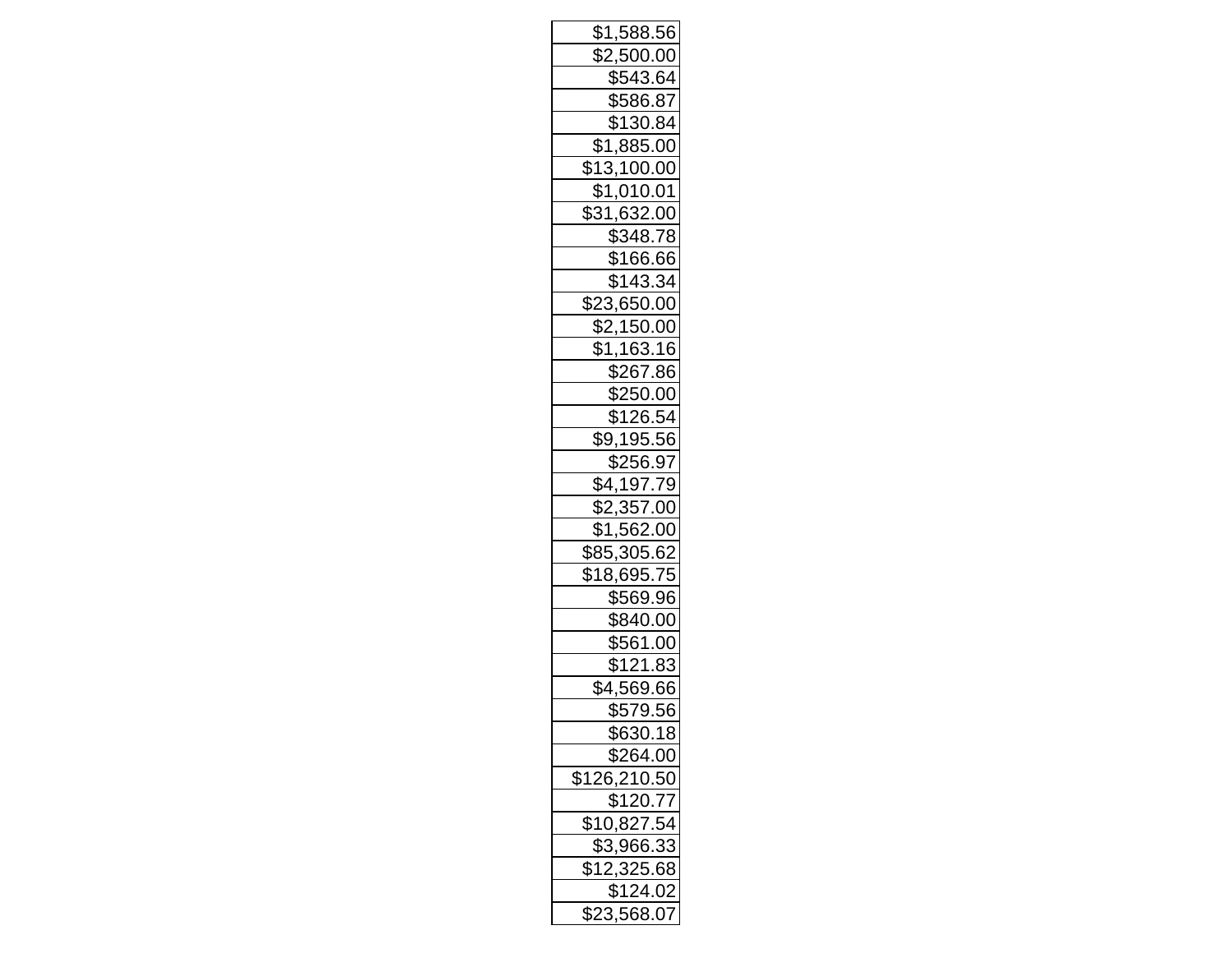| \$29,447.00            |
|------------------------|
| \$1,116.00             |
| \$305.71               |
| \$263.26               |
| <u>\$157.71</u>        |
| \$326.49               |
| \$13,417.38            |
| \$468.67               |
| \$1,265.24             |
| $\overline{$108.84}$   |
| \$196.15               |
| \$285.99               |
| $\overline{$1,575.00}$ |
| \$7,536.60             |
| \$150.00               |
| \$524.22               |
| $\sqrt{$15,234.53}$    |
| \$7,476.00             |
| $\frac{1}{$562.20}$    |
| \$360.29               |
| \$858.80               |
| \$105.99               |
| \$176.42               |
| \$225.00               |
| \$100.00               |
| $\overline{$127.72}$   |
| \$198.83               |
| \$4,078.12             |
| \$255.65               |
| \$2,728.63             |
| \$241.84               |
| \$129.76               |
| \$283.38               |
| \$485.88               |
| $$323.\overline{46}$   |
| \$11,688.00            |
| \$217.73               |
| \$449.97               |
| \$593.60               |
| \$759.10               |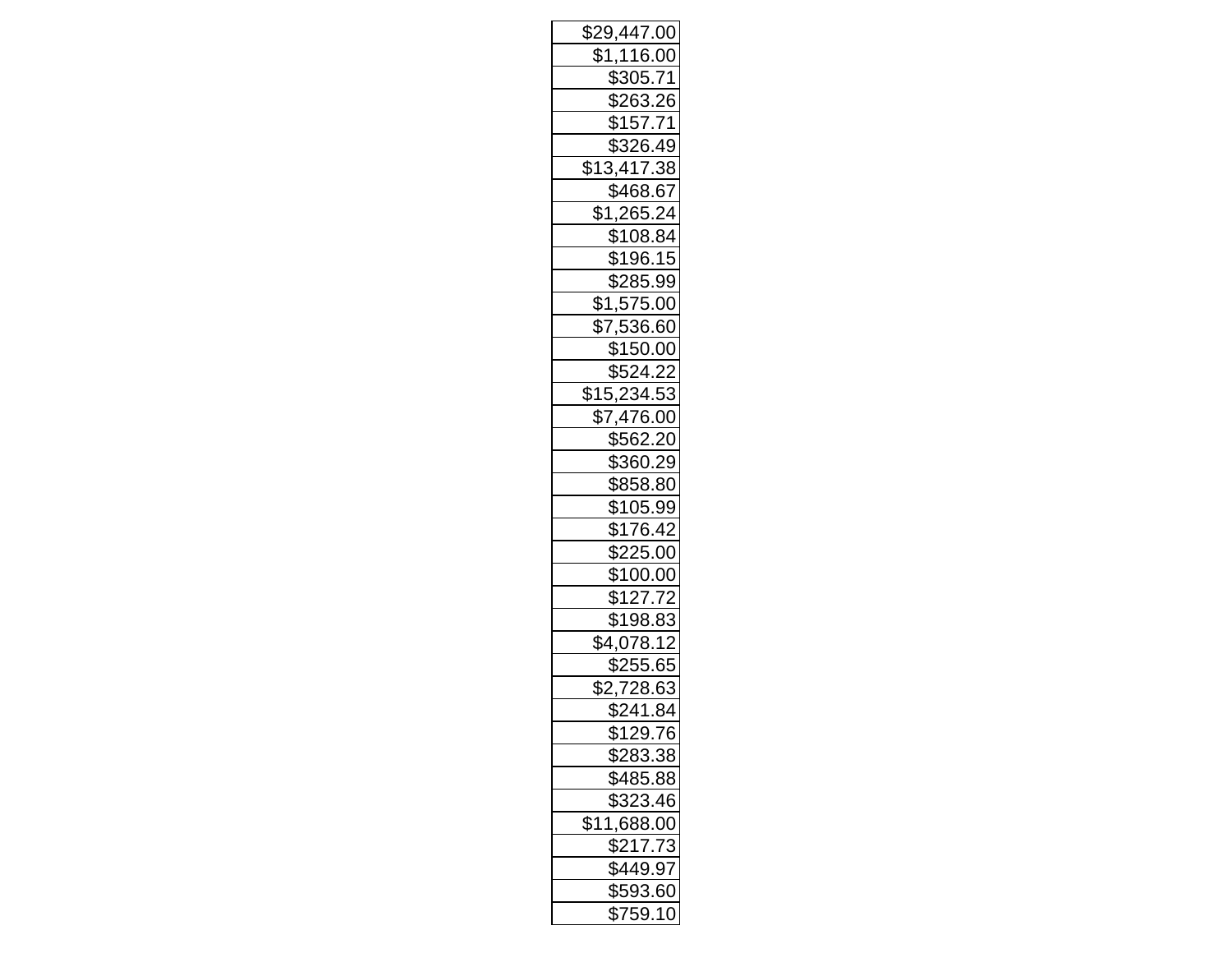| \$855.28                             |
|--------------------------------------|
| \$909.35                             |
| \$813.66                             |
| \$913.39                             |
| \$210.00                             |
| \$640.22                             |
| \$4,531.51                           |
| \$1,620.00                           |
| \$100.00                             |
| \$1,338.06                           |
| \$2,371.35                           |
| \$435.46                             |
| \$156.55                             |
| \$228.24<br>\$22,208.24              |
|                                      |
| \$2,681.80                           |
| \$8,487.97                           |
| \$1,229.13                           |
| $\sqrt{18,126.00}$                   |
| \$200.00                             |
|                                      |
| \$217,204.40                         |
| \$50,160.16                          |
| \$22,000.00                          |
| \$516.56                             |
| \$174.50                             |
| \$2,693.46                           |
| <u>\$595.00</u>                      |
| <u>\$1,377.85</u>                    |
| \$249.10                             |
| \$6,047.94                           |
| \$35,509.00                          |
|                                      |
| <u>\$822.02</u><br>\$512.02          |
| \$288.00                             |
|                                      |
|                                      |
|                                      |
| \$3,445.85<br>\$2,941.31<br>\$525.00 |
| \$310.40<br>\$12,250.00              |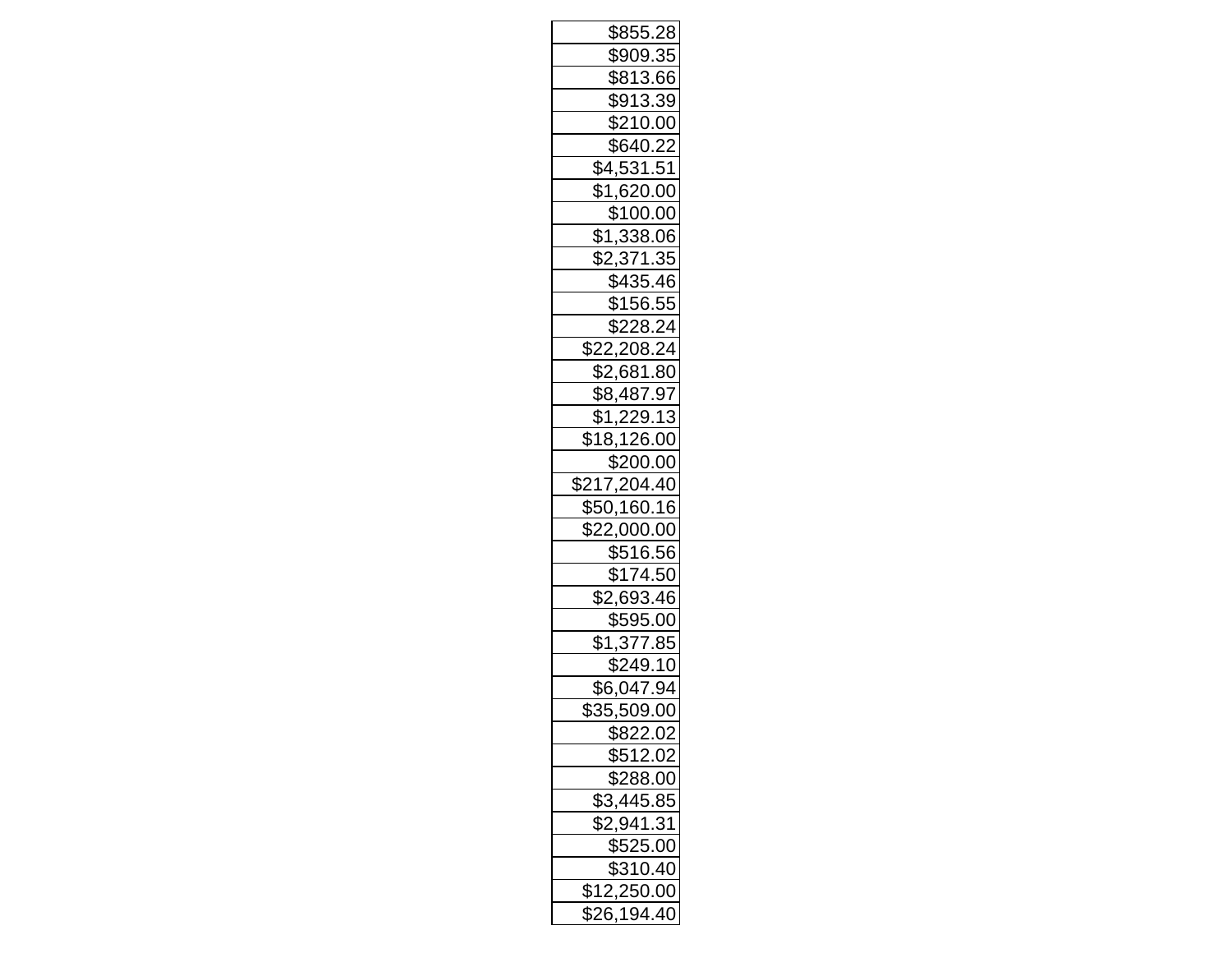| \$1,556.19                  |
|-----------------------------|
| $\sqrt{$173.80}$            |
| \$1,388.00                  |
| \$500.00                    |
| $\overline{$48,388.44}$     |
| <u>\$27,505.47</u>          |
| \$773.07                    |
| \$703.87                    |
| <u>\$1,548.10</u>           |
| \$314.01                    |
| \$8,105.00                  |
| \$507.70                    |
| \$4,608.18                  |
| $\overline{$9,582.55}$      |
| \$147.34                    |
| \$167.43                    |
| \$196.10                    |
| \$868.05                    |
| \$456.94                    |
| \$3,560.55                  |
| \$5,806.48                  |
| \$42,718.75                 |
| \$4,497.00                  |
| \$28,363.50                 |
| \$55,486.40                 |
| \$9,902.40                  |
| \$21,323.65                 |
| \$17,400.00                 |
| \$11,088.00                 |
| \$16,540.90                 |
| \$7,611.00                  |
| \$743.41                    |
| \$6,066.00                  |
| <u>\$240.97</u><br>\$700.00 |
|                             |
| \$3,389.73                  |
| <u>\$5,162.70</u>           |
| \$20,689.14                 |
| \$1,200.89                  |
| \$1,154.34                  |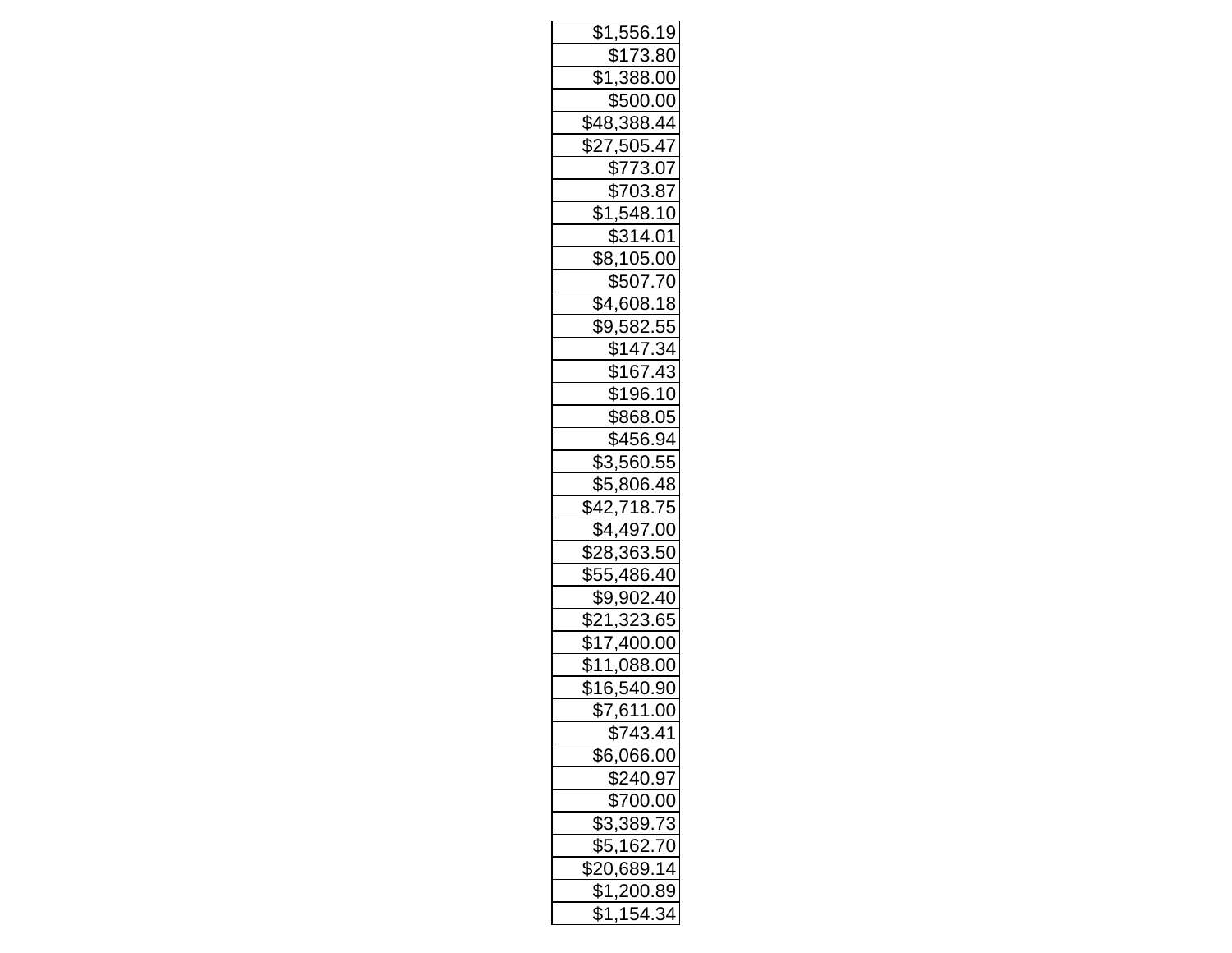| \$234.00                   |
|----------------------------|
| \$1,053.28                 |
| \$57,568.68                |
| \$7,355.33                 |
| \$4,842.58                 |
| \$4,050.00                 |
| \$190.05                   |
| \$927.26                   |
| \$1,193.35                 |
| \$1,560.20                 |
| \$15,436.04                |
| \$58,995.55                |
| \$22,050.19                |
| \$104,277.58<br>\$5,206.20 |
|                            |
| \$31,448.21                |
| \$38,270.64                |
| \$108.19                   |
| \$567.45                   |
| <u>\$125.08</u>            |
| \$1,130.43                 |
| <u>\$1,965.34</u>          |
| \$12,254.01                |
| \$14,232.16                |
| \$168,652.78               |
| \$4,437.34                 |
| \$217,400.00               |
| \$1,500.00                 |
| \$1,499.44                 |
| \$699.99                   |
| <u>\$129.00</u>            |
| \$1,126.52                 |
| \$7,623.41                 |
| \$5,805.50                 |
| \$406.63                   |
| $\sqrt{17,463.13}$         |
| \$650.88                   |
| \$8,116.00                 |
| \$10,077.18                |
| \$3,237.99                 |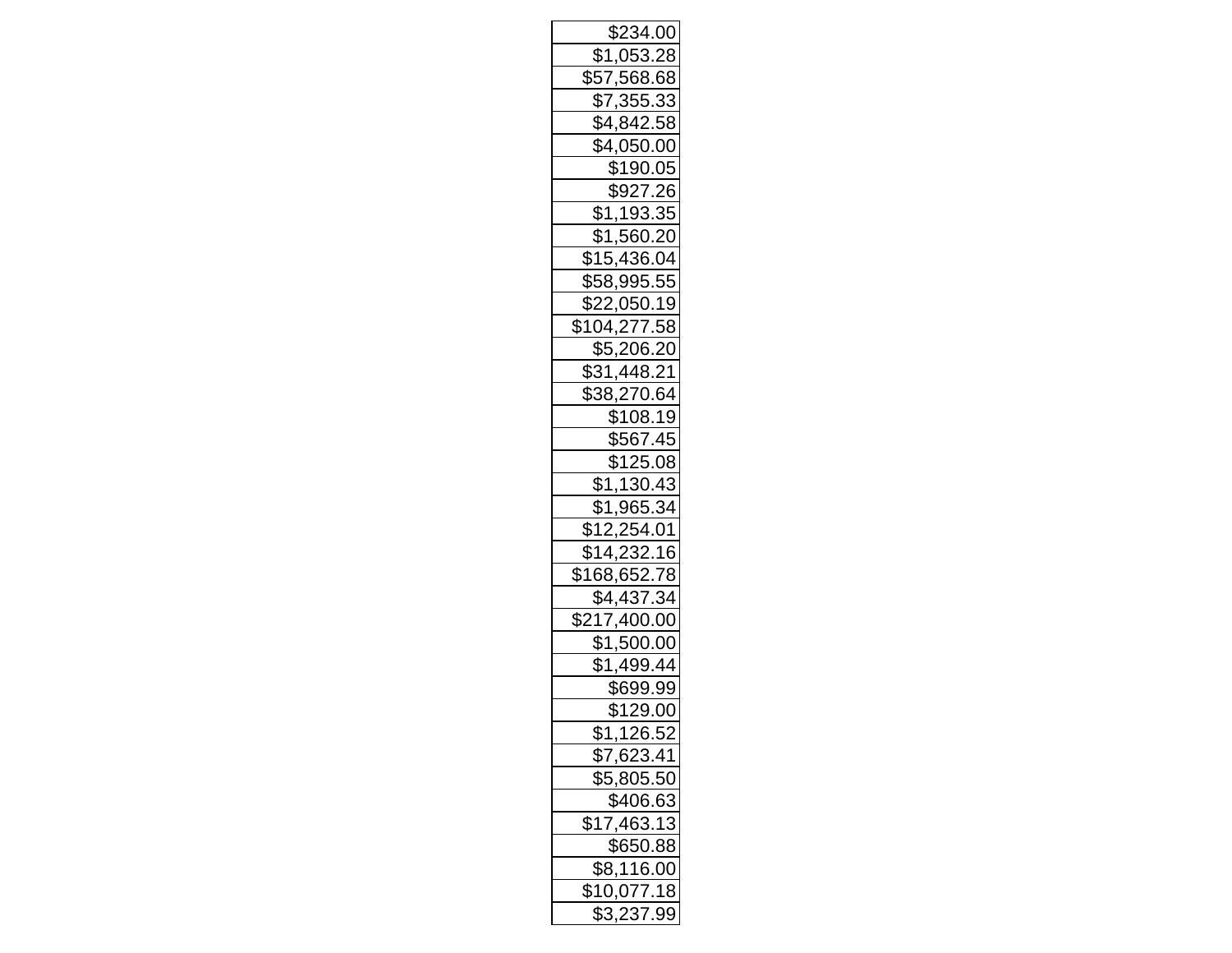| <u>\$40,610.01</u>              |
|---------------------------------|
| \$2,612.85                      |
| \$681.24                        |
| <u>\$2,720.18</u><br>\$6,772.24 |
|                                 |
| \$393.37                        |
| \$2,024.15                      |
| \$1,777.50                      |
| \$284.16                        |
| \$640.68                        |
| \$156.28                        |
| \$4,664.88                      |
| \$919.80                        |
| $\overline{$6,768.73}$          |
| \$164.30                        |
| \$74,925.00                     |
| \$772.74                        |
| \$983.25                        |
| \$262.00                        |
| \$410.70                        |
| \$2,281.59                      |
| \$146.08                        |
| \$320.41                        |
| \$216.89                        |
| \$479.03                        |
| \$198.84                        |
| \$170.00                        |
| \$168.72                        |
| \$1,466.40                      |
| \$875.00                        |
| \$30,997.72                     |
| \$201,334.11                    |
| \$210.46                        |
| \$142.08                        |
| \$486.03                        |
| \$1,795.32                      |
| \$2,591.80                      |
| $\sqrt{240.00}$                 |
| \$4,198.00                      |
| \$136.53                        |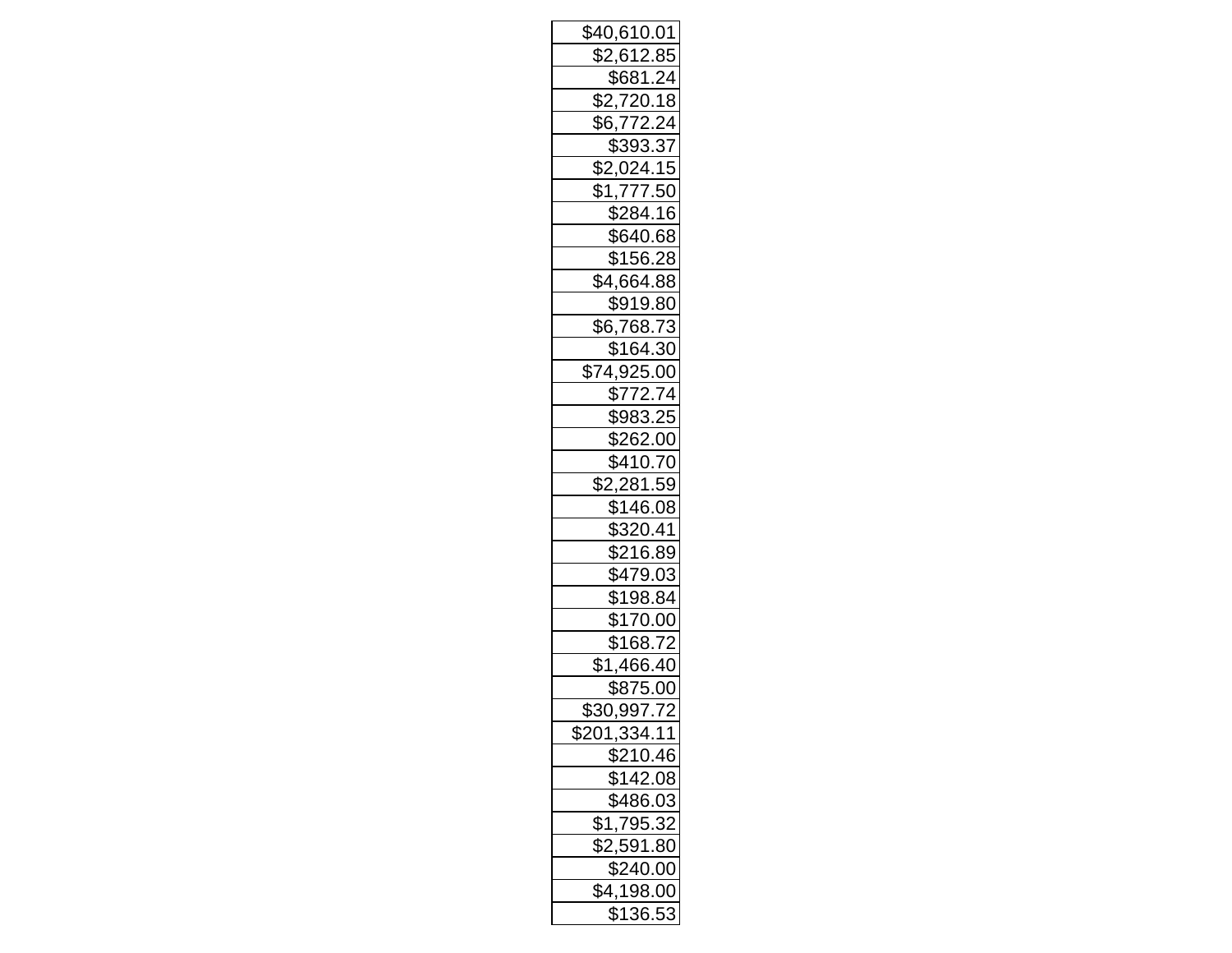| \$1,465.75              |
|-------------------------|
| \$181.46                |
| <u>\$107.89</u>         |
| \$327.19                |
| \$1,631.47              |
| \$8,076.03              |
| \$48,654.00             |
| \$109.00                |
| \$14,123.36             |
| \$13,170.90             |
| \$2,300.00              |
| \$2,032.47              |
| \$255.00                |
| \$1,502.02              |
| \$169,350.38            |
| \$492.80                |
| \$314.59                |
| \$4,657.36              |
| $\overline{$1,350.91}$  |
| \$346.38                |
| \$177.23                |
| <u>\$23,958.00</u>      |
| \$1,392.49              |
| $\overline{$42,541.10}$ |
| <u>\$60,000.00</u>      |
| \$198.89                |
| \$284.16                |
| $\overline{$1,200.00}$  |
| \$172.88                |
| \$260.42                |
| \$773.34                |
| <u>\$318.35</u>         |
| \$971.69                |
| \$2,150.00              |
| \$188.70                |
| \$206.02                |
| \$24,121.75             |
| \$10,650.00             |
| \$208,889.95            |
| \$219,112.10            |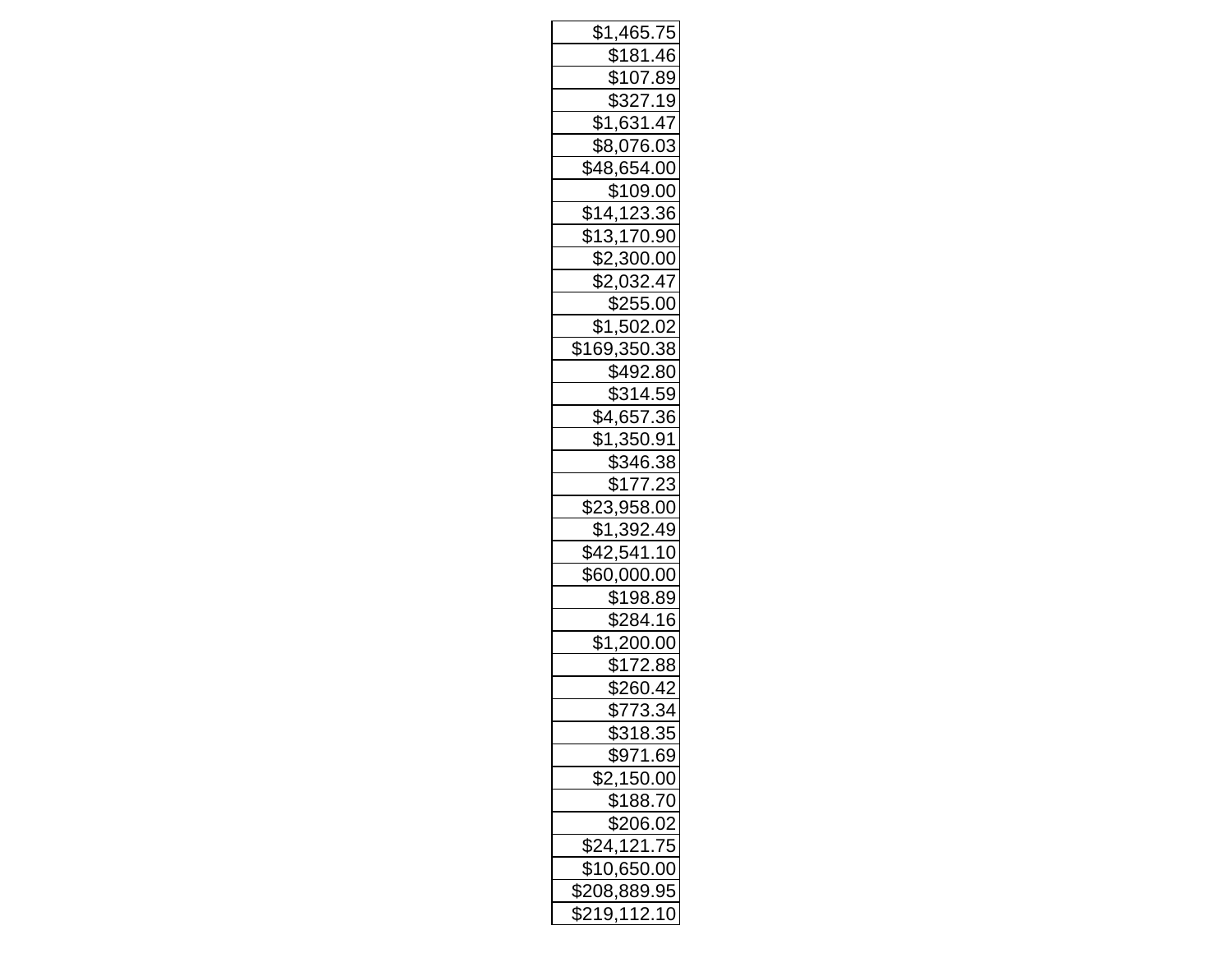| \$4,625.00           |
|----------------------|
| \$21,899.87          |
| \$200.00             |
| <u>\$1,806.11</u>    |
| \$10,675.90          |
| \$264.00             |
| $\sqrt{$212.68}$     |
| \$184.70             |
| \$3,349.25           |
| \$221.12             |
| \$125.87             |
| \$854.94             |
| \$212.09             |
| \$393.09             |
| \$216.00             |
| $\sqrt{3,580.00}$    |
| \$110.00             |
| \$156.88             |
| \$471.38             |
| <u>\$14,994.90</u>   |
| \$5,793.85           |
| \$4,549.80           |
| \$961.98             |
| \$207.31             |
| \$256.63             |
| \$187.60             |
| \$324.04             |
| \$175,800.34         |
| \$33,456.74          |
| \$51,658.31          |
| \$300,492.60         |
| <u>\$35,089.32</u>   |
| \$319.68             |
| \$594.00<br>\$164.25 |
|                      |
| \$1,546.83           |
| \$172.92             |
| \$242.00             |
| \$8,100.00           |
| $\sqrt{2,256.50}$    |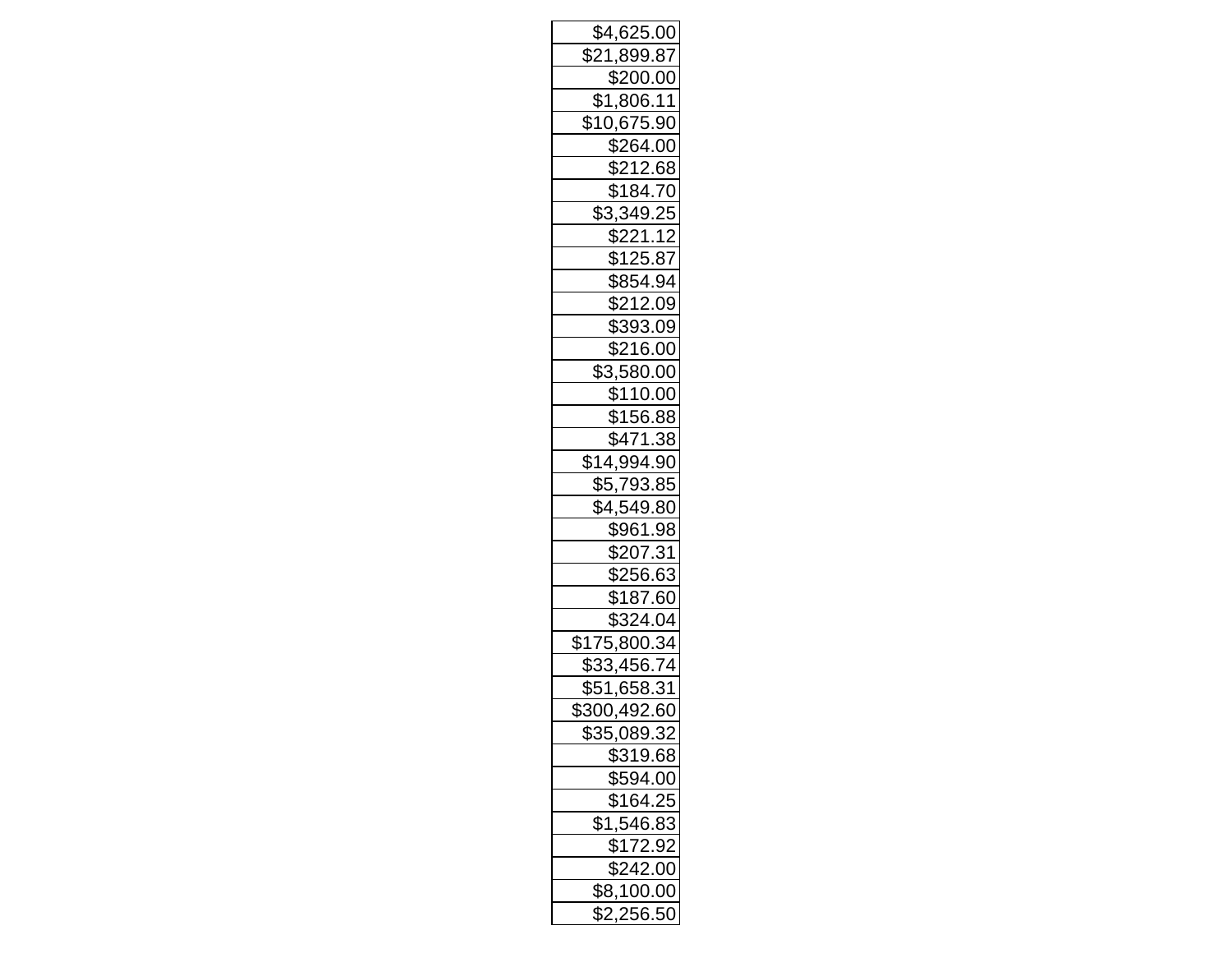| \$289.90                 |
|--------------------------|
| \$255.00                 |
| \$355.56                 |
| \$730.00                 |
| \$140.00                 |
| \$121.66                 |
| \$12,275.64              |
| \$341.03                 |
| \$595.00                 |
| \$141.25                 |
| \$248.64                 |
| \$475.00                 |
| \$16,520.00              |
| \$570.80                 |
| \$277.63                 |
| $$1,907.95$<br>$$263.27$ |
|                          |
| \$2,078.96               |
| \$127.70                 |
| \$23,552.87              |
| \$415.80                 |
| \$2,774.63               |
| \$65,807.82              |
| \$4,950.00               |
| \$544.60                 |
| \$135.00                 |
| \$47,812.00              |
| \$84,586.72              |
| \$140.00                 |
| <u>\$1,817.99</u>        |
| $\frac{1}{1,170.00}$     |
| \$372.99                 |
| \$255.00                 |
| <u>\$19,564.2</u>        |
| \$417.00                 |
| \$8,039.00               |
| \$363.75                 |
| \$107.25                 |
| \$190.76                 |
| \$2,000.00               |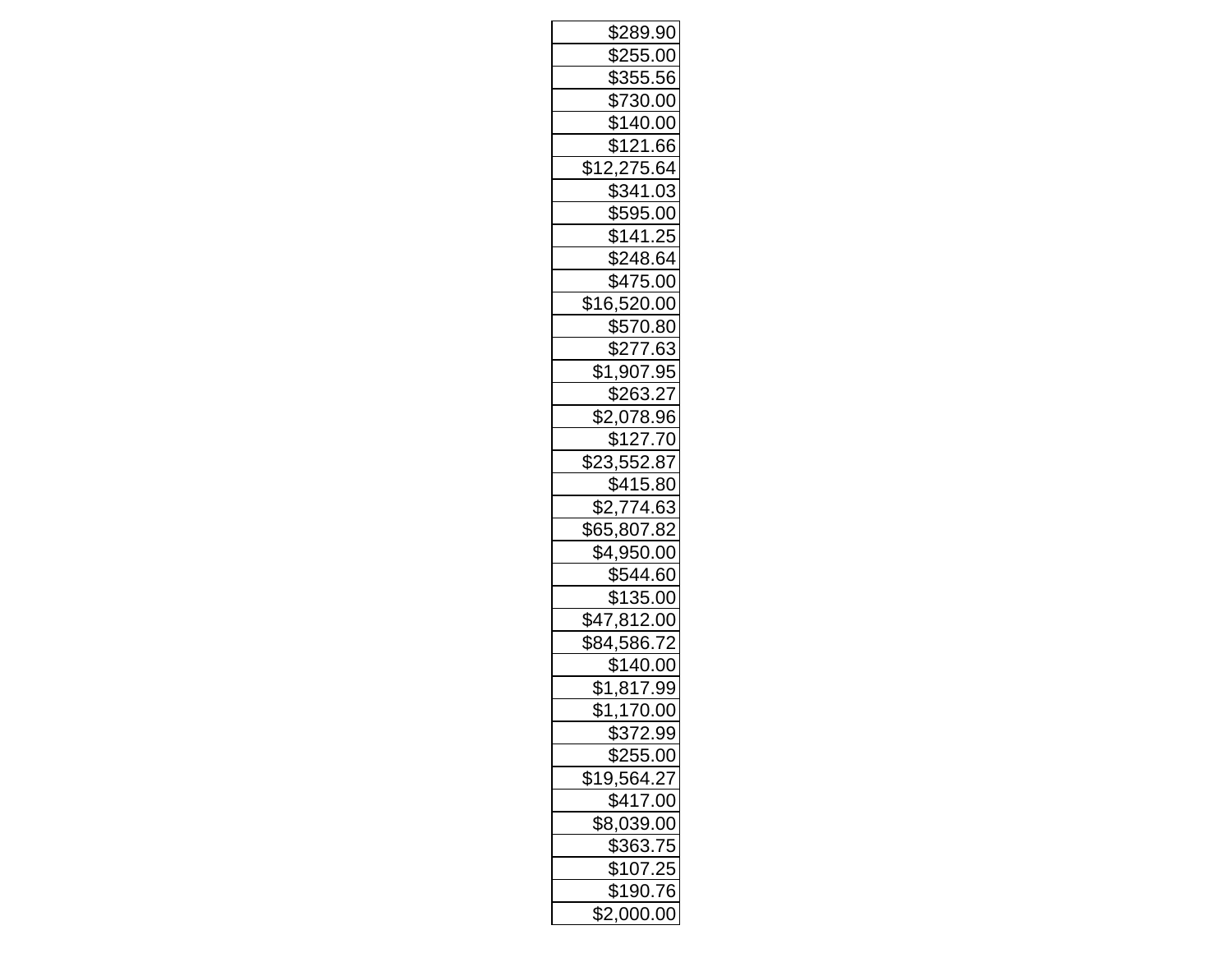| \$3,911.05                                                                                |
|-------------------------------------------------------------------------------------------|
| \$203.80<br>$\frac{$203.80}{$526.75}$<br>$\frac{$295.46}{$324.27}$<br>$\frac{$266}{$266}$ |
|                                                                                           |
|                                                                                           |
|                                                                                           |
|                                                                                           |
|                                                                                           |
| $rac{68}{65}$<br>$rac{65}{65}$<br>$rac{61}{61}$                                           |
|                                                                                           |
|                                                                                           |
| \$                                                                                        |
| <u>ىمىد</u><br>3.34<br>20                                                                 |
|                                                                                           |
| \$2.0<br>38<br>8.                                                                         |
| \$265                                                                                     |
| $\frac{$200}{$775}$<br>$$107$<br>$$988$<br>98<br>.00                                      |
| ൜                                                                                         |
|                                                                                           |
|                                                                                           |
|                                                                                           |
| <u>\$388.00</u><br>\$100.00<br>\$116.00<br>\$297.33                                       |
| $\overline{\mathbb{S}}$                                                                   |
| $\mathfrak{S}$                                                                            |
| \$1                                                                                       |
| \$                                                                                        |
|                                                                                           |
| \$64                                                                                      |
| \$                                                                                        |
| \$2                                                                                       |
| $-\mathcal{S}$<br>J                                                                       |
| $\overline{\$1}$<br>28<br>š                                                               |
| \$3.0<br>ξ<br>g                                                                           |
| \$492<br>\$290.00                                                                         |
| ¢.<br>J                                                                                   |
| <u>94ء</u><br>88<br>╜<br>\$1,125.00                                                       |
| \$642.00                                                                                  |
|                                                                                           |
| $\frac{$107}{$7,620}$<br>$\overline{)46}$                                                 |
| \$300<br>0.00                                                                             |
| \$1.<br>00.00                                                                             |
| \$<br>36.75                                                                               |
| \$<br>148.<br>00                                                                          |
| \$2<br>445.94                                                                             |
| \$145.<br>19<br>$\mathbb{R}^{\mathbb{Z}}$                                                 |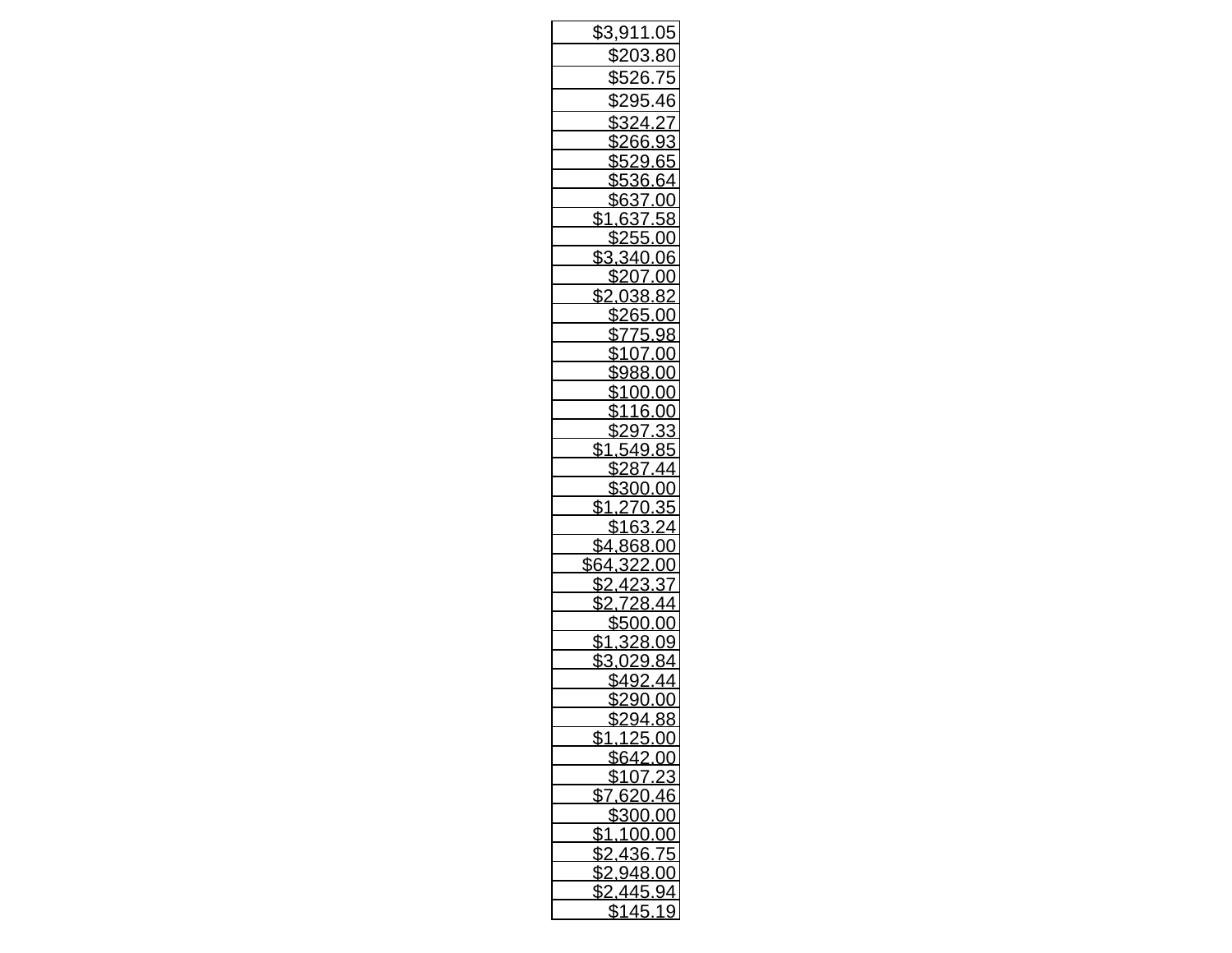| \$1<br><u>3.095</u>          |
|------------------------------|
| ŀ                            |
| \$6                          |
| $\overline{\mathbb{S}}$<br>( |
| \$6                          |
| \$<br>f                      |
|                              |
| O6                           |
| \$                           |
| \$<br>ξ                      |
| \$64                         |
| \$                           |
|                              |
|                              |
|                              |
| g                            |
| g                            |
| \$                           |
| \$                           |
|                              |
|                              |
| 9                            |
| \$2                          |
| 9                            |
| g                            |
| \$                           |
| \$<br>08                     |
| \$                           |
|                              |
| မျှမ                         |
| \$                           |
|                              |
|                              |
| $$^{\text{^{\prime}}}$<br>Į  |
| \$                           |
| g                            |
| \$                           |
| \$<br>ş!<br>06:              |
| <u>\$595.30</u>              |
| \$440.77                     |
| \$180.63<br>3                |
| \$3,030.91                   |
| \$33,388.06                  |
| \$215.59                     |
| 87.00<br>\$2,1               |
| $\sqrt{4.413.00}$            |
| \$11,491.00                  |
| $\sqrt{51,527}$<br>.39       |
| \$162<br>ŗ<br>50             |
|                              |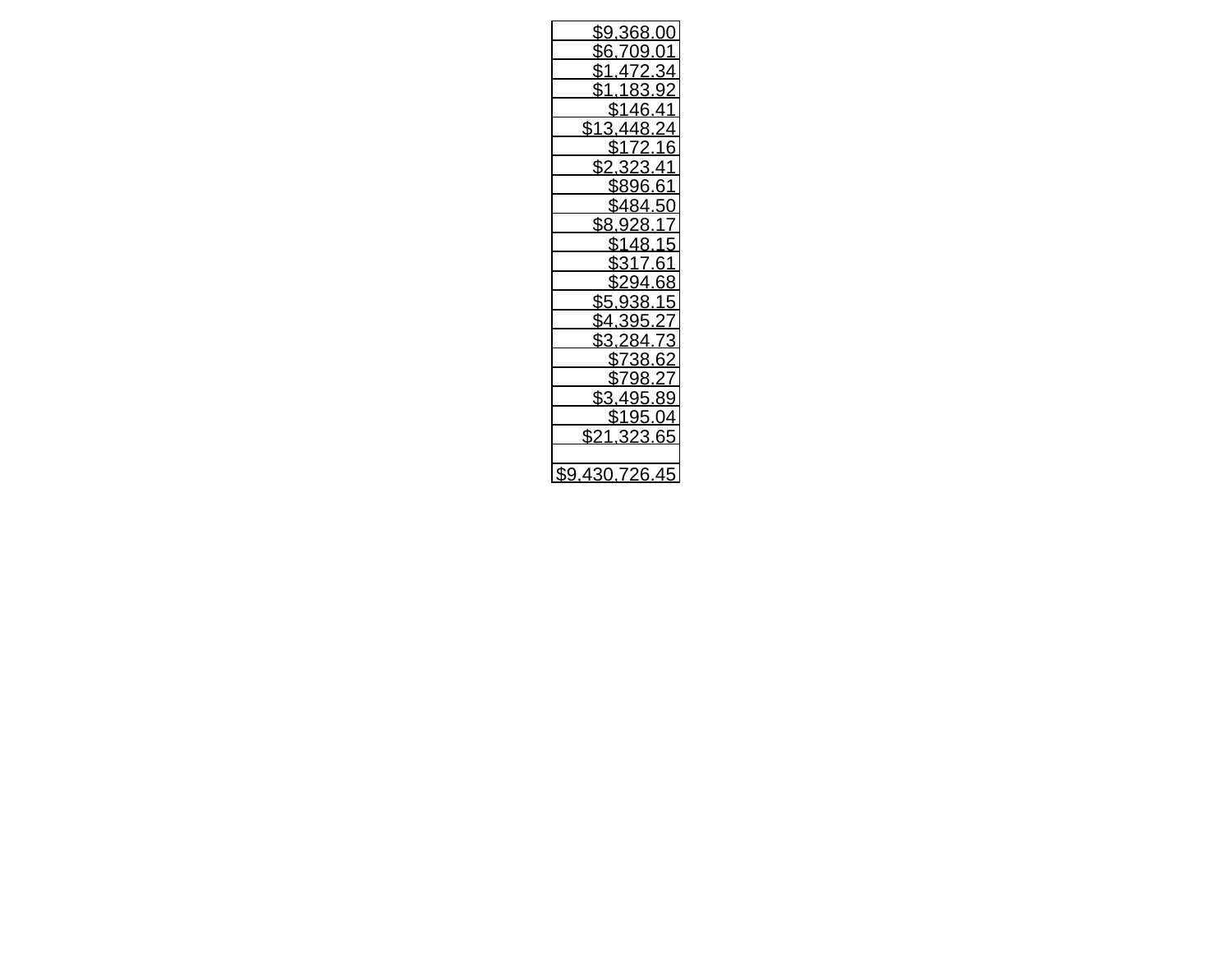|                  |                      | <b>Greenville County Schools</b>        |
|------------------|----------------------|-----------------------------------------|
|                  |                      | <b>Purchasing Card - September 2012</b> |
| <b>Post Date</b> | <b>Amount</b>        | <b>Vendor Name</b>                      |
| 9/3/2012         | \$157.61             | HONEYBAKED HAM 902                      |
| 9/3/2012         | \$37.08              | LOWES #01983                            |
| 9/3/2012         | \$113.21             | <b>TMS SOUTH</b>                        |
| 9/3/2012         |                      | \$68.62 JOHNSTONE SUPPLY-GREENVIL       |
| 9/3/2012         |                      | \$28.47   LOWES #00528                  |
| 9/3/2012         |                      | \$189.23 J W PEPPER                     |
| 9/3/2012         |                      | \$170.13 THE HOME DEPOT #1126           |
| 9/3/2012         |                      | \$76.32 BC CANNON CO INC                |
| 9/3/2012         |                      | \$536.23 OFFICE DEPOT #1099             |
| 9/3/2012         |                      | \$20.00 VZWRLSS PRPAY AUTOPAY           |
| 9/3/2012         |                      | \$81.58 TMS SOUTH                       |
| 9/3/2012         |                      | \$17.85 THE HOME DEPOT 1127             |
| 9/3/2012         |                      | \$49.61 THE TRANE COMPANY               |
| 9/3/2012         |                      | \$44.46 AMAZON MKTPLACE PMTS            |
| 9/3/2012         | \$8.30               | <b>CRESCENT SUPPLY COMPANY I</b>        |
| 9/3/2012         |                      | \$52.53 PECKEL MUSIC CO                 |
| 9/3/2012         |                      | \$30.00 VZWRLSS PRPAY AUTOPAY           |
| 9/3/2012         |                      | \$40.09   LOWES #01718                  |
| 9/3/2012         |                      | \$1,231.50 CONTINENTAL ENGINE           |
| 9/3/2012         |                      | \$57.93 ADVANCE AUTO PARTS #5440        |
| 9/3/2012         |                      | \$74.42 FERGUSON ENT #43                |
| 9/3/2012         |                      | \$37.98   THE HOME DEPOT 1127           |
| 9/3/2012         |                      | \$477.00 JIM CLINTON VIOLINS            |
| 9/3/2012         | \$25.00              | <b>SC LAW ENFORCEMENT</b>               |
| 9/3/2012         | \$53.38              | LIFE SAFETY & COMM. SYS                 |
| 9/3/2012         | \$260.40             | <b>MOORE &amp; BALLIEW OIL COMPA</b>    |
| 9/3/2012         | $\overline{$}131.40$ | <b>WAGS R.V. SERVICE</b>                |
| 9/3/2012         | \$190.76             | NORTHERN TOOL EQUIPMNT                  |
| 9/3/2012         | \$76.32              | BC CANNON CO INC                        |
| 9/3/2012         | \$208.01             | JOHNSTONE SUPPLY-GREENVIL               |
| 9/3/2012         | \$17.97              | CVS PHARMACY #3802 Q03                  |
| 9/3/2012         | \$4.55               | <b>STAPLES</b><br>00108688              |
| 9/3/2012         |                      | \$23.32 CRESCENT SUPPLY COMPANY I       |
| 9/3/2012         | \$69.81              | JOHNSTONE SUPPLY-GREENVIL               |
| 9/3/2012         | \$62.07              | THE TRANE COMPANY                       |
| 9/3/2012         | \$27.04              | THE HOME DEPOT 1127                     |
| 9/3/2012         | \$1,001.70           | <b>EMBROID ME</b>                       |
| 9/3/2012         | (\$275.58)           | <b>NORTHERN TOOL EQUIPMNT</b>           |
| 9/3/2012         | \$13.33              | THE HOME DEPOT 1127                     |
| 9/3/2012         | \$119.35             | CAROLINA LAWN & TRACTOR                 |
| 9/3/2012         | \$158.89             | AAA LOCKSMITH & ALARM COM               |
| 9/3/2012         | \$42.74              | JOHNSTONE SUPPLY-GREENVIL               |
| 9/3/2012         | \$256.31             | HOLDER ELECTRIC SUPPLY                  |
| 9/3/2012         | \$43.00              | <b>JW VAUGHN CO INC</b>                 |
| 9/3/2012         | \$44.52              | <b>UPSTATE TROPHIES INC</b>             |
| 9/3/2012         | \$20.85              | WM SUPERCENTER#5487                     |
| 9/3/2012         | \$34.94              | THE HOME DEPOT #1126                    |
| 9/3/2012         | \$48.19              | <b>GREENVILLE TURF &amp; TRACTOR</b>    |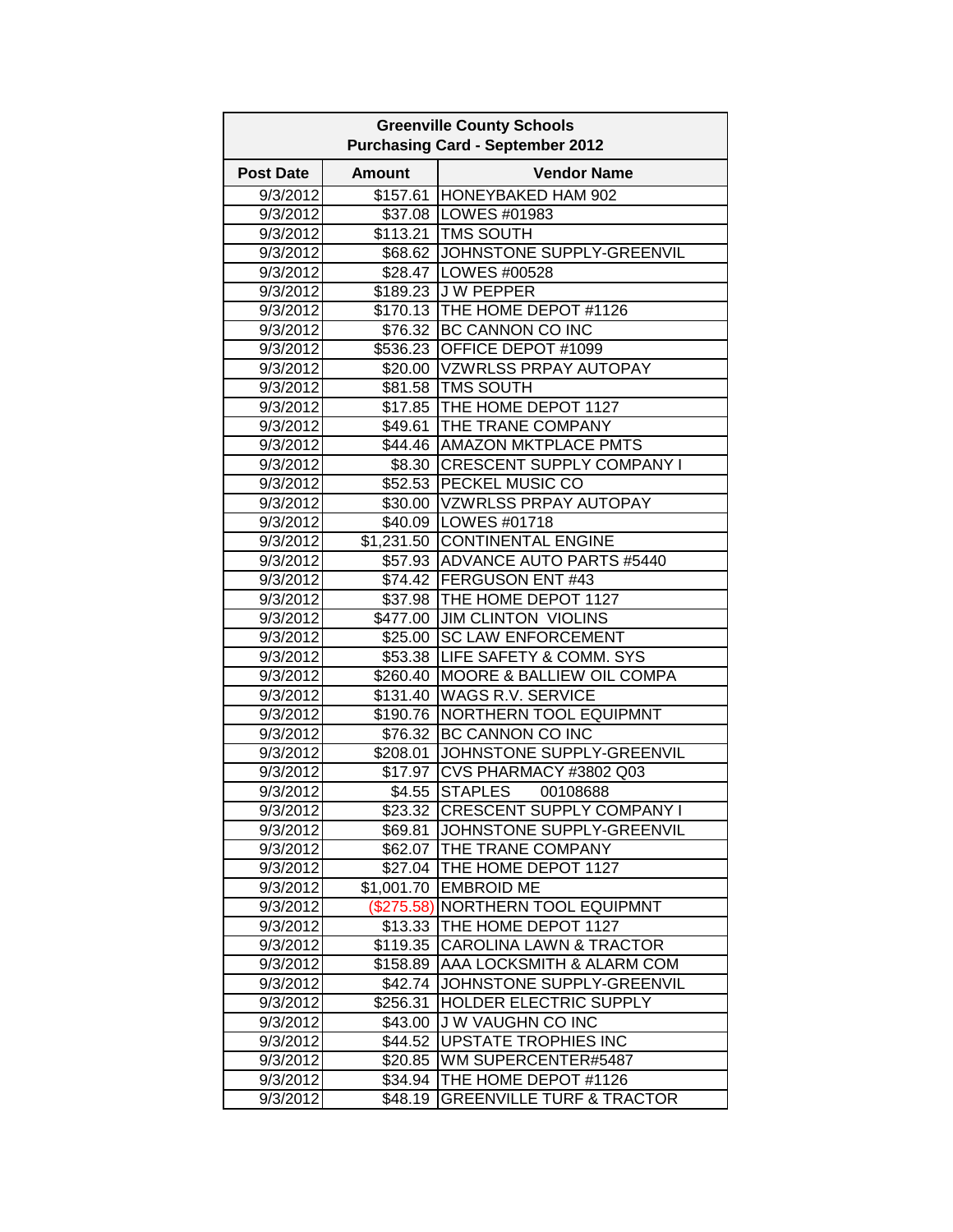| 9/3/2012             |                     | (\$12.68) THE HOME DEPOT #1126                                   |
|----------------------|---------------------|------------------------------------------------------------------|
| 9/3/2012             |                     | \$31.01 MCABEE TRACTOR & TURF                                    |
| 9/3/2012             |                     | \$89.00 OFFICE MAX                                               |
| 9/3/2012             |                     | \$51.94 BC CANNON CO INC                                         |
| 9/3/2012             |                     | \$19.54 THE HOME DEPOT 1104                                      |
| 9/3/2012             |                     | \$942.98 ACP DIRECT                                              |
| 9/3/2012             |                     | \$59.53 THE HOME DEPOT 1104                                      |
| 9/3/2012             |                     | \$140.44 JIM CLINTON VIOLINS                                     |
| 9/3/2012             |                     | \$38.45 PORTER PAINTS 9388                                       |
| 9/3/2012             | \$63.11             | <b>ULTIMATE OFFICE SOLUTION</b>                                  |
| 9/3/2012             |                     | \$218.58 FOLLETT SOFTWARE CO                                     |
| 9/3/2012             | \$168.11            | <b>GREENVILLE TURF &amp; TRACTOR</b>                             |
| 9/3/2012             |                     | \$62.07   THE TRANE COMPANY                                      |
| 9/3/2012             |                     | \$780.87 AAA SUPPLY - GVILLE                                     |
| 9/3/2012             |                     | \$1,127.80 GREENVILLE TURF & TRACTOR                             |
| 9/3/2012             |                     | \$611.23 GREENVILLE TURF & TRACTOR                               |
| 9/3/2012             |                     | \$15.10 ADVANCE AUTO PARTS #5440                                 |
| 9/3/2012             |                     | \$51.22 THE HOME DEPOT 1127                                      |
| 9/3/2012             |                     | \$133.53 GCI GUITARCENTER.COM                                    |
| 9/3/2012             |                     | \$260.75 OREILLY AUTO 00016253                                   |
| 9/3/2012             | \$16.91             | <b>SAUNDERS OFFICE SUPPLY</b>                                    |
| 9/3/2012             |                     | \$207.60 LOWES #01718                                            |
| 9/3/2012             |                     | \$63.78 JOHNSTONE SUPPLY-GREENVIL                                |
| 9/3/2012             | \$6.89              | <b>BANKS APPLIANCE PARTS &amp; S</b>                             |
| 9/3/2012             | \$80.36             | JOHNSTONE SUPPLY-GREENVIL                                        |
| 9/3/2012             | \$86.70             | JOYCE EQUIPMENT COMPANY                                          |
|                      |                     |                                                                  |
| 9/3/2012             | \$51.52             | CHICK-FIL-A #01309                                               |
| 9/3/2012             | \$12.31             | <b>TMS SOUTH</b>                                                 |
| 9/3/2012             | \$158.87            | <b>JEFF LYNCH APPLIANCE AND</b>                                  |
| 9/3/2012             | \$39.20             | <b>PALMETTO MOON</b>                                             |
| 9/3/2012             |                     | \$62.07 THE TRANE COMPANY                                        |
| 9/3/2012             |                     | \$2.96 STAPLS7089440520000002                                    |
| 9/3/2012             |                     | \$38.23 FEDEX 705758215124278                                    |
| 9/3/2012             |                     | \$122.40 Amazon.com                                              |
| 9/3/2012             | \$537.41            | <b>IMFASCO HEALTH &amp; SAFETY</b>                               |
| 9/3/2012             | \$10.81             | <b>HD SUPPLY</b>                                                 |
| 9/3/2012             |                     | \$6.33 STAPLES<br>00108688                                       |
| 9/3/2012             | \$172.82            | <b>IWM SUPERCENTER#0396</b>                                      |
| 9/3/2012             | \$61.05             | JOHNSTONE SUPPLY-GREENVIL                                        |
| 9/3/2012             | \$36.04             | AAA LOCKSMITH & ALARM COM                                        |
| 9/3/2012             | \$25.00             | <b>SC LAW ENFORCEMENT</b>                                        |
| 9/3/2012             | \$25.00             | <b>SC LAW ENFORCEMENT</b>                                        |
| 9/3/2012             | \$37.15             | THE HOME DEPOT #1124                                             |
| 9/3/2012             | \$9.31              | <b>WW GRAINGER</b>                                               |
| 9/3/2012             | \$107.42            | <b>ULTIMATE OFFICE SOLUTION</b>                                  |
| 9/3/2012             | \$10.53             | LOWES #00528                                                     |
| 9/3/2012             | \$267.81            | <b>HAMPTON INNS&amp;SUITES</b>                                   |
| 9/3/2012             | \$9.51              | <b>CLASSIC ACE &amp; POSTAL</b>                                  |
| 9/3/2012             | \$35.00             | <b>SPINX #125</b>                                                |
| 9/3/2012             | \$180.42            | ORIENTAL TRADING CO                                              |
| 9/3/2012<br>9/3/2012 | \$133.55<br>\$50.72 | <b>GREENVILLE TURF &amp; TRACTOR</b><br>ADVANCE AUTO PARTS #5440 |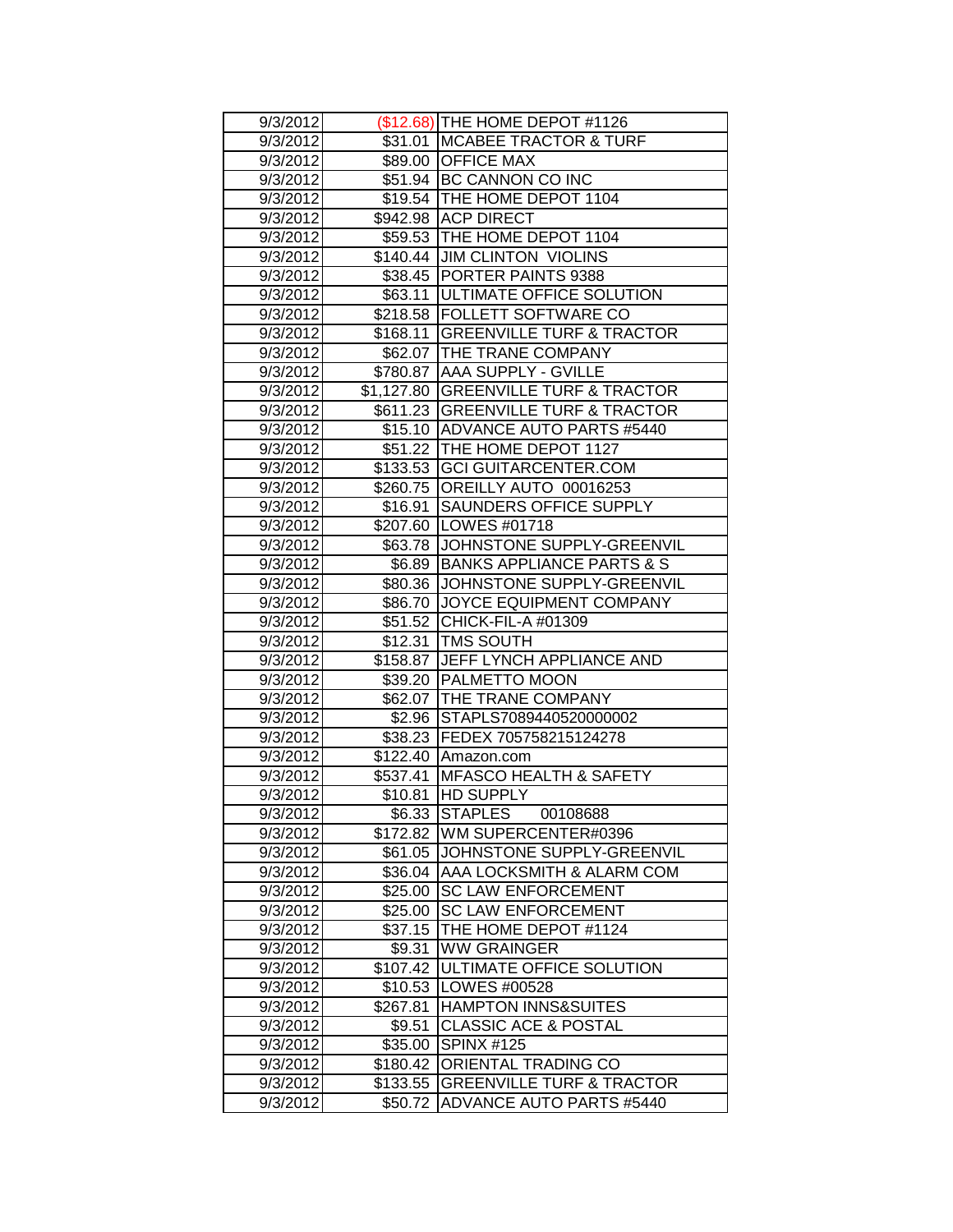| 9/3/2012             |                     | \$106.76 LIFE SAFETY & COMM. SYS                  |
|----------------------|---------------------|---------------------------------------------------|
| 9/3/2012             |                     | \$202.63 GREENVILLE TURF & TRACTOR                |
| 9/3/2012             |                     | \$877.68 APL APPLE ONLINE STORE                   |
| 9/3/2012             |                     | \$164.89 LOWES #01718                             |
| 9/3/2012             |                     | \$367.29 JOYCE EQUIPMENT COMPANY                  |
| 9/3/2012             |                     | \$65.64   THE HOME DEPOT 1127                     |
| 9/3/2012             |                     | \$19.25 CRESCENT SUPPLY COMPANY I                 |
| 9/3/2012             | \$76.01             | <b>GREENVILLE TURF &amp; TRACTOR</b>              |
| 9/3/2012             |                     | \$47.65 TLF FLORAL DESIGNS LTD                    |
| 9/3/2012             |                     | \$5.62   LOWES #01718                             |
| 9/3/2012             |                     | \$110.00 GOOGLE Stork Systems                     |
| 9/3/2012             |                     | \$197.50 STAPLS7089440520000001                   |
| 9/3/2012             |                     | \$248.50 JJOYCE EQUIPMENT COMPANY                 |
| 9/3/2012             |                     | \$53.00 KEITH WHEELER'S FLOWERS                   |
| 9/3/2012             |                     | \$116.60 BC CANNON CO INC                         |
| 9/3/2012             |                     | \$17.72   LOWES #00667                            |
| 9/3/2012             |                     | \$206.86 MOONVILLE SIGNS, INC                     |
| 9/3/2012             |                     | \$687.94 SOUTHEASTERN ELECTRICA                   |
| 9/3/2012             |                     | \$1,059.58 WW GRAINGER                            |
| 9/3/2012             |                     | \$204.05 JJOYCE EQUIPMENT COMPANY                 |
| 9/3/2012             |                     | \$345.94 LAKESHORE LEARNING MATER                 |
| 9/3/2012             |                     | \$15.09 Amazon.com                                |
| 9/3/2012             | \$219.73            | <b>CHRISTOPHER TRUCKS</b>                         |
| 9/3/2012             |                     | (\$291.82) MOORE & BALLIEW OIL COMPA              |
| 9/3/2012             | \$57.30             | KEVIN WHITAKER CHEVROLET                          |
| 9/3/2012             |                     | (\$318.66) INTERSTATE TRANSPORTATION              |
|                      |                     | \$959.70 CAROWINDS SVC CTR                        |
| 9/3/2012             |                     |                                                   |
| 9/3/2012             |                     | \$245.70 CHICK-FIL-A #01076                       |
| 9/3/2012             |                     | \$185.19 ELLIS FLOORING SALES #43                 |
| 9/3/2012             | \$35.41             | AAA SUPPLY - GVILLE                               |
| 9/3/2012             | \$35.11             | <b>BUCKS ENGINE PARTS WAREHO</b>                  |
| 9/3/2012             | \$10.58             | LOWES #01718                                      |
| 9/3/2012             | \$60.51             | ADVANCE AUTO PARTS #5440                          |
| 9/3/2012             |                     | \$12.68 THE HOME DEPOT 1119                       |
| 9/3/2012             |                     | \$268.13 ORIENTAL TRADING CO                      |
| 9/3/2012             |                     | \$42.09   LOWES #01983                            |
| 9/3/2012             |                     | \$51.94 BC CANNON CO INC                          |
| 9/3/2012             | \$189.00            | CHICK-FIL-A #01076                                |
| 9/3/2012             | \$63.47             | <b>BARNES&amp;NOBLE COM</b>                       |
| 9/3/2012             | \$130.62            | <b>ADVANCE AUTO PARTS #5330</b>                   |
| 9/3/2012             | \$563.51            | LOWES #01983                                      |
| 9/3/2012             | \$36.25             | <b>SCHOOL SPOT</b>                                |
| 9/3/2012             | \$30.00             | <b>VZWRLSS PRPAY AUTOPAY</b>                      |
| 9/3/2012             | \$332.05            | JOHNSTONE SUPPLY-GREENVIL                         |
| 9/3/2012             | \$55.08             | THE HOME DEPOT 1127                               |
| 9/4/2012             | \$218.65            | WM SUPERCENTER#2687                               |
| 9/4/2012             | \$21.12             | LOWES #00528                                      |
| 9/4/2012             | \$21.17             | THE HOME DEPOT 1127                               |
| 9/4/2012             | \$254.86            | AMAZON MKTPLACE PMTS                              |
| 9/4/2012             | \$12.59             | WM SUPERCENTER#5487                               |
| 9/4/2012<br>9/4/2012 | \$289.21<br>\$48.63 | <b>STAPLES</b><br>00105536<br>WM SUPERCENTER#2265 |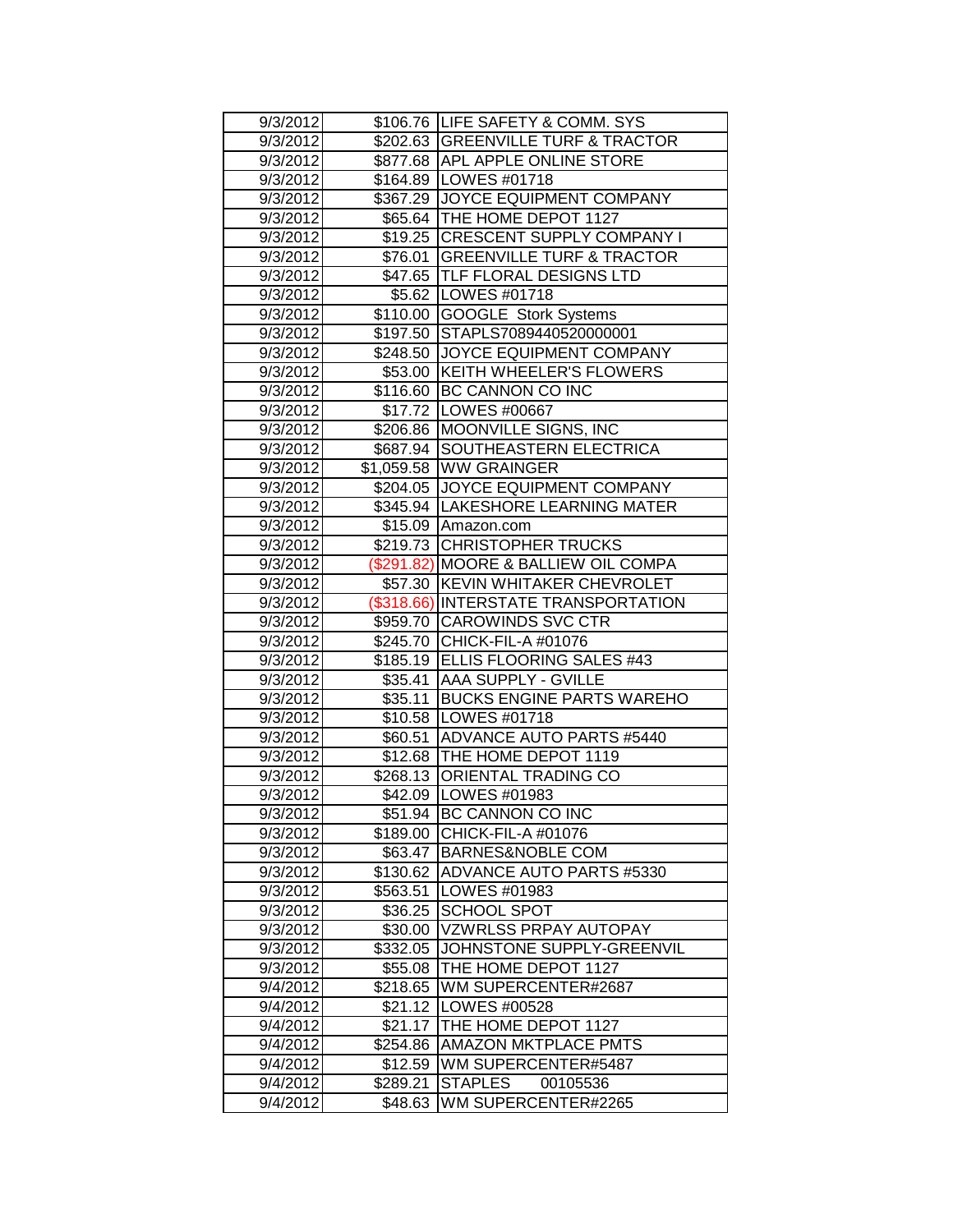| 9/4/2012             |                     | \$12.28 Amazon.com                                      |
|----------------------|---------------------|---------------------------------------------------------|
| 9/4/2012             |                     | \$757.88 TARGET 00011825                                |
| 9/5/2012             |                     | \$499.26 GREENVILLE OFFICE SUPPLY                       |
| 9/5/2012             |                     | \$145.56 SSI SCHOOL SPECIALTY                           |
| 9/5/2012             |                     | \$380.09 SMITHTURF AND IRRIGATI                         |
| 9/5/2012             |                     | \$298.58 BLANCHARD MACHINERY                            |
| 9/5/2012             |                     | (\$34.21) PORTER PAINTS 9388                            |
| 9/5/2012             |                     | \$1,238.04   UPSTREAM IDENTITY                          |
| 9/5/2012             |                     | \$5.07   LOWES #00667                                   |
| 9/5/2012             | \$2.58              | <b>HOLDER ELECTRIC SUPPLY</b>                           |
| 9/5/2012             | \$195.00            | <b>HAL LEONARD CORP</b>                                 |
| 9/5/2012             |                     | \$275.60 CRESCENT SUPPLY COMPANY I                      |
| 9/5/2012             |                     | \$25.00 SC LAW ENFORCEMENT                              |
| 9/5/2012             | \$58.85             | <b>SMITHTURF AND IRRIGATI</b>                           |
| 9/5/2012             | \$25.00             | <b>SC LAW ENFORCEMENT</b>                               |
| 9/5/2012             | \$184.74            | <b>IRIS LTD INC</b>                                     |
| 9/5/2012             | \$23.20             | D & D MOTORS, INC.                                      |
| 9/5/2012             | \$149.00            | <b>INEWS-2-YOU INC.</b>                                 |
| 9/5/2012             | \$200.90            | <b>MEASCO HEALTH &amp; SAFETY</b>                       |
| 9/5/2012             |                     | \$28.00 THOMAS SAND COMPANY INC                         |
| 9/5/2012             |                     | \$16.73 CRESCENT SUPPLY COMPANY I                       |
| 9/5/2012             |                     | \$252.44 KEVIN WHITAKER CHEVROLET                       |
| 9/5/2012             |                     | \$417.04 HERITAGE FOOD SERVICE                          |
| 9/5/2012             |                     | \$62.39 PORTER PAINTS 9388                              |
| 9/5/2012             | \$675.00            | <b>PURPLE TUNA TEES</b>                                 |
| 9/5/2012             | \$11.98             | <b>DIXIE RUBBER &amp; PLASTIC</b>                       |
| 9/5/2012             | \$161.36            | LOWES #00528                                            |
| 9/5/2012             | \$25.00             | <b>SC LAW ENFORCEMENT</b>                               |
| 9/5/2012             |                     | \$39.13 WW GRAINGER                                     |
| 9/5/2012             |                     | \$202.76 CRESCENT SUPPLY COMPANY I                      |
| 9/5/2012             |                     | (\$128.33) WESTIN (WESTIN HOTELS)                       |
| 9/5/2012             |                     | \$27.37 WM SUPERCENTER#2687                             |
| 9/5/2012             |                     | \$29.07   LOWES #00667                                  |
| 9/5/2012             | \$827.41            | EAI                                                     |
| 9/5/2012             | \$109.21            | <b>WW GRAINGER</b>                                      |
| 9/5/2012             |                     | \$236.90 TIFFIN MATS INC                                |
| 9/5/2012             |                     | \$41.42   LOWES #00667                                  |
| 9/5/2012             |                     | \$185.33 CRESCENT SUPPLY COMPANY I                      |
| 9/5/2012             |                     | \$3.82 CRESCENT SUPPLY COMPANY I                        |
| 9/5/2012             | \$7.64              | USPS 45362402729803335                                  |
| 9/5/2012             | \$84.58             | <b>GREENVILLE OFFICE SUPPLY</b>                         |
| 9/5/2012             | \$38.26             | SHERWIN WILLIAMS #2735                                  |
| 9/5/2012             | \$17.30             | <b>AMAZON MKTPLACE PMTS</b>                             |
| 9/5/2012             | \$152.57            | <b>BI-LO 274</b>                                        |
| 9/5/2012             | \$9.05              | LOWES #01718<br><b>CAMCOR INC</b>                       |
| 9/5/2012             | \$5,967.90          | SHERWIN WILLIAMS #2735                                  |
| 9/5/2012             | \$15.02             |                                                         |
| 9/5/2012<br>9/5/2012 | \$15.00<br>\$524.11 | THOMAS SAND COMPANY INC<br><b>HERITAGE FOOD SERVICE</b> |
| 9/5/2012             | \$239.11            | <b>VARSITY SPIRIT CLOTHING</b>                          |
| 9/5/2012             | \$34.61             | PORTER PAINTS 9388                                      |
| 9/5/2012             | \$498.05            | <b>NATL BUS SALES &amp; LEASING</b>                     |
|                      |                     |                                                         |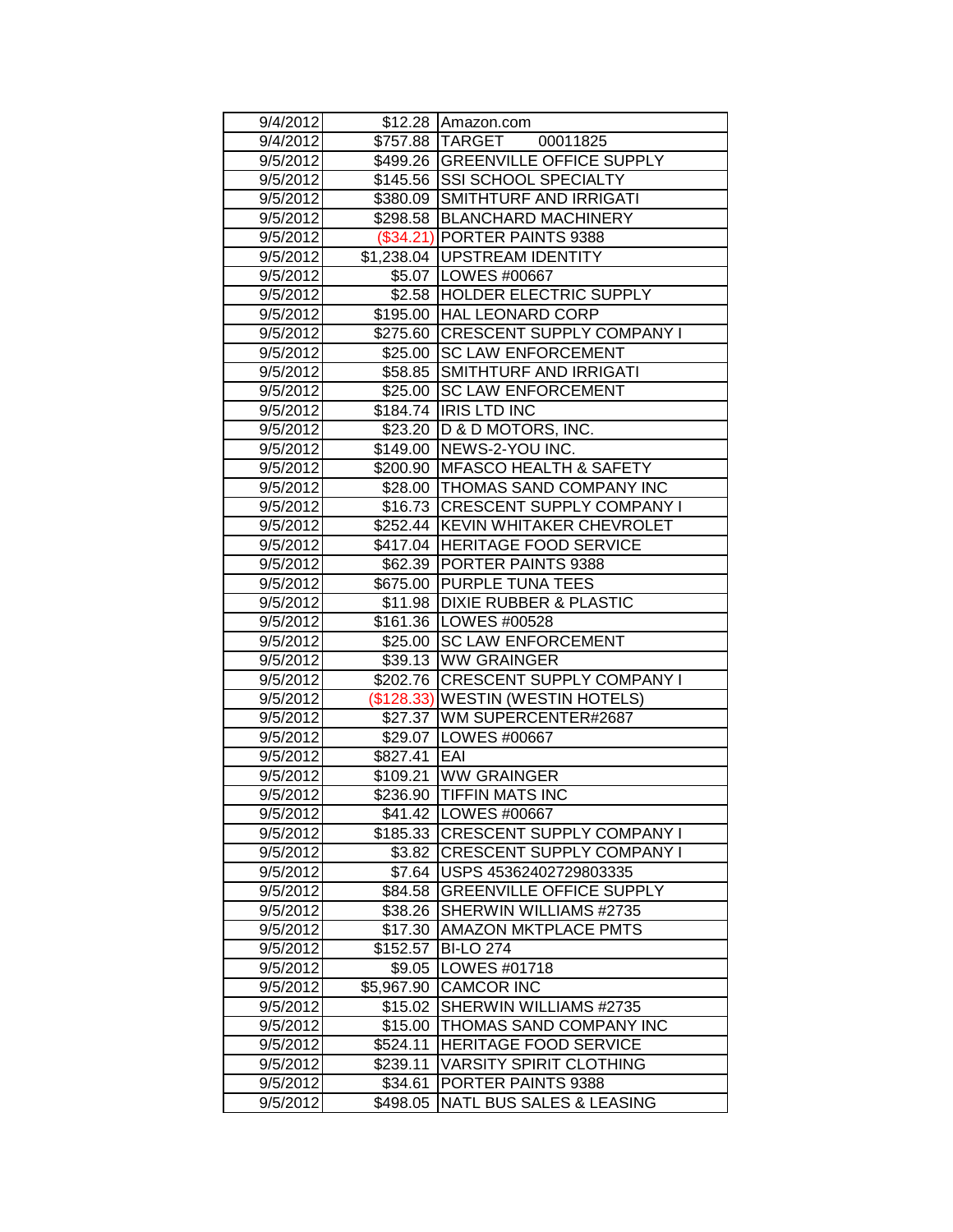| 9/5/2012             |                       | \$300.00 RAINBOW INTERNATIONAL    |
|----------------------|-----------------------|-----------------------------------|
| 9/5/2012             |                       | (\$21.20) HANCOCK FABRICS 1443    |
| 9/5/2012             |                       | \$25.00 ISC LAW ENFORCEMENT       |
| 9/5/2012             |                       | \$78.93 COOK & BOARDMAN OF        |
| 9/5/2012             |                       | \$78.97 COOK & BOARDMAN OF        |
| 9/5/2012             | \$34.21               | <b>PORTER PAINTS 9388</b>         |
| 9/5/2012             | \$84.71               | <b>BI-LO 289</b>                  |
| 9/5/2012             | \$51.25               | USPS 45818006829808870            |
| 9/5/2012             |                       | \$82.15 WW GRAINGER               |
| 9/6/2012             | \$25.00               | <b>SC LAW ENFORCEMENT</b>         |
| 9/6/2012             | \$646.24              | JOYCE EQUIPMENT COMPANY           |
| 9/6/2012             | \$8.00                | <b>SC LAW ENFORCEMENT</b>         |
| 9/6/2012             |                       | \$141.26 HOLDER ELECTRIC SUPPLY   |
| 9/6/2012             |                       | \$62.82 PUBLIX #602               |
| 9/6/2012             |                       | \$36.89 THE HOME DEPOT 1127       |
| 9/6/2012             | \$82.60               | <b>WORKPLACE PRO</b>              |
| 9/6/2012             |                       | \$200.12 NASCO CATALOG SALES      |
| 9/6/2012             | \$14.67               | J W VAUGHN CO INC                 |
| 9/6/2012             | \$13.40               | <b>ADVANCE AUTO PARTS #5440</b>   |
| 9/6/2012             |                       | \$39.00 EDWEEK.ORG                |
| 9/6/2012             |                       | \$63.13   LOWES #01983            |
| 9/6/2012             | \$8.00                | <b>SC LAW ENFORCEMENT</b>         |
| 9/6/2012             | \$2,563.00            | <b>MASSTAR SIGNS INC</b>          |
| 9/6/2012             | \$25.00               | <b>SC LAW ENFORCEMENT</b>         |
| 9/6/2012             | \$83.89               | LOWES #01718                      |
| 9/6/2012             | \$48.88               | WM SUPERCENTER#5487               |
| 9/6/2012             | \$8.00                | <b>SC LAW ENFORCEMENT</b>         |
|                      |                       |                                   |
| 9/6/2012             | \$6.83                | <b>BURDETTE HARDWARE SIMPSON</b>  |
| 9/6/2012             |                       | \$349.38   LOWES #01718           |
| 9/6/2012             |                       | \$47.63 LONG TRAILER & BODY SERVI |
| 9/6/2012             | \$108.71              | <b>WW GRAINGER</b>                |
| 9/6/2012             | \$155.71              | CRESCENT SUPPLY COMP INC          |
| 9/6/2012             | \$25.00               | <b>SC LAW ENFORCEMENT</b>         |
| 9/6/2012             | \$210.94              | LOWES #00667                      |
| 9/6/2012             |                       | (\$68.40) Amazon.com              |
| 9/6/2012             | \$8.00                | <b>SC LAW ENFORCEMENT</b>         |
| 9/6/2012             |                       | \$50.84 LOWES #01718              |
| 9/6/2012             |                       | \$106.98   FOOD LION # 2644       |
| 9/6/2012             |                       | \$45.58   LOWES #01718            |
| 9/6/2012             | \$224.57              | <b>TMS SOUTH</b>                  |
| 9/6/2012             | \$762.14              | <b>SILMAR ELECTRONICS</b>         |
| 9/6/2012             | \$66.78               | JOYCE EQUIPMENT COMPANY           |
| 9/6/2012             | \$18.02               | DOLLAR GENERAL #11442             |
| 9/6/2012             | \$13.46               | <b>PUBLIX #602</b>                |
| 9/6/2012             | \$122.62              | <b>B &amp; D INDUSTRIAL INC</b>   |
| 9/6/2012             | \$110.06              | JOHNSTONE SUPPLY-GREENVIL         |
| 9/6/2012             | \$25.00               | <b>SC LAW ENFORCEMENT</b>         |
| 9/6/2012             | \$225.40              | WM SUPERCENTER#2265               |
| 9/6/2012             | \$211.85              | <b>HERITAGE FOOD SERVICE</b>      |
| 9/6/2012             | \$25.00               | <b>SC LAW ENFORCEMENT</b>         |
| 9/6/2012<br>9/6/2012 | \$20.15<br>(\$479.67) | <b>PROSOURCE</b><br>TOOLUP.COM    |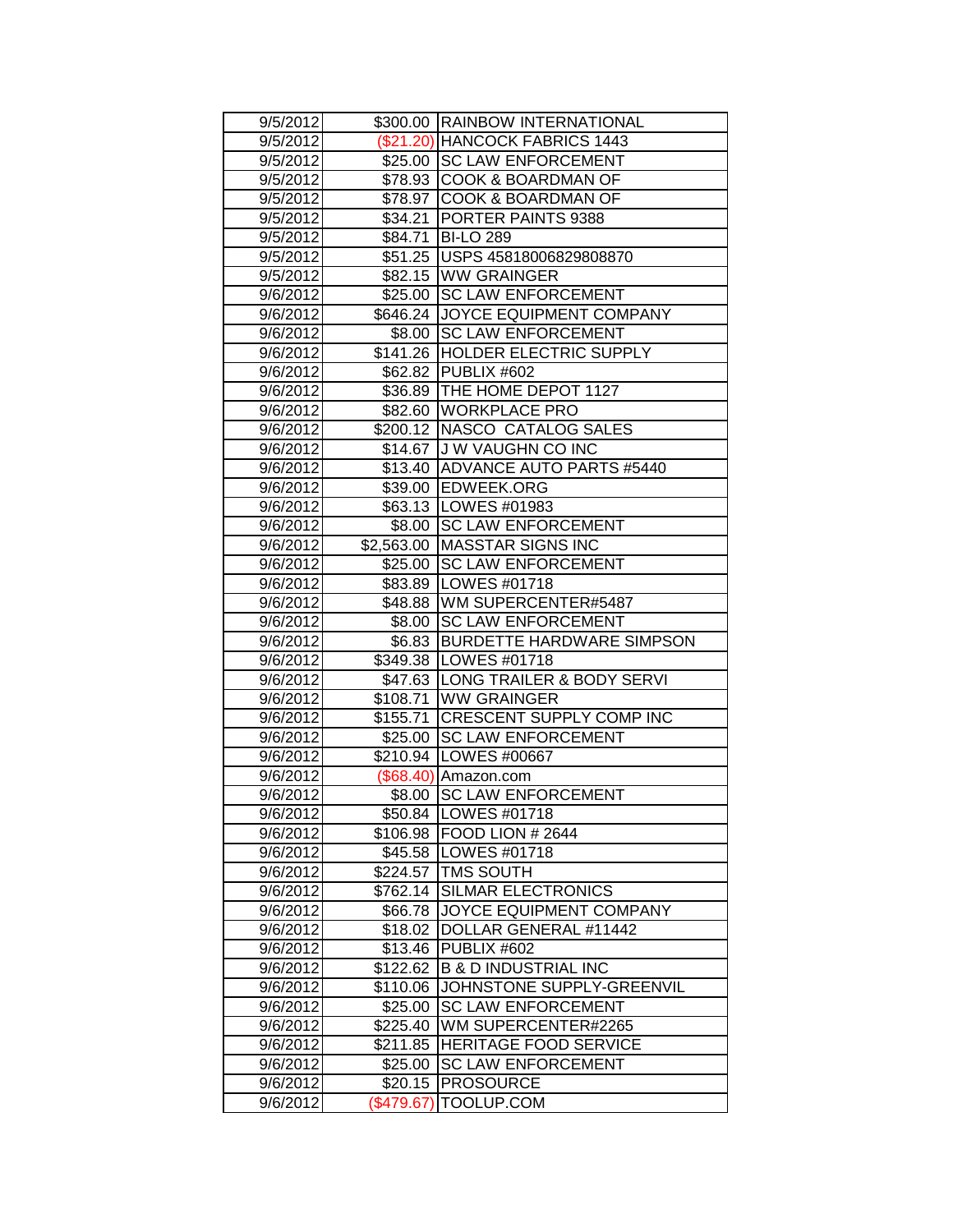| \$40.24 HOLDER ELECTRIC SUPPLY<br>9/6/2012<br>\$0.42 INTERNATIONAL TRANSACTION<br>9/6/2012<br>9/6/2012<br>\$260.00 PAYPAL INDEXX INC<br>9/6/2012<br>\$31.71   TMS SOUTH<br>\$8.00 SC LAW ENFORCEMENT<br>9/6/2012<br>9/6/2012<br><b>SMITHTURF AND IRRIGATI</b><br>\$78.69<br>9/6/2012<br>\$99.64<br><b>NORFOLK WIRE &amp; ELECTRONIC</b><br><b>JOYCE EQUIPMENT COMPANY</b><br>\$350.15<br>9/6/2012<br><b>TMS SOUTH</b><br>9/6/2012<br>\$56.22<br>\$25.00<br><b>SC LAW ENFORCEMENT</b><br>9/6/2012<br>\$427.45<br><b>SILMAR ELECTRONICS</b><br>9/6/2012<br>9/6/2012<br>\$51.68 WW GRAINGER<br>\$14.48<br>WALMART.COM 8009666546<br>9/6/2012<br>9/6/2012<br>\$254.75 SHERWIN WILLIAMS #2785<br><b>SC LAW ENFORCEMENT</b><br>9/6/2012<br>\$8.00<br>9/6/2012<br>\$25.00<br><b>SC LAW ENFORCEMENT</b><br>\$41.82 ADVANCE AUTO PARTS #5440<br>9/6/2012<br>9/6/2012<br>\$87.40   FASTENAL COMPANY01<br>9/6/2012<br>\$40.07   TMS SOUTH<br>\$98.64 HOLDER ELECTRIC SUPPLY<br>9/6/2012<br><b>SC LAW ENFORCEMENT</b><br>9/6/2012<br>\$8.00<br>9/6/2012<br>\$156.88 LOWES #00667<br>\$51.98  LIGHTINTHEBOX.COM<br>9/6/2012<br>\$118.70<br><b>CAMCOR INC</b><br>9/6/2012<br><b>PORTER PAINTS 9388</b><br>9/6/2012<br>\$18.01<br>\$15.34 WM SUPERCENTER#2265<br>9/6/2012<br>CARSON'S NUT-BOLT & TO<br>9/6/2012<br>\$20.15<br>(\$127.20) AHERNRENTALS GREENVILLE<br>9/6/2012<br>\$8.00<br><b>SC LAW ENFORCEMENT</b><br>9/6/2012<br><b>FIND GREAT PEOPLE</b><br>9/6/2012<br>\$2,835.00<br>\$716.41<br>HOLDER ELECTRIC SUPPLY<br>9/6/2012<br>\$182.32<br>BC CANNON CO INC<br>9/6/2012<br>9/6/2012<br>SHERWIN WILLIAMS #2785<br>\$46.72  <br>9/6/2012<br>\$141.83 FORMS AND SUPPLY-AOPD<br>9/6/2012<br>\$59.32<br><b>JOYCE EQUIPMENT COMPANY</b><br>\$448.12   GARRETTS DISCOUNT GOLF CA<br>9/6/2012<br>9/6/2012<br>\$26.37<br>WM SUPERCENTER#5487<br>SHERWIN WILLIAMS #2785<br>9/6/2012<br>\$30.71<br><b>SC LAW ENFORCEMENT</b><br>9/6/2012<br>\$8.00<br><b>BSN SPORT SUPPLY GROUP</b><br>\$233.62<br>9/6/2012<br>\$37.10<br>9/6/2012<br>CARQUEST<br>01013663<br><b>SC LAW ENFORCEMENT</b><br>9/6/2012<br>\$25.00<br>AHERNRENTALS GREENVILLE<br>9/6/2012<br>\$378.59<br><b>AMAZON MKTPLACE PMTS</b><br>9/6/2012<br>\$259.88<br>PUBLIX #531<br>9/6/2012<br>\$116.82<br><b>SC LAW ENFORCEMENT</b><br>9/6/2012<br>\$8.00<br>9/6/2012<br>\$230.97<br>STAPLS7089543867000001<br><b>TMS SOUTH</b><br>9/6/2012<br>\$75.26<br>\$156.00<br>PECKEL MUSIC CO<br>9/6/2012<br>9/6/2012<br><b>SILMAR ELECTRONICS</b><br>\$84.80<br>9/6/2012<br>\$784.00<br><b>NAPA AUTO 0023416</b><br>TMS SOUTH<br>9/6/2012<br>\$58.25 |  |  |
|------------------------------------------------------------------------------------------------------------------------------------------------------------------------------------------------------------------------------------------------------------------------------------------------------------------------------------------------------------------------------------------------------------------------------------------------------------------------------------------------------------------------------------------------------------------------------------------------------------------------------------------------------------------------------------------------------------------------------------------------------------------------------------------------------------------------------------------------------------------------------------------------------------------------------------------------------------------------------------------------------------------------------------------------------------------------------------------------------------------------------------------------------------------------------------------------------------------------------------------------------------------------------------------------------------------------------------------------------------------------------------------------------------------------------------------------------------------------------------------------------------------------------------------------------------------------------------------------------------------------------------------------------------------------------------------------------------------------------------------------------------------------------------------------------------------------------------------------------------------------------------------------------------------------------------------------------------------------------------------------------------------------------------------------------------------------------------------------------------------------------------------------------------------------------------------------------------------------------------------------------------------------------------------------------------------------------------------------------------------------------------------------------------------------------------------------------------------------------------------------------------------------------------------------------------------------------------------|--|--|
|                                                                                                                                                                                                                                                                                                                                                                                                                                                                                                                                                                                                                                                                                                                                                                                                                                                                                                                                                                                                                                                                                                                                                                                                                                                                                                                                                                                                                                                                                                                                                                                                                                                                                                                                                                                                                                                                                                                                                                                                                                                                                                                                                                                                                                                                                                                                                                                                                                                                                                                                                                                          |  |  |
|                                                                                                                                                                                                                                                                                                                                                                                                                                                                                                                                                                                                                                                                                                                                                                                                                                                                                                                                                                                                                                                                                                                                                                                                                                                                                                                                                                                                                                                                                                                                                                                                                                                                                                                                                                                                                                                                                                                                                                                                                                                                                                                                                                                                                                                                                                                                                                                                                                                                                                                                                                                          |  |  |
|                                                                                                                                                                                                                                                                                                                                                                                                                                                                                                                                                                                                                                                                                                                                                                                                                                                                                                                                                                                                                                                                                                                                                                                                                                                                                                                                                                                                                                                                                                                                                                                                                                                                                                                                                                                                                                                                                                                                                                                                                                                                                                                                                                                                                                                                                                                                                                                                                                                                                                                                                                                          |  |  |
|                                                                                                                                                                                                                                                                                                                                                                                                                                                                                                                                                                                                                                                                                                                                                                                                                                                                                                                                                                                                                                                                                                                                                                                                                                                                                                                                                                                                                                                                                                                                                                                                                                                                                                                                                                                                                                                                                                                                                                                                                                                                                                                                                                                                                                                                                                                                                                                                                                                                                                                                                                                          |  |  |
|                                                                                                                                                                                                                                                                                                                                                                                                                                                                                                                                                                                                                                                                                                                                                                                                                                                                                                                                                                                                                                                                                                                                                                                                                                                                                                                                                                                                                                                                                                                                                                                                                                                                                                                                                                                                                                                                                                                                                                                                                                                                                                                                                                                                                                                                                                                                                                                                                                                                                                                                                                                          |  |  |
|                                                                                                                                                                                                                                                                                                                                                                                                                                                                                                                                                                                                                                                                                                                                                                                                                                                                                                                                                                                                                                                                                                                                                                                                                                                                                                                                                                                                                                                                                                                                                                                                                                                                                                                                                                                                                                                                                                                                                                                                                                                                                                                                                                                                                                                                                                                                                                                                                                                                                                                                                                                          |  |  |
|                                                                                                                                                                                                                                                                                                                                                                                                                                                                                                                                                                                                                                                                                                                                                                                                                                                                                                                                                                                                                                                                                                                                                                                                                                                                                                                                                                                                                                                                                                                                                                                                                                                                                                                                                                                                                                                                                                                                                                                                                                                                                                                                                                                                                                                                                                                                                                                                                                                                                                                                                                                          |  |  |
|                                                                                                                                                                                                                                                                                                                                                                                                                                                                                                                                                                                                                                                                                                                                                                                                                                                                                                                                                                                                                                                                                                                                                                                                                                                                                                                                                                                                                                                                                                                                                                                                                                                                                                                                                                                                                                                                                                                                                                                                                                                                                                                                                                                                                                                                                                                                                                                                                                                                                                                                                                                          |  |  |
|                                                                                                                                                                                                                                                                                                                                                                                                                                                                                                                                                                                                                                                                                                                                                                                                                                                                                                                                                                                                                                                                                                                                                                                                                                                                                                                                                                                                                                                                                                                                                                                                                                                                                                                                                                                                                                                                                                                                                                                                                                                                                                                                                                                                                                                                                                                                                                                                                                                                                                                                                                                          |  |  |
|                                                                                                                                                                                                                                                                                                                                                                                                                                                                                                                                                                                                                                                                                                                                                                                                                                                                                                                                                                                                                                                                                                                                                                                                                                                                                                                                                                                                                                                                                                                                                                                                                                                                                                                                                                                                                                                                                                                                                                                                                                                                                                                                                                                                                                                                                                                                                                                                                                                                                                                                                                                          |  |  |
|                                                                                                                                                                                                                                                                                                                                                                                                                                                                                                                                                                                                                                                                                                                                                                                                                                                                                                                                                                                                                                                                                                                                                                                                                                                                                                                                                                                                                                                                                                                                                                                                                                                                                                                                                                                                                                                                                                                                                                                                                                                                                                                                                                                                                                                                                                                                                                                                                                                                                                                                                                                          |  |  |
|                                                                                                                                                                                                                                                                                                                                                                                                                                                                                                                                                                                                                                                                                                                                                                                                                                                                                                                                                                                                                                                                                                                                                                                                                                                                                                                                                                                                                                                                                                                                                                                                                                                                                                                                                                                                                                                                                                                                                                                                                                                                                                                                                                                                                                                                                                                                                                                                                                                                                                                                                                                          |  |  |
|                                                                                                                                                                                                                                                                                                                                                                                                                                                                                                                                                                                                                                                                                                                                                                                                                                                                                                                                                                                                                                                                                                                                                                                                                                                                                                                                                                                                                                                                                                                                                                                                                                                                                                                                                                                                                                                                                                                                                                                                                                                                                                                                                                                                                                                                                                                                                                                                                                                                                                                                                                                          |  |  |
|                                                                                                                                                                                                                                                                                                                                                                                                                                                                                                                                                                                                                                                                                                                                                                                                                                                                                                                                                                                                                                                                                                                                                                                                                                                                                                                                                                                                                                                                                                                                                                                                                                                                                                                                                                                                                                                                                                                                                                                                                                                                                                                                                                                                                                                                                                                                                                                                                                                                                                                                                                                          |  |  |
|                                                                                                                                                                                                                                                                                                                                                                                                                                                                                                                                                                                                                                                                                                                                                                                                                                                                                                                                                                                                                                                                                                                                                                                                                                                                                                                                                                                                                                                                                                                                                                                                                                                                                                                                                                                                                                                                                                                                                                                                                                                                                                                                                                                                                                                                                                                                                                                                                                                                                                                                                                                          |  |  |
|                                                                                                                                                                                                                                                                                                                                                                                                                                                                                                                                                                                                                                                                                                                                                                                                                                                                                                                                                                                                                                                                                                                                                                                                                                                                                                                                                                                                                                                                                                                                                                                                                                                                                                                                                                                                                                                                                                                                                                                                                                                                                                                                                                                                                                                                                                                                                                                                                                                                                                                                                                                          |  |  |
|                                                                                                                                                                                                                                                                                                                                                                                                                                                                                                                                                                                                                                                                                                                                                                                                                                                                                                                                                                                                                                                                                                                                                                                                                                                                                                                                                                                                                                                                                                                                                                                                                                                                                                                                                                                                                                                                                                                                                                                                                                                                                                                                                                                                                                                                                                                                                                                                                                                                                                                                                                                          |  |  |
|                                                                                                                                                                                                                                                                                                                                                                                                                                                                                                                                                                                                                                                                                                                                                                                                                                                                                                                                                                                                                                                                                                                                                                                                                                                                                                                                                                                                                                                                                                                                                                                                                                                                                                                                                                                                                                                                                                                                                                                                                                                                                                                                                                                                                                                                                                                                                                                                                                                                                                                                                                                          |  |  |
|                                                                                                                                                                                                                                                                                                                                                                                                                                                                                                                                                                                                                                                                                                                                                                                                                                                                                                                                                                                                                                                                                                                                                                                                                                                                                                                                                                                                                                                                                                                                                                                                                                                                                                                                                                                                                                                                                                                                                                                                                                                                                                                                                                                                                                                                                                                                                                                                                                                                                                                                                                                          |  |  |
|                                                                                                                                                                                                                                                                                                                                                                                                                                                                                                                                                                                                                                                                                                                                                                                                                                                                                                                                                                                                                                                                                                                                                                                                                                                                                                                                                                                                                                                                                                                                                                                                                                                                                                                                                                                                                                                                                                                                                                                                                                                                                                                                                                                                                                                                                                                                                                                                                                                                                                                                                                                          |  |  |
|                                                                                                                                                                                                                                                                                                                                                                                                                                                                                                                                                                                                                                                                                                                                                                                                                                                                                                                                                                                                                                                                                                                                                                                                                                                                                                                                                                                                                                                                                                                                                                                                                                                                                                                                                                                                                                                                                                                                                                                                                                                                                                                                                                                                                                                                                                                                                                                                                                                                                                                                                                                          |  |  |
|                                                                                                                                                                                                                                                                                                                                                                                                                                                                                                                                                                                                                                                                                                                                                                                                                                                                                                                                                                                                                                                                                                                                                                                                                                                                                                                                                                                                                                                                                                                                                                                                                                                                                                                                                                                                                                                                                                                                                                                                                                                                                                                                                                                                                                                                                                                                                                                                                                                                                                                                                                                          |  |  |
|                                                                                                                                                                                                                                                                                                                                                                                                                                                                                                                                                                                                                                                                                                                                                                                                                                                                                                                                                                                                                                                                                                                                                                                                                                                                                                                                                                                                                                                                                                                                                                                                                                                                                                                                                                                                                                                                                                                                                                                                                                                                                                                                                                                                                                                                                                                                                                                                                                                                                                                                                                                          |  |  |
|                                                                                                                                                                                                                                                                                                                                                                                                                                                                                                                                                                                                                                                                                                                                                                                                                                                                                                                                                                                                                                                                                                                                                                                                                                                                                                                                                                                                                                                                                                                                                                                                                                                                                                                                                                                                                                                                                                                                                                                                                                                                                                                                                                                                                                                                                                                                                                                                                                                                                                                                                                                          |  |  |
|                                                                                                                                                                                                                                                                                                                                                                                                                                                                                                                                                                                                                                                                                                                                                                                                                                                                                                                                                                                                                                                                                                                                                                                                                                                                                                                                                                                                                                                                                                                                                                                                                                                                                                                                                                                                                                                                                                                                                                                                                                                                                                                                                                                                                                                                                                                                                                                                                                                                                                                                                                                          |  |  |
|                                                                                                                                                                                                                                                                                                                                                                                                                                                                                                                                                                                                                                                                                                                                                                                                                                                                                                                                                                                                                                                                                                                                                                                                                                                                                                                                                                                                                                                                                                                                                                                                                                                                                                                                                                                                                                                                                                                                                                                                                                                                                                                                                                                                                                                                                                                                                                                                                                                                                                                                                                                          |  |  |
|                                                                                                                                                                                                                                                                                                                                                                                                                                                                                                                                                                                                                                                                                                                                                                                                                                                                                                                                                                                                                                                                                                                                                                                                                                                                                                                                                                                                                                                                                                                                                                                                                                                                                                                                                                                                                                                                                                                                                                                                                                                                                                                                                                                                                                                                                                                                                                                                                                                                                                                                                                                          |  |  |
|                                                                                                                                                                                                                                                                                                                                                                                                                                                                                                                                                                                                                                                                                                                                                                                                                                                                                                                                                                                                                                                                                                                                                                                                                                                                                                                                                                                                                                                                                                                                                                                                                                                                                                                                                                                                                                                                                                                                                                                                                                                                                                                                                                                                                                                                                                                                                                                                                                                                                                                                                                                          |  |  |
|                                                                                                                                                                                                                                                                                                                                                                                                                                                                                                                                                                                                                                                                                                                                                                                                                                                                                                                                                                                                                                                                                                                                                                                                                                                                                                                                                                                                                                                                                                                                                                                                                                                                                                                                                                                                                                                                                                                                                                                                                                                                                                                                                                                                                                                                                                                                                                                                                                                                                                                                                                                          |  |  |
|                                                                                                                                                                                                                                                                                                                                                                                                                                                                                                                                                                                                                                                                                                                                                                                                                                                                                                                                                                                                                                                                                                                                                                                                                                                                                                                                                                                                                                                                                                                                                                                                                                                                                                                                                                                                                                                                                                                                                                                                                                                                                                                                                                                                                                                                                                                                                                                                                                                                                                                                                                                          |  |  |
|                                                                                                                                                                                                                                                                                                                                                                                                                                                                                                                                                                                                                                                                                                                                                                                                                                                                                                                                                                                                                                                                                                                                                                                                                                                                                                                                                                                                                                                                                                                                                                                                                                                                                                                                                                                                                                                                                                                                                                                                                                                                                                                                                                                                                                                                                                                                                                                                                                                                                                                                                                                          |  |  |
|                                                                                                                                                                                                                                                                                                                                                                                                                                                                                                                                                                                                                                                                                                                                                                                                                                                                                                                                                                                                                                                                                                                                                                                                                                                                                                                                                                                                                                                                                                                                                                                                                                                                                                                                                                                                                                                                                                                                                                                                                                                                                                                                                                                                                                                                                                                                                                                                                                                                                                                                                                                          |  |  |
|                                                                                                                                                                                                                                                                                                                                                                                                                                                                                                                                                                                                                                                                                                                                                                                                                                                                                                                                                                                                                                                                                                                                                                                                                                                                                                                                                                                                                                                                                                                                                                                                                                                                                                                                                                                                                                                                                                                                                                                                                                                                                                                                                                                                                                                                                                                                                                                                                                                                                                                                                                                          |  |  |
|                                                                                                                                                                                                                                                                                                                                                                                                                                                                                                                                                                                                                                                                                                                                                                                                                                                                                                                                                                                                                                                                                                                                                                                                                                                                                                                                                                                                                                                                                                                                                                                                                                                                                                                                                                                                                                                                                                                                                                                                                                                                                                                                                                                                                                                                                                                                                                                                                                                                                                                                                                                          |  |  |
|                                                                                                                                                                                                                                                                                                                                                                                                                                                                                                                                                                                                                                                                                                                                                                                                                                                                                                                                                                                                                                                                                                                                                                                                                                                                                                                                                                                                                                                                                                                                                                                                                                                                                                                                                                                                                                                                                                                                                                                                                                                                                                                                                                                                                                                                                                                                                                                                                                                                                                                                                                                          |  |  |
|                                                                                                                                                                                                                                                                                                                                                                                                                                                                                                                                                                                                                                                                                                                                                                                                                                                                                                                                                                                                                                                                                                                                                                                                                                                                                                                                                                                                                                                                                                                                                                                                                                                                                                                                                                                                                                                                                                                                                                                                                                                                                                                                                                                                                                                                                                                                                                                                                                                                                                                                                                                          |  |  |
|                                                                                                                                                                                                                                                                                                                                                                                                                                                                                                                                                                                                                                                                                                                                                                                                                                                                                                                                                                                                                                                                                                                                                                                                                                                                                                                                                                                                                                                                                                                                                                                                                                                                                                                                                                                                                                                                                                                                                                                                                                                                                                                                                                                                                                                                                                                                                                                                                                                                                                                                                                                          |  |  |
|                                                                                                                                                                                                                                                                                                                                                                                                                                                                                                                                                                                                                                                                                                                                                                                                                                                                                                                                                                                                                                                                                                                                                                                                                                                                                                                                                                                                                                                                                                                                                                                                                                                                                                                                                                                                                                                                                                                                                                                                                                                                                                                                                                                                                                                                                                                                                                                                                                                                                                                                                                                          |  |  |
|                                                                                                                                                                                                                                                                                                                                                                                                                                                                                                                                                                                                                                                                                                                                                                                                                                                                                                                                                                                                                                                                                                                                                                                                                                                                                                                                                                                                                                                                                                                                                                                                                                                                                                                                                                                                                                                                                                                                                                                                                                                                                                                                                                                                                                                                                                                                                                                                                                                                                                                                                                                          |  |  |
|                                                                                                                                                                                                                                                                                                                                                                                                                                                                                                                                                                                                                                                                                                                                                                                                                                                                                                                                                                                                                                                                                                                                                                                                                                                                                                                                                                                                                                                                                                                                                                                                                                                                                                                                                                                                                                                                                                                                                                                                                                                                                                                                                                                                                                                                                                                                                                                                                                                                                                                                                                                          |  |  |
|                                                                                                                                                                                                                                                                                                                                                                                                                                                                                                                                                                                                                                                                                                                                                                                                                                                                                                                                                                                                                                                                                                                                                                                                                                                                                                                                                                                                                                                                                                                                                                                                                                                                                                                                                                                                                                                                                                                                                                                                                                                                                                                                                                                                                                                                                                                                                                                                                                                                                                                                                                                          |  |  |
|                                                                                                                                                                                                                                                                                                                                                                                                                                                                                                                                                                                                                                                                                                                                                                                                                                                                                                                                                                                                                                                                                                                                                                                                                                                                                                                                                                                                                                                                                                                                                                                                                                                                                                                                                                                                                                                                                                                                                                                                                                                                                                                                                                                                                                                                                                                                                                                                                                                                                                                                                                                          |  |  |
|                                                                                                                                                                                                                                                                                                                                                                                                                                                                                                                                                                                                                                                                                                                                                                                                                                                                                                                                                                                                                                                                                                                                                                                                                                                                                                                                                                                                                                                                                                                                                                                                                                                                                                                                                                                                                                                                                                                                                                                                                                                                                                                                                                                                                                                                                                                                                                                                                                                                                                                                                                                          |  |  |
|                                                                                                                                                                                                                                                                                                                                                                                                                                                                                                                                                                                                                                                                                                                                                                                                                                                                                                                                                                                                                                                                                                                                                                                                                                                                                                                                                                                                                                                                                                                                                                                                                                                                                                                                                                                                                                                                                                                                                                                                                                                                                                                                                                                                                                                                                                                                                                                                                                                                                                                                                                                          |  |  |
|                                                                                                                                                                                                                                                                                                                                                                                                                                                                                                                                                                                                                                                                                                                                                                                                                                                                                                                                                                                                                                                                                                                                                                                                                                                                                                                                                                                                                                                                                                                                                                                                                                                                                                                                                                                                                                                                                                                                                                                                                                                                                                                                                                                                                                                                                                                                                                                                                                                                                                                                                                                          |  |  |
|                                                                                                                                                                                                                                                                                                                                                                                                                                                                                                                                                                                                                                                                                                                                                                                                                                                                                                                                                                                                                                                                                                                                                                                                                                                                                                                                                                                                                                                                                                                                                                                                                                                                                                                                                                                                                                                                                                                                                                                                                                                                                                                                                                                                                                                                                                                                                                                                                                                                                                                                                                                          |  |  |
|                                                                                                                                                                                                                                                                                                                                                                                                                                                                                                                                                                                                                                                                                                                                                                                                                                                                                                                                                                                                                                                                                                                                                                                                                                                                                                                                                                                                                                                                                                                                                                                                                                                                                                                                                                                                                                                                                                                                                                                                                                                                                                                                                                                                                                                                                                                                                                                                                                                                                                                                                                                          |  |  |
|                                                                                                                                                                                                                                                                                                                                                                                                                                                                                                                                                                                                                                                                                                                                                                                                                                                                                                                                                                                                                                                                                                                                                                                                                                                                                                                                                                                                                                                                                                                                                                                                                                                                                                                                                                                                                                                                                                                                                                                                                                                                                                                                                                                                                                                                                                                                                                                                                                                                                                                                                                                          |  |  |
|                                                                                                                                                                                                                                                                                                                                                                                                                                                                                                                                                                                                                                                                                                                                                                                                                                                                                                                                                                                                                                                                                                                                                                                                                                                                                                                                                                                                                                                                                                                                                                                                                                                                                                                                                                                                                                                                                                                                                                                                                                                                                                                                                                                                                                                                                                                                                                                                                                                                                                                                                                                          |  |  |
|                                                                                                                                                                                                                                                                                                                                                                                                                                                                                                                                                                                                                                                                                                                                                                                                                                                                                                                                                                                                                                                                                                                                                                                                                                                                                                                                                                                                                                                                                                                                                                                                                                                                                                                                                                                                                                                                                                                                                                                                                                                                                                                                                                                                                                                                                                                                                                                                                                                                                                                                                                                          |  |  |
|                                                                                                                                                                                                                                                                                                                                                                                                                                                                                                                                                                                                                                                                                                                                                                                                                                                                                                                                                                                                                                                                                                                                                                                                                                                                                                                                                                                                                                                                                                                                                                                                                                                                                                                                                                                                                                                                                                                                                                                                                                                                                                                                                                                                                                                                                                                                                                                                                                                                                                                                                                                          |  |  |
|                                                                                                                                                                                                                                                                                                                                                                                                                                                                                                                                                                                                                                                                                                                                                                                                                                                                                                                                                                                                                                                                                                                                                                                                                                                                                                                                                                                                                                                                                                                                                                                                                                                                                                                                                                                                                                                                                                                                                                                                                                                                                                                                                                                                                                                                                                                                                                                                                                                                                                                                                                                          |  |  |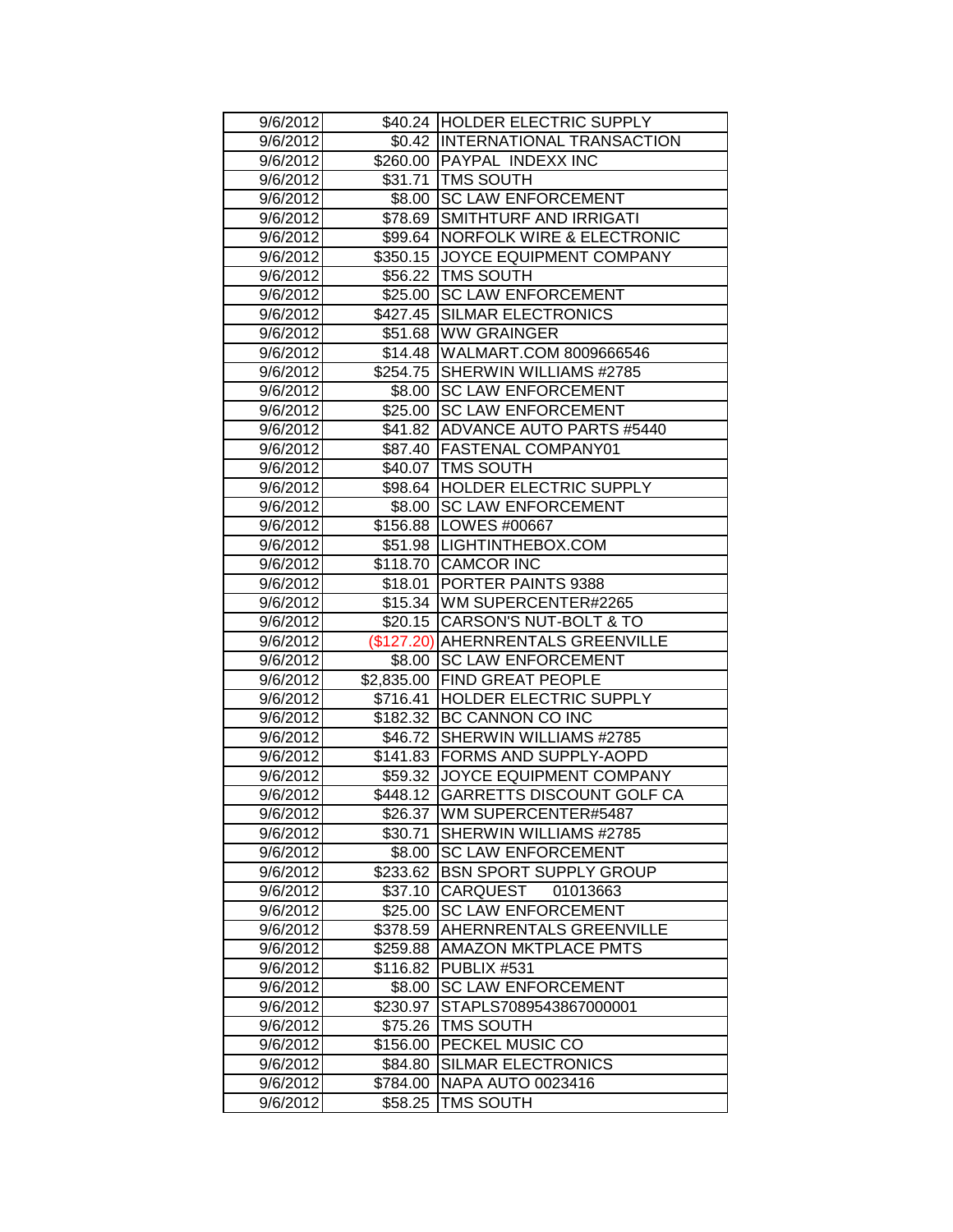| 9/6/2012 |          | \$186.18   NORFOLK WIRE & ELECTRONIC<br>\$65.88 JJOHNSTONE SUPPLY-GREENVIL |
|----------|----------|----------------------------------------------------------------------------|
| 9/6/2012 |          |                                                                            |
| 9/6/2012 |          | \$25.00 SC LAW ENFORCEMENT                                                 |
| 9/6/2012 |          | \$163.16   TMS SOUTH                                                       |
| 9/6/2012 | \$8.00   | <b>SC LAW ENFORCEMENT</b>                                                  |
| 9/6/2012 | \$25.00  | <b>SC LAW ENFORCEMENT</b>                                                  |
| 9/6/2012 | \$17.34  | LOWES #00667                                                               |
| 9/6/2012 |          | \$150.83 WM SUPERCENTER#0640                                               |
| 9/6/2012 | \$337.08 | LOWES #00667                                                               |
| 9/6/2012 | \$43.05  | CARQUEST 01013663                                                          |
| 9/6/2012 |          | \$25.00 SC LAW ENFORCEMENT                                                 |
| 9/6/2012 |          | \$7.73 RADIOSHACK COR00196238                                              |
| 9/6/2012 |          | \$244.02   LAMINEX INC                                                     |
| 9/6/2012 | \$366.31 | SOUTHEASTERN ELECTRICA                                                     |
| 9/6/2012 |          | \$55.95   LOWES #01718                                                     |
| 9/6/2012 | \$25.00  | <b>SC LAW ENFORCEMENT</b>                                                  |
| 9/6/2012 | \$553.85 | <b>ANDERSON SCREEN PRINT</b>                                               |
| 9/6/2012 | \$81.41  | <b>TMS SOUTH</b>                                                           |
| 9/6/2012 |          | \$25.00 SC LAW ENFORCEMENT                                                 |
| 9/6/2012 |          | \$9.38 WW GRAINGER                                                         |
| 9/6/2012 | \$25.00  | <b>SC LAW ENFORCEMENT</b>                                                  |
| 9/6/2012 | \$125.00 | <b>SCASA</b><br>00 OF 00                                                   |
| 9/6/2012 | \$81.01  | <b>ANDERSON STAMP &amp; ENGRAVIN</b>                                       |
| 9/6/2012 | \$139.95 | <b>TMS SOUTH</b>                                                           |
| 9/6/2012 | \$8.00   | <b>SC LAW ENFORCEMENT</b>                                                  |
| 9/6/2012 | \$34.95  | <b>AMAZON MKTPLACE PMTS</b>                                                |
| 9/6/2012 | \$17.68  | JOHNSTONE SUPPLY-GREENVIL                                                  |
| 9/6/2012 | \$43.65  | BIG LOTS STORES - #0335                                                    |
| 9/6/2012 | \$8.00   | <b>SC LAW ENFORCEMENT</b>                                                  |
| 9/7/2012 | \$51.97  | JOHNSTONE SUPPLY-GREENVIL                                                  |
| 9/7/2012 | \$19.03  | THE TOOL SHED                                                              |
| 9/7/2012 | \$98.33  | PECKNEL MUSIC CO                                                           |
| 9/7/2012 | \$117.71 | <b>BINSWANGER GLASS #043</b>                                               |
| 9/7/2012 | \$137.80 | AAA LOCKSMITH & ALARM COM                                                  |
| 9/7/2012 |          | \$22.64 C C DICKSON CO 1004                                                |
| 9/7/2012 |          | \$604.00 AVANGATECOM                                                       |
| 9/7/2012 |          | \$1,451.04   MAACO AUTO PAINTING                                           |
| 9/7/2012 | \$17.59  | <b>HOLDER ELECTRIC SUPPLY</b>                                              |
| 9/7/2012 | \$4.30   | JOHNSTONE SUPPLY-GREENVIL                                                  |
| 9/7/2012 | \$934.12 | SOUTHERN PUMP & TANK                                                       |
| 9/7/2012 | \$428.29 | <b>BWI - GREENVILLE/</b>                                                   |
| 9/7/2012 | \$30.56  | LOWES #00528                                                               |
| 9/7/2012 | \$136.95 | <b>TOYS FOR SPECIAL CHILDREN</b>                                           |
|          | \$125.85 | <b>STAPLES</b><br>00105536                                                 |
| 9/7/2012 |          |                                                                            |
| 9/7/2012 | \$81.95  | <b>CRYSTAL PRODUCTIONS</b>                                                 |
| 9/7/2012 | \$23.67  | JOHNSTONE SUPPLY-GREENVIL                                                  |
| 9/7/2012 | \$391.26 | HOLDER ELECTRIC SUPPLY                                                     |
| 9/7/2012 | \$139.00 | <b>OLD HUNDRED GROCERY &amp;</b>                                           |
| 9/7/2012 | \$62.69  | THE HOME DEPOT 1127                                                        |
| 9/7/2012 | \$267.93 | THE TRANE COMPANY                                                          |
| 9/7/2012 | \$127.20 | BC CANNON CO INC                                                           |
| 9/7/2012 | \$27.46  | <b>CRESCENT SUPPLY COMPANY I</b>                                           |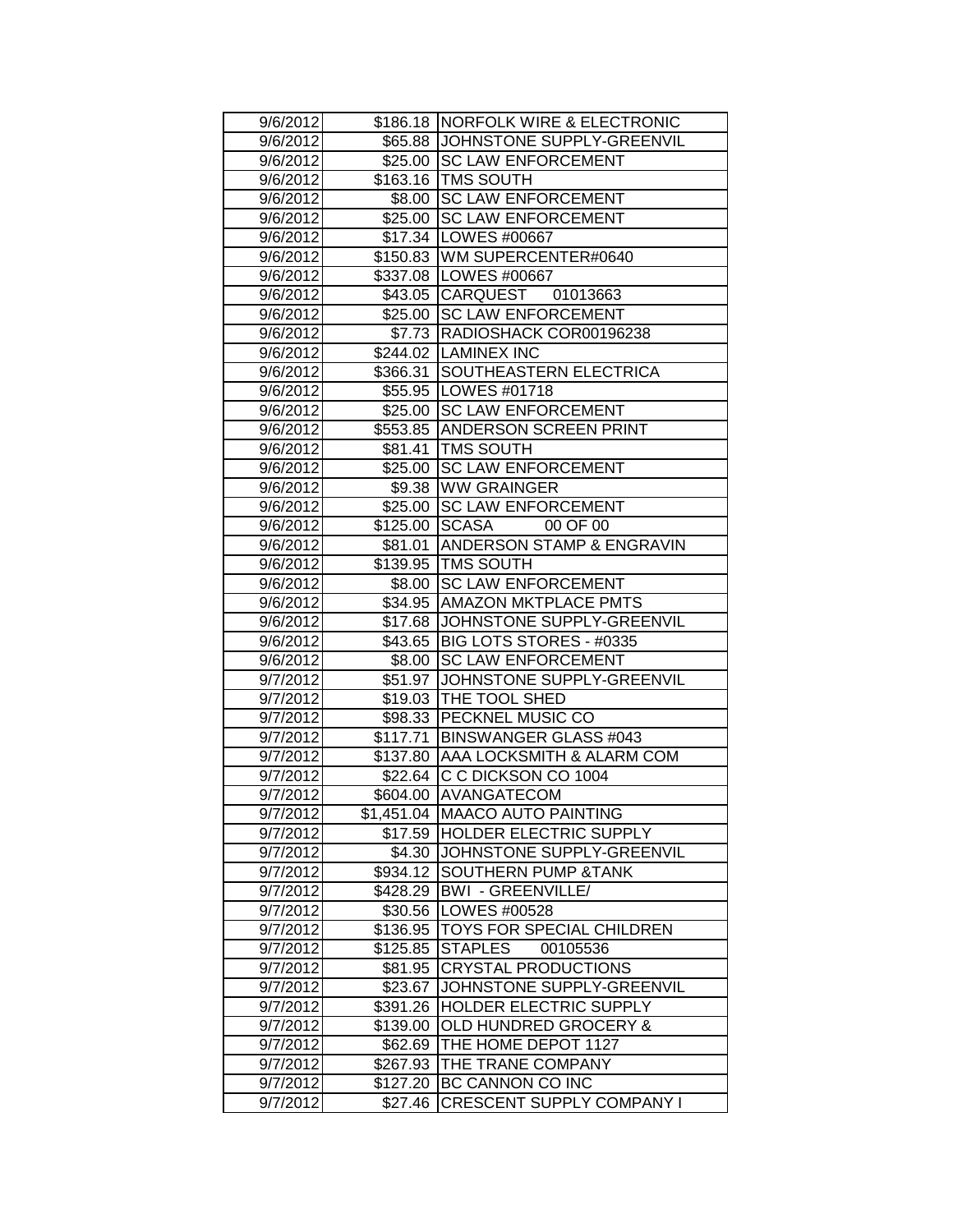| 9/7/2012 |             | \$191.60 JUNGLE J                   |
|----------|-------------|-------------------------------------|
| 9/7/2012 |             | \$118.00 COMPUSULT INC              |
| 9/7/2012 |             | \$184.20 CRESCENT SUPPLY COMPANY I  |
| 9/7/2012 |             | \$235.97 HOLDER ELECTRIC SUPPLY     |
| 9/7/2012 |             | \$72.02 THE TRANE COMPANY           |
| 9/7/2012 |             | \$36.73 US IMPRINTS LLC             |
| 9/7/2012 |             | \$647.19 WEST MUSIC - ACCOU         |
| 9/7/2012 |             | \$11.64 LOWES #01718                |
| 9/7/2012 |             | \$8.45 THE HOME DEPOT 1127          |
| 9/7/2012 |             | \$10.55 LOWES #01718                |
| 9/7/2012 |             | \$8.75   TMS SOUTH                  |
| 9/7/2012 |             | \$13.07 HOLDER ELECTRIC SUPPLY      |
| 9/7/2012 |             | \$100.62   TMS SOUTH                |
| 9/7/2012 |             | \$159.67   BWI - GREENVILLE/        |
| 9/7/2012 |             | \$56.90 C C DICKSON CO 1063         |
| 9/7/2012 |             | \$371.00 ANTHONY GRAPHICS           |
| 9/7/2012 |             | \$16.94   FOOD LION # 2644          |
| 9/7/2012 |             | \$387.75 JJOHNSTONE SUPPLY-GREENVIL |
| 9/7/2012 |             | \$1,994.50 CHAMPIONS CHOICE INC     |
| 9/7/2012 |             | (\$12.00) ADVANCE AUTO PARTS #5440  |
| 9/7/2012 |             | \$1,409.80 INDUSTRIAL FIRE SYSTEMS  |
| 9/7/2012 |             | \$8.34 JOHNSTONE SUPPLY-GREENVIL    |
| 9/7/2012 |             | \$11.66   BIG LOTS STORES - #5182   |
| 9/7/2012 |             | \$413.38 WOLF CAMERA #1601          |
| 9/7/2012 | \$137.79    | <b>TMS SOUTH</b>                    |
| 9/7/2012 | \$66.98     | Amazon.com                          |
| 9/7/2012 |             | \$33.20 LOWES #00667                |
| 9/7/2012 |             | \$278.05 USPS 45362402729803335     |
| 9/7/2012 |             | \$164.32   LOWES #00667             |
| 9/7/2012 |             | \$107.49 ADVANCE AUTO PARTS #5440   |
| 9/7/2012 |             | \$25.00 SC LAW ENFORCEMENT          |
| 9/7/2012 |             | \$11.49   LOWES #01718              |
| 9/7/2012 |             | \$31.77   LOWES #00667              |
| 9/7/2012 |             | (\$80.00) BRUSHY MOUNTAIN BEE FARM  |
| 9/7/2012 |             | \$289.39 AAA SUPPLY - GVILLE        |
| 9/7/2012 |             | \$245.70 M AND A SUPPLY CO GREENVI  |
| 9/7/2012 |             | \$253.14 WHALEY FOODSERVICE         |
| 9/7/2012 | \$10,929.47 | <b>INETWORK CONTROLS</b>            |
| 9/7/2012 | \$45.44     | <b>THE TOOL SHED</b>                |
| 9/7/2012 | \$692.89    | <b>PRESENTATION SYSTEMS SO</b>      |
| 9/7/2012 | \$139.66    | OFFICE DEPOT #1099                  |
| 9/7/2012 | \$23.67     | JOHNSTONE SUPPLY-GREENVIL           |
| 9/7/2012 | \$143.46    | <b>TMS SOUTH</b>                    |
| 9/7/2012 | \$25.00     | <b>SC LAW ENFORCEMENT</b>           |
| 9/7/2012 | \$12.70     | USPS 45818006829808870              |
| 9/7/2012 | \$30.00     | THOMAS SAND COMPANY INC             |
| 9/7/2012 | \$44.68     | CRESCENT SUPPLY COMPANY I           |
| 9/7/2012 | \$21.19     | <b>NORTHERN TOOL EQUIPMNT</b>       |
| 9/7/2012 | \$22.75     | <b>NAPA AUTO 0022603</b>            |
| 9/7/2012 | \$257.55    | C C DICKSON CO 1063                 |
| 9/7/2012 | \$353.00    | <b>US IMPRINTS LLC</b>              |
| 9/7/2012 | \$756.03    | AMERICAN LEGACY PUBLIS              |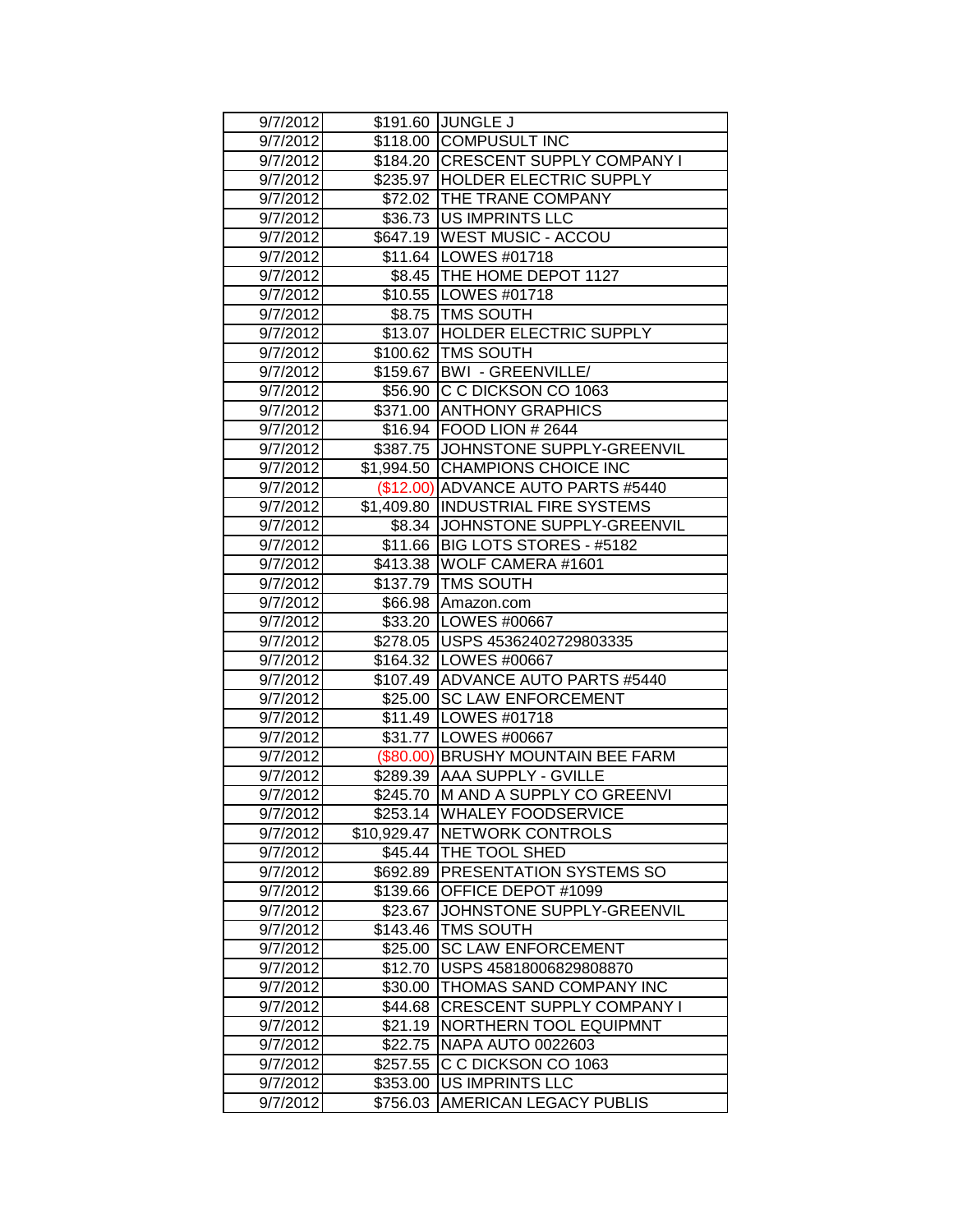| 9/7/2012               |                      | \$15.76 JOHNSTONE SUPPLY-GREENVIL                            |
|------------------------|----------------------|--------------------------------------------------------------|
| 9/7/2012               |                      | \$138.39 THE HOME DEPOT 1127                                 |
| 9/7/2012               |                      | \$185.50 ANTHONY GRAPHICS                                    |
| 9/7/2012               |                      | \$253.96   PALMETTO MUSIC                                    |
| 9/7/2012               |                      | \$21.20 COWART AWARDS                                        |
| 9/7/2012               |                      | \$80.56   DIAMOND HILL PLYWOOD                               |
| 9/7/2012               | \$3,171.37           | <b>LAMINEX INC</b>                                           |
| 9/7/2012               | \$29.40              | WM SUPERCENTER#4583                                          |
| 9/7/2012               | \$89.87              | <b>CRESCENT SUPPLY COMPANY I</b>                             |
| 9/7/2012               | \$270.00             | <b>ISHEALYATHLE</b>                                          |
| 9/7/2012               |                      | \$14.29   LOWES #00528                                       |
| 9/7/2012               |                      | \$42.35   LOWES #00667                                       |
| 9/7/2012               |                      | \$275.60 ANTHONY GRAPHICS                                    |
| 9/7/2012               |                      | \$170.96 CRESCENT SUPPLY COMPANY I                           |
| 9/7/2012               |                      | \$723.45  LAMINEX INC                                        |
| 9/7/2012               |                      | \$6.33   LOWES #01718                                        |
| 9/7/2012               |                      | \$73.97 THE HOME DEPOT 1127                                  |
| 9/7/2012               |                      | \$25.00 SC LAW ENFORCEMENT                                   |
| 9/7/2012               |                      | \$481.37 MCBRIDES INC                                        |
| 9/7/2012               | \$97.77              | <b>DIGIT SIGNAGE TECHNOLOGIE</b>                             |
| 9/7/2012               | \$1,006.81           | <b>THE TRANE COMPANY</b>                                     |
| 9/7/2012               |                      | \$324.00 LITTLE CAESARS 0101 0015                            |
| 9/7/2012               |                      | \$12.53   LOWES #00528                                       |
| 9/7/2012               | \$42.40              | PUBLIX #613                                                  |
| 9/7/2012               | \$23.22              | ADVANCE AUTO PARTS #5440                                     |
| 9/7/2012               | \$52.03              | <b>HICKORY POINT 34</b>                                      |
| 9/7/2012               |                      | \$28.24 BLACK ELECTRICAL SUPPLY I                            |
| 9/7/2012               |                      | \$12,931.04 RIDDELL ALL AMERICAN                             |
| 9/7/2012               |                      | \$15.98 ADVANCE AUTO PARTS #5440                             |
| 9/7/2012               |                      | \$96.88 CASTINGS                                             |
| 9/7/2012               | \$450.50             | <b>COOK &amp; BOARDMAN OF</b>                                |
| 9/7/2012               | \$83.57              | JJOHNSTONE SUPPLY-GREENVIL                                   |
| 9/7/2012               |                      | \$2,229.73 SOUTHERN PUMP & TANK                              |
| 9/7/2012               | \$5.98               | <b>HOLDER ELECTRIC SUPPLY</b>                                |
| 9/7/2012               |                      | \$4.94   AMAZON MKTPLACE PMTS                                |
| 9/7/2012               |                      | \$183.54   PRO AUTO PARTS WARE<br>\$24.44   LOWES #01983     |
| 9/7/2012               |                      |                                                              |
| 9/7/2012<br>9/7/2012   | \$49.80<br>\$179.73  | ADVANCE AUTO PARTS #5440<br><b>CRESCENT SUPPLY COMPANY I</b> |
| 9/7/2012               | \$28.04              | LOWES #01983                                                 |
| 9/10/2012              | \$156.83             | <b>TLF FLORAL DESIGNS LTD</b>                                |
| 9/10/2012              | \$163.12             | JOHNSTONE SUPPLY-GREENVIL                                    |
|                        |                      | LOWES #01983                                                 |
| 9/10/2012<br>9/10/2012 | \$452.14<br>\$213.10 | THE OLIVE GARD00016238                                       |
| 9/10/2012              | \$95.08              | <b>WW GRAINGER</b>                                           |
| 9/10/2012              | \$175.20             | IWHITE BROS OF GREENVILLE                                    |
| 9/10/2012              | \$40.22              | LOWES #00528                                                 |
| 9/10/2012              | \$137.07             | <b>GREENVILLE TURF &amp; TRACTOR</b>                         |
| 9/10/2012              | \$254.39             | TRACTOR-SUPPLY-CO #0474                                      |
| 9/10/2012              | \$108.89             | HAMPTON INN COLUMBIA NE                                      |
| 9/10/2012              | \$11.94              | <b>IWM SUPERCENTER#4583</b>                                  |
| 9/10/2012              | \$59.96              | SHERWIN WILLIAMS #2275                                       |
|                        |                      |                                                              |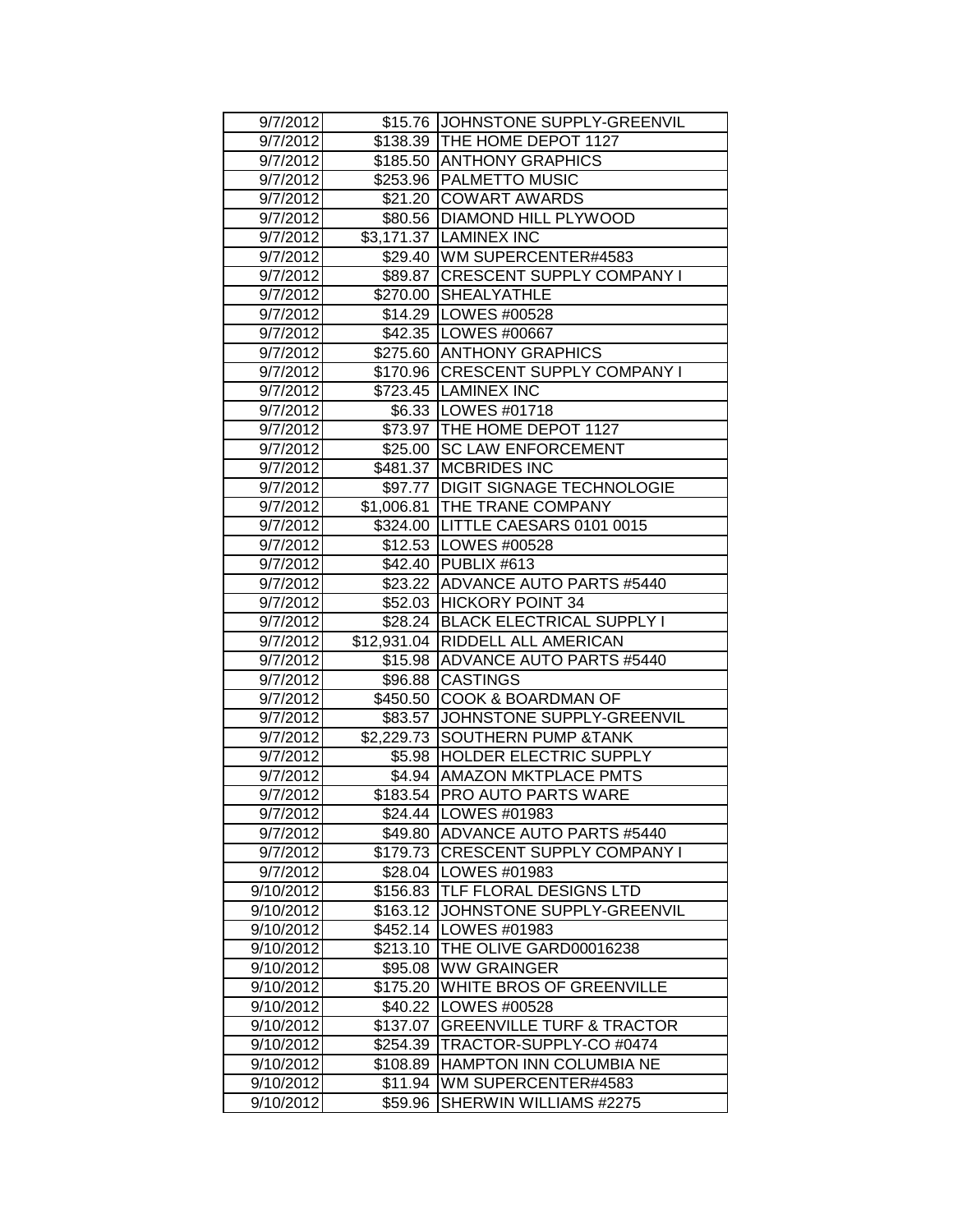| 9/10/2012 |              | \$628.73   BWI - GREENVILLE/       |
|-----------|--------------|------------------------------------|
| 9/10/2012 |              | \$92.56 CLINE HOSE & HYDRAULICS    |
| 9/10/2012 |              | \$178.20 CHICK-FIL-A #00726        |
| 9/10/2012 |              | \$25.00 SC LAW ENFORCEMENT         |
| 9/10/2012 |              | \$9,566.92 WW GRAINGER             |
| 9/10/2012 |              | \$99.00 GLOGSTER.COM               |
| 9/10/2012 |              | \$31.80 GREENVILLE TURF & TRACTOR  |
| 9/10/2012 |              | \$301.60 ORIENTAL TRADING CO       |
| 9/10/2012 |              | \$153.07 HILTON GARDEN INN         |
| 9/10/2012 | \$288.19     | <b>ROBBINS TIRE SERVI</b>          |
| 9/10/2012 | \$101.38     | <b>IWW GRAINGER</b>                |
| 9/10/2012 |              | \$76.88 GREENVILLE TURF & TRACTOR  |
| 9/10/2012 |              | \$108.89 HAMPTON INN COLUMBIA NE   |
| 9/10/2012 | \$94.61      | <b>THE TRANE COMPANY</b>           |
| 9/10/2012 |              | \$92.97   ADVANCE AUTO PARTS #5440 |
| 9/10/2012 |              | \$3.82   LOWES #00528              |
| 9/10/2012 |              | \$53.77 WM SUPERCENTER#0640        |
| 9/10/2012 |              | \$1,037.20 DBC BLICK ART MATERIAL  |
| 9/10/2012 |              | \$25.00 SC LAW ENFORCEMENT         |
| 9/10/2012 | \$75.00 AMLE |                                    |
| 9/10/2012 |              | \$145.00 SMITHTURF AND IRRIGATI    |
| 9/10/2012 |              | \$11.58 ADVANCE AUTO PARTS #5440   |
| 9/10/2012 |              | \$416.35 AHERNRENTALS GREENVILLE   |
| 9/10/2012 |              | \$708.46 WAGS R.V. SERVICE         |
| 9/10/2012 |              | \$566.25 JOYCE EQUIPMENT COMPANY   |
| 9/10/2012 |              | (\$48.64) FORMS AND SUPPLY - AOPD  |
| 9/10/2012 | \$59.34      | <b>ACADEMY SPORTS #219</b>         |
| 9/10/2012 | \$427.69     | <b>WW GRAINGER</b>                 |
| 9/10/2012 |              | \$30.00 VZWRLSS PREPAID PYMNT      |
| 9/10/2012 |              | \$176.53 OFFICE DEPOT #479         |
| 9/10/2012 | \$307.56     | <b>SCHOLASTIC MAGAZINES</b>        |
| 9/10/2012 | \$24.56      | D & D MOTORS, INC.                 |
| 9/10/2012 | \$100.00     | <b>PUMPERS NO. 3</b>               |
| 9/10/2012 | \$50.88      | BC CANNON CO INC                   |
| 9/10/2012 |              | \$31.77   LOWES #00667             |
| 9/10/2012 |              | \$80.69 C C DICKSON CO 1004        |
| 9/10/2012 |              | \$804.16  WW GRAINGER              |
| 9/10/2012 | \$98.39      | <b>PEBBLE CREEK PIZZA</b>          |
| 9/10/2012 | \$43.62      | <b>TUCKER MATERIALS</b>            |
| 9/10/2012 | \$51.92      | STAPLS6821659969000                |
| 9/10/2012 | \$17.51      | <b>TMS SOUTH</b>                   |
| 9/10/2012 | \$16.93      | NORTHERN TOOL EQUIPMNT             |
| 9/10/2012 | \$605.19     | JOHNSTONE SUPPLY-GREENVIL          |
| 9/10/2012 | \$30.52      | SHEALY ELECT 803-227-0599          |
| 9/10/2012 | \$322.00     | PBP PEACHTREE BUS PROD             |
| 9/10/2012 | \$4,050.00   | <b>FIND GREAT PEOPLE</b>           |
| 9/10/2012 | \$1,387.36   | <b>WW GRAINGER</b>                 |
| 9/10/2012 | \$96.97      | ROBBINS TIRE SERVI                 |
| 9/10/2012 | \$79.50      | PIONEER REVERE 8008771500          |
| 9/10/2012 | \$42.70      | WW GRAINGER                        |
| 9/10/2012 | \$51.03      | <b>GREENVILLE INDUSTRIAL</b>       |
| 9/10/2012 | \$197.63     | THE TRANE COMPANY                  |
|           |              |                                    |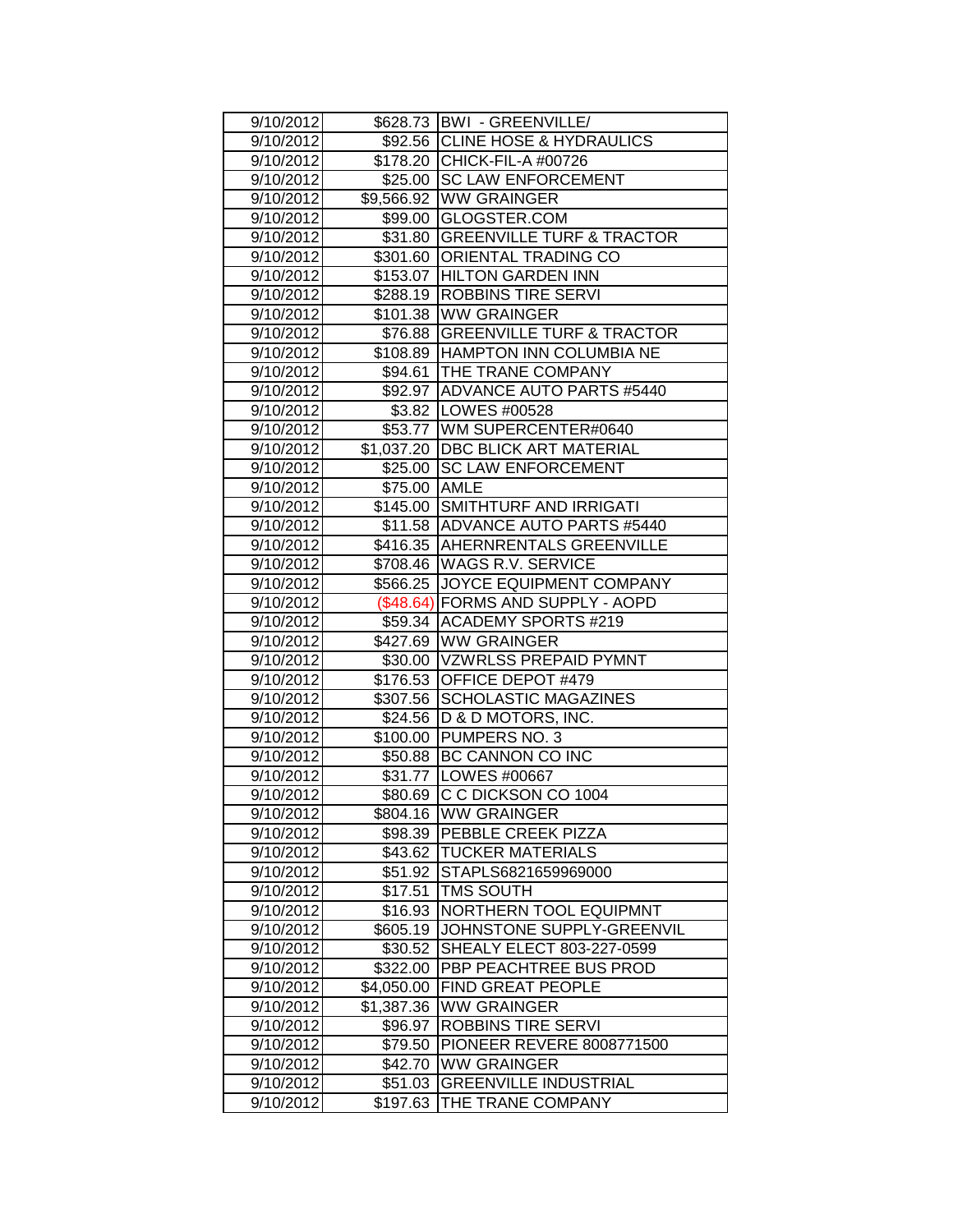| 9/10/2012              |                     | \$827.86 WW GRAINGER                              |
|------------------------|---------------------|---------------------------------------------------|
| 9/10/2012              |                     | \$52.54 Amazon.com                                |
| 9/10/2012              |                     | \$1,494.60 WW GRAINGER                            |
| 9/10/2012              |                     | \$50.25 GREENVILLE TURF & TRACTOR                 |
| 9/10/2012              |                     | \$14.71 CRESCENT SUPPLY COMPANY I                 |
| 9/10/2012              |                     | \$96.40   PRO AUTO PARTS WARE                     |
| 9/10/2012              |                     | \$51.40 S&S WORLDWIDE                             |
| 9/10/2012              | \$85.99             | <b>CRESCENT SUPPLY COMPANY I</b>                  |
| 9/10/2012              | \$59.10             | <b>B &amp; D INDUSTRIAL INC</b>                   |
| 9/10/2012              | \$4,550.00          | <b>REI GREENWOODHEINEMANN</b>                     |
| 9/10/2012              |                     | \$33.52 THE HOME DEPOT 1127                       |
| 9/10/2012              | \$730.61            | <b>MCBRIDES INC</b>                               |
| 9/10/2012              |                     | \$19.25 Amazon.com                                |
| 9/10/2012              | \$266.20            | <b>BLACK ELECTRICAL SUPPLY I</b>                  |
| 9/10/2012              |                     | \$103.32 WW GRAINGER                              |
| 9/10/2012              |                     | \$138.05 WW GRAINGER                              |
| 9/10/2012              |                     | (\$11.66) BIG LOTS STORES - #5182                 |
| 9/10/2012              |                     | \$91.00   WM SUPERCENTER#0640                     |
| 9/10/2012              |                     | \$10.41   LOWES #00528                            |
| 9/10/2012              |                     | \$336.33 AAA SUPPLY - GVILLE                      |
| 9/10/2012              |                     | \$62.79 C C DICKSON CO 1063                       |
| 9/10/2012              |                     | \$108.88   LOWES #01983                           |
| 9/10/2012              |                     | \$102.00 PBP PEACHTREE BUS PROD                   |
| 9/10/2012              |                     | \$11.77 JJOHNSTONE SUPPLY-GREENVIL                |
| 9/10/2012              |                     | \$8.14 CREGGER COMPANY 2                          |
| 9/10/2012              |                     | \$636.28   WW GRAINGER                            |
|                        |                     |                                                   |
| 9/10/2012              | \$186.29            | Amazon.com                                        |
| 9/10/2012              |                     | \$14.59   LOWES #00528                            |
| 9/10/2012              |                     | \$671.60 LANDSCAPERS SUPPLY II                    |
| 9/10/2012              |                     | \$14.51 THE HOME DEPOT 1127                       |
| 9/10/2012              |                     | \$6,415.35 WW GRAINGER                            |
| 9/10/2012              | \$181.04            | <b>BATTERY SPECIALISTS</b>                        |
| 9/10/2012              | \$301.98            | <b>ADVANCE AUTO PARTS #5440</b>                   |
| 9/10/2012              | \$216.59            | <b>JOYCE EQUIPMENT COMPANY</b>                    |
| 9/10/2012              | \$382.98            | JOYCE EQUIPMENT COMPANY                           |
| 9/10/2012              | \$36.00             | <b>MARATHON PETRO136648</b>                       |
| 9/10/2012              |                     | (\$127.82) THE HOME DEPOT 1127                    |
| 9/10/2012              | \$351.86            | <b>ROBBINS TIRE SERVI</b>                         |
| 9/10/2012              | \$1,710.00          | <b>AED SUPERSTORE</b>                             |
| 9/10/2012              | \$140.53            | <b>WW GRAINGER</b>                                |
| 9/10/2012              | \$146.28            | <b>CRESCENT SUPPLY COMPANY I</b>                  |
| 9/10/2012              | \$230.71            | WHITE BROS OF GREENVILLE                          |
| 9/10/2012              | \$13.79             | THE HOME DEPOT #1124                              |
| 9/10/2012              | \$15.69             | JOHNSTONE SUPPLY-GREENVIL                         |
| 9/10/2012              | \$255.95            | <b>KEVIN WHITAKER CHEVROLET</b>                   |
| 9/10/2012              | \$1,053.06          | <b>WW GRAINGER</b>                                |
| 9/10/2012              | $(\$8.01)$          | ADVANCE AUTO PARTS #5440                          |
| 9/10/2012              | \$131.12            | LOWES #01718                                      |
| 9/10/2012              | \$201.48            | JOHNSTONE SUPPLY-GREENVIL                         |
| 9/10/2012              | \$13.98             | ADVANCE AUTO PARTS #5440                          |
| 9/10/2012<br>9/10/2012 | \$44.32<br>\$443.56 | <b>INGLES STORE #69</b><br>APPLEBEES 870839187083 |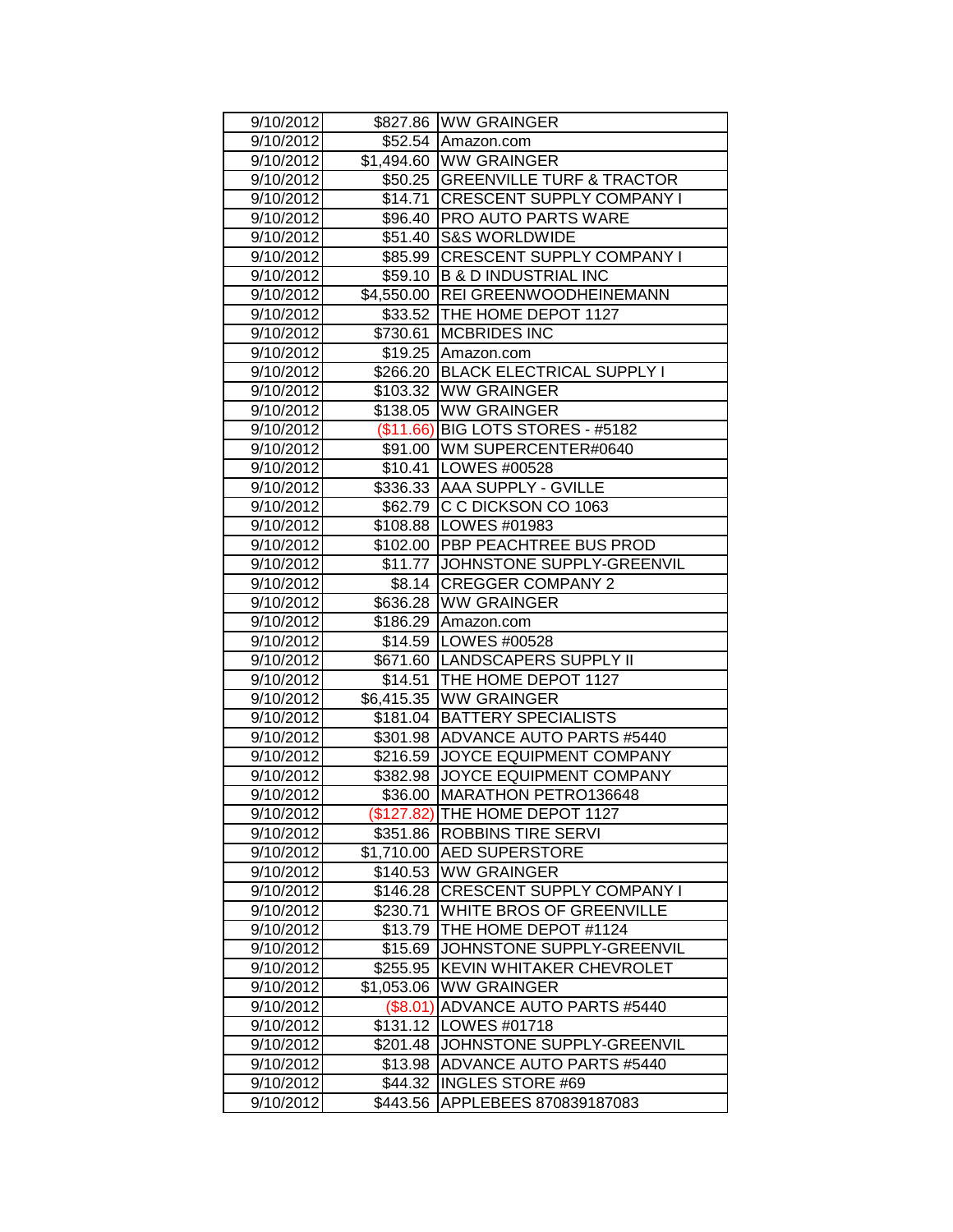| 9/10/2012              |                     | \$10.32 THE HOME DEPOT #1124                            |
|------------------------|---------------------|---------------------------------------------------------|
| 9/10/2012              |                     | \$68.72 TMS SOUTH                                       |
| 9/10/2012              |                     | \$26.86 CRESCENT SUPPLY COMP INC                        |
| 9/10/2012              |                     | \$27.45 AAA SUPPLY - GVILLE                             |
| 9/10/2012              |                     | \$55.08 GOS// GREENVILLE OFFICE S                       |
| 9/10/2012              |                     | \$16.83 THE HOME DEPOT 1127                             |
| 9/10/2012              |                     | (\$15.00) TEAM CONNECTIONS INC                          |
| 9/10/2012              |                     | \$54.95 THE TRANE COMPANY                               |
| 9/10/2012              |                     | \$70.48 HOLDER ELECTRIC SUPPLY                          |
| 9/10/2012              |                     | \$123.58 CONTAINER & PKG SUPPLY                         |
| 9/10/2012              |                     | \$15.99 EIG EasyCGI                                     |
| 9/10/2012              |                     | \$51.09 FGS HARDWARE                                    |
| 9/10/2012              |                     | \$181.96 HOLDER ELECTRIC SUPPLY                         |
| 9/10/2012              |                     | \$12.48 SUNOCO 0475287900                               |
| 9/10/2012              |                     | \$85.18 MCMASTER-CARR                                   |
| 9/10/2012              |                     | \$297.86 MR DOORMAN INC                                 |
| 9/10/2012              |                     | \$76.88 GREENVILLE TURF & TRACTOR                       |
| 9/10/2012              |                     | \$77.26   LOWES #00528                                  |
| 9/10/2012              |                     | \$48.64 FORMS AND SUPPLY - AOPD                         |
| 9/10/2012              |                     | \$571.68 HAWKINS TOWING INC                             |
| 9/10/2012              |                     | \$22.15 TRACFONE AIRTIME                                |
| 9/10/2012              |                     | \$177.27 HAJOCA TAYLORS 72                              |
| 9/10/2012              |                     | \$131.23 THE TRANE COMPANY                              |
| 9/10/2012              | \$57.99             | <b>ORIENTAL TRADING CO</b>                              |
| 9/10/2012              |                     | \$137.20 TMS SOUTH                                      |
| 9/10/2012              |                     | \$101.64 CRESCENT SUPPLY COMPANY I                      |
| 9/10/2012              |                     | \$50.34 STAPLES 00105536                                |
|                        |                     |                                                         |
| 9/10/2012              |                     | \$843.27 JOHNSTONE SUPPLY-GREENVIL                      |
| 9/10/2012              |                     | \$415.00 AUGUSTA SWIM SUPPLY INC 2                      |
| 9/10/2012              |                     | \$83.03 JOYCE EQUIPMENT COMPANY                         |
| 9/10/2012              |                     | \$72.49 THE HOME DEPOT 1127                             |
| 9/10/2012              | \$114.98            | <b>INAPA AUTO 0027617</b>                               |
| 9/10/2012              |                     | \$245.70 CHICK-FIL-A #01076                             |
| 9/10/2012              |                     | \$47.13 CARQUEST 01013663                               |
| 9/10/2012              |                     | \$9.99 APL APPLE ITUNES STORE                           |
| 9/10/2012              |                     | \$57.92 SMITHTURF AND IRRIGATI                          |
| 9/10/2012              |                     | \$26.22 ZAXBYS 00183                                    |
| 9/10/2012              | \$64.80             | LITTLE CAESARS 0101 0003                                |
| 9/10/2012              | \$1,080.94          | <b>CUSTOM SIGNS</b>                                     |
| 9/10/2012              | \$2,679.68          | PIONEER REVERE 8008771500                               |
| 9/10/2012              | \$81.41             | <b>TMS SOUTH</b>                                        |
| 9/10/2012              | \$22.15             | <b>TRACFONE</b><br><b>AIRTIME</b>                       |
| 9/10/2012              | \$44.45             | <b>WINTHROP UNIVERSITY</b>                              |
| 9/10/2012              | \$201.48            | JOHNSTONE SUPPLY-GREENVIL                               |
| 9/10/2012              | \$6.26              | WM SUPERCENTER#2687                                     |
| 9/10/2012              | \$8.01              | <b>ADVANCE AUTO PARTS #5440</b>                         |
| 9/10/2012              | \$262.85            | CRESCENT SUPPLY COMPANY I                               |
| 9/10/2012              | \$22.15             | <b>TRACFONE</b><br><b>AIRTIME</b>                       |
| 9/10/2012              | \$59.32             | STAPLS7089615813000001                                  |
| 9/10/2012              | \$12.70             | <b>KMART 07274</b>                                      |
| 9/10/2012<br>9/10/2012 | \$212.35<br>\$56.33 | <b>AUGUSTA SWIM SUPPLY INC 2</b><br>THE HOME DEPOT 1119 |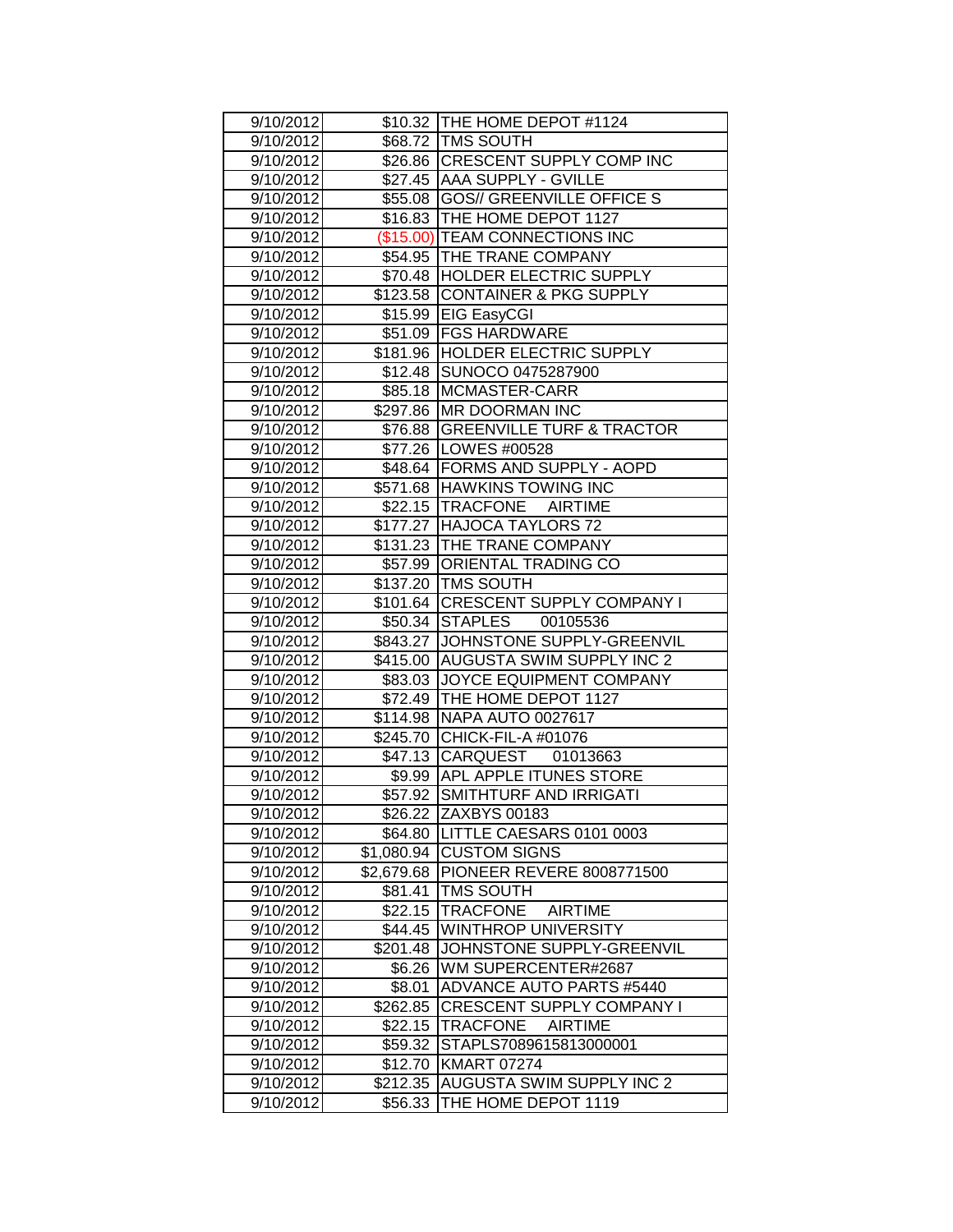| 9/10/2012              |                     | \$76.96 ITHE HOME DEPOT 1127         |
|------------------------|---------------------|--------------------------------------|
| 9/10/2012              |                     | \$22.59 THE HOME DEPOT #1124         |
| 9/10/2012              |                     | (\$306.60) MIDWEST SPORTS SUPPLY     |
| 9/10/2012              |                     | \$468.97 OVR O.CO/OVERSTOCK.COM      |
| 9/10/2012              |                     | \$76.88 GREENVILLE TURF & TRACTOR    |
| 9/10/2012              |                     | \$54.13 PUMPERS NO. 3                |
| 9/10/2012              |                     | \$51.26 GREENVILLE TURF & TRACTOR    |
| 9/10/2012              |                     | \$24.92 LOWES #00528                 |
| 9/10/2012              |                     | \$49.52   RADIOSHACK COR00117465     |
| 9/10/2012              |                     | \$86.71 HOBBY LOBBY #0318            |
| 9/10/2012              |                     | \$414.65 GREENVILLE TURF & TRACTOR   |
| 9/10/2012              |                     | \$22.15 TRACFONE AIRTIME             |
| 9/10/2012              |                     | \$51.94 BC CANNON CO INC             |
| 9/10/2012              |                     | \$37.00 THE HOME DEPOT 1127          |
| 9/10/2012              |                     | \$171.90 ANDY OXY CO INC 6           |
| 9/10/2012              |                     | \$108.89 HAMPTON INN COLUMBIA NE     |
| 9/10/2012              |                     | \$0.83 GREENVILLE TURF & TRACTOR     |
| 9/10/2012              |                     | \$952.48 FORMS AND SUPPLY-AOPD       |
| 9/10/2012              |                     | \$104.43 JJOHNSTONE SUPPLY-GREENVIL  |
| 9/10/2012              |                     | \$37.07   RADIOSHACK COR00123695     |
| 9/10/2012              |                     | \$5.26   THE HOME DEPOT 1127         |
| 9/10/2012              | \$76.88             | <b>GREENVILLE TURF &amp; TRACTOR</b> |
| 9/10/2012              | \$380.00            | <b>MASSTAR SIGNS INC</b>             |
| 9/10/2012              | \$108.89            | <b>HAMPTON INN COLUMBIA NE</b>       |
| 9/10/2012              | \$1,822.00          | <b>AUGUSTA SWIM SUPPLY INC 2</b>     |
| 9/10/2012              | \$25.00             | <b>SC LAW ENFORCEMENT</b>            |
| 9/10/2012              |                     | \$632.95 ANDY OXY CO INC 6           |
| 9/10/2012              |                     | \$73.94 BROWN FEED AND FEED STORE    |
| 9/10/2012              |                     | \$23.22 THE HOME DEPOT 1127          |
| 9/10/2012              |                     | \$122.13 THE HOME DEPOT 1127         |
| 9/10/2012              |                     | \$397.50 NAPA AUTO 0027617           |
| 9/10/2012              |                     | \$16.34   WM SUPERCENTER#4583        |
| 9/10/2012              |                     | \$57.89   RADIOSHACK COR00123687     |
| 9/10/2012              |                     | \$31.64 J W VAUGHN CO INC            |
| 9/10/2012              |                     | \$63.66 BI-LO 273                    |
| 9/10/2012              |                     | \$55.04   LOWES #00528               |
| 9/10/2012              |                     | \$42.33 CLINE HOSE & HYDRAULICS      |
| 9/10/2012              | \$107.40            | <b>EIG EasyCGI</b>                   |
| 9/10/2012              | \$53.48             | <b>GREENVILLE INDUSTRIAL</b>         |
| 9/11/2012              | \$15.88             | LOWES #01718                         |
| 9/11/2012              | \$245.80            | <b>HAMPTON INNS</b>                  |
| 9/11/2012              | \$29.43             | C C DICKSON CO 1063                  |
| 9/11/2012              | \$25.00             | <b>SC LAW ENFORCEMENT</b>            |
| 9/11/2012              | \$25.00             | <b>SC LAW ENFORCEMENT</b>            |
| 9/11/2012              | \$336.00            | <b>HAMPTON INNS</b>                  |
| 9/11/2012              | \$205.00            | <b>SCASA</b>                         |
| 9/11/2012              | \$10.56             | THE TOOL SHED                        |
| 9/11/2012              | \$25.00             | <b>SC LAW ENFORCEMENT</b>            |
| 9/11/2012              | (\$294.22)          | INTERSTATE TRANSPORTATION            |
| 9/11/2012              | \$70.00             | SHELL OIL 57545176802                |
|                        |                     |                                      |
| 9/11/2012<br>9/11/2012 | \$336.00<br>\$12.22 | <b>HAMPTON INNS</b><br>LOWES #00667  |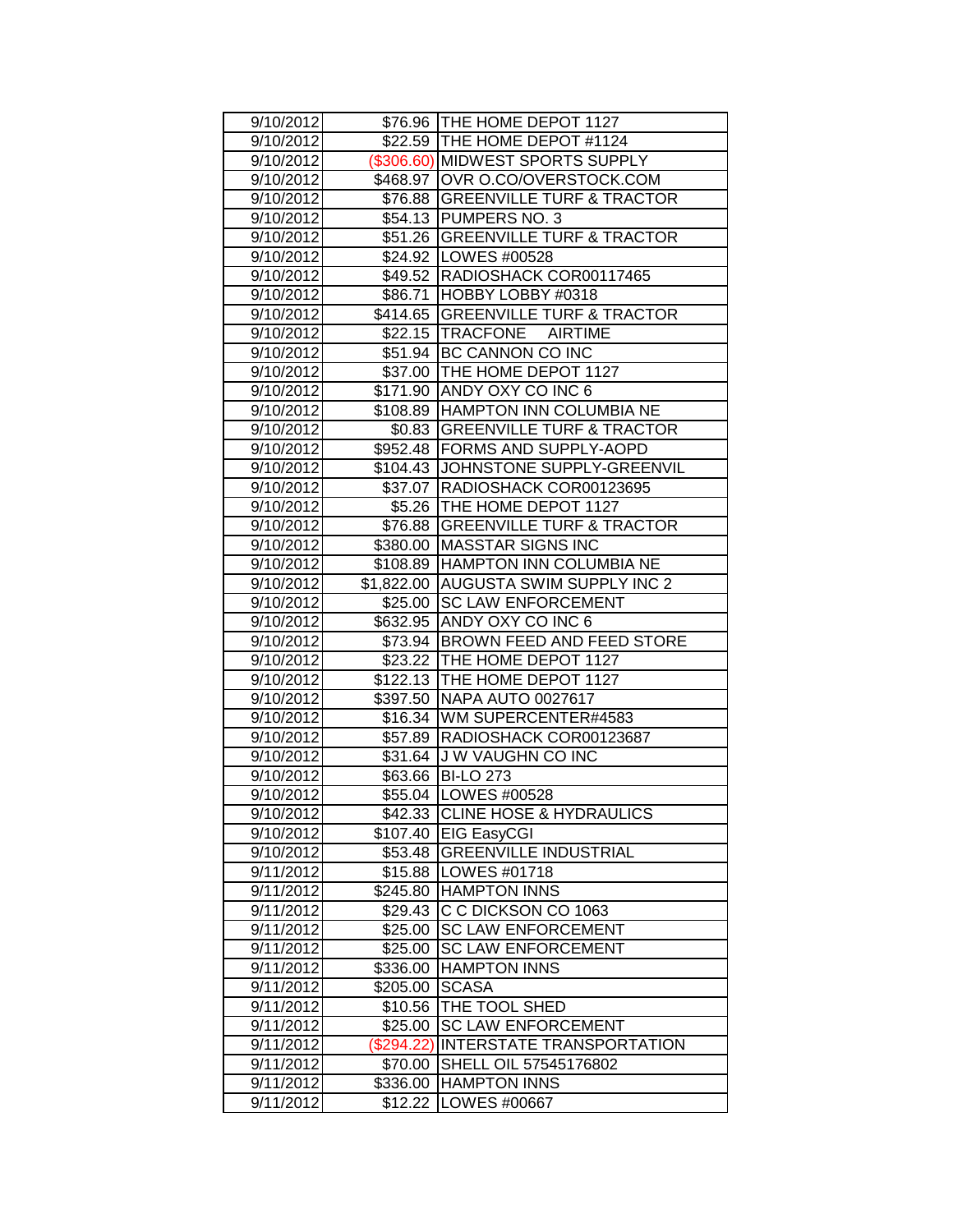| 9/11/2012              |                      | \$25.42   WALGREENS #9230             |
|------------------------|----------------------|---------------------------------------|
| 9/11/2012              |                      | \$582.77 THE TRANE COMPANY            |
| 9/11/2012              |                      | \$20.00 UNTD WAY OF GREENVILLE        |
| 9/11/2012              |                      | \$938.84 HOLDER ELECTRIC SUPPLY       |
| 9/11/2012              |                      | \$117.95 POSITIVE PROMOTIONS          |
| 9/11/2012              | \$24.96              | RADIOSHACK COR00187518                |
| 9/11/2012              | \$84.00              | <b>ART OF PROBLEM SOLV</b>            |
| 9/11/2012              | \$42.38              | NORTHERN TOOL EQUIPMNT                |
| 9/11/2012              | \$3.17               | WALGREENS #9230                       |
| 9/11/2012              | \$23.46              | <b>LOWES #00667</b>                   |
| 9/11/2012              | \$106.89             | POPPLERS MUSIC                        |
| 9/11/2012              |                      | \$143.32 WM SUPERCENTER#1244          |
| 9/11/2012              | \$44.49              | LANDSCAPER'S SUPPLY                   |
| 9/11/2012              | \$336.00             | <b>HAMPTON INNS</b>                   |
| 9/11/2012              | \$791.50             | LOWES #00667                          |
| 9/11/2012              | \$25.00              | <b>SC LAW ENFORCEMENT</b>             |
| 9/11/2012              | \$17.60              | <b>AIRGAS NAT WELDERS #8</b>          |
| 9/11/2012              |                      | \$57.24   LOWES #00667                |
| 9/11/2012              |                      | \$28.14 RADIOSHACK COR00119842        |
| 9/11/2012              |                      | \$8.63   FASTENAL COMPANY01           |
| 9/11/2012              | \$691.12             | <b>COWART AWARDS</b>                  |
| 9/11/2012              | \$47.60              | <b>BI-LO 273</b>                      |
| 9/11/2012              | \$29.76              | <b>THE TRANE COMPANY</b>              |
| 9/11/2012              | \$30.50              | LOWES #00528                          |
| 9/11/2012              | \$70.70              | <b>THE TOOL SHED</b>                  |
| 9/11/2012              | \$15.96              | <b>AMAZON MKTPLACE PMTS</b>           |
| 9/11/2012              | \$336.00             | <b>HAMPTON INNS</b>                   |
| 9/11/2012              |                      | \$494.50   BWI - GREENVILLE/          |
| 9/11/2012              | \$87.48              | SAUNDERS OFFICE SUPPLY                |
| 9/11/2012              |                      | \$1.00 LOWES #01718                   |
| 9/11/2012              | \$13.31              | LOWES #00667                          |
| 9/11/2012              |                      | \$1,529.24 ATT CONS PHONE PMT         |
| 9/11/2012              |                      | \$4.07   LOWES #01983                 |
| 9/11/2012              |                      | \$4,376.47 ATT CONS PHONE PMT         |
| 9/11/2012              |                      | \$43.32 HOLDER ELECTRIC SUPPLY        |
| 9/11/2012              |                      | \$19.00   AMAZON MKTPLACE PMTS        |
| 9/11/2012              |                      | \$622.64 CAMCOR INC                   |
| 9/11/2012              | \$265.47             | THE TRANE COMPANY                     |
| 9/11/2012              | \$336.00             | <b>HAMPTON INNS</b>                   |
| 9/11/2012              | \$18.20              | LOWES #00667                          |
| 9/11/2012              | \$30.00              | <b>VZWRLSS PRPAY AUTOPAY</b>          |
| 9/11/2012              |                      |                                       |
| 9/11/2012              | \$51.39              | <b>LOWES #00667</b>                   |
|                        | \$26.31              | THE HOME DEPOT 1119                   |
| 9/11/2012              | \$245.80             | <b>HAMPTON INNS</b>                   |
| 9/11/2012              | \$4,049.24           | <b>WW GRAINGER</b>                    |
| 9/11/2012              | \$182.53             | THE TRANE COMPANY                     |
| 9/11/2012              | \$270.46             | Amazon.com                            |
| 9/11/2012              | \$85.31              | THE TRANE COMPANY                     |
| 9/11/2012              | \$899.62             | WHOLESALE INDUSTRIAL ELEC             |
| 9/11/2012              | \$207.71             | KEVIN WHITAKER CHEVROLET              |
| 9/11/2012<br>9/11/2012 | \$108.06<br>\$336.00 | MICHAELS #6001<br><b>HAMPTON INNS</b> |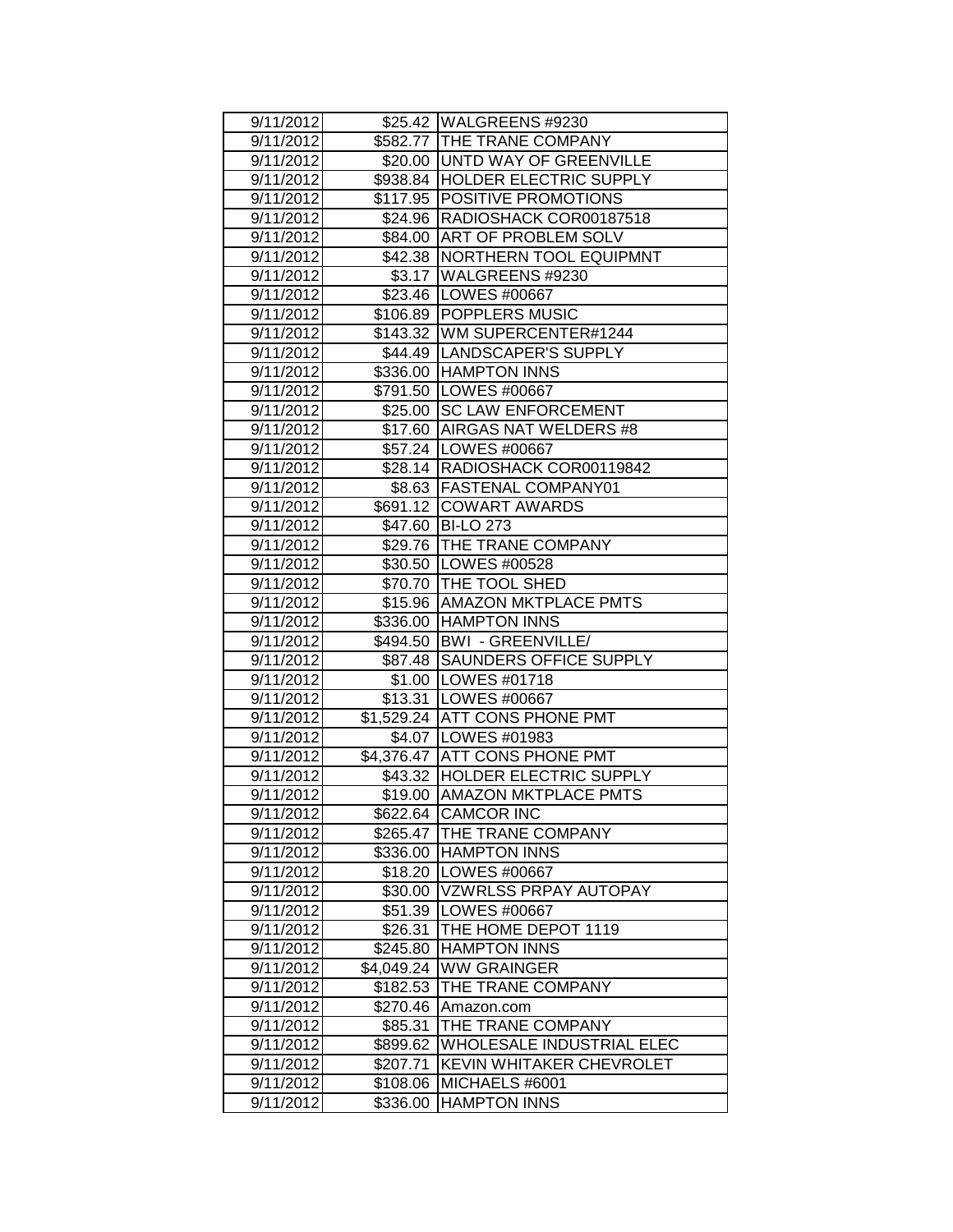| 9/11/2012 |            | \$185.08   TEACHERS' DISCOUNT        |
|-----------|------------|--------------------------------------|
| 9/11/2012 |            | \$231.08 KIMBALL MIDWEST             |
| 9/11/2012 |            | \$545.00   AMAZON MKTPLACE PMTS      |
| 9/11/2012 |            | \$1,038.80 SHEALY ELECT 803-227-0599 |
| 9/11/2012 |            | \$245.80 HAMPTON INNS                |
| 9/11/2012 |            | \$336.00 HAMPTON INNS                |
| 9/11/2012 |            | \$105.39 AMAZON MKTPLACE PMTS        |
| 9/11/2012 | \$10.59    | MICHAELS #6001                       |
| 9/12/2012 |            | (\$402.08) WW GRAINGER               |
| 9/12/2012 | \$25.00    | <b>SC LAW ENFORCEMENT</b>            |
| 9/12/2012 | \$37.06    | <b>JOYCE EQUIPMENT COMPANY</b>       |
| 9/12/2012 | \$35.49    | JOHNSTONE SUPPLY-GREENVIL            |
| 9/12/2012 |            | \$25.00 SC LAW ENFORCEMENT           |
| 9/12/2012 |            | \$4.10 CARQUEST<br>01013663          |
| 9/12/2012 |            | \$3,933.66 FIRST TEAM SPORTS         |
| 9/12/2012 |            | \$23.15 PORTER PAINTS 9388           |
| 9/12/2012 |            | \$485.10   PRESENTATION SYSTEMS SO   |
| 9/12/2012 |            | (\$175.20) WHITE BROS OF GREENVILLE  |
| 9/12/2012 |            | \$86.62   TMS SOUTH                  |
| 9/12/2012 |            | \$110.92 Amazon.com                  |
| 9/12/2012 |            | \$827.86   REI GREENWOODHEINEMANN    |
| 9/12/2012 |            | \$25.58   LOWES #00528               |
| 9/12/2012 |            | \$2.58   LOWES #01718                |
| 9/12/2012 |            | \$26.75 LOWES #00528                 |
| 9/12/2012 |            | \$517.92 JOYCE EQUIPMENT COMPANY     |
| 9/12/2012 |            | \$17.07   LOWES #01718               |
| 9/12/2012 | \$68.41    | <b>PORTER PAINTS 9250</b>            |
| 9/12/2012 |            | \$550.78 LEGO EDUCATION              |
| 9/12/2012 |            | \$78.93 J W VAUGHN CO INC            |
| 9/12/2012 |            | (\$89.87) CRESCENT SUPPLY COMPANY I  |
| 9/12/2012 |            | \$500.00 PAYPAL C. MOSAIC            |
| 9/12/2012 |            | \$73.54 SHERWIN WILLIAMS #2735       |
| 9/12/2012 |            | \$55.34 CARQUEST<br>01013663         |
| 9/12/2012 |            | \$95.99   TMS SOUTH                  |
| 9/12/2012 |            | \$5.81   LOWES #00528                |
| 9/12/2012 |            | \$1,045.82 DBC BLICK ART MATERIAL    |
| 9/12/2012 |            | \$8.79 FOOD LION # 2644              |
| 9/12/2012 |            | \$2.32  RADIOSHACK COR00123687       |
| 9/12/2012 |            | \$44.94   LOWES #01718               |
| 9/12/2012 | \$386.90   | <b>HOLDER ELECTRIC SUPPLY</b>        |
| 9/12/2012 | \$81.58    | <b>TMS SOUTH</b>                     |
| 9/12/2012 | \$50.00    | <b>ACT SC Athletic Admini</b>        |
| 9/12/2012 | \$244.05   | SAUNDERS OFFICE SUPPLY               |
| 9/12/2012 | \$226.03   | SMITHTURF AND IRRIGATI               |
| 9/12/2012 | \$2,303.18 | DBC BLICK ART MATERIAL               |
| 9/12/2012 | \$14.27    | LOWES #01983                         |
| 9/12/2012 | \$43.18    | <b>HOLDER ELECTRIC SUPPLY</b>        |
| 9/12/2012 | \$244.01   | 4IMPRINT                             |
| 9/12/2012 | \$11.63    | <b>CRESCENT SUPPLY COMPANY I</b>     |
| 9/12/2012 | \$23.32    | DOLLAR-GENERAL #6407                 |
| 9/12/2012 | \$134.08   | <b>GREENVILLE OFFICE SUPPLY</b>      |
| 9/12/2012 | \$19.94    | <b>CRESCENT SUPPLY COMPANY I</b>     |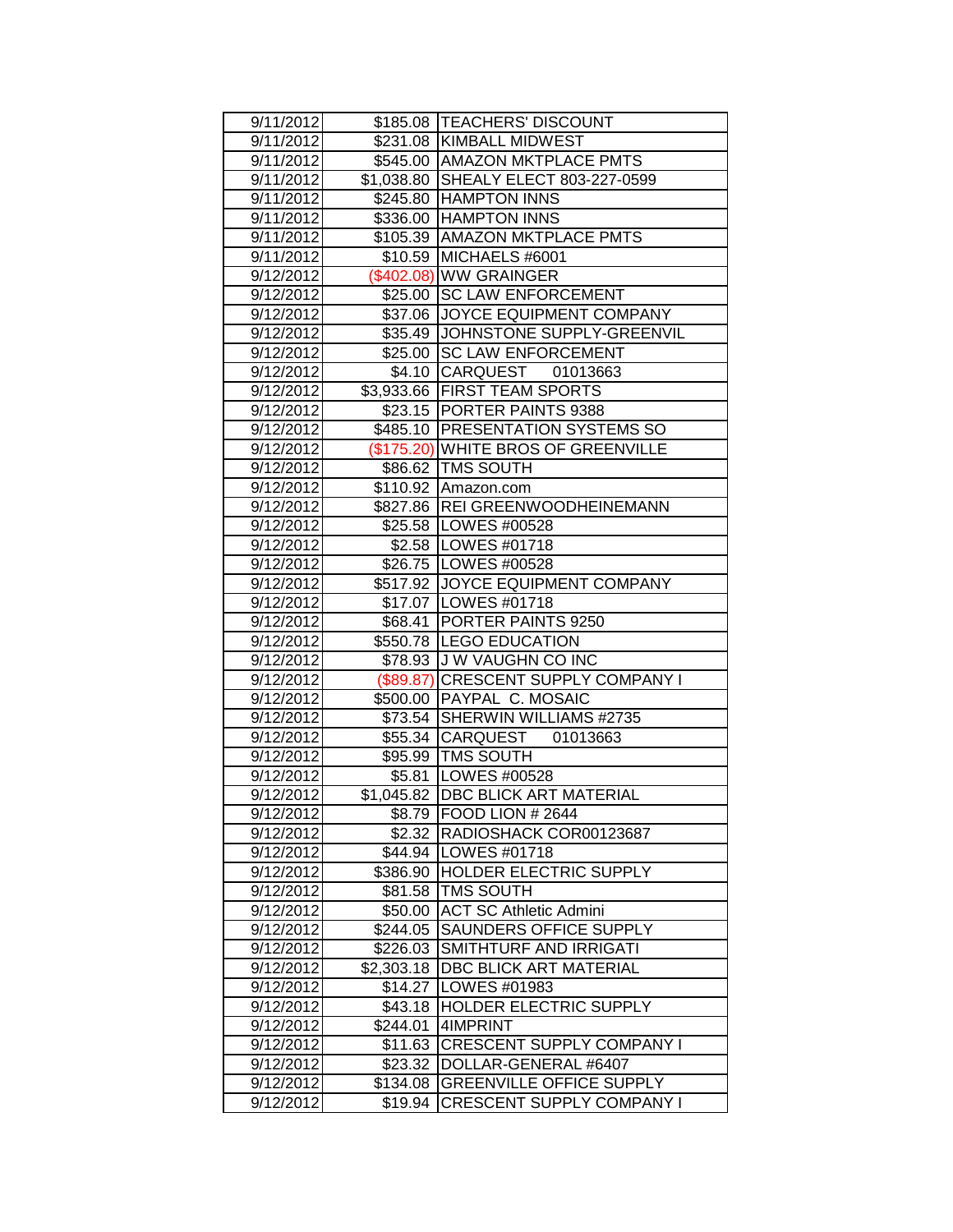| 9/12/2012              |                    | \$104.13 WM SUPERCENTER#0640                   |
|------------------------|--------------------|------------------------------------------------|
| 9/12/2012              |                    | \$2.96 CLASSIC ACE HARDWARE                    |
| 9/12/2012              |                    | \$70.83 LOWES #00528                           |
| 9/12/2012              |                    | \$25.00 SC LAW ENFORCEMENT                     |
| 9/12/2012              |                    | \$16.24 LOWES #01718                           |
| 9/12/2012              |                    | \$94.19   LOWES #00528                         |
| 9/12/2012              |                    | \$246.27 JOYCE EQUIPMENT COMPANY               |
| 9/12/2012              | \$93.00            | <b>PAYPAL SCCOUNCILTE</b>                      |
| 9/12/2012              | \$189.91           | <b>JOYCE EQUIPMENT COMPANY</b>                 |
| 9/12/2012              | \$89.57            | <b>CRESCENT SUPPLY COMPANY I</b>               |
| 9/12/2012              |                    | \$330.90 WW GRAINGER                           |
| 9/12/2012              |                    | \$37.93 WW GRAINGER                            |
| 9/12/2012              |                    | \$56.54 TMS SOUTH                              |
| 9/12/2012              |                    | \$108.71 WW GRAINGER                           |
| 9/12/2012              |                    | \$31.77 THE HOME DEPOT 1127                    |
| 9/12/2012              |                    | \$41.00   LOWES #01718                         |
| 9/12/2012              |                    | \$424.11   NEVCO INC                           |
| 9/12/2012              |                    | \$50.08 VZWRLSS IVR VE                         |
| 9/12/2012              |                    | \$328.71 JOYCE EQUIPMENT COMPANY               |
| 9/12/2012              |                    | \$35.98 J W PEPPER                             |
| 9/12/2012              |                    | \$151.58 DIVERSIFIED ELECTRONICS               |
| 9/12/2012              |                    | \$10.49 AAA LOCKSMITH & ALARM COM              |
| 9/12/2012              | \$53.25            | SHERWIN WILLIAMS #2785                         |
| 9/12/2012              | \$1,391.25         | JOHNSTONE SUPPLY-GREENVIL                      |
| 9/12/2012              | \$77.00            | <b>PAYPAL SCCOUNCILTE</b>                      |
| 9/12/2012              | \$1,340.90         | <b>SILMAR ELECTRONICS</b>                      |
| 9/12/2012              |                    |                                                |
|                        |                    | \$35.16   LOWES #01718                         |
| 9/12/2012              |                    | \$210.10 HOLDER ELECTRIC SUPPLY                |
| 9/12/2012              |                    | \$34.84 JJOHNSTONE SUPPLY-GREENVIL             |
| 9/12/2012              |                    | \$636.52 JOYCE EQUIPMENT COMPANY               |
| 9/12/2012              | \$169.80           | <b>CRESCENT SUPPLY COMPANY I</b>               |
| 9/12/2012              | \$188.39           | <b>MCABEE TRACTOR &amp; TURF</b>               |
| 9/12/2012              | \$716.18           | JJOHNSTONE SUPPLY-GREENVIL                     |
| 9/12/2012              | \$107.96           | <b>AMAZON MKTPLACE PMTS</b>                    |
| 9/12/2012              |                    | \$31.34 CLINE HOSE & HYDRAULICS                |
| 9/12/2012              |                    | \$834.59 JOHNSTONE SUPPLY-GREENVIL             |
| 9/12/2012              |                    | \$60.45   LOWES #01983                         |
| 9/12/2012              |                    | \$1,313.64 LAMINEX INC                         |
| 9/12/2012              | \$437.78           | <b>HOLDER ELECTRIC SUPPLY</b>                  |
| 9/12/2012              | \$51.22            | <b>HOLDER ELECTRIC SUPPLY</b>                  |
| 9/12/2012              | \$566.61           | <b>BLANCHARD MACHINERY</b>                     |
| 9/12/2012              | (\$167.26)         | <b>WHITE BROS OF GREENVILLE</b>                |
| 9/12/2012              | \$25.00            | <b>SC LAW ENFORCEMENT</b>                      |
| 9/12/2012              | \$33.21            | FOOD LION #2212                                |
| 9/12/2012              | \$402.02           | JOYCE EQUIPMENT COMPANY                        |
| 9/12/2012              | \$270.00           | STARFALL PUBLICATIONS                          |
| 9/12/2012              | \$18.73            | <b>TMS SOUTH</b>                               |
| 9/12/2012              | \$628.79           | PECKNEL MUSIC CO                               |
| 9/12/2012              | \$31.84            | C C DICKSON CO 1079                            |
| 9/12/2012              | \$71.41            | ADVANCE AUTO PARTS #5440                       |
| 9/12/2012<br>9/12/2012 | \$103.85<br>\$9.08 | <b>BROOKLYN PUBLISHERS LLC</b><br>LOWES #00667 |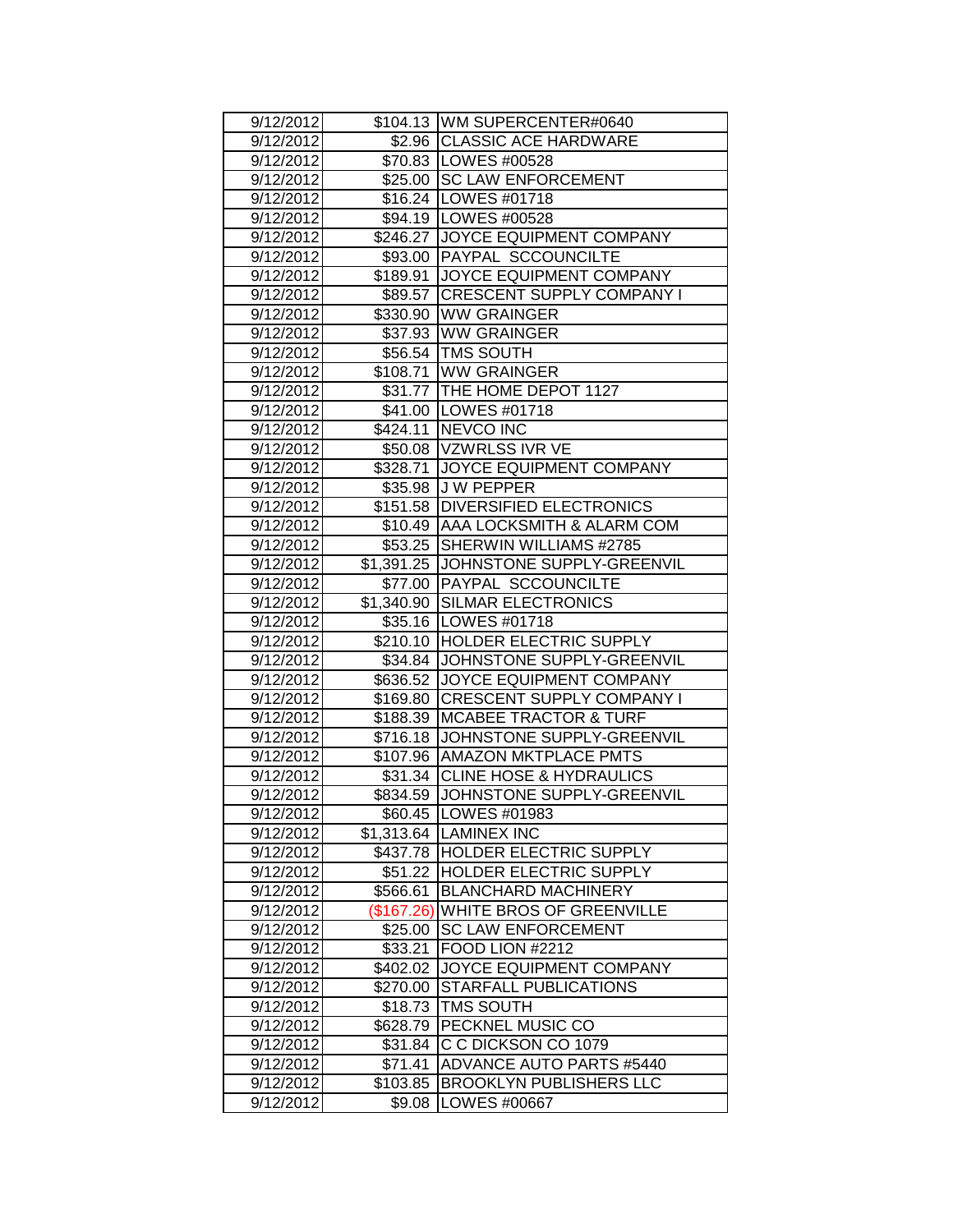| 9/12/2012 |          | \$59.95 CARSON'S NUT-BOLT & TO       |
|-----------|----------|--------------------------------------|
| 9/12/2012 |          | \$89.94 APL APPLE ONLINE STORE       |
| 9/12/2012 |          | \$77.70 NAPA AUTO 0026146            |
| 9/12/2012 |          | \$293.83 WW GRAINGER                 |
| 9/12/2012 |          | \$431.47 HOLDER ELECTRIC SUPPLY      |
| 9/12/2012 | \$26.00  | <b>PORTER PAINTS 9388</b>            |
| 9/12/2012 | \$159.38 | <b>HOLDER ELECTRIC SUPPLY</b>        |
| 9/12/2012 |          | \$19.49 JJOHNSTONE SUPPLY-GREENVIL   |
| 9/12/2012 | \$12.26  | <b>TRACTOR SUPPLY #747</b>           |
| 9/12/2012 | \$91.16  | <b>HOLDER ELECTRIC SUPPLY</b>        |
| 9/12/2012 |          | \$57.63 TMS SOUTH                    |
| 9/12/2012 |          | \$225.00 OFFICE DEPOT #62            |
| 9/12/2012 |          | \$445.53 MCABEE TRACTOR & TURF       |
| 9/12/2012 |          | \$33.33 SHERWIN WILLIAMS #2785       |
| 9/12/2012 |          | \$60.34 OFFICE DEPOT #1214           |
| 9/12/2012 |          | \$97.58   ADVANCE AUTO PARTS #5440   |
| 9/12/2012 |          | \$54.79   HARBOR FREIGHT TOOLS 96    |
| 9/12/2012 |          | \$2,500.47 FIRST TEAM SPORTS         |
| 9/12/2012 |          | \$84.78   LOWES #00667               |
| 9/13/2012 |          | \$29.98 APL APPLE ONLINE STORE       |
| 9/13/2012 |          | \$275.14 TRIANGLE RENT A CAR LLC #   |
| 9/13/2012 |          | \$41.33 JJOHNSTONE SUPPLY-GREENVIL   |
| 9/13/2012 |          | \$44.65 LON THELANDOFNOD             |
| 9/13/2012 | \$46.72  | <b>SHERWIN WILLIAMS #2785</b>        |
| 9/13/2012 | \$21.66  | JOHNSTONE SUPPLY-GREENVIL            |
| 9/13/2012 | \$22.56  | JOHNSTONE SUPPLY-GREENVIL            |
| 9/13/2012 |          | \$5.30 POINSETT PLUMBING SUPPLY      |
| 9/13/2012 |          | \$275.14   TRIANGLE RENT A CAR LLC # |
| 9/13/2012 |          | \$79.25 HOLDER ELECTRIC SUPPLY       |
| 9/13/2012 |          | \$113.30 GAYLORD BROS INC            |
| 9/13/2012 | \$17.41  | PAKMAIL 321                          |
| 9/13/2012 |          | (\$19.34) PECKNEL MUSIC CO           |
| 9/13/2012 |          | \$327.86 JJOHNSTONE SUPPLY-GREENVIL  |
| 9/13/2012 |          | \$6.99 Amazon.com                    |
| 9/13/2012 |          | \$144.46   PANERA BREAD #940         |
| 9/13/2012 |          | \$292.48 C C DICKSON CO 1079         |
| 9/13/2012 |          | \$25.00 SC LAW ENFORCEMENT           |
| 9/13/2012 | \$226.81 | C C DICKSON CO 1004                  |
| 9/13/2012 | \$25.00  | <b>SC LAW ENFORCEMENT</b>            |
| 9/13/2012 | \$7.77   | <b>ADVANCE AUTO PARTS #8572</b>      |
| 9/13/2012 | \$50.33  | LOWES #00528                         |
| 9/13/2012 | \$42.24  | THE HOME DEPOT 1104                  |
| 9/13/2012 | \$101.60 | <b>LCOM GLOBALCONNECTIVIT</b>        |
| 9/13/2012 | \$83.32  | SOUTHEASTERN ELECTRICA               |
| 9/13/2012 | \$810.50 | A AUGUSTA ROAD RADIATOR S            |
| 9/13/2012 | \$119.46 | THE TRANE COMPANY                    |
| 9/13/2012 | \$70.28  | <b>CRESCENT SUPPLY COMPANY I</b>     |
| 9/13/2012 | \$56.83  | <b>SCHOOL OUTFITTERS</b>             |
| 9/13/2012 | \$49.18  | <b>CRESCENT SUPPLY COMPANY I</b>     |
| 9/13/2012 | \$182.89 | <b>WW GRAINGER</b>                   |
| 9/13/2012 | \$262.64 | <b>AAA SUPPLY - GVILLE</b>           |
| 9/13/2012 | \$557.41 | <b>GATEWAY SUPPLY GH</b>             |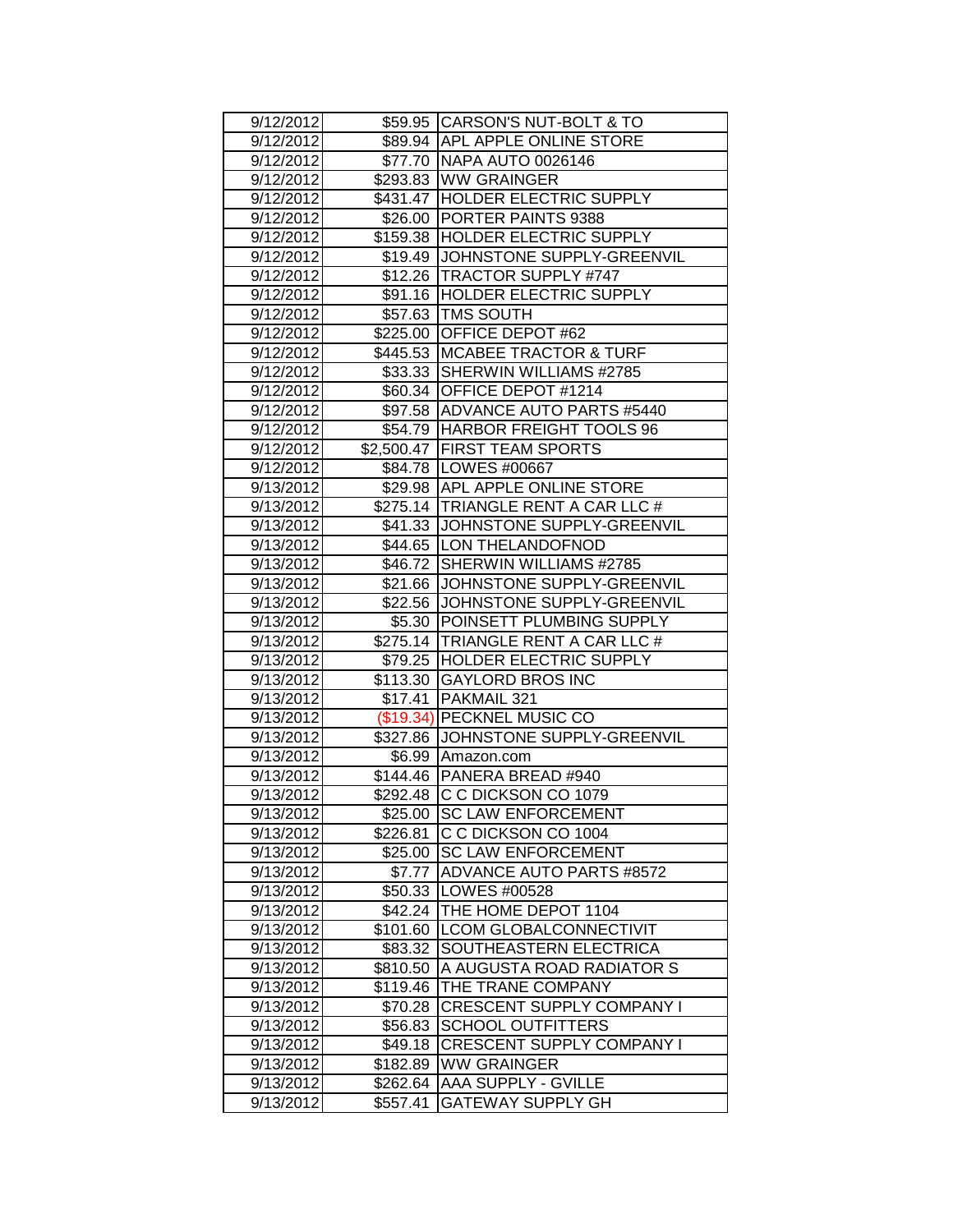| 9/13/2012 |          | \$163.80 AMZ Displays2go             |
|-----------|----------|--------------------------------------|
| 9/13/2012 |          | \$28.14 TRIANGLE RENT A CAR LLC #    |
| 9/13/2012 |          | \$180.20 DMI DELL K-12 PTR           |
| 9/13/2012 |          | \$25.00 SC LAW ENFORCEMENT           |
| 9/13/2012 |          | \$19.46   FORMS AND SUPPLY - AOPD    |
| 9/13/2012 |          | \$12.12   THE HOME DEPOT #1126       |
| 9/13/2012 |          | \$227.20 LOWES #01718                |
| 9/13/2012 |          | \$120.56 LANDSCAPER'S SUPPLY         |
| 9/13/2012 |          | \$25.00 SC LAW ENFORCEMENT           |
| 9/13/2012 | \$50.71  | LOWES #00667                         |
| 9/13/2012 | \$25.00  | <b>SC LAW ENFORCEMENT</b>            |
| 9/13/2012 |          | \$95.00 PAYPAL SCAHPERD              |
| 9/13/2012 |          | \$429.17 JJOHNSTONE SUPPLY-GREENVIL  |
|           |          | \$70.00 SPINX #125                   |
| 9/13/2012 |          |                                      |
| 9/13/2012 |          | \$796.84 JJOHNSTONE SUPPLY-GREENVIL  |
| 9/13/2012 |          | \$275.14 TRIANGLE RENT A CAR LLC #   |
| 9/13/2012 |          | \$25.00 SC LAW ENFORCEMENT           |
| 9/13/2012 |          | \$93.45 SHERWIN WILLIAMS #2785       |
| 9/13/2012 |          | \$44.35   TMS SOUTH                  |
| 9/13/2012 |          | \$325.84 SIMPLEX GRINNELL WEB P      |
| 9/13/2012 |          | \$5,759.44 NETWORK CONTROLS          |
| 9/13/2012 |          | \$114.56 HOLDER ELECTRIC SUPPLY      |
| 9/13/2012 |          | \$157.02 CHRISTOPHER TRUCKS          |
| 9/13/2012 | \$48.71  | LOWES #00667                         |
| 9/13/2012 |          | \$402.75   WILSONS 5 TO \$1 STORES   |
| 9/13/2012 | \$230.30 | <b>HOBBYLINC COM</b>                 |
| 9/13/2012 | \$271.93 | THE HOME DEPOT 1104                  |
| 9/13/2012 | \$25.00  | <b>SC LAW ENFORCEMENT</b>            |
| 9/13/2012 | \$194.50 | <b>SCHOOL SPOT</b>                   |
| 9/13/2012 |          | \$54.94   LOWES #01983               |
| 9/13/2012 |          | \$25.00 SC LAW ENFORCEMENT           |
| 9/13/2012 | \$113.85 | <b>SCHOLASTIC INC. KEY 22</b>        |
| 9/13/2012 |          | \$368.23   LOWES #01983              |
| 9/13/2012 |          | \$62.96   LOWES #01718               |
| 9/13/2012 |          | \$231.28 FORMS AND SUPPLY-AOPD       |
| 9/13/2012 |          | \$1,373.76 MACHINE & WELDING SUPPLY  |
| 9/13/2012 |          | \$28.98 Amazon.com                   |
| 9/13/2012 |          | \$101.72 JJ W VAUGHN CO INC          |
| 9/13/2012 | \$15.00  | <b>AAA LOCKSMITH &amp; ALARM COM</b> |
| 9/13/2012 | \$331.28 | JOHNSTONE SUPPLY-GREENVIL            |
| 9/13/2012 | \$25.36  | LOWES #01718                         |
| 9/13/2012 | \$195.85 | LOWES #00667                         |
| 9/13/2012 | \$89.14  | <b>BI-LO 273</b>                     |
| 9/13/2012 | \$25.00  | <b>SC LAW ENFORCEMENT</b>            |
| 9/13/2012 | \$308.92 | SHEALY ELECT 803-227-0599            |
| 9/13/2012 | \$25.00  | <b>SC LAW ENFORCEMENT</b>            |
| 9/13/2012 | \$16.48  | LOWES #00528                         |
| 9/13/2012 | \$30.49  | LOWES #01718                         |
| 9/13/2012 | \$95.40  | <b>CAROLINA LOCKSMITHS</b>           |
| 9/13/2012 | \$57.42  | SCHOLASTIC INC. KEY 22               |
| 9/13/2012 | \$61.50  | CITY OF FOUNTAIN INN-CC              |
|           |          |                                      |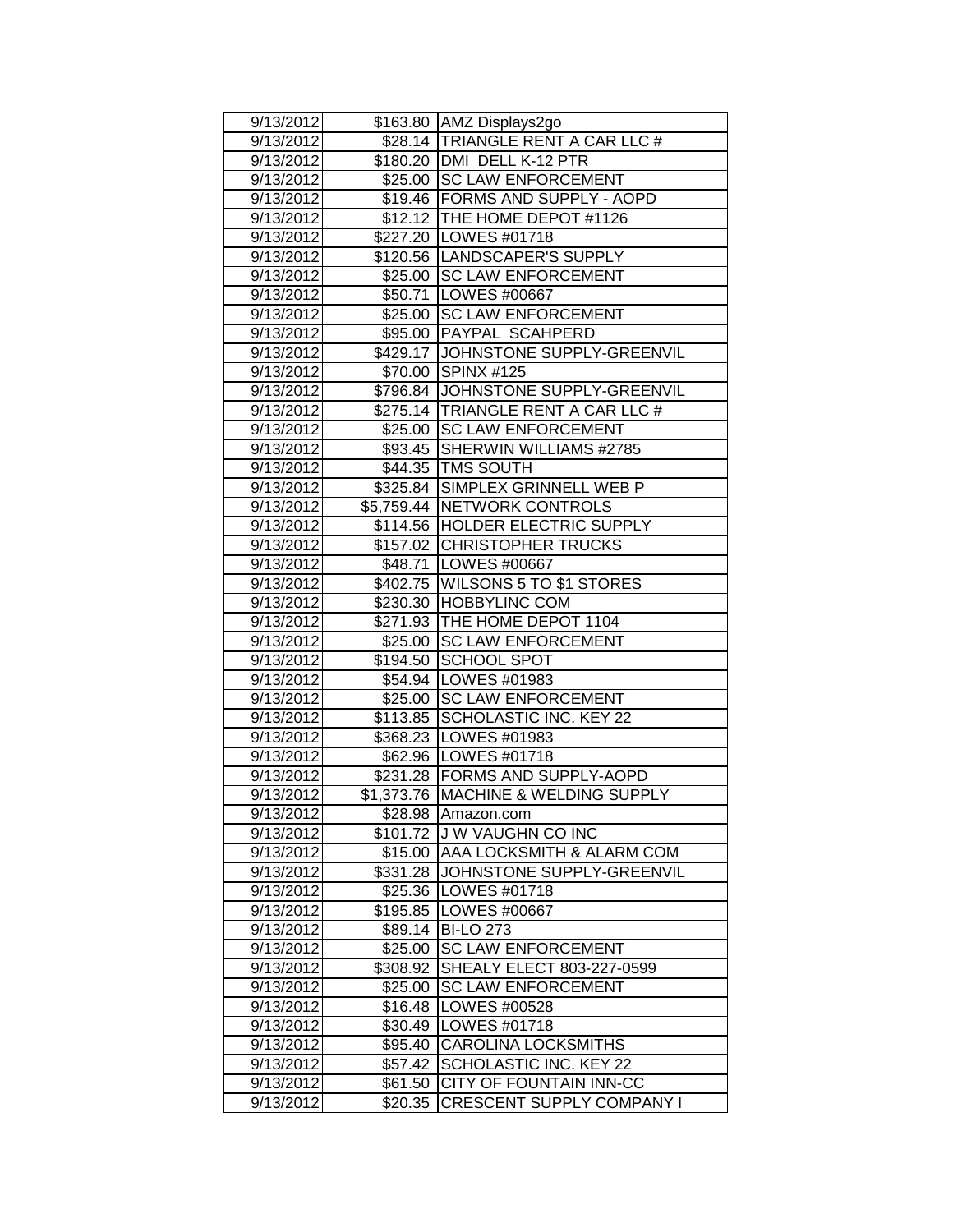| 9/13/2012 |            | \$3.99   LOWES #01718                |
|-----------|------------|--------------------------------------|
| 9/13/2012 |            | \$29.98 APL APPLE ONLINE STORE       |
| 9/13/2012 |            | \$30.60 THOMAS SAND COMPANY INC      |
| 9/13/2012 |            | \$265.03 CHICK-FIL-A #01309          |
| 9/13/2012 |            | \$188.68   DMI DELL K-12 PTR         |
| 9/13/2012 |            | \$95.45 AWL PEARSON EDUCATION        |
| 9/13/2012 |            | \$1,240.20 APL APPLE ONLINE STORE    |
| 9/13/2012 |            | \$25.00 SC LAW ENFORCEMENT           |
| 9/13/2012 |            | \$156.75 THE TRANE COMPANY           |
| 9/13/2012 | \$25.00    | <b>SC LAW ENFORCEMENT</b>            |
| 9/13/2012 |            | \$2,179.65 B & H PHOTO-VIDEO-MO/TO   |
| 9/13/2012 |            | \$21.78 JJOHNSTONE SUPPLY-GREENVIL   |
| 9/13/2012 |            | \$302.40 HAWKINS TOWING INC          |
| 9/13/2012 |            | \$273.00 HOLDER ELECTRIC SUPPLY      |
| 9/13/2012 |            | \$143.26 ADVANCE AUTO PARTS #5440    |
| 9/13/2012 |            | \$21.66 JJOHNSTONE SUPPLY-GREENVIL   |
| 9/13/2012 |            | \$276.15 SOUTHEASTERN ELECTRICA      |
| 9/13/2012 |            | \$16.26   LOWES #00528               |
| 9/13/2012 |            | \$25.00 ISC LAW ENFORCEMENT          |
| 9/13/2012 |            | \$207.51 THE TRANE COMPANY           |
| 9/13/2012 |            | \$21.12 THE HOME DEPOT 1127          |
| 9/13/2012 |            | \$125.16   LOWES #00528              |
| 9/13/2012 |            | \$25.98 ADVANCE AUTO PARTS #5440     |
| 9/13/2012 |            | \$272.94 FASTENAL COMPANY01          |
| 9/13/2012 | \$221.76   | Amazon.com                           |
| 9/13/2012 |            | \$34.70 DISCOUNT RUBBER STAMPS       |
| 9/13/2012 |            | \$14.15   LOWES #01983               |
| 9/13/2012 |            | \$25.00 SC LAW ENFORCEMENT           |
| 9/13/2012 |            | \$42.77 JJOHNSTONE SUPPLY-GREENVIL   |
| 9/13/2012 | \$111.30   | <b>HAJOCA TAYLORS 72</b>             |
| 9/13/2012 |            | \$275.14   TRIANGLE RENT A CAR LLC # |
| 9/13/2012 |            | \$51.75 HOLDER ELECTRIC SUPPLY       |
| 9/13/2012 |            | \$19.15 BILLYS GENERAL STORE         |
| 9/13/2012 | \$46.01    | $\overline{\text{SPINX}}$ #128       |
| 9/13/2012 |            | \$6.99 FOOD LION #2212               |
| 9/13/2012 |            | \$49.79 STOP A MINIT #16             |
| 9/13/2012 |            | \$29.98 APL APPLE ONLINE STORE       |
| 9/13/2012 | \$630.00   | <b>RYANS #2126</b>                   |
| 9/13/2012 | \$60.23    | WM SUPERCENTER#0640                  |
| 9/13/2012 | \$34.47    | Amazon.com                           |
| 9/13/2012 | \$25.00    | <b>SC LAW ENFORCEMENT</b>            |
| 9/13/2012 | \$6.76     | <b>THE TRANE COMPANY</b>             |
| 9/13/2012 | \$1,239.15 | PSO BAND SHOPPE EMBDIR               |
| 9/13/2012 | \$85.47    | <b>AMAZON MKTPLACE PMTS</b>          |
| 9/13/2012 | \$66.78    | LOWES #01718                         |
| 9/13/2012 | \$8.17     | <b>CRESCENT SUPPLY COMPANY I</b>     |
| 9/13/2012 | \$184.03   | <b>HERITAGE FOOD SERVICE</b>         |
| 9/13/2012 | \$6.19     | LOWES #00528                         |
| 9/13/2012 | \$76.89    | AMERICAN SCHOOL COUNSELOR            |
| 9/13/2012 | \$788.80   | <b>APL APPLE ONLINE STORE</b>        |
| 9/13/2012 | \$878.74   | <b>APL APPLE ONLINE STORE</b>        |
| 9/14/2012 | \$27.09    | BABIES R US #8877 QPS                |
|           |            |                                      |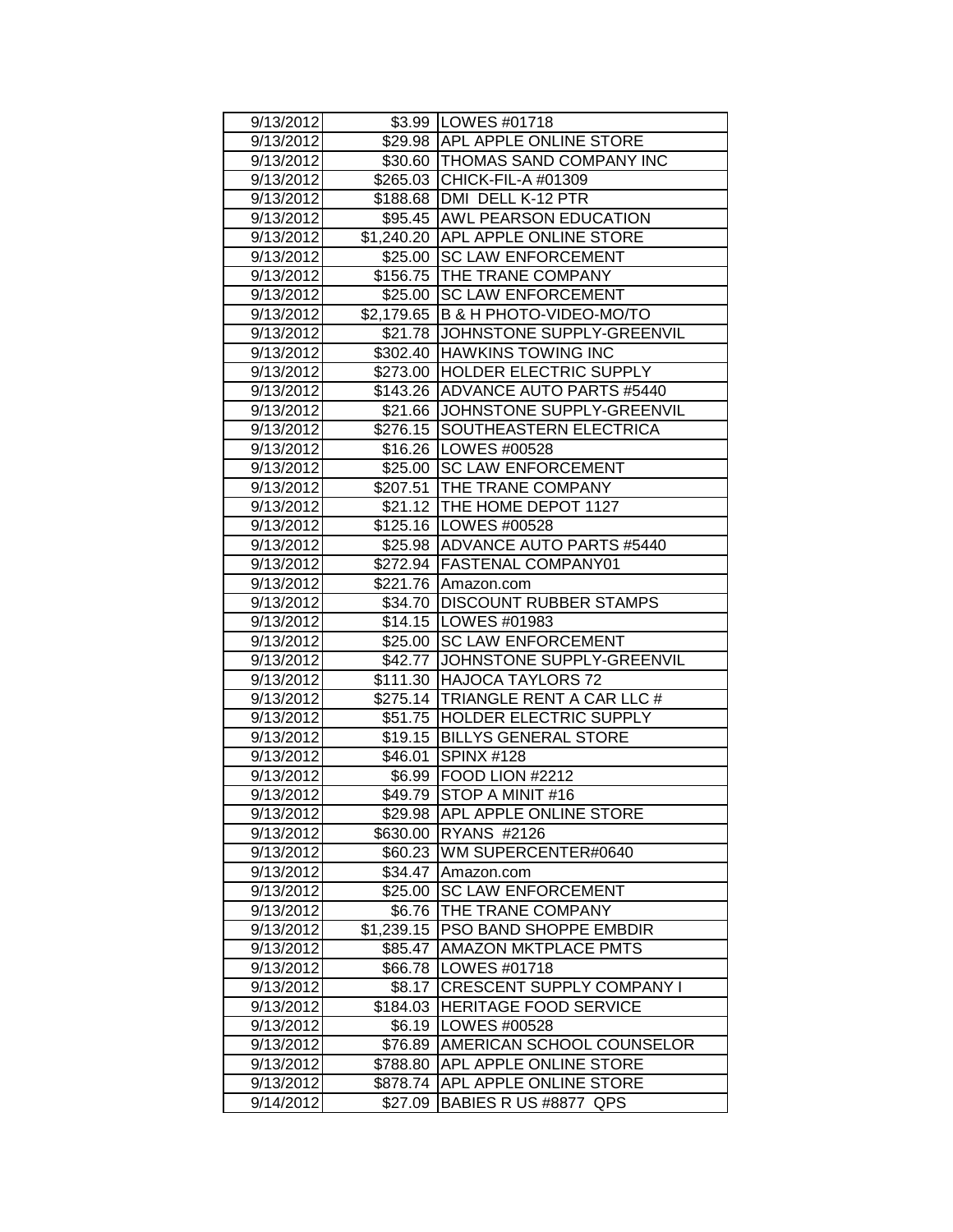| 9/14/2012 |            | \$615.71 SMITHTURF AND IRRIGATI   |
|-----------|------------|-----------------------------------|
| 9/14/2012 |            | \$77.78 J W PEPPER                |
| 9/14/2012 |            | \$15.89 STAPLES 00118018          |
| 9/14/2012 |            | \$9,010.00 DMI DELL K-12 PTR      |
| 9/14/2012 |            | \$126.25 TMS SOUTH                |
| 9/14/2012 |            | \$636.50 RYANS #2126              |
| 9/14/2012 |            | \$122.60 CARSON'S NUT-BOLT & TO   |
| 9/14/2012 | \$22.54    | JOHNSTONE SUPPLY-GREENVIL         |
| 9/14/2012 | \$110.30   | <b>TMS SOUTH</b>                  |
| 9/14/2012 | \$1,300.00 | <b>ROTO ROOTER PLUMBING</b>       |
| 9/14/2012 | \$64.19    | MCMASTER-CARR                     |
| 9/14/2012 | \$163.30   | <b>THE TRANE COMPANY</b>          |
| 9/14/2012 |            | \$41.56 BLACK ELECTRICAL SUPPLY I |
| 9/14/2012 | \$2,925.60 | DMI DELL K-12 PTR                 |
| 9/14/2012 |            | \$178.20 CHICK-FIL-A #00726       |
| 9/14/2012 | \$4,865.40 | DMI DELL K-12 PTR                 |
| 9/14/2012 | \$67.19    | <b>IM AND A SUPPLY CO GREENVI</b> |
| 9/14/2012 | \$20.26    | JOHNSTONE SUPPLY-GREENVIL         |
| 9/14/2012 | \$73.41    | PUBLIX #531                       |
| 9/14/2012 | \$55.09    | <b>THE TOOL SHED</b>              |
| 9/14/2012 | \$1,072.61 | <b>WHOLESALE INDUSTRIAL ELEC</b>  |
| 9/14/2012 | \$163.43   | <b>ALL AMERICAN T-SHIRT COMP</b>  |
| 9/14/2012 | \$544.50   | <b>LIQUID HIGHWAY ROASTERS L</b>  |
| 9/14/2012 | \$125.00   | <b>SCASA</b><br>00 OF 00          |
| 9/14/2012 | \$1,726.74 | DMI DELL K-12 PTR                 |
| 9/14/2012 | \$170.03   | SPRINKLERSUPPLYSTORE LL           |
| 9/14/2012 | \$23.62    | M AND A SUPPLY CO GREENVI         |
| 9/14/2012 | \$184.69   | LOWES #00528                      |
| 9/14/2012 |            | \$13.57 FOOD LION # 2644          |
| 9/14/2012 | \$69.31    | <b>GREENVILLE FENCE CO</b>        |
| 9/14/2012 |            | \$592.07 THE TRANE COMPANY        |
| 9/14/2012 | \$3,604.00 | DMI DELL K-12 PTR                 |
| 9/14/2012 | \$52.84    | THE HOME DEPOT 1104               |
| 9/14/2012 |            | \$7,314.00 DMI DELL K-12 PTR      |
| 9/14/2012 |            | \$31.35   LOWES #00667            |
| 9/14/2012 |            | \$62.29   LOWES #01718            |
| 9/14/2012 |            | \$33.87   W.P.LAW, INC #5         |
| 9/14/2012 | \$9.07     | LOWES #01983                      |
| 9/14/2012 | \$1,731.28 | DMI DELL K-12 PTR                 |
| 9/14/2012 | \$48.68    | SMITHTURF AND IRRIGATI            |
| 9/14/2012 | \$152.75   | <b>CARQUEST</b><br>01013663       |
| 9/14/2012 | \$18.38    | WALMART.COM 8009666546            |
| 9/14/2012 | \$26.79    | <b>BLACK ELECTRICAL SUPPLY I</b>  |
| 9/14/2012 | \$58.62    | AAA SUPPLY - GVILLE               |
| 9/14/2012 | \$32.65    | CEMEX CASH SALE                   |
| 9/14/2012 | \$135.68   | 240 C-K SIMPSONV                  |
| 9/14/2012 | \$25.00    | <b>SC LAW ENFORCEMENT</b>         |
| 9/14/2012 | \$28.94    | TMS SOUTH                         |
| 9/14/2012 | \$626.82   | HOLDER ELECTRIC SUPPLY            |
| 9/14/2012 | \$57.46    | TMS SOUTH                         |
| 9/14/2012 | \$26.98    | <b>INGLES STORE #32</b>           |
| 9/14/2012 | \$1,798.82 | SQ FLEET FEET SPORTS              |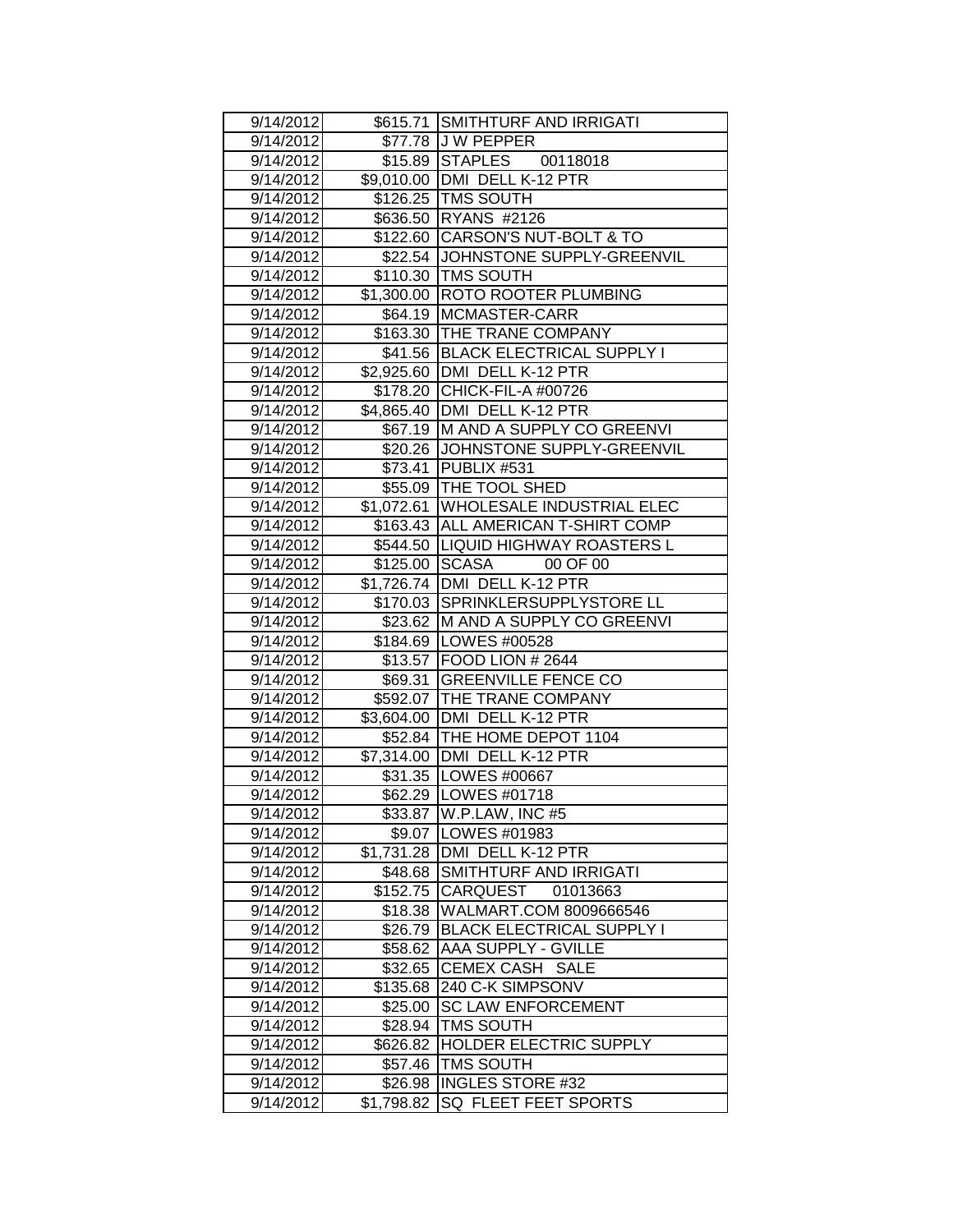| 9/14/2012 |            | \$135.00 SMITHTURF AND IRRIGATI   |
|-----------|------------|-----------------------------------|
| 9/14/2012 |            | \$3.18 BC CANNON CO INC           |
| 9/14/2012 |            | \$55.37   TMS SOUTH               |
| 9/14/2012 |            | \$14.88   WM SUPERCENTER#2265     |
| 9/14/2012 |            | \$10,387.65   DMI DELL K-12 PTR   |
| 9/14/2012 |            | \$57.00 SPINX #181                |
| 9/14/2012 |            | \$36.88 Amazon.com                |
| 9/14/2012 | \$12.99    | LOWES #00528                      |
| 9/14/2012 |            | \$18.34   WM SUPERCENTER#2265     |
| 9/14/2012 |            | \$33.50   WILSONS 5 TO \$1 STORES |
| 9/14/2012 | \$136.38   | <b>GOS// GREENVILLE OFFICE S</b>  |
| 9/14/2012 |            | \$745.80 PURPLE TUNA TEES         |
| 9/14/2012 |            | \$146.28   DMI DELL K-12 PTR      |
| 9/14/2012 |            | \$2.28 INGLES STORE #32           |
| 9/14/2012 |            | \$6,059.46   DMI DELL K-12 PTR    |
| 9/14/2012 |            | \$204.92 HONEYBAKED HAM 902       |
| 9/14/2012 |            | \$223.88 MCMASTER-CARR            |
| 9/14/2012 |            | \$1,005.60 THE READING SOURCE     |
| 9/14/2012 |            | \$3,949.56 DMI DELL K-12 PTR      |
| 9/14/2012 |            | \$9.64 WM SUPERCENTER#4583        |
| 9/14/2012 |            | \$524.70 WM SUPERCENTER#2265      |
| 9/14/2012 | \$103.99   | IC C DICKSON CO 1079              |
| 9/14/2012 | \$9,010.00 | DMI DELL K-12 PTR                 |
| 9/14/2012 | \$8.65     | <b>SOUTHEASTERN ELECTRICA</b>     |
| 9/14/2012 |            | \$16.47   THE TRANE COMPANY       |
| 9/14/2012 | \$39.95    | <b>POPPLERS MUSIC</b>             |
| 9/14/2012 | \$72.83    | WM SUPERCENTER#4583               |
| 9/14/2012 | \$4,388.40 | <b>DMI DELL K-12 PTR</b>          |
| 9/14/2012 |            | \$232.97 THE TRANE COMPANY        |
| 9/14/2012 | \$5.26     | <b>ADVANCE AUTO PARTS #5440</b>   |
| 9/14/2012 |            | \$514.16 NAPA AUTO 0022603        |
| 9/14/2012 | \$32.07    | STAPLS7089914365000001            |
| 9/14/2012 |            | \$26.35   LOWES #01983            |
| 9/14/2012 | \$20.95    | JOHNSTONE SUPPLY-GREENVIL         |
| 9/14/2012 |            | \$133.64   HOLDER ELECTRIC SUPPLY |
| 9/14/2012 | \$47.85    | <b>THE HOME DEPOT 1127</b>        |
| 9/14/2012 | \$103.50   | JOHNSTONE SUPPLY-GREENVIL         |
| 9/14/2012 | \$76.44    | LOWES #00528                      |
| 9/14/2012 | \$25.00    | <b>SC LAW ENFORCEMENT</b>         |
| 9/14/2012 | \$199.64   | Wing Stop #612                    |
| 9/14/2012 | \$121.01   | JOHNSTONE SUPPLY-GREENVIL         |
| 9/14/2012 | \$77.45    | <b>GREENVILLE FENCE CO</b>        |
| 9/14/2012 | \$1,494.60 | THE TRANE COMPANY                 |
| 9/14/2012 | \$8.50     | <b>INTERSTATE TRANSPORTATION</b>  |
| 9/14/2012 | \$73.78    | <b>TMS SOUTH</b>                  |
| 9/14/2012 | \$192.50   | <b>CRYSTAL CROWN</b>              |
| 9/14/2012 | \$64.54    | FOOD LION # 2644                  |
| 9/14/2012 | (\$11.76)  | SMITHTURF AND IRRIGATI            |
| 9/14/2012 | \$66.37    | <b>BLACK ELECTRICAL SUPPLY I</b>  |
| 9/14/2012 | \$51.80    | LOWES #00528                      |
| 9/14/2012 | \$7,314.00 | DMI DELL K-12 PTR                 |
| 9/14/2012 | \$22.49    | LOWES #01718                      |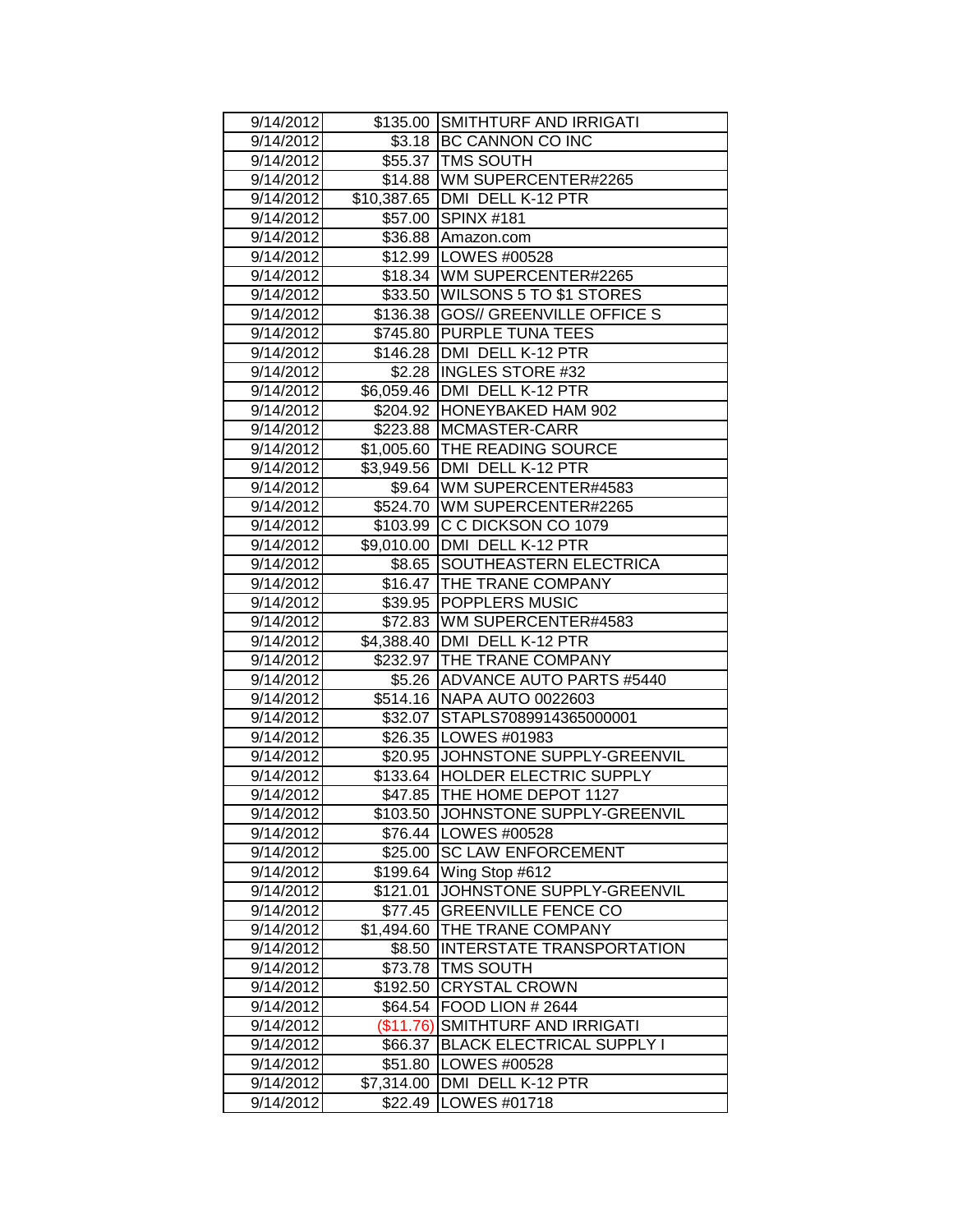|           |                | \$75.65 CARQUEST 01013663          |
|-----------|----------------|------------------------------------|
| 9/14/2012 |                |                                    |
| 9/14/2012 |                | \$56.20 JJOHNSTONE SUPPLY-GREENVIL |
| 9/14/2012 |                | \$154.31 M AND A SUPPLY CO GREENVI |
| 9/14/2012 |                | \$1,982.20 DMI DELL K-12 PTR       |
| 9/14/2012 | \$107.11       | <b>MERUS WATER SYSTEMS</b>         |
| 9/14/2012 |                | \$317.63 WRISTBAND COM             |
| 9/14/2012 |                | \$52.99 STAPLES 00105536           |
| 9/14/2012 | \$188.68       | DMI DELL K-12 PTR                  |
| 9/14/2012 | \$26.26        | STAPLES 00108688                   |
| 9/14/2012 | \$54.84        | <b>PATTON'S INC</b>                |
| 9/14/2012 | \$5,406.00     | DMI DELL K-12 PTR                  |
| 9/14/2012 |                | \$139.77   THE TRANE COMPANY       |
| 9/14/2012 |                | \$25.00 SC LAW ENFORCEMENT         |
| 9/14/2012 |                | \$222.02 SHERWIN WILLIAMS #2145    |
| 9/14/2012 |                | \$25.00 SC LAW ENFORCEMENT         |
| 9/14/2012 |                | \$232.85 CARSON'S NUT-BOLT & TO    |
| 9/14/2012 |                | \$308.79   LOWES #00667            |
| 9/14/2012 | \$340.58       | <b>ATLANTIC SUPPLY &amp; EQUIP</b> |
| 9/14/2012 | \$125.00 SCASA | 00 OF 00                           |
| 9/14/2012 |                | \$3.68 THE HOME DEPOT #1126        |
| 9/14/2012 |                | \$428.88 ATLANTIC SUPPLY & EQUIP   |
| 9/14/2012 |                | \$116.72   THE HOME DEPOT 1104     |
| 9/14/2012 | \$314.82       | <b>BC CANNON CO INC</b>            |
| 9/14/2012 | \$79.05        | WM SUPERCENTER#2265                |
| 9/14/2012 | \$34.98        | <b>TMS SOUTH</b>                   |
| 9/14/2012 | \$42.75        | WM SUPERCENTER#1244                |
| 9/14/2012 |                | \$267.12 JOYCE EQUIPMENT COMPANY   |
| 9/14/2012 | \$25.00        | <b>SC LAW ENFORCEMENT</b>          |
| 9/17/2012 | \$27.09        | J W VAUGHN CO INC                  |
| 9/17/2012 | \$8,062.87     | DMI DELL K-12 PTR                  |
| 9/17/2012 | \$33.81        | FOOD LION #2212                    |
| 9/17/2012 | \$10,147.50    | DMI DELL K-12 PTR                  |
| 9/17/2012 |                | \$6,911.03   DMI DELL K-12 PTR     |
| 9/17/2012 |                | \$73.95 240 C-K SIMPSONV           |
| 9/17/2012 |                | \$140.60 LOWES #00528              |
| 9/17/2012 |                | \$842.25 ALGY TRIMMINGS CO INC     |
| 9/17/2012 |                | \$128.12 THE TRANE COMPANY         |
| 9/17/2012 | \$2,286.73     | DMI DELL K-12 PTR                  |
| 9/17/2012 | \$8.00         | <b>SC LAW ENFORCEMENT</b>          |
| 9/17/2012 | \$336.37       | DISPLAYS2GOCOM                     |
| 9/17/2012 | \$8.00         | <b>SC LAW ENFORCEMENT</b>          |
| 9/17/2012 | \$135.04       | OFFICE DEPOT #1214                 |
| 9/17/2012 | \$169.18       | JOYCE EQUIPMENT COMPANY            |
| 9/17/2012 | \$1,022.50     | THE TRANE COMPANY                  |
| 9/17/2012 | \$216.52       | THE TOOL SHED                      |
| 9/17/2012 | \$8.00         | <b>SC LAW ENFORCEMENT</b>          |
| 9/17/2012 | \$156.00       | NATIONAL FORENSIC LEAGUE           |
| 9/17/2012 | (\$45.10)      | <b>HAMPTON INNS</b>                |
| 9/17/2012 | \$58.11        | Amazon.com                         |
| 9/17/2012 | \$150.15       | TCD CENGAGE LEARNING               |
| 9/17/2012 | \$51.01        | JOHNSTONE SUPPLY-GREENVIL          |
| 9/17/2012 | \$126.89       | <b>ATLANTIC SUPPLY &amp; EQUIP</b> |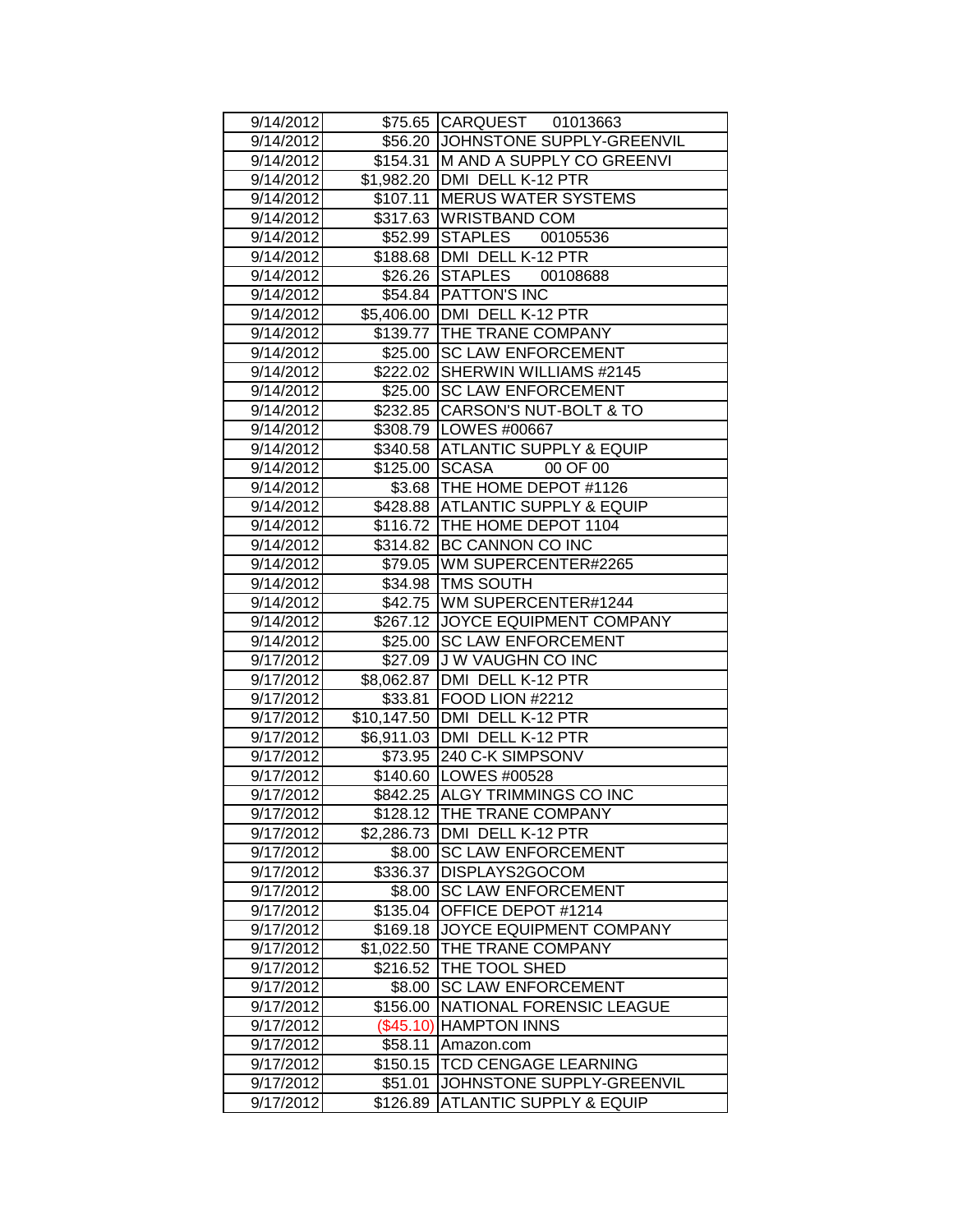| 9/17/2012 |             | \$181.48 ADVANCE AUTO PARTS #5440    |
|-----------|-------------|--------------------------------------|
| 9/17/2012 |             | \$10.53   LOWES #01718               |
| 9/17/2012 |             | \$8.00 SC LAW ENFORCEMENT            |
| 9/17/2012 |             | \$450.32 THE TRANE COMPANY           |
| 9/17/2012 |             | \$8.00 SC LAW ENFORCEMENT            |
| 9/17/2012 |             | \$78.12 JOLLY FARMER PRDCTS          |
| 9/17/2012 |             | \$372.06 EXTREMETEES                 |
|           |             | <b>NORFOLK WIRE &amp; ELECTRONIC</b> |
| 9/17/2012 | \$137.80    |                                      |
| 9/17/2012 | \$41.55     | <b>JOYCE EQUIPMENT COMPANY</b>       |
| 9/17/2012 |             | \$250.00 123SIGNUP                   |
| 9/17/2012 | \$14.16     | C C DICKSON CO 1079                  |
| 9/17/2012 |             | \$110.56 HOLDER ELECTRIC SUPPLY      |
| 9/17/2012 |             | \$264.60 CHICK-FIL-A #01076          |
| 9/17/2012 |             | \$24.00 GOODWILL INDUSTRIES #17      |
| 9/17/2012 |             | \$20.00   VZWRLSS PRPAY AUTOPAY      |
| 9/17/2012 |             | (\$45.10) HAMPTON INNS               |
| 9/17/2012 |             | \$16.76 ADVANCE AUTO PARTS #5440     |
| 9/17/2012 |             | \$8.00 SC LAW ENFORCEMENT            |
| 9/17/2012 |             | \$59.98 ADVANCE AUTO PARTS #5440     |
| 9/17/2012 |             | \$660.00 THE TRANE COMPANY           |
| 9/17/2012 |             | \$214.81 JOYCE EQUIPMENT COMPANY     |
| 9/17/2012 |             | \$61.43 MARSHALLS #0369              |
| 9/17/2012 | \$288.11    | <b>MCABEE TRACTOR &amp; TURF</b>     |
| 9/17/2012 | \$18.08     | J W VAUGHN CO INC                    |
| 9/17/2012 |             | \$16.73   LOWES #00528               |
| 9/17/2012 | \$38.22     | <b>TMS SOUTH</b>                     |
| 9/17/2012 | \$25.98     | <b>HOLDER ELECTRIC SUPPLY</b>        |
| 9/17/2012 | \$8.00      | <b>SC LAW ENFORCEMENT</b>            |
| 9/17/2012 |             | \$209.55 THE TRANE COMPANY           |
| 9/17/2012 |             | \$771.68 EXTREMETEES                 |
| 9/17/2012 |             | \$8.00 SC LAW ENFORCEMENT            |
| 9/17/2012 |             | \$65.47 HOLDER ELECTRIC SUPPLY       |
| 9/17/2012 | \$7.53      | <b>AAA SUPPLY - GVILLE</b>           |
| 9/17/2012 |             | \$18.54 HOBBY LOBBY #0318            |
| 9/17/2012 |             | \$8.00 SC LAW ENFORCEMENT            |
| 9/17/2012 | \$285.71    | <b>JOYCE EQUIPMENT COMPANY</b>       |
| 9/17/2012 |             | \$2,123.55 CORBIN TURF SUPPLY        |
| 9/17/2012 |             | (\$45.10) HAMPTON INNS               |
| 9/17/2012 | \$157.01    | <b>AAA SUPPLY - GVILLE</b>           |
| 9/17/2012 | \$1,151.83  | DMI DELL K-12 PTR                    |
| 9/17/2012 | \$24.00     | <b>GOODWILL INDUSTRIES #17</b>       |
| 9/17/2012 | \$19,300.56 | DMI DELL K-12 PTR                    |
| 9/17/2012 | \$20.13     | <b>THE TOOL SHED</b>                 |
| 9/17/2012 | \$189.00    | CHICK-FIL-A #01076                   |
| 9/17/2012 | \$32.11     | <b>TMS SOUTH</b>                     |
| 9/17/2012 | \$8.00      | <b>SC LAW ENFORCEMENT</b>            |
| 9/17/2012 | \$25.00     | <b>SC LAW ENFORCEMENT</b>            |
| 9/17/2012 | (\$140.00)  | <b>AHERNRENTALS GREENVILLE</b>       |
| 9/17/2012 | \$8.00      | <b>SC LAW ENFORCEMENT</b>            |
| 9/17/2012 | \$1,178.51  | AAA SUPPLY - GVILLE                  |
| 9/17/2012 | \$27,440.59 | DMI DELL K-12 PTR                    |
| 9/17/2012 | \$25.00     | <b>SC LAW ENFORCEMENT</b>            |
|           |             |                                      |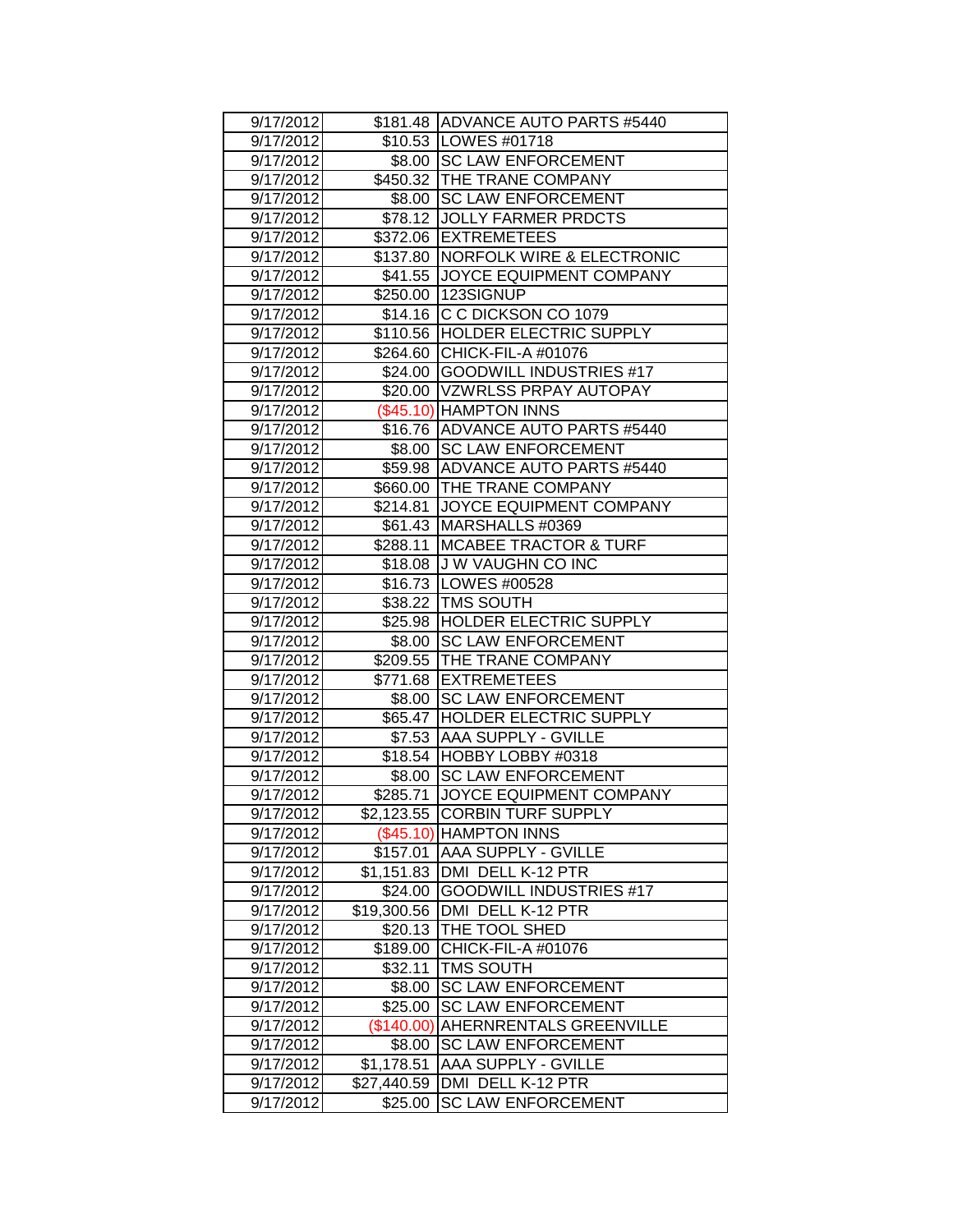| 9/17/2012              |                       | \$68.68 AMAZON MKTPLACE PMTS                          |
|------------------------|-----------------------|-------------------------------------------------------|
| 9/17/2012              |                       | \$25.00 SC LAW ENFORCEMENT                            |
| 9/17/2012              |                       | \$207.02 JOYCE EQUIPMENT COMPANY                      |
| 9/17/2012              |                       | \$8.00 SC LAW ENFORCEMENT                             |
| 9/17/2012              |                       | \$47.34 JJOHNSTONE SUPPLY-GREENVIL                    |
| 9/17/2012              |                       | \$137.69 HEATHERLY BROS AUTO SERVI                    |
| 9/17/2012              | \$8.00                | <b>SC LAW ENFORCEMENT</b>                             |
| 9/17/2012              | \$5.78                | ADVANCE AUTO PARTS #5440                              |
| 9/17/2012              |                       | \$150.53 VARSITY SPIRIT CLOTHING                      |
| 9/17/2012              |                       | \$10.97   LOWES #00667                                |
| 9/17/2012              |                       | \$64.49 WW GRAINGER                                   |
| 9/17/2012              |                       | \$135.00 NATIONAL SCHOLASTIC SPORT                    |
| 9/17/2012              |                       | \$433.12 C C DICKSON CO 1079                          |
| 9/17/2012              |                       | \$8.00 SC LAW ENFORCEMENT                             |
| 9/17/2012              |                       | \$29.43   LOWES #01983                                |
| 9/17/2012              |                       | \$20.00 VZWRLSS PRPAY AUTOPAY                         |
| 9/17/2012              |                       | \$4,573.43   DMI DELL K-12 PTR                        |
| 9/17/2012              |                       | \$16.45   LOWES #01718                                |
| 9/17/2012              |                       | (\$45.10) HAMPTON INNS                                |
| 9/17/2012              |                       | \$44.89 SWIMOUTLET.COM                                |
| 9/17/2012              | \$82.11               | The System Depot                                      |
| 9/17/2012              |                       | \$102.72 HOBBY LOBBY #0318                            |
| 9/17/2012              |                       | \$21.06 LOWES #01983                                  |
| 9/17/2012              |                       | \$314.87 CUSTOM SIGNS                                 |
| 9/17/2012              | \$8.00                | <b>SC LAW ENFORCEMENT</b>                             |
| 9/17/2012              | \$22.26               | SOCAR CHEMICAL COMPANY                                |
|                        |                       | DOLRTREE 5028 00050286                                |
| 9/17/2012              | \$5.00                |                                                       |
| 9/17/2012              | \$8.00                | <b>SC LAW ENFORCEMENT</b>                             |
| 9/17/2012              | \$8.00                | <b>SC LAW ENFORCEMENT</b>                             |
| 9/17/2012              |                       | \$20.26   TMS SOUTH                                   |
| 9/17/2012              | \$1,049.21            | <b>THE TRANE COMPANY</b>                              |
| 9/17/2012              | \$196.06              | JOHNSTONE SUPPLY-GREENVIL                             |
| 9/17/2012              |                       | \$78.82 THE HOME DEPOT 1127                           |
| 9/17/2012              | \$8.00                | <b>SC LAW ENFORCEMENT</b>                             |
| 9/17/2012              | \$27,440.59           | <b>JDMI DELL K-12 PTR</b>                             |
| 9/17/2012              |                       | \$8.00 SC LAW ENFORCEMENT                             |
| 9/17/2012              |                       | (\$45.10) HAMPTON INNS                                |
| 9/17/2012              |                       | (\$181.48) ADVANCE AUTO PARTS #5440                   |
| 9/17/2012              |                       | \$71.23 CRESCENT SUPPLY COMPANY I                     |
| 9/17/2012              | \$8.00                | <b>SC LAW ENFORCEMENT</b>                             |
| 9/17/2012              | \$413.89              | JOYCE EQUIPMENT COMPANY                               |
| 9/17/2012              | \$8.00                | <b>SC LAW ENFORCEMENT</b>                             |
| 9/17/2012              | \$152.94              | ELLIS FLOORING SALES #43                              |
| 9/17/2012              | \$67.71               | <b>GREENVILLE FENCE CO</b>                            |
| 9/17/2012              | \$165.00              | BARNES & NOBLE #2221                                  |
| 9/17/2012              | \$8.00                | <b>SC LAW ENFORCEMENT</b>                             |
| 9/17/2012              | \$112.83              | PORTER PAINTS 9388                                    |
| 9/17/2012              | \$20.00               | <b>VZWRLSS PRPAY AUTOPAY</b>                          |
| 9/17/2012              | \$63.96               | AMAZON MKTPLACE PMTS                                  |
| 9/17/2012              | \$98.20               | <b>HOLDER ELECTRIC SUPPLY</b>                         |
| 9/17/2012<br>9/17/2012 | \$8,656.38<br>\$80.31 | DMI DELL K-12 PTR<br><b>BLACK ELECTRICAL SUPPLY I</b> |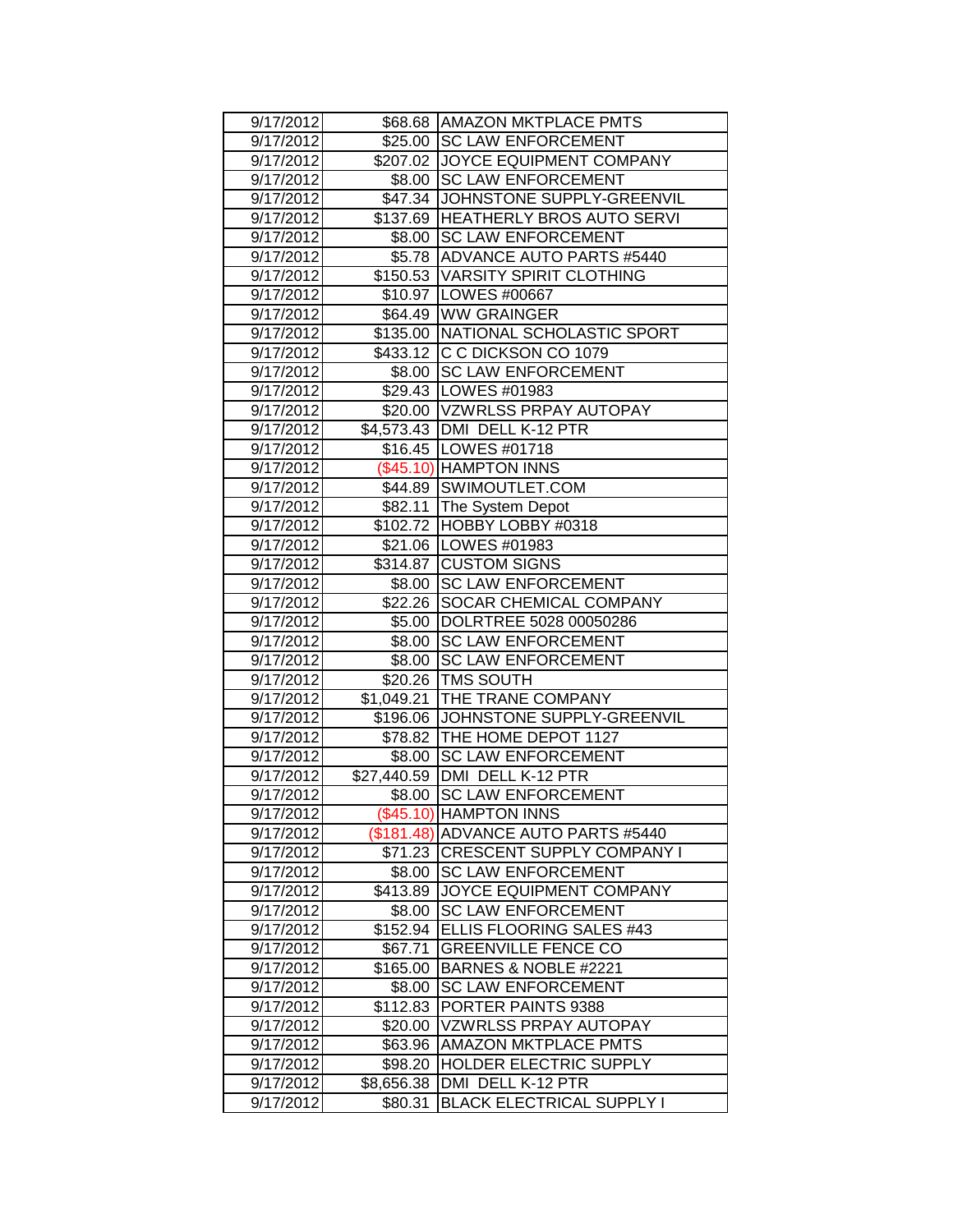| 9/17/2012 |            | \$8.00 SC LAW ENFORCEMENT            |
|-----------|------------|--------------------------------------|
| 9/17/2012 |            | \$193.97 LOWES #00907                |
| 9/17/2012 |            | \$112.81 JOHNSTONE SUPPLY-GREENVIL   |
| 9/17/2012 |            | \$8.00 SC LAW ENFORCEMENT            |
| 9/17/2012 |            | \$8.00 SC LAW ENFORCEMENT            |
| 9/17/2012 |            | \$6,342.21 DMI DELL K-12 PTR         |
| 9/17/2012 |            | \$86.75 AMAZON MKTPLACE PMTS         |
| 9/17/2012 |            | \$14,336.07   DMI DELL K-12 PTR      |
| 9/17/2012 |            | \$2.54 JOHNSTONE SUPPLY-GREENVIL     |
| 9/17/2012 |            | \$140.08   BATTERY SPECIALISTS       |
| 9/17/2012 | \$3,455.51 | DMI DELL K-12 PTR                    |
| 9/17/2012 |            | \$53.00 BC CANNON CO INC             |
| 9/17/2012 |            | \$651.22 AMAZING THREADS             |
| 9/17/2012 |            | \$11.02 BLACK ELECTRICAL SUPPLY I    |
| 9/17/2012 |            | \$19.02 J W VAUGHN CO INC            |
| 9/17/2012 |            | \$21.17 THE HOME DEPOT 1127          |
| 9/17/2012 |            | \$53.34 COMPUTER DIRECT OUTLET       |
| 9/17/2012 |            | \$31.98   LOWES #01718               |
| 9/17/2012 |            | \$8.00 SC LAW ENFORCEMENT            |
| 9/17/2012 |            | \$193.97 LOWES #00907                |
| 9/17/2012 |            | \$17.30 GAYLORD BROS INC             |
| 9/17/2012 |            | \$250.00 123SIGNUP                   |
| 9/17/2012 |            | \$109.14 MARSHALLS #0369             |
| 9/17/2012 |            | \$597.07   TOOLUP.COM                |
| 9/17/2012 | \$8.00     | <b>SC LAW ENFORCEMENT</b>            |
| 9/17/2012 | \$133.02   | <b>HAWKINS TOWING, INC</b>           |
| 9/17/2012 | \$116.58   | WORLD MKT 00002857                   |
| 9/17/2012 |            | \$8.00 SC LAW ENFORCEMENT            |
| 9/17/2012 |            | \$380.77 LOWES #00528                |
| 9/17/2012 |            | \$8.00 SC LAW ENFORCEMENT            |
| 9/17/2012 |            | \$1,484.53 THE TRANE COMPANY         |
| 9/17/2012 |            | \$72.00 AMAZON MKTPLACE PMTS         |
| 9/17/2012 | \$8.00     | <b>SC LAW ENFORCEMENT</b>            |
| 9/17/2012 | \$8.00     | <b>SC LAW ENFORCEMENT</b>            |
| 9/17/2012 |            | \$250.00 123SIGNUP                   |
| 9/17/2012 |            | \$209.07 SCHOLASTIC STORE            |
| 9/17/2012 |            | (\$45.10) HAMPTON INNS               |
| 9/17/2012 |            | \$45.35   THE HOME DEPOT 1127        |
| 9/17/2012 |            | (\$21.17) THE HOME DEPOT 1127        |
| 9/17/2012 | \$6,059.46 | DMI DELL K-12 PTR                    |
| 9/17/2012 | \$27.00    | <b>TEACHERSPAYTEACHERS</b>           |
| 9/17/2012 | \$37.78    | THE HOME DEPOT 1104                  |
| 9/17/2012 | \$71.94    | Amazon.com                           |
| 9/17/2012 | \$39.01    | LOWES #00528                         |
| 9/17/2012 | \$425.35   | <b>JOLLY FARMER PRDCTS</b>           |
| 9/17/2012 | \$1,609.08 | DMI DELL K-12 PTR                    |
| 9/17/2012 | (\$45.10)  | <b>HAMPTON INNS</b>                  |
| 9/17/2012 | \$52.96    | <b>BANKS APPLIANCE PARTS &amp; S</b> |
| 9/17/2012 | \$8.27     | <b>CRESCENT SUPPLY COMPANY I</b>     |
| 9/17/2012 | \$8.00     | <b>SC LAW ENFORCEMENT</b>            |
| 9/17/2012 | \$176.60   | <b>HERTZ EQUIPMENT</b>               |
| 9/17/2012 | \$8.00     | <b>SC LAW ENFORCEMENT</b>            |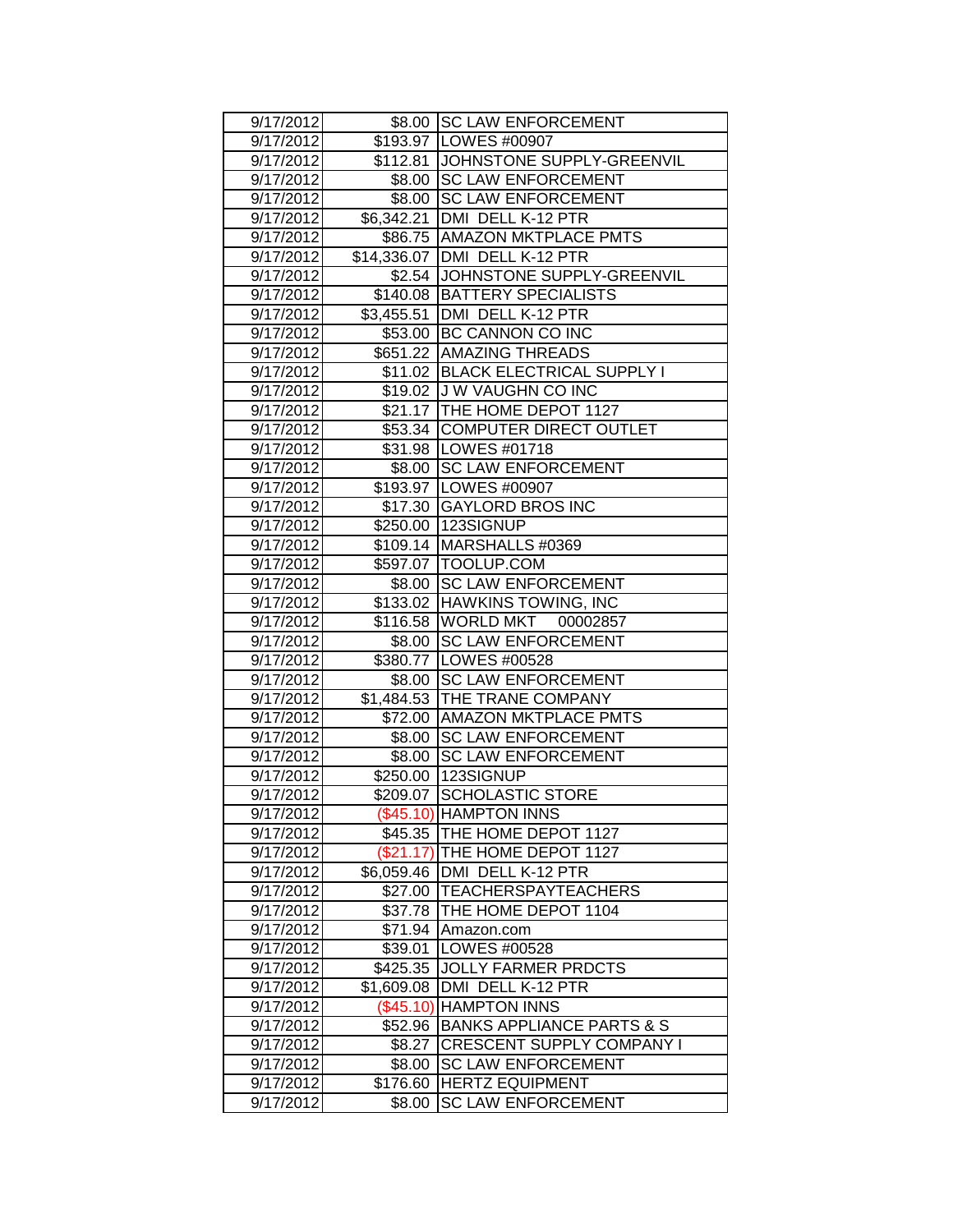| 9/17/2012              |                     | \$8.00 SC LAW ENFORCEMENT                         |
|------------------------|---------------------|---------------------------------------------------|
| 9/17/2012              |                     | \$8.00 SC LAW ENFORCEMENT                         |
| 9/17/2012              |                     | \$25.00 SC LAW ENFORCEMENT                        |
| 9/17/2012              |                     | \$873.00 DAKTRONICS, INC.                         |
| 9/17/2012              |                     | \$8.00 SC LAW ENFORCEMENT                         |
| 9/17/2012              |                     | \$22,937.72 DMI DELL K-12 PTR                     |
| 9/17/2012              |                     | \$73.16 LOWES #00528                              |
| 9/17/2012              | \$3,455.51          | DMI DELL K-12 PTR                                 |
| 9/17/2012              | \$151.20            | <b>OLD HUNDRED GROCERY &amp;</b>                  |
| 9/17/2012              | \$64.63             | RADIOSHACK COR00117986                            |
| 9/17/2012              |                     | \$65.99 FLOWERSHOPNETWORK.COM                     |
| 9/17/2012              |                     | \$8.00 SC LAW ENFORCEMENT                         |
| 9/17/2012              |                     | \$10.98 AMAZON MKTPLACE PMTS                      |
| 9/17/2012              |                     | \$291.32  LAKESHORE LEARNING MATER                |
| 9/17/2012              |                     | \$1,351.32 THE TRANE COMPANY                      |
| 9/17/2012              |                     | \$10,837.94   VARSITY SPIRIT CLOTHING             |
| 9/17/2012              |                     | \$8.00 SC LAW ENFORCEMENT                         |
| 9/17/2012              |                     | \$26,318.96 DMI DELL K-12 PTR                     |
| 9/17/2012              |                     | \$113.84   NB HANDY 110                           |
| 9/17/2012              |                     | \$8.00 SC LAW ENFORCEMENT                         |
| 9/17/2012              |                     | \$23.84 WM SUPERCENTER#2687                       |
| 9/17/2012              |                     | \$88.53 BATTERIES PLUS                            |
| 9/17/2012              |                     | \$241.15 JOHNSTONE SUPPLY-GREENVIL                |
| 9/17/2012              | \$707.00            | <b>RYANS #2126</b>                                |
| 9/17/2012              | \$49.84             | JOHNSTONE SUPPLY-GREENVIL                         |
| 9/17/2012              |                     | \$107.07   LOWES #00667                           |
| 9/17/2012              |                     | \$40.07   LOWES #00667                            |
| 9/18/2012              |                     | \$128.82 LOWES #01983                             |
| 9/18/2012              |                     | \$25.00 SC LAW ENFORCEMENT                        |
| 9/18/2012              |                     | \$20.00 VZWRLSS PRPAY AUTOPAY                     |
| 9/18/2012              |                     | \$140.19 EXCLAMARK AWARDS AND ENGR                |
|                        | \$25.00             | <b>SC LAW ENFORCEMENT</b>                         |
|                        |                     |                                                   |
| 9/18/2012              |                     |                                                   |
| 9/18/2012              |                     | \$48.19 WW GRAINGER                               |
| 9/18/2012              |                     | \$7.10   WILSONS 5 TO \$1 STORE                   |
| 9/18/2012              | \$77.21             | <b>CRESCENT SUPPLY COMPANY I</b>                  |
| 9/18/2012              | \$25.00             | <b>SC LAW ENFORCEMENT</b>                         |
| 9/18/2012              |                     | (\$12.99) LOWES #01983                            |
| 9/18/2012              | \$25.00             | <b>SC LAW ENFORCEMENT</b>                         |
| 9/18/2012              | \$127.20            | COOK & BOARDMAN OF                                |
| 9/18/2012              | \$47.70             | <b>COWART AWARDS</b>                              |
| 9/18/2012              | \$47.86             | ULTIMATE OFFICE SOLUTION                          |
| 9/18/2012              | \$25.00             | <b>SC LAW ENFORCEMENT</b>                         |
| 9/18/2012              | \$64.00             | SFE WORK WELL OCCUPATIONA                         |
| 9/18/2012              | \$25.00             | <b>SC LAW ENFORCEMENT</b>                         |
| 9/18/2012              | \$25.00             | <b>SC LAW ENFORCEMENT</b>                         |
| 9/18/2012              | \$25.00             | <b>SC LAW ENFORCEMENT</b>                         |
| 9/18/2012              | \$25.00             | <b>SC LAW ENFORCEMENT</b>                         |
| 9/18/2012              | \$25.00             | <b>SC LAW ENFORCEMENT</b>                         |
| 9/18/2012              | \$1,012.50          | FIND GREAT PEOPLE                                 |
| 9/18/2012              | \$16.90             | LOWES #00667                                      |
| 9/18/2012<br>9/18/2012 | \$20.00<br>\$810.00 | <b>VZWRLSS PRPAY AUTOPAY</b><br>FIND GREAT PEOPLE |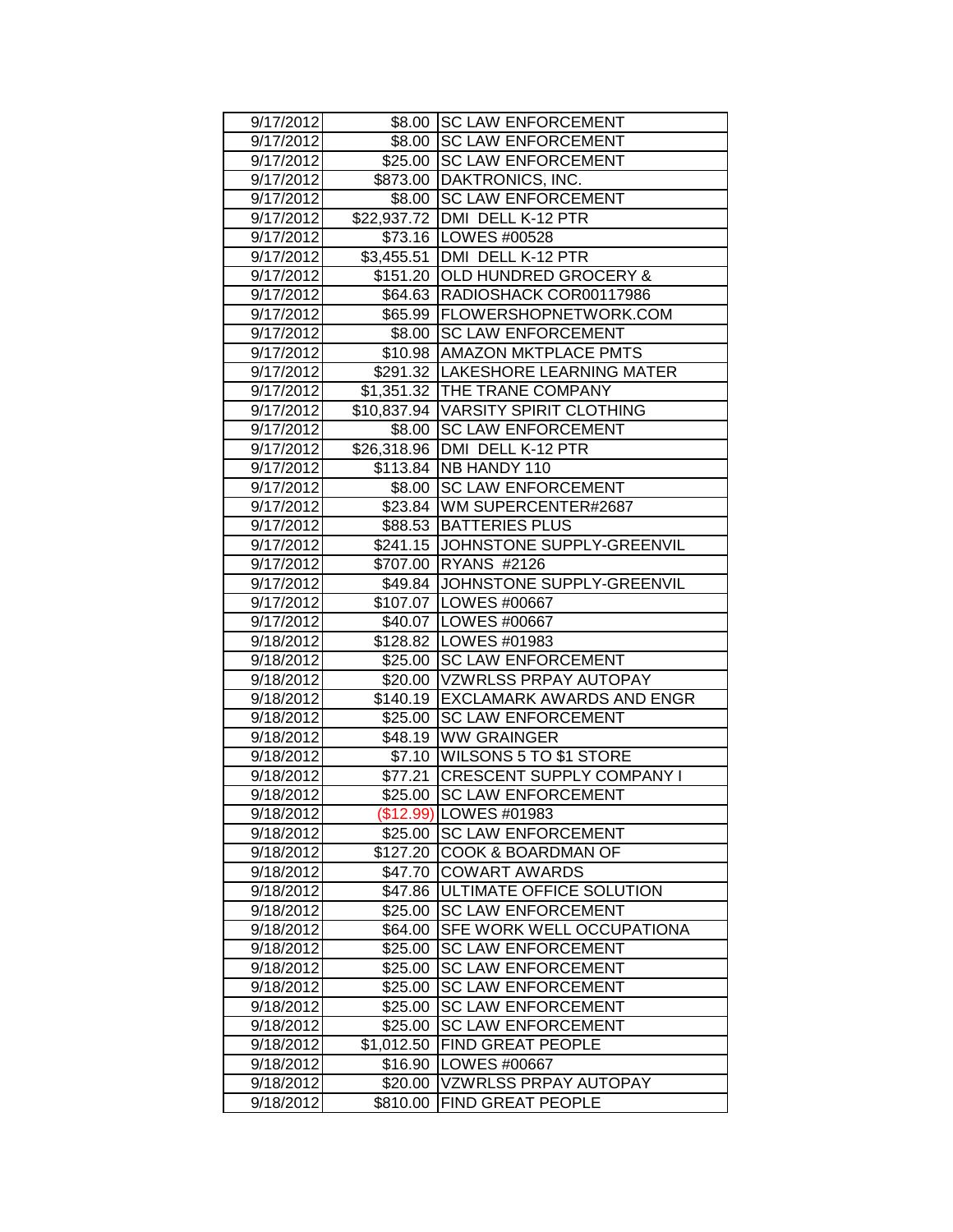| 9/18/2012              |                          | \$27.56   LOWES #01983                                 |
|------------------------|--------------------------|--------------------------------------------------------|
| 9/18/2012              |                          | \$25.00 SC LAW ENFORCEMENT                             |
| 9/18/2012              |                          | \$25.00 SC LAW ENFORCEMENT                             |
| 9/18/2012              | \$255.22                 | LOWES #01983                                           |
| 9/18/2012              | \$25.00                  | <b>SC LAW ENFORCEMENT</b>                              |
| 9/18/2012              | \$71.55                  | <b>HOLDER ELECTRIC SUPPLY</b>                          |
| 9/18/2012              | \$62.08                  | C C DICKSON CO 1004                                    |
| 9/18/2012              | \$25.00                  | <b>SC LAW ENFORCEMENT</b>                              |
| 9/18/2012              | \$27.51                  | <b>EXCLAMARK AWARDS AND ENGR</b>                       |
| 9/18/2012              | \$25.00                  | <b>SC LAW ENFORCEMENT</b>                              |
| 9/18/2012              |                          | \$12.03 TECHFORLESS.COM                                |
| 9/18/2012              | \$3,037.50               | <b>FIND GREAT PEOPLE</b>                               |
| 9/18/2012              | \$8.29                   | Amazon.com                                             |
| 9/18/2012              | \$316.58                 | <b>COURTYARD BY MARRIOTT-CHA</b>                       |
| 9/18/2012              | \$25.00                  | <b>SC LAW ENFORCEMENT</b>                              |
| 9/18/2012              | \$23.64                  | <b>IATLANTIC SUPPLY &amp; EQUIP</b>                    |
| 9/18/2012              | \$166.89                 | <b>LOWES #00528</b>                                    |
| 9/18/2012              | \$316.58                 | <b>COURTYARD BY MARRIOTT-CHA</b>                       |
| 9/18/2012              | \$25.00                  | <b>ISC LAW ENFORCEMENT</b>                             |
| 9/18/2012              | \$25.00                  | <b>SC LAW ENFORCEMENT</b>                              |
| 9/18/2012              | \$25.00                  | <b>SC LAW ENFORCEMENT</b>                              |
| 9/18/2012              | \$36.74                  | THE TRANE COMPANY                                      |
| 9/18/2012              | \$25.00                  | <b>SC LAW ENFORCEMENT</b>                              |
| 9/18/2012              | \$25.00                  | <b>SC LAW ENFORCEMENT</b>                              |
| 9/18/2012              | \$57.28                  | AMAZON MKTPLACE PMTS                                   |
| 9/18/2012              | \$25.00                  | <b>SC LAW ENFORCEMENT</b>                              |
| 9/18/2012              | \$25.00                  | <b>SC LAW ENFORCEMENT</b>                              |
| 9/18/2012              | \$267.30                 | MCDONALD'S F22964                                      |
| 9/18/2012              | \$25.00                  | <b>SC LAW ENFORCEMENT</b>                              |
| 9/18/2012              | \$25.00                  | <b>SC LAW ENFORCEMENT</b>                              |
| 9/18/2012              | \$76.32                  | <b>COWART AWARDS</b>                                   |
| 9/18/2012              | \$31.23                  | <b>LOWES #00667</b>                                    |
| 9/18/2012              | \$11.58                  | <b>PORTER PAINTS 9388</b>                              |
| 9/18/2012              | \$4.54                   | <b>ICLASSIC ACE HARDWARE</b>                           |
| 9/18/2012              |                          | \$8.47 CLASSIC ACE HARDWARE                            |
| 9/18/2012              |                          | \$92.30   LOWES #01718                                 |
| 9/18/2012              | \$316.58                 | COURTYARD BY MARRIOTT-CHA                              |
| 9/18/2012              | \$149.70                 | PLANK ROAD PUBLISHING<br><b>APL APPLE ONLINE STORE</b> |
| 9/18/2012              | \$3,184.24               | <b>ANTHONY GRAPHICS</b>                                |
| 9/18/2012              | \$4,816.92               | <b>DBC BLICK ART MATERIAL</b>                          |
| 9/18/2012              | \$1,880.78               | THE TRANE COMPANY                                      |
| 9/18/2012<br>9/18/2012 | (\$1,494.60)<br>\$316.58 | COURTYARD BY MARRIOTT-CHA                              |
| 9/18/2012              | \$2,430.00               | <b>FIND GREAT PEOPLE</b>                               |
| 9/18/2012              | \$1,071.61               | <b>NEFF COMPANY</b>                                    |
| 9/18/2012              | \$25.00                  | <b>SC LAW ENFORCEMENT</b>                              |
| 9/18/2012              | \$55.79                  | LOWES #00667                                           |
| 9/18/2012              | $(\$36.04)$              | <b>CRESCENT SUPPLY COMPANY I</b>                       |
| 9/18/2012              | \$172.43                 | <b>ANTHONY GRAPHICS</b>                                |
| 9/18/2012              | \$25.00                  | <b>SC LAW ENFORCEMENT</b>                              |
| 9/18/2012              | \$345.56                 | <b>COWART AWARDS</b>                                   |
| 9/18/2012              | \$266.47                 | SAFEGUARD BUS SYS INC                                  |
|                        |                          |                                                        |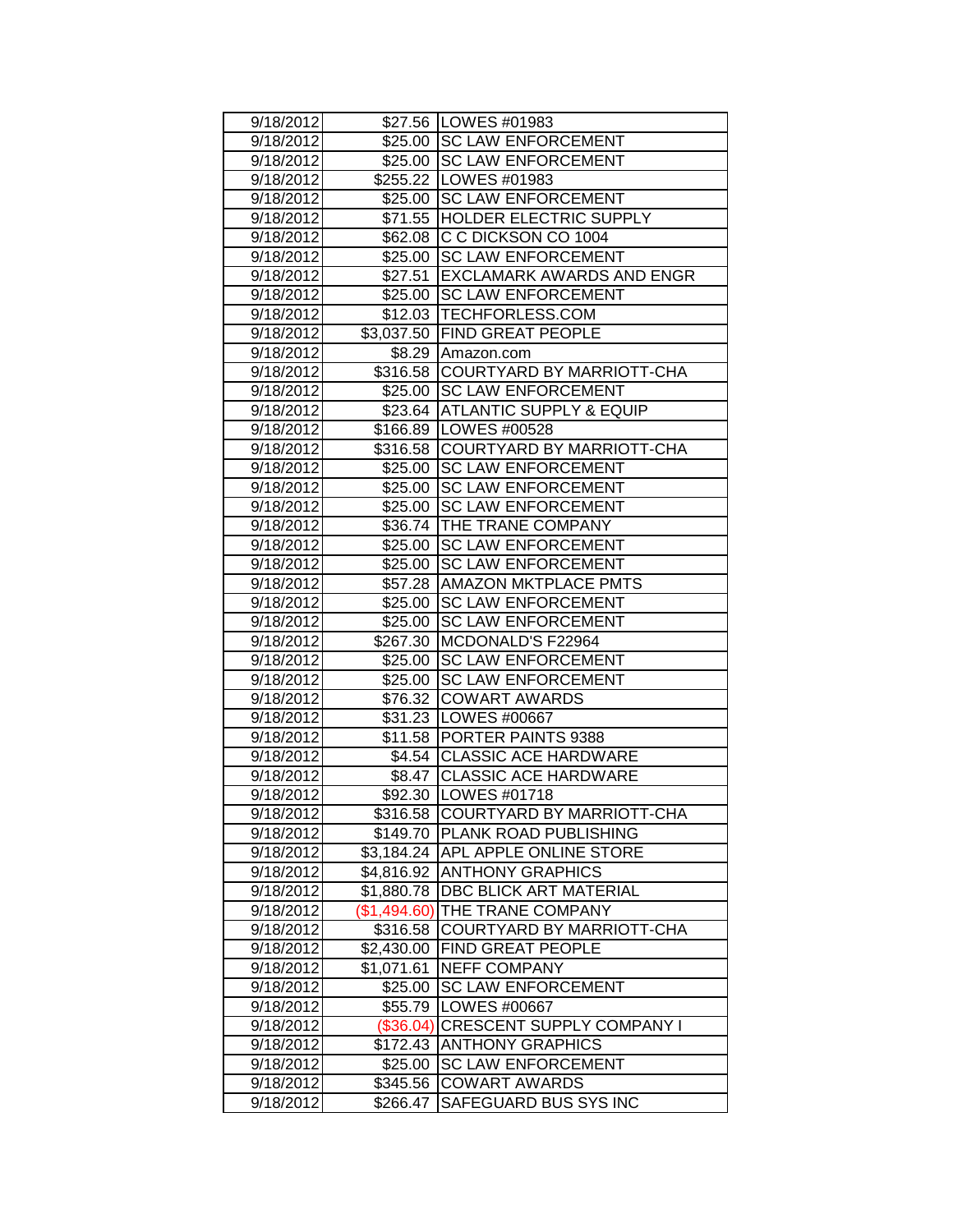| 9/18/2012 |             | \$57.24 COWART AWARDS              |
|-----------|-------------|------------------------------------|
| 9/18/2012 |             | \$1,825.32 EXTREMETEES             |
| 9/18/2012 |             | \$25.00 SC LAW ENFORCEMENT         |
| 9/18/2012 |             | \$27.22   LOWES #01718             |
| 9/18/2012 |             | \$10.08   LOWES #00528             |
| 9/18/2012 |             | \$76.30 SHERWIN WILLIAMS #2194     |
| 9/18/2012 |             | (\$37.93) WW GRAINGER              |
| 9/19/2012 |             | \$53.27 WM SUPERCENTER#2265        |
| 9/19/2012 |             | \$9.17 ADVANCE AUTO PARTS #5440    |
| 9/19/2012 | \$5.26      | <b>ADVANCE AUTO PARTS #5440</b>    |
| 9/19/2012 | \$25.00     | <b>SC LAW ENFORCEMENT</b>          |
| 9/19/2012 |             | \$804.24 M AND A SUPPLY CO GREENVI |
| 9/19/2012 |             | \$62.83 GREER GAS 1911000          |
| 9/19/2012 |             | \$81.87   LOWES #01718             |
| 9/19/2012 |             | \$25.00 SC LAW ENFORCEMENT         |
| 9/19/2012 | \$25.00     | <b>SC LAW ENFORCEMENT</b>          |
| 9/19/2012 |             | \$464.02   LOWES #01718            |
| 9/19/2012 |             | \$142.75 JJASON'S DELI # 049 Q64   |
| 9/19/2012 |             | \$71.40 BELT OUTLET.COM            |
| 9/19/2012 |             | \$24.17 COOK & BOARDMAN OF         |
| 9/19/2012 |             | \$66.95   TMS SOUTH                |
| 9/19/2012 |             | \$514.15 CAROLINA LAWN & TRACTOR   |
| 9/19/2012 |             | \$45.00 USPS 45868006829808953     |
| 9/19/2012 | \$25.00     | <b>SC LAW ENFORCEMENT</b>          |
| 9/19/2012 | \$2,286.73  | DMI DELL K-12 PTR                  |
| 9/19/2012 | \$4,967.16  | <b>REI GREENWOODHEINEMANN</b>      |
| 9/19/2012 | \$8.00      | <b>SC LAW ENFORCEMENT</b>          |
| 9/19/2012 |             | \$22,937.72 DMI DELL K-12 PTR      |
| 9/19/2012 |             | \$779.52 CAROLINA LAWN & TRACTOR   |
| 9/19/2012 | \$36.86     | Amazon.com                         |
| 9/19/2012 | \$55.95     | <b>AMAZON MKTPLACE PMTS</b>        |
| 9/19/2012 | \$135.00    | NATIONAL SCHOLASTIC SPORT          |
| 9/19/2012 | \$24,010.51 | DMI DELL K-12 PTR                  |
| 9/19/2012 |             | \$5,292.79 DMI DELL K-12 PTR       |
| 9/19/2012 |             | \$47.77   BLUE RAVEN TECHNOLOGY    |
| 9/19/2012 |             | \$14.52 HOLDER ELECTRIC SUPPLY     |
| 9/19/2012 | \$25.00     | <b>SC LAW ENFORCEMENT</b>          |
| 9/19/2012 | \$37.70     | <b>HOLDER ELECTRIC SUPPLY</b>      |
| 9/19/2012 | \$15.13     | <b>CRESCENT SUPPLY COMPANY I</b>   |
| 9/19/2012 | \$19.95     | <b>AMERICAN CERAMIC SOCIE</b>      |
| 9/19/2012 | \$43.05     | <b>FGS HARDWARE</b>                |
| 9/19/2012 | \$4.21      | LOWES #01718                       |
| 9/19/2012 | \$135.22    | <b>BI-LO 92</b>                    |
| 9/19/2012 | \$550.14    | NAPA AUTO 0022603                  |
| 9/19/2012 | \$2,536.85  | DMI DELL K-12 PTR                  |
| 9/19/2012 | \$3,455.51  | DMI DELL K-12 PTR                  |
| 9/19/2012 | \$130.36    | LOWES #00528                       |
| 9/19/2012 | \$32.07     | GATEWAY#9 G'VILLE                  |
| 9/19/2012 | \$70.98     | M AND A SUPPLY CO GREENVI          |
| 9/19/2012 | \$577.67    | INTERSTATE TRANSPORTATION          |
| 9/19/2012 | \$7,610.62  | DMI DELL K-12 PTR                  |
| 9/19/2012 | \$92.31     | SMITHTURF AND IRRIGATI             |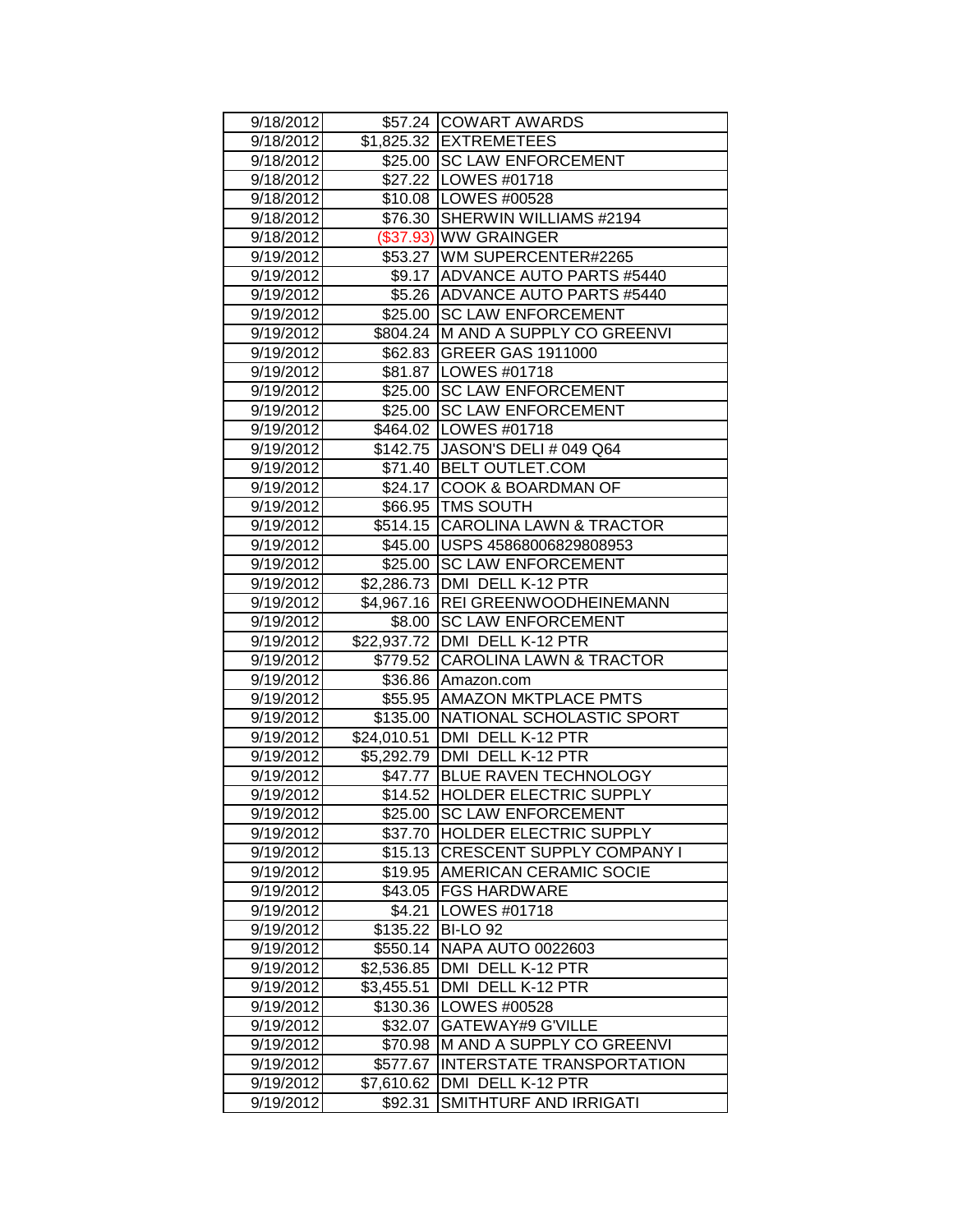| 9/19/2012 |             | \$557.22 JJOHNSTONE SUPPLY-GREENVIL |
|-----------|-------------|-------------------------------------|
| 9/19/2012 |             | \$782.83 HERITAGE FOOD SERVICE      |
| 9/19/2012 |             | \$4,328.20 DMI DELL K-12 PTR        |
| 9/19/2012 |             | \$242.25 AMAZING THREADS            |
| 9/19/2012 |             | \$25.00 SC LAW ENFORCEMENT          |
| 9/19/2012 |             | \$7,314.00   DMI DELL K-12 PTR      |
| 9/19/2012 | \$13.21     | LOWES #01983                        |
| 9/19/2012 |             | \$342.05 JOHNSTONE SUPPLY-GREENVIL  |
| 9/19/2012 | \$425.40    | <b>SSI SCHOOL SPECIALTY</b>         |
| 9/19/2012 |             | \$27,440.59 DMI DELL K-12 PTR       |
| 9/19/2012 |             | \$9.45 ADVANCE AUTO PARTS #5440     |
| 9/19/2012 |             | \$27,440.59   DMI DELL K-12 PTR     |
| 9/19/2012 |             | \$69.06   MCABEE TRACTOR & TURF     |
| 9/19/2012 |             | \$17,203.28   DMI DELL K-12 PTR     |
| 9/19/2012 |             | \$14.92 SHERWIN WILLIAMS #2735      |
| 9/19/2012 |             | \$3,949.56   DMI DELL K-12 PTR      |
| 9/19/2012 |             | \$94.21 CAROLINA LAWN & TRACTOR     |
| 9/19/2012 |             | \$45.00 USPS 45868006829808953      |
| 9/19/2012 |             | \$22.13 TMS SOUTH                   |
| 9/19/2012 |             | \$2,117.11   DMI DELL K-12 PTR      |
| 9/19/2012 |             | \$9,010.00 DMI DELL K-12 PTR        |
| 9/19/2012 |             | \$32.55   LOWES #00667              |
| 9/19/2012 |             | \$163.80 AMZ Displays2go            |
| 9/19/2012 |             | \$558.54 HANDI CLEAN PRODUCTS INC   |
| 9/19/2012 |             | \$91.27 JOYCE EQUIPMENT COMPANY     |
| 9/19/2012 | \$22.31     | <b>CRESCENT SUPPLY COMPANY I</b>    |
| 9/19/2012 |             | \$27,440.59 DMI DELL K-12 PTR       |
|           |             |                                     |
| 9/19/2012 |             | (\$24.99) RRS ROADRUNNER VIPCLUB    |
| 9/19/2012 |             | \$15.88 RADIOSHACK COR00196238      |
| 9/19/2012 |             | \$27,440.59 DMI DELL K-12 PTR       |
| 9/19/2012 |             | \$27,440.59   DMI DELL K-12 PTR     |
| 9/19/2012 |             | \$25.00 SC LAW ENFORCEMENT          |
| 9/19/2012 |             | \$51.02   LOWES #00528              |
| 9/19/2012 |             | \$146.28   DMI DELL K-12 PTR        |
| 9/19/2012 |             | \$5,759.18   DMI DELL K-12 PTR      |
| 9/19/2012 |             | \$354.00 KEVIN WHITAKER CHEVROLET   |
| 9/19/2012 |             | \$741.52 SPECIALTY STEELS 1         |
| 9/19/2012 | \$180.20    | DMI DELL K-12 PTR                   |
| 9/19/2012 | \$25.00     | <b>SC LAW ENFORCEMENT</b>           |
| 9/19/2012 | \$48.57     | <b>TMS SOUTH</b>                    |
| 9/19/2012 | \$124.50    | SHERWIN WILLIAMS #2145              |
| 9/19/2012 | \$5,073.76  | DMI DELL K-12 PTR                   |
| 9/19/2012 | \$758.30    | SUNBELT RENTALS #002                |
| 9/19/2012 | \$38.00     | THE HOME DEPOT 1127                 |
| 9/19/2012 | \$86.16     | <b>BI-LO 661</b>                    |
| 9/19/2012 | \$189.42    | <b>HOLDER ELECTRIC SUPPLY</b>       |
| 9/19/2012 | \$799.58    | HANDI CLEAN PRODUCTS INC            |
| 9/19/2012 | \$25.00     | <b>SC LAW ENFORCEMENT</b>           |
| 9/19/2012 | \$25.00     | <b>SC LAW ENFORCEMENT</b>           |
| 9/19/2012 | \$61.82     | LOWES #01718                        |
| 9/19/2012 | $(\$64.94)$ | <b>EDWEEK.ORG</b>                   |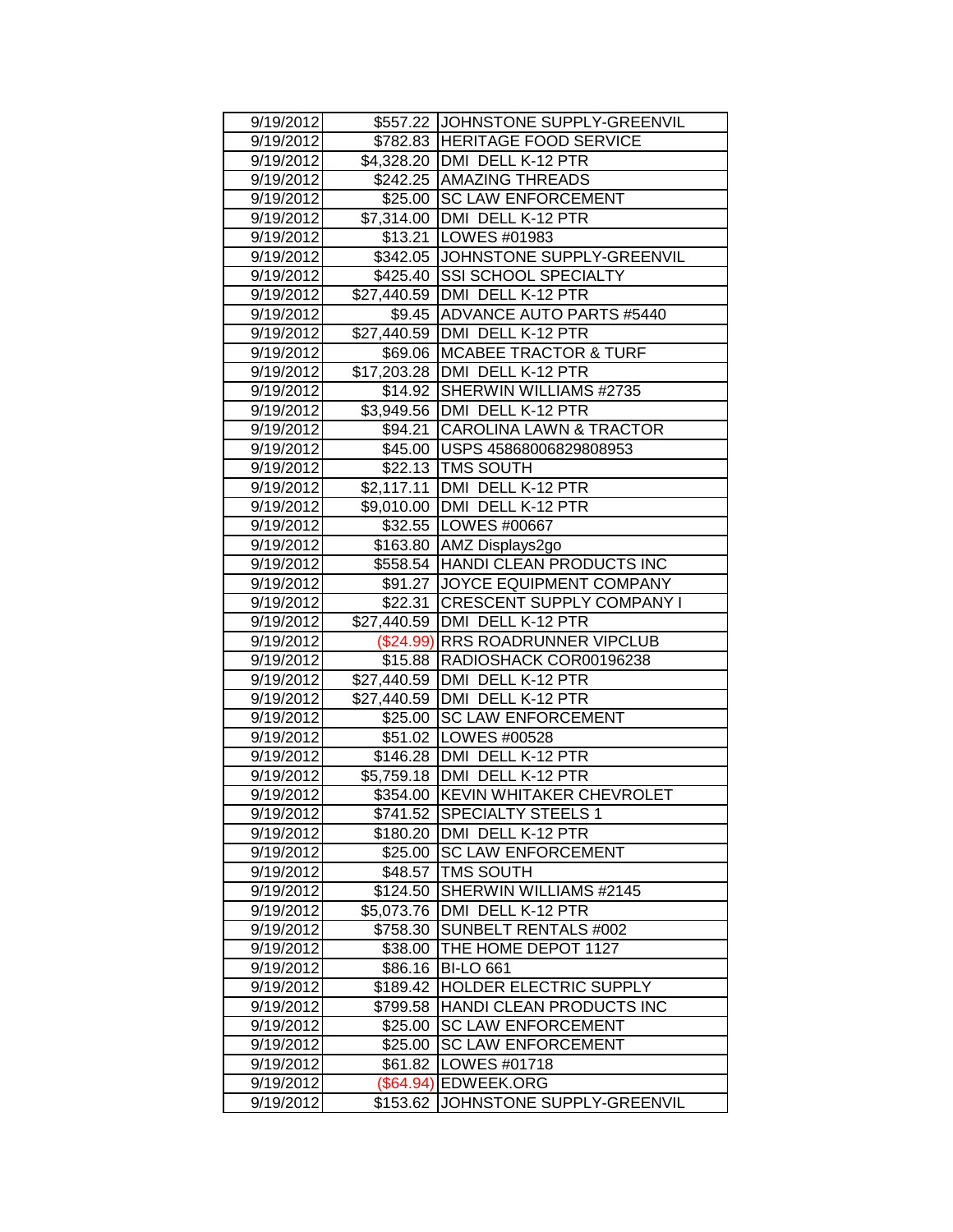| 9/19/2012              |                       | \$22,937.72 DMI DELL K-12 PTR              |
|------------------------|-----------------------|--------------------------------------------|
| 9/19/2012              |                       | \$26.82 WM SUPERCENTER#2265                |
| 9/19/2012              |                       | \$8.45   LOWES #00528                      |
| 9/19/2012              |                       | \$35.89 CARQUEST 01013663                  |
| 9/19/2012              |                       | \$7.21 CAMCOR INC                          |
| 9/19/2012              |                       | \$29.35 PANERA BREAD #859                  |
| 9/19/2012              |                       | \$188.68 DMI DELL K-12 PTR                 |
| 9/19/2012              |                       | \$20,070.50   DMI DELL K-12 PTR            |
| 9/19/2012              |                       | \$10.88   LOWES #00667                     |
| 9/19/2012              |                       | \$79.53 TRACTOR SUPPLY #747                |
| 9/19/2012              | \$169.00              | STK BIGSTOCKPHOTO.COM                      |
| 9/19/2012              |                       | \$57.46 TMS SOUTH                          |
| 9/19/2012              | \$25.00               | <b>SC LAW ENFORCEMENT</b>                  |
| 9/19/2012              | \$44.30               | <b>COWART AWARDS</b>                       |
| 9/19/2012              |                       | \$299.95 CARSON'S NUT-BOLT & TO            |
| 9/19/2012              |                       | \$59.50 Amazon.com                         |
| 9/19/2012              |                       | \$2.04   TMS SOUTH                         |
| 9/19/2012              |                       | \$16.78 BI-LO 274                          |
| 9/19/2012              |                       | \$23.04 THE HOME DEPOT #1126               |
| 9/19/2012              |                       | \$19.08 SOUTHEASTERN ELECTRICA             |
| 9/19/2012              |                       | \$8.89   LOWES #01983                      |
| 9/19/2012              | \$25.00               | <b>SC LAW ENFORCEMENT</b>                  |
| 9/19/2012              | \$16.37               | LOWES #00528                               |
| 9/19/2012              | \$25.00               | <b>SC LAW ENFORCEMENT</b>                  |
| 9/19/2012              | \$6,582.60            | DMI DELL K-12 PTR                          |
| 9/19/2012              | \$243.72              | <b>HOLDER ELECTRIC SUPPLY</b>              |
|                        |                       |                                            |
| 9/19/2012              |                       | \$49.78   TMS SOUTH                        |
| 9/19/2012              | \$739.56              | <b>GREENVILLE TURF &amp; TRACTOR</b>       |
| 9/19/2012              |                       | \$38.56 PAPA JOHNS #0193                   |
| 9/19/2012              |                       | \$43.92 HOLDER ELECTRIC SUPPLY             |
| 9/19/2012              |                       | \$21.17   LOWES #00667                     |
| 9/19/2012              |                       | \$8.44 THE HOME DEPOT 1127                 |
| 9/19/2012              |                       | \$6,925.10 DMI DELL K-12 PTR               |
| 9/19/2012              |                       | \$28.05 BI-LO 274                          |
| 9/19/2012              | \$55.52               | SHERWIN WILLIAMS #2785                     |
| 9/19/2012              |                       | \$4,865.40   DMI DELL K-12 PTR             |
| 9/19/2012              |                       | \$115.07   TMS SOUTH                       |
| 9/19/2012              | \$27,440.59           | DMI DELL K-12 PTR                          |
| 9/19/2012              | \$3,295.44            | <b>EXTREMETEES</b>                         |
| 9/19/2012              | \$50.71               | LOWES #00528                               |
| 9/19/2012              | \$19.07               | NORTHERN TOOL EQUIPMNT                     |
| 9/19/2012              | \$145.54              | <b>CRESCENT SUPPLY COMPANY I</b>           |
| 9/19/2012              | \$31.01               | <b>AMAZON MKTPLACE PMTS</b>                |
| 9/19/2012              | \$27.51               | Amazon.com                                 |
| 9/19/2012              | \$2.75                | HOLDER ELECTRIC SUPPLY                     |
| 9/19/2012              | \$875.77              | LOWES #00528                               |
| 9/19/2012              | \$73.89               | DEWALT FACTORY SVC #72                     |
| 9/19/2012              | \$311.82              | <b>ADVANCE AUTO PARTS #5440</b>            |
| 9/19/2012              | \$356.13              | <b>KMART 07274</b>                         |
| 9/19/2012              | \$25.00               | <b>SC LAW ENFORCEMENT</b>                  |
| 9/19/2012<br>9/19/2012 | \$8,109.00<br>\$71.02 | DMI DELL K-12 PTR<br>FORMS AND SUPPLY-AOPD |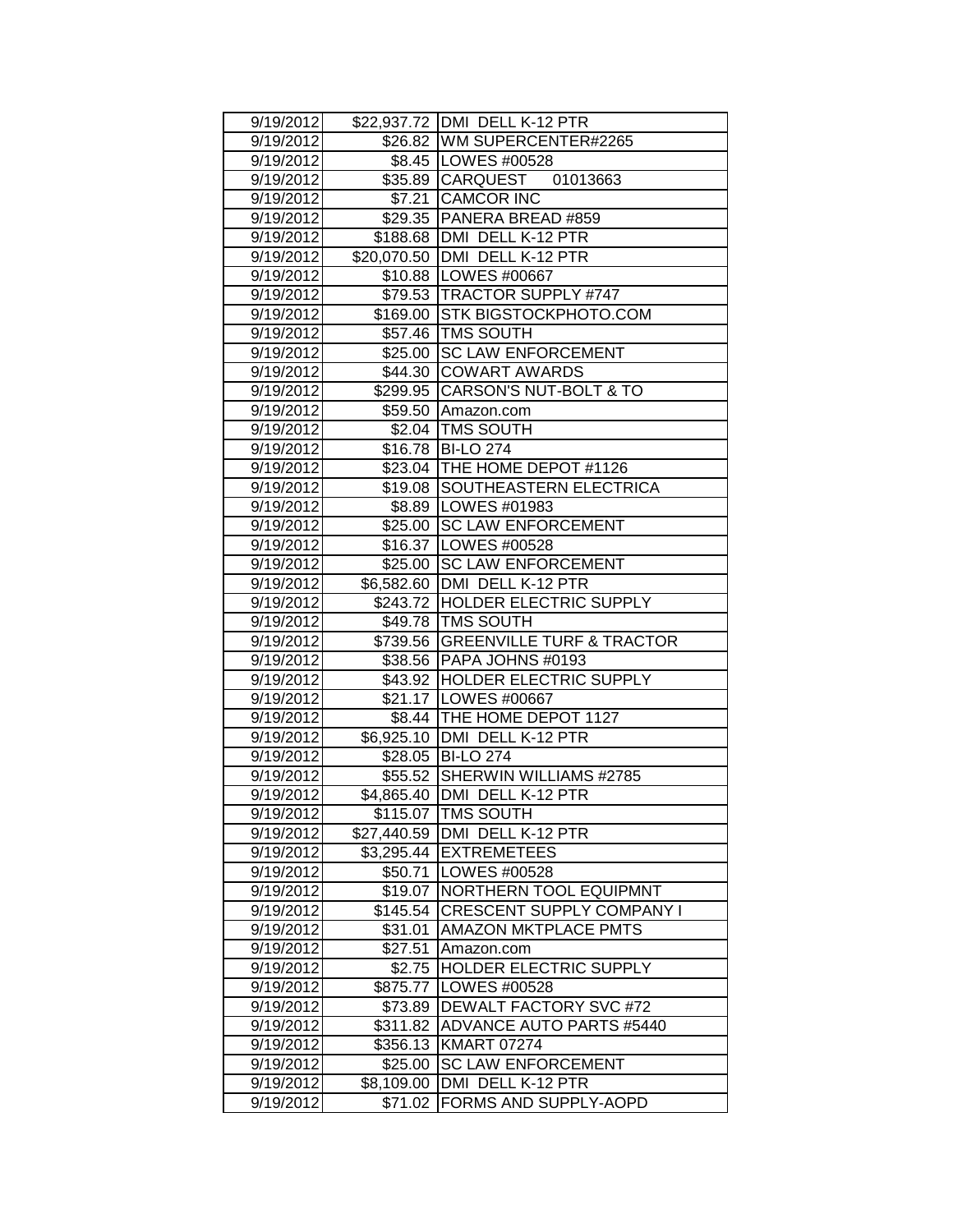| 9/19/2012 |                        | \$169.49   THE TOOL SHED             |
|-----------|------------------------|--------------------------------------|
| 9/19/2012 |                        | \$918.96 JJOYCE EQUIPMENT COMPANY    |
| 9/19/2012 |                        | \$69.88  ROBBINS TIRE SERVI          |
| 9/19/2012 |                        | \$25.00 SC LAW ENFORCEMENT           |
| 9/20/2012 |                        | \$713.76   ROBBINS TIRE SERVI        |
| 9/20/2012 | $\overline{$}3,430.08$ | DMI DELL K-12 PTR                    |
| 9/20/2012 | \$8.00                 | <b>SC LAW ENFORCEMENT</b>            |
| 9/20/2012 | \$9.74                 | <b>SHERWIN WILLIAMS #2735</b>        |
| 9/20/2012 | \$133.09               | <b>BLACK ELECTRICAL SUPPLY I</b>     |
| 9/20/2012 | \$627.57               | <b>HOLDER ELECTRIC SUPPLY</b>        |
| 9/20/2012 |                        | \$310.00 NAPA AUTO 0022603           |
| 9/20/2012 |                        | \$167.35 C C DICKSON CO 1063         |
| 9/20/2012 |                        | \$36.74 KEVIN WHITAKER CHEVROLET     |
| 9/20/2012 |                        | \$1,731.28   DMI DELL K-12 PTR       |
| 9/20/2012 |                        | \$0.45 INTERNATIONAL TRANSACTION     |
| 9/20/2012 |                        | \$29.93 PORTER PAINTS 9388           |
| 9/20/2012 |                        | \$151.18   LOWES #00528              |
| 9/20/2012 |                        | \$112.82 BI-LO 624                   |
| 9/20/2012 |                        | \$18.10   LOWES #00667               |
| 9/20/2012 |                        | \$1,340.64 BLACK ELECTRICAL SUPPLY I |
| 9/20/2012 |                        | (\$28.62) WM SUPERCENTER#0640        |
| 9/20/2012 |                        | \$34.47   BI-LO 150                  |
| 9/20/2012 | \$42.90                | <b>SAGE PUBLICATIONS INC.</b>        |
| 9/20/2012 |                        | \$90.00 THE PEACE CENTER FOR THE     |
| 9/20/2012 | \$22.26                | AAA LOCKSMITH & ALARM COM            |
| 9/20/2012 |                        | \$21.94   NATURE STORE (THE)         |
| 9/20/2012 |                        | \$65.72   LOWES #00528               |
| 9/20/2012 |                        | \$64.00 SFE WORK WELL OCCUPATIONA    |
| 9/20/2012 | \$198.45               | JOHNSTONE SUPPLY-GREENVIL            |
| 9/20/2012 |                        | \$12.50 CAROLINA LOCKSMITHS          |
| 9/20/2012 | \$5.56                 | <b>AMAZON MKTPLACE PMTS</b>          |
| 9/20/2012 | \$3,278.58             | PIONEER REVERE 8008771500            |
| 9/20/2012 | \$169.39               | <b>J W PEPPER</b>                    |
| 9/20/2012 | \$40.00                | <b>INATIONAL FORENSIC LEAGUE</b>     |
| 9/20/2012 |                        | \$291.98 HOLDER ELECTRIC SUPPLY      |
| 9/20/2012 |                        | \$61.82 JJOHNSTONE SUPPLY-GREENVIL   |
| 9/20/2012 |                        | \$7.92 THE HOME DEPOT 1127           |
| 9/20/2012 | \$64.00                | <b>SFE WORK WELL OCCUPATIONA</b>     |
| 9/20/2012 | \$15.33                | CVS PHARMACY #3380 Q03               |
| 9/20/2012 | \$82.05                | <b>TMS SOUTH</b>                     |
| 9/20/2012 | \$25.00                | <b>SC LAW ENFORCEMENT</b>            |
| 9/20/2012 | \$1,226.46             | <b>AAA SUPPLY - GVILLE</b>           |
| 9/20/2012 | \$25.61                | THE HOME DEPOT 1104                  |
| 9/20/2012 | \$3,805.32             | DMI DELL K-12 PTR                    |
| 9/20/2012 | \$107.40               | THE HOME DEPOT #1126                 |
| 9/20/2012 | \$4.49                 | <b>AMAZON MKTPLACE PMTS</b>          |
| 9/20/2012 | \$690.54               | <b>GARFIELD SIGNS &amp; GRAPHICS</b> |
| 9/20/2012 | \$45.37                | C C DICKSON CO 1063                  |
| 9/20/2012 | \$27,440.59            | DMI DELL K-12 PTR                    |
| 9/20/2012 |                        | (\$65.51) ADVANCE AUTO PARTS #5440   |
| 9/20/2012 | \$16.74                | <b>BI-LO 563</b>                     |
| 9/20/2012 | \$6.98                 | <b>AMAZON MKTPLACE PMTS</b>          |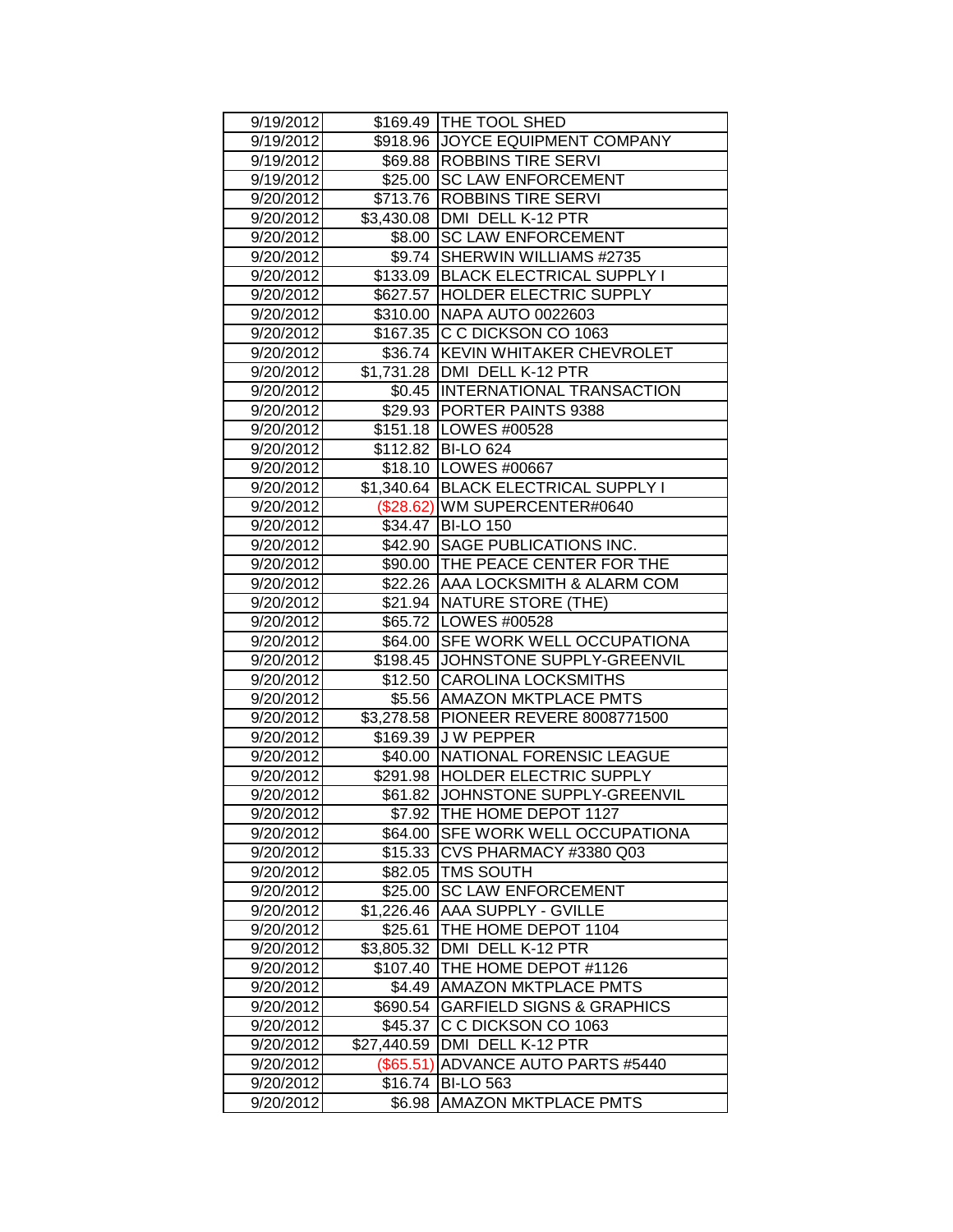|           |            | \$736.23 JJOHNSTONE SUPPLY-GREENVIL  |
|-----------|------------|--------------------------------------|
| 9/20/2012 |            | \$18.77 BROADWAY BAGELS              |
| 9/20/2012 |            |                                      |
| 9/20/2012 |            | \$280.00 LAMINEX INC                 |
| 9/20/2012 |            | \$1,137.58 BATTERIES PLUS            |
| 9/20/2012 |            | \$1,303.74 SSI CLASSROOM DIRECT      |
| 9/20/2012 |            | \$19.53 BAKER DIST CO 578            |
| 9/20/2012 |            | (\$5.82) ADVANCE AUTO PARTS #5440    |
| 9/20/2012 |            | \$264.07 JJOHNSTONE SUPPLY-GREENVIL  |
| 9/20/2012 |            | \$4,328.20 DMI DELL K-12 PTR         |
| 9/20/2012 |            | \$25.15 GREENVILLE TURF & TRACTOR    |
| 9/20/2012 |            | \$16.83 WM SUPERCENTER#2265          |
| 9/20/2012 |            | \$59.65   THE HOME DEPOT 1119        |
| 9/20/2012 |            | \$71.33 ADVANCE AUTO PARTS #5440     |
| 9/20/2012 |            | \$73.37   TMS SOUTH                  |
| 9/20/2012 |            | \$53.65 FOOD LION #2212              |
| 9/20/2012 |            | \$3,267.00 TCD CENGAGE LEARNING      |
| 9/20/2012 |            | \$5.82 ADVANCE AUTO PARTS #5440      |
| 9/20/2012 |            | \$31.69   LOWES #00667               |
| 9/20/2012 |            | \$74.28 CHARTER COMM                 |
| 9/20/2012 |            | (\$30.00) ADVANCE AUTO PARTS #5440   |
| 9/20/2012 |            | \$35.55 THE HOME DEPOT 1127          |
| 9/20/2012 |            | \$9.94 AMAZON MKTPLACE PMTS          |
| 9/20/2012 |            | \$106.95 GREENVILLE INDUSTRIAL       |
| 9/20/2012 |            | \$60.39   LOWES #00667               |
| 9/20/2012 |            | \$5.58 AMAZON MKTPLACE PMTS          |
| 9/20/2012 | \$2,117.11 | DMI DELL K-12 PTR                    |
| 9/20/2012 | \$19.68    | RADIOSHACK COR00196238               |
| 9/20/2012 |            | \$343.47 JOYCE EQUIPMENT COMPANY     |
| 9/20/2012 |            | \$1,343.80 COMMUNICATION SERVICE CEN |
| 9/20/2012 | \$146.35   | <b>WHOLESALE SUPPLIES PLUS</b>       |
| 9/20/2012 |            | \$90.70 JJOHNSTONE SUPPLY-GREENVIL   |
| 9/20/2012 |            | \$74.12 HOLDER ELECTRIC SUPPLY       |
| 9/20/2012 |            | \$54.99 PORTER PAINTS 9388           |
| 9/20/2012 | \$49.00    | <b>ASSOC SUPERV AND CURR</b>         |
| 9/20/2012 | \$29.60    | <b>CLASSIC ACE &amp; POSTAL</b>      |
| 9/20/2012 |            | \$25.19 TMS SOUTH                    |
| 9/20/2012 |            | \$10.14 AMAZON MKTPLACE PMTS         |
| 9/20/2012 | \$16.93    | LOWES #00667                         |
| 9/20/2012 | \$329.89   | <b>NAPA AUTO 0027617</b>             |
| 9/20/2012 | \$5,759.18 | <b>DMI DELL K-12 PTR</b>             |
| 9/20/2012 | \$221.82   | <b>HERITAGE FOOD SERVICE</b>         |
| 9/20/2012 | \$72.90    | SHERWIN WILLIAMS #2021               |
| 9/20/2012 | (\$3.60)   | RADIOSHACK COR00123687               |
| 9/20/2012 | \$6.85     | <b>AMAZON MKTPLACE PMTS</b>          |
| 9/20/2012 | \$11.26    | THE HOME DEPOT 1127                  |
| 9/20/2012 | \$143.07   | <b>GOS// GREENVILLE OFFICE S</b>     |
| 9/20/2012 | \$20.50    | <b>KRISPY KREME DOUGH</b>            |
| 9/20/2012 | \$89.00    | <b>ACADEMY SPORTS #219</b>           |
| 9/20/2012 | \$20.34    | SMITHTURF AND IRRIGATI               |
| 9/20/2012 | \$16.41    | WM SUPERCENTER#0640                  |
| 9/20/2012 | \$1,251.00 | THE PEACE CENTER FOR THE             |
| 9/20/2012 | \$0.45     | INTERNATIONAL TRANSACTION            |
|           |            |                                      |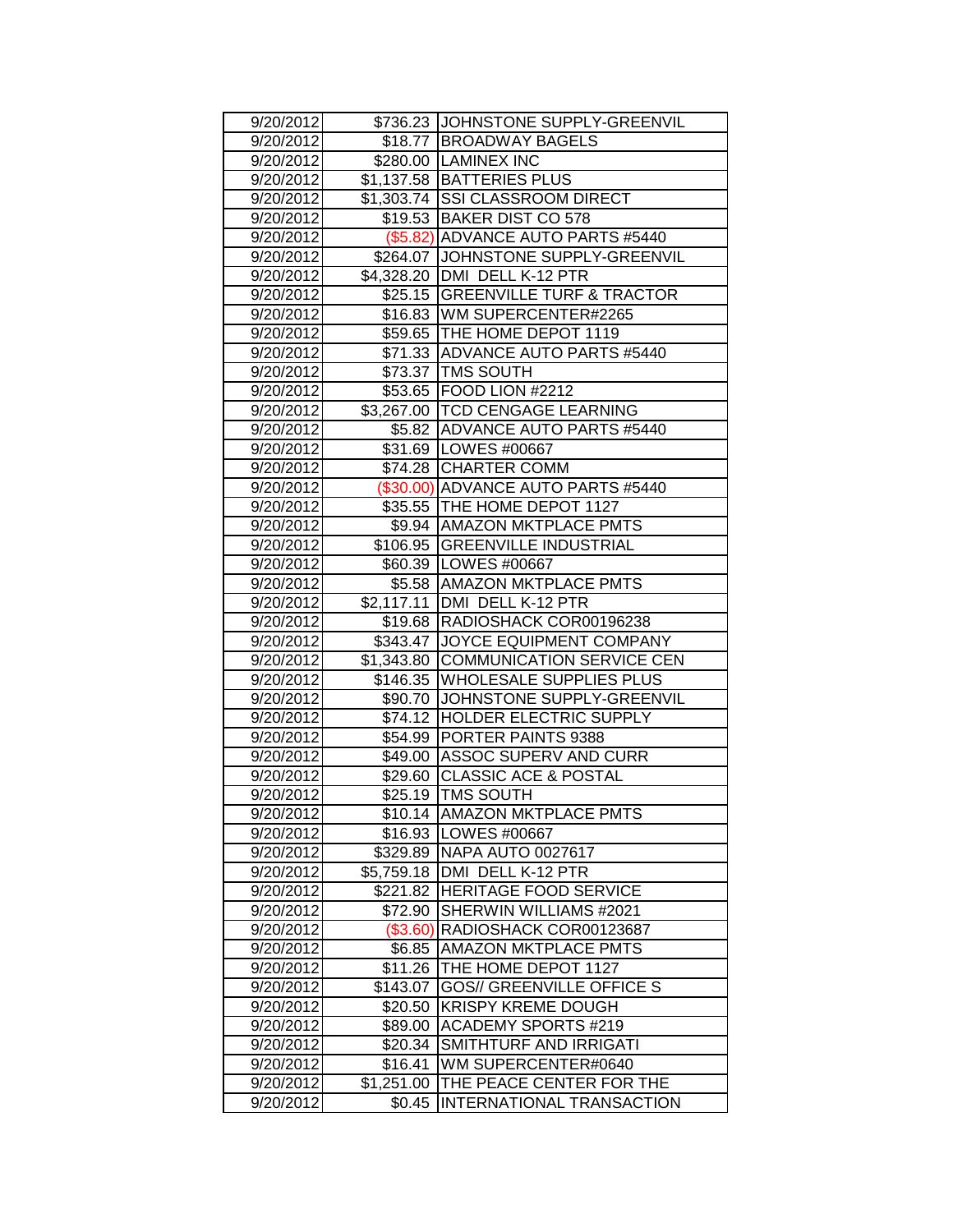| 9/20/2012 |             | \$1,033.50 ALLDATA CORP #8601       |
|-----------|-------------|-------------------------------------|
| 9/20/2012 |             | \$509.30 NETWORK CONTROLS           |
| 9/20/2012 |             | \$67.66 PORTER PAINTS 9388          |
| 9/20/2012 |             | \$31.80 COOK & BOARDMAN OF          |
| 9/20/2012 | \$135.11    | C C DICKSON CO 1063                 |
| 9/20/2012 | \$25.00     | <b>SC LAW ENFORCEMENT</b>           |
| 9/20/2012 | \$25.00     | <b>SC LAW ENFORCEMENT</b>           |
| 9/20/2012 | \$5.55      | <b>CRESCENT SUPPLY COMP INC</b>     |
| 9/20/2012 | \$25.00     | <b>SC LAW ENFORCEMENT</b>           |
| 9/20/2012 | \$5.00      | DOLLAR-GENERAL #3012                |
| 9/20/2012 |             | \$3.56 LOWES #00667                 |
| 9/20/2012 |             | \$123.69 J W VAUGHN CO INC          |
| 9/20/2012 | \$55.91     | <b>HUE HD</b>                       |
| 9/20/2012 |             | \$532.04 HAWKINS TOWING, INC        |
| 9/20/2012 |             | \$25.00 SC LAW ENFORCEMENT          |
| 9/20/2012 |             | \$30.97 GREENFIELDS BAGEL AND       |
| 9/20/2012 |             | \$27,440.59   DMI DELL K-12 PTR     |
| 9/20/2012 |             | \$18.93 GREENVILLE TRACTOR CO       |
| 9/20/2012 |             | \$31.78   LOWES #00667              |
| 9/20/2012 |             | \$48.15 JJOHNSTONE SUPPLY-GREENVIL  |
| 9/20/2012 |             | \$778.97 AAA SUPPLY - GVILLE        |
| 9/20/2012 |             | \$994.89   DBC BLICK ART MATERIAL   |
| 9/20/2012 | \$214.76    | NATL BUS SALES & LEASING            |
| 9/20/2012 | \$98.88     | <b>BI-LO 273</b>                    |
| 9/20/2012 | \$343.00    | DAKTRONICS, INC.                    |
| 9/20/2012 |             | \$5,308.80 BURMAX CO                |
| 9/20/2012 |             | \$48.47   LOWES #00667              |
| 9/20/2012 | \$55.91     | <b>HUE HD</b>                       |
| 9/20/2012 |             | \$40.68   LOWES #00667              |
| 9/20/2012 |             | \$6.73 J W VAUGHN CO INC            |
| 9/20/2012 | \$108.91    | JOHNSTONE SUPPLY-GREENVIL           |
| 9/20/2012 |             | \$51.62   THE HOME DEPOT 1127       |
| 9/20/2012 | \$557.11    | C C DICKSON CO 1063                 |
| 9/20/2012 |             | \$27.95   WEST MUSIC                |
| 9/20/2012 |             | \$36.04   NORFOLK WIRE & ELECTRONIC |
| 9/20/2012 |             | \$6.35 AMAZON MKTPLACE PMTS         |
| 9/20/2012 |             | \$76.39 SHERWIN WILLIAMS #2785      |
| 9/20/2012 | \$7.60      | LOWES #00528                        |
| 9/20/2012 | \$1,208.14  | THE GRAPHIC COW CO.                 |
| 9/20/2012 |             | <b>THE TRANE COMPANY</b>            |
|           | \$113.89    |                                     |
| 9/20/2012 | \$65.51     | ADVANCE AUTO PARTS #5440            |
| 9/20/2012 | (\$133.09)  | BLACK ELECTRICAL SUPPLY I           |
| 9/20/2012 | \$20.00     | <b>VZWRLSS PREPAID PYMNT</b>        |
| 9/20/2012 | \$179.56    | <b>LOWES #01718</b>                 |
| 9/20/2012 | \$1,248.97  | <b>HYDROTEX</b>                     |
| 9/20/2012 | \$9.66      | JOHNSTONE SUPPLY-GREENVIL           |
| 9/20/2012 | \$48.99     | SMITHTURF AND IRRIGATI              |
| 9/20/2012 | \$10,290.23 | DMI DELL K-12 PTR                   |
| 9/20/2012 | \$271.10    | USAIRWAYS 0377133814568             |
| 9/20/2012 | \$5.91      | AMAZON MKTPLACE PMTS                |
| 9/20/2012 | \$170.05    | <b>NATL BUS SALES &amp; LEASING</b> |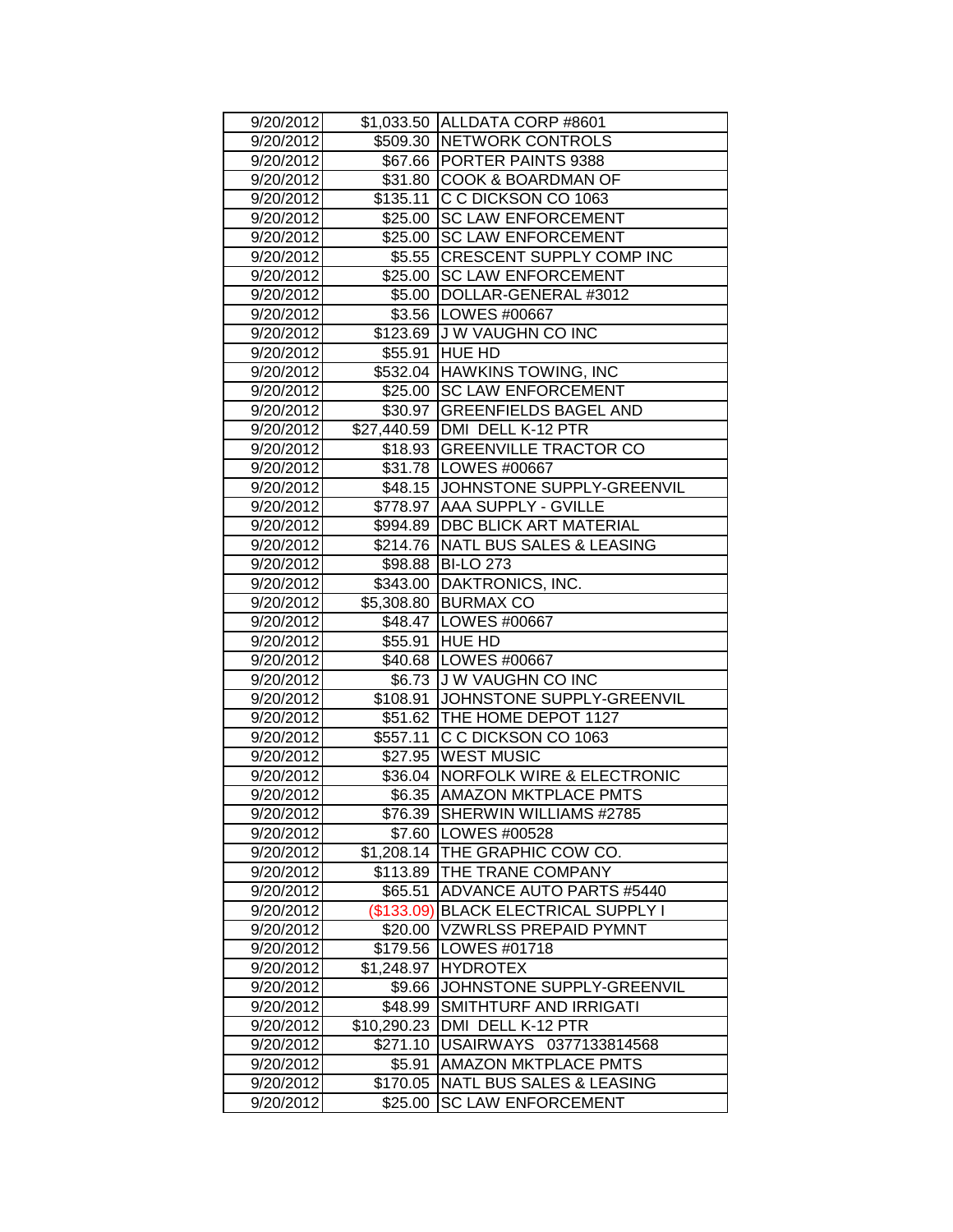| 9/20/2012              |                      | \$58.04 WM SUPERCENTER#0640                 |
|------------------------|----------------------|---------------------------------------------|
| 9/20/2012              |                      | \$100.10 C C DICKSON CO 1063                |
| 9/20/2012              |                      | \$252.21 JOYCE EQUIPMENT COMPANY            |
| 9/20/2012              |                      | \$102.53 POINSETT PLUMBING SUPPLY           |
| 9/20/2012              |                      | \$29.43 COMPUTER DIRECT OUTLET              |
| 9/20/2012              |                      | \$253.67 HERITAGE FOOD SERVICE              |
| 9/21/2012              | \$740.94             | <b>COOK &amp; BOARDMAN OF</b>               |
| 9/21/2012              |                      | \$87.77 JJOHNSTONE SUPPLY-GREENVIL          |
| 9/21/2012              |                      | \$141.90 THE TRANE COMPANY                  |
| 9/21/2012              | \$9.99               | <b>AMAZON MKTPLACE PMTS</b>                 |
| 9/21/2012              |                      | \$8.84 AMAZON MKTPLACE PMTS                 |
| 9/21/2012              |                      | \$39.78   LOWES #01718                      |
| 9/21/2012              |                      | \$20.00   VZWRLSS PRPAY AUTOPAY             |
| 9/21/2012              |                      | \$199.49   DBC BLICK ART MATERIAL           |
| 9/21/2012              | \$54.06              | <b>DOBSON TRUE VALUE HDWE</b>               |
| 9/21/2012              |                      | \$83.79 J W VAUGHN CO INC                   |
| 9/21/2012              | \$100.49             | <b>SCHOLASTIC MAGAZINES</b>                 |
| 9/21/2012              | \$21.16              | <b>INAPA AUTO 0022603</b>                   |
| 9/21/2012              |                      | \$4.00   AMAZON MKTPLACE PMTS               |
| 9/21/2012              |                      | \$92.13 WM SUPERCENTER#0640                 |
| 9/21/2012              |                      | \$71.73 PARTY CITY #200                     |
| 9/21/2012              | \$64.00              | <b>SFE WORK WELL OCCUPATIONA</b>            |
| 9/21/2012              |                      | \$22.26   LOWES #00667                      |
| 9/21/2012              | \$100.49             | <b>SCHOLASTIC MAGAZINES</b>                 |
| 9/21/2012              | \$11.15              | <b>AMAZON MKTPLACE PMTS</b>                 |
| 9/21/2012              | \$38.65              | HOBBY LOBBY #0318                           |
|                        |                      |                                             |
|                        |                      |                                             |
| 9/21/2012              | \$241.15             | JOHNSTONE SUPPLY-GREENVIL                   |
| 9/21/2012              |                      | \$141.75 THE HOME DEPOT #1126               |
| 9/21/2012              | \$4.60               | <b>ADVANCE AUTO PARTS #5440</b>             |
| 9/21/2012              | \$33.35              | BUY BUY BABY #3032                          |
| 9/21/2012              | \$200.00             | ROBERTSON'S COUNTERTOPS                     |
| 9/21/2012              | \$52.65              | HOBBY LOBBY #0318                           |
| 9/21/2012              | \$11.80              | <b>AMAZON MKTPLACE PMTS</b>                 |
| 9/21/2012              | \$2.65               | <b>ITMS SOUTH</b>                           |
| 9/21/2012              |                      | \$38.65   LOWES #01983                      |
| 9/21/2012              |                      | \$254.77 OFFICE MAX                         |
| 9/21/2012              | \$100.49             | <b>SCHOLASTIC MAGAZINES</b>                 |
| 9/21/2012              | \$20.22              | JOHNSTONE SUPPLY-GREENVIL                   |
| 9/21/2012              | \$225.77             | <b>CAMCOR INC</b>                           |
| 9/21/2012              | \$26.14              | WM SUPERCENTER#4583                         |
| 9/21/2012              | \$101.04             | <b>HOLDER ELECTRIC SUPPLY</b>               |
| 9/21/2012              | \$7,610.62           | DMI DELL K-12 PTR                           |
| 9/21/2012              | \$93.76              | WHOLESALE INDUSTRIAL ELEC                   |
| 9/21/2012              | \$39.74              | JOHNSTONE SUPPLY-GREENVIL                   |
| 9/21/2012              | \$713.76             | <b>ROBBINS TIRE SERVI</b>                   |
| 9/21/2012              | \$31.24              | JOHNSTONE SUPPLY-GREENVIL                   |
| 9/21/2012              | \$17.89              | PARTY CITY #200                             |
| 9/21/2012              | \$8.99               | <b>AMAZON MKTPLACE PMTS</b>                 |
| 9/21/2012              | \$109.75             | JUNGLE J                                    |
| 9/21/2012              | \$65.74              | <b>BI-LO 150</b>                            |
| 9/21/2012<br>9/21/2012 | \$115.28<br>\$100.49 | LOWES #00528<br><b>SCHOLASTIC MAGAZINES</b> |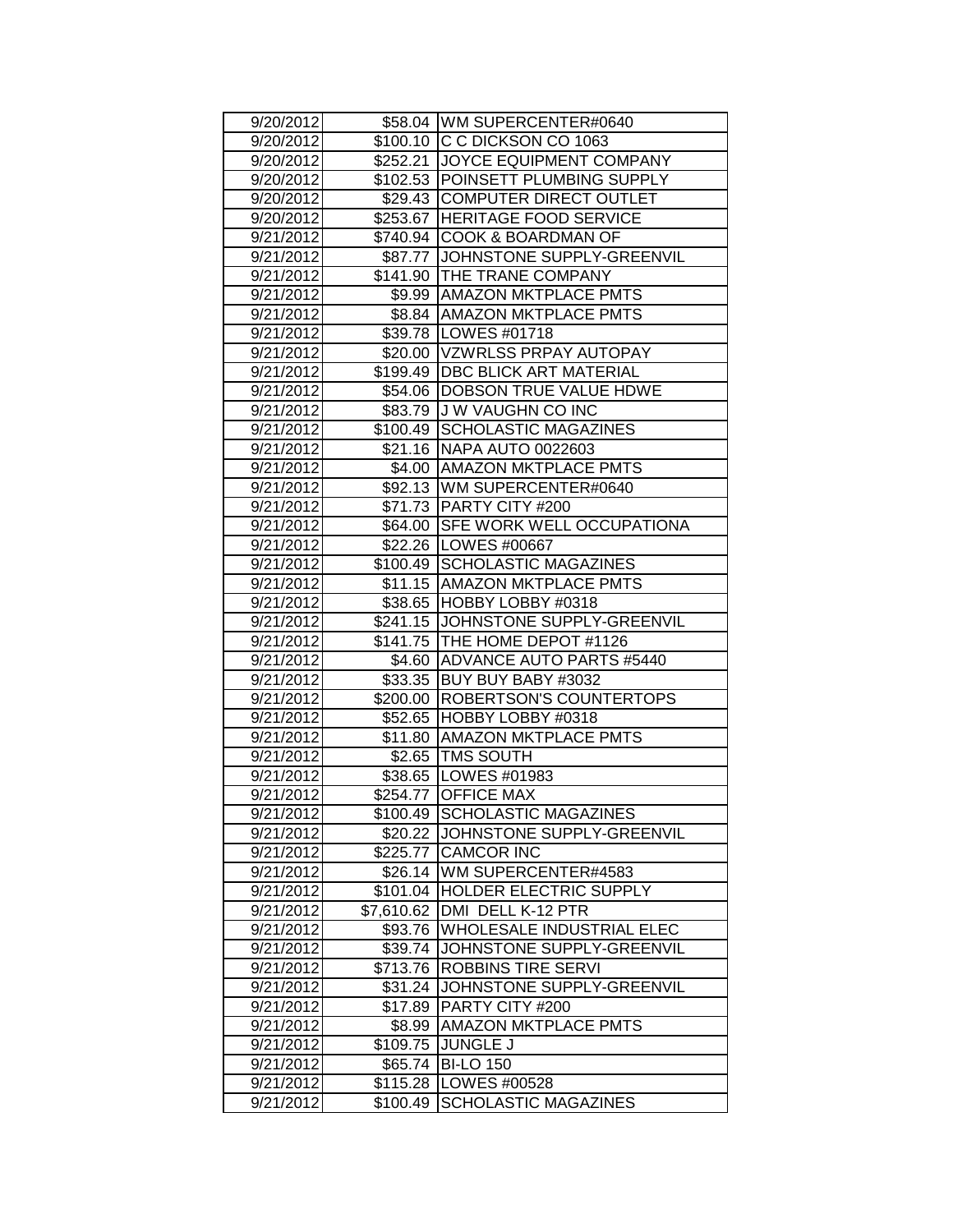| 9/21/2012              |                    | \$69.92   LOWES #00528             |
|------------------------|--------------------|------------------------------------|
| 9/21/2012              |                    | \$94.32 BATTERIES PLUS             |
| 9/21/2012              |                    | \$21,932.49   DMI DELL K-12 PTR    |
| 9/21/2012              |                    | \$10.87 ADVANCE AUTO PARTS #5440   |
| 9/21/2012              |                    | \$9.00 POINSETT PLUMBING SUPPLY    |
| 9/21/2012              |                    | \$9.84   DUNCANS HOME CENTER       |
| 9/21/2012              |                    | \$113.40 KRISPY KREME DOUGH        |
| 9/21/2012              |                    | \$582.77 THE TRANE COMPANY         |
| 9/21/2012              |                    | \$5.74 AMAZON MKTPLACE PMTS        |
| 9/21/2012              |                    | \$56.07 RACEWAY6748 46467486       |
| 9/21/2012              |                    | \$13.28   AMAZON MKTPLACE PMTS     |
| 9/21/2012              | \$65.35            | <b>IMUSHROOM MOUNTAIN LLC</b>      |
| 9/21/2012              |                    | \$17.00   AMAZON MKTPLACE PMTS     |
| 9/21/2012              | \$100.49           | <b>SCHOLASTIC MAGAZINES</b>        |
| 9/21/2012              | \$43.03            | <b>INB HANDY 110</b>               |
| 9/21/2012              |                    | \$51.65 WM SUPERCENTER#0640        |
| 9/21/2012              |                    | \$92.68 JJOHNSTONE SUPPLY-GREENVIL |
| 9/21/2012              |                    | (\$157.39) LOWES #01718            |
| 9/21/2012              |                    | \$39.40 AIRGAS NAT WELDERS #8      |
| 9/21/2012              |                    | \$54.34   PARTY CITY #200          |
| 9/21/2012              |                    | \$8.00 SC LAW ENFORCEMENT          |
| 9/21/2012              |                    | \$86.33 DUNCANS HOME CENTER        |
| 9/21/2012              |                    | \$113.19 KRISPY KREME DOUGH        |
| 9/21/2012              | \$146.37           | <b>KEVIN WHITAKER CHEVROLET</b>    |
| 9/21/2012              | \$3,175.68         | DMI DELL K-12 PTR                  |
| 9/21/2012              | \$64.00            | <b>SFE WORK WELL OCCUPATIONA</b>   |
| 9/21/2012              |                    | \$55.52 DUNCANS HOME CENTER        |
| 9/21/2012              |                    | \$111.07 C C DICKSON CO 1079       |
| 9/21/2012              |                    | \$375.24 SILMAR ELECTRONICS        |
| 9/21/2012              |                    | \$9.43 AMAZON MKTPLACE PMTS        |
| 9/21/2012              | \$27.41            | WM SUPERCENTER#4583                |
| 9/21/2012              |                    | \$21.19 TRACTOR SUPPLY CO #1541    |
| 9/21/2012              |                    | <b>BI-LO 150</b>                   |
|                        | \$98.86            |                                    |
| 9/21/2012              |                    | \$338.55 THE TRANE COMPANY         |
| 9/21/2012              |                    | \$11.72  HOLDER ELECTRIC SUPPLY    |
| 9/21/2012              |                    | \$86.88 WHALEY FOODSERVICE         |
| 9/21/2012              |                    | \$125.25 BENSON CHRYSLER PLYMOUTH  |
| 9/21/2012              |                    | \$42.28 PARTY CITY #200            |
| 9/21/2012              | \$25.86            | <b>AMAZON MKTPLACE PMTS</b>        |
| 9/21/2012              | \$4.00             | <b>AMAZON MKTPLACE PMTS</b>        |
| 9/21/2012              | \$55.65            | LOWES #01983                       |
| 9/21/2012              | \$3,175.68         | DMI DELL K-12 PTR                  |
| 9/21/2012              | \$23.14            | <b>FASTENAL COMPANY01</b>          |
| 9/21/2012              | \$60.61            | <b>LOWES #00667</b>                |
| 9/21/2012              | \$116.58           | JOHNSTONE SUPPLY-GREENVIL          |
| 9/21/2012              | \$25.00            | <b>SC LAW ENFORCEMENT</b>          |
| 9/21/2012              | \$81.44            | LOWES #00528                       |
| 9/21/2012              | \$100.49           | <b>SCHOLASTIC MAGAZINES</b>        |
| 9/21/2012              | \$42.10            | WM SUPERCENTER#0640                |
| 9/21/2012              | \$5,073.76         | DMI DELL K-12 PTR                  |
| 9/21/2012<br>9/21/2012 | \$12.24<br>\$22.16 | Amazon.com<br>LOWES #01718         |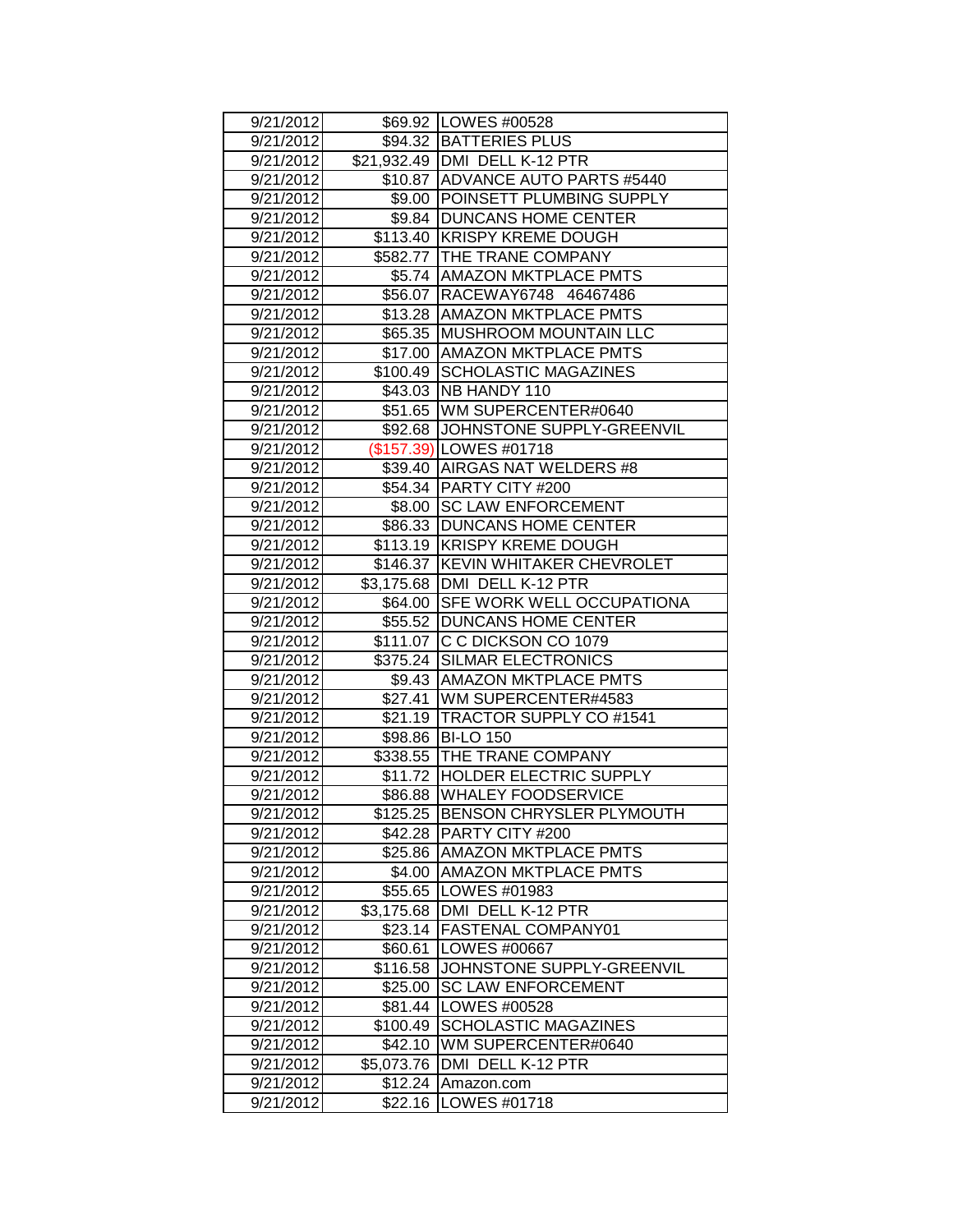| 9/21/2012<br>9/21/2012 |                    | \$58.96 WHALEY FOODSERVICE<br>\$10.58   LOWES #01718 |
|------------------------|--------------------|------------------------------------------------------|
|                        |                    | \$3,805.32   DMI DELL K-12 PTR                       |
| 9/21/2012<br>9/21/2012 |                    | \$100.49 SCHOLASTIC MAGAZINES                        |
|                        |                    |                                                      |
| 9/21/2012              |                    | \$288.50 AUDIO SOLUTIONS INC.                        |
| 9/21/2012              | \$327.83           | <b>SYSTEMS DISTRIBUTOR</b>                           |
| 9/21/2012              |                    | \$12.66   LOWES #01718                               |
| 9/21/2012              | \$25.42            | MICHAELS #6001                                       |
| 9/21/2012              | \$298.13           | <b>BENSON CHRYSLER PLYMOUTH</b>                      |
| 9/21/2012              | \$178.08           | JOYCE EQUIPMENT COMPANY                              |
| 9/21/2012              | \$25.44            | WM SUPERCENTER#5487                                  |
| 9/21/2012              | \$100.49           | <b>SCHOLASTIC MAGAZINES</b>                          |
| 9/21/2012              |                    | \$13.93   LOWES #01718                               |
| 9/21/2012              |                    | \$483.63 HOLDER ELECTRIC SUPPLY                      |
| 9/21/2012              | \$52.98            | <b>BATTERIES PLUS</b>                                |
| 9/21/2012              |                    | \$266.34 MCABEE TRACTOR & TURF                       |
| 9/21/2012              |                    | \$25.00 SC LAW ENFORCEMENT                           |
| 9/21/2012              |                    | \$275.00 PAYPAL SCCSS                                |
| 9/21/2012              |                    | \$3,816.00 THE PEACE CENTER FOR THE                  |
| 9/21/2012              |                    | \$22.93 NAPA AUTO 0027617                            |
| 9/21/2012              | \$117.19           | <b>NAPA AUTO 0027617</b>                             |
| 9/21/2012              |                    | \$18.95 NIVENS APPLE FARM                            |
| 9/21/2012              | \$402.35           | U.S. SCHOOL SUPPL00 OF 00                            |
| 9/21/2012              | \$436.09           | <b>HERITAGE FOOD SERVICE</b>                         |
| 9/21/2012              | \$22.30            | WM SUPERCENTER#0640                                  |
| 9/21/2012              | \$164.17           | FOOD LION # 2644                                     |
|                        |                    |                                                      |
| 9/21/2012              | \$155.70           | <b>OLD HUNDRED GROCERY &amp;</b>                     |
| 9/21/2012              | \$105.91           | <b>NATL BUS SALES &amp; LEASING</b>                  |
| 9/21/2012              | \$67.16            | JOHNSTONE SUPPLY-GREENVIL                            |
| 9/21/2012              | \$14,863.64        | DMI DELL K-12 PTR                                    |
| 9/21/2012              | \$6.34             | <b>PARTY CITY #200</b>                               |
| 9/21/2012              | \$25.00            | <b>SC LAW ENFORCEMENT</b>                            |
| 9/21/2012              | \$119.20           | JOHNSTONE SUPPLY-GREENVIL                            |
| 9/21/2012              |                    | \$130.22   BATTERY SPECIALISTS                       |
|                        |                    | <b>SFI ELECTRONICS INC</b>                           |
| 9/21/2012              | \$386.42           |                                                      |
| 9/21/2012              |                    | \$746.28 WW GRAINGER                                 |
| 9/21/2012              | \$5.81             | WM SUPERCENTER#4583                                  |
| 9/21/2012              | \$50.00            | <b>NIVENS APPLE FARM</b><br>SMITHTURF AND IRRIGATI   |
| 9/21/2012              | \$81.76            |                                                      |
| 9/21/2012              | \$19.84            | THE HOME DEPOT 1127                                  |
| 9/21/2012              | \$15.25            | <b>CREGGER COMPANY 2</b>                             |
| 9/21/2012              | \$56.99            | <b>TMS SOUTH</b>                                     |
| 9/21/2012              | \$19.53            | PORTER PAINTS 9388                                   |
| 9/21/2012              | \$275.03           | LOWES #00667                                         |
| 9/21/2012              | \$27.98            | <b>ADVANCE AUTO PARTS #5440</b>                      |
| 9/21/2012              | \$143.17           | <b>BLACK ELECTRICAL SUPPLY I</b>                     |
| 9/21/2012              | \$59.16            | <b>TCT ANDERSON'S</b>                                |
| 9/21/2012              | \$106.25           | HOLDER ELECTRIC SUPPLY                               |
| 9/21/2012              | \$18.49            | THE HOME DEPOT 1127                                  |
| 9/21/2012              | \$21.07            | <b>UPS</b><br>$(800)$ 811-1648                       |
| 9/21/2012<br>9/21/2012 | \$25.45<br>\$10.04 | LOWES #00667<br>LOWES #01718                         |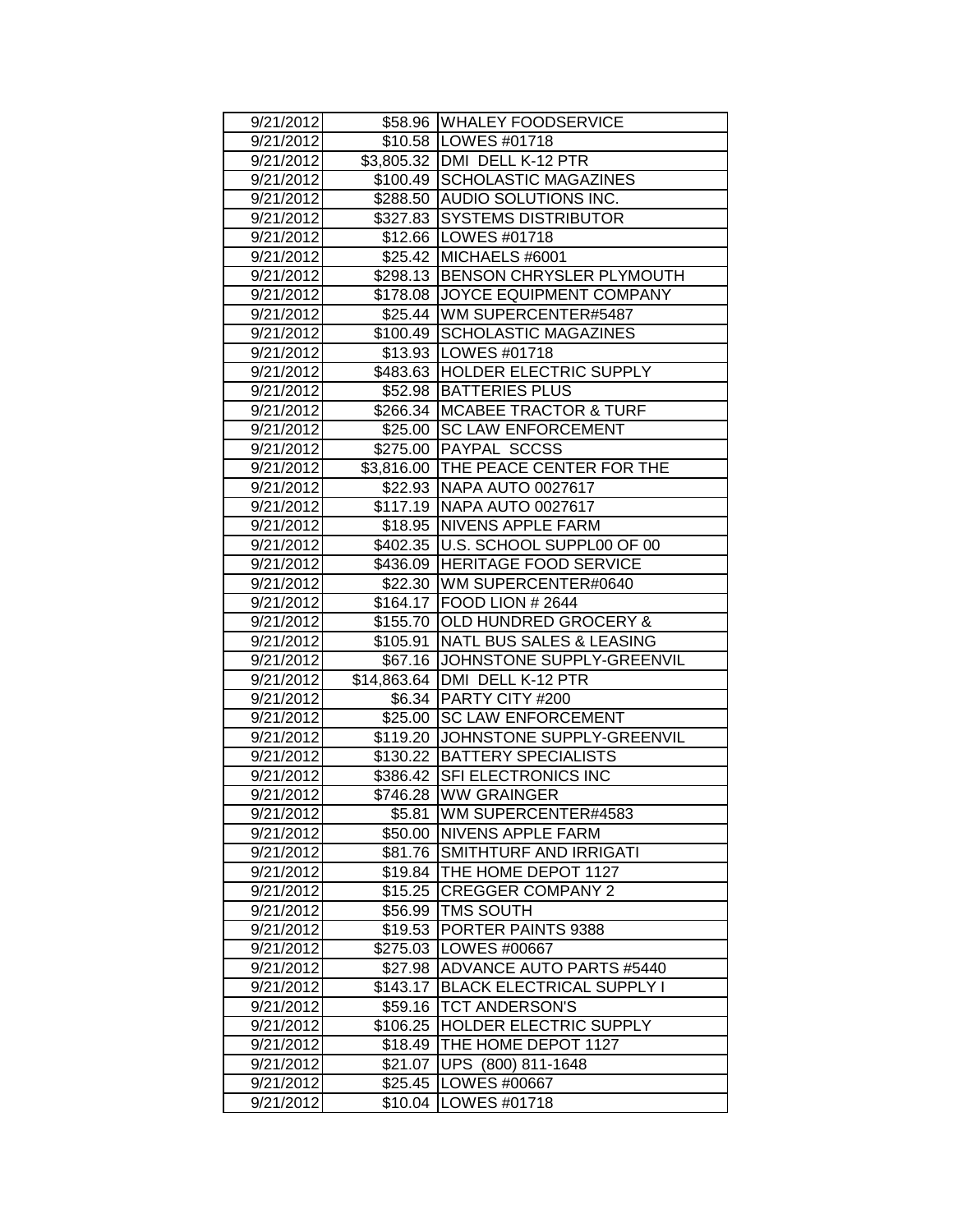| 9/21/2012              |                   | \$39.91   PAPA JOHNS #2022         |
|------------------------|-------------------|------------------------------------|
| 9/21/2012              |                   | \$23.00 GREER DMV 49               |
| 9/21/2012              |                   | \$51.34   TMS SOUTH                |
| 9/21/2012              |                   | \$23.00 GREER DMV 49               |
| 9/21/2012              |                   | \$47.81   LOWES #00528             |
| 9/21/2012              |                   | \$38.67 C C DICKSON CO 1079        |
| 9/21/2012              |                   | \$52.83   THE HOME DEPOT #1124     |
| 9/21/2012              |                   | \$107.88 ADVANCE AUTO PARTS #5440  |
| 9/21/2012              | \$25.00           | <b>SC LAW ENFORCEMENT</b>          |
| 9/21/2012              | \$89.93           | POPPLERSMUSIC.COM                  |
| 9/21/2012              | \$11.20           | <b>AMAZON MKTPLACE PMTS</b>        |
| 9/21/2012              |                   | \$225.49 SHERWIN WILLIAMS #2735    |
| 9/21/2012              |                   | \$124.02 HERTZ EQUIPMENT           |
| 9/21/2012              |                   | \$30.77 KEVIN WHITAKER CHEVROLET   |
| 9/21/2012              |                   | \$50.37 IINTERSTATE TRANSPORTATION |
| 9/21/2012              |                   | \$4,573.43 DMI DELL K-12 PTR       |
| 9/24/2012              |                   | \$32.67 GREENVILLE TURF & TRACTOR  |
| 9/24/2012              |                   | \$48.15 JJOHNSTONE SUPPLY-GREENVIL |
| 9/24/2012              |                   | \$105.90 GREENVILLE HUMANE SOCIETY |
| 9/24/2012              |                   | \$32.28 GREENVILLE TURF & TRACTOR  |
| 9/24/2012              |                   | \$34.02   WM SUPERCENTER#1244      |
| 9/24/2012              |                   | \$145.72 B & D INDUSTRIAL INC      |
| 9/24/2012              |                   | \$25.00 SC LAW ENFORCEMENT         |
| 9/24/2012              |                   | \$502.28 KING ASPHALT INC          |
| 9/24/2012              | \$68.06           | DOLRTREE 1966 00019661             |
| 9/24/2012              | \$84.69           | <b>ROBBINS TIRE SERVI</b>          |
|                        |                   |                                    |
| 9/24/2012              |                   | <b>EVAN MOOR</b>                   |
| 9/24/2012              | \$1,318.35        | \$815.69 FLINN SCIENTIFIC, I       |
| 9/24/2012              |                   | \$47.70   UPSTATE TROPHIES INC     |
| 9/24/2012              |                   | \$95.43 HERITAGE FOOD SERVICE      |
| 9/24/2012              |                   | \$79.42   TMS SOUTH                |
| 9/24/2012              |                   | \$42.36 STAPLES<br>00118018        |
| 9/24/2012              |                   | \$74.94 PARTY CITY #200            |
| 9/24/2012              | \$421.20          | <b>KRISPY KREME DOUGH</b>          |
| 9/24/2012              |                   | \$344.46 HERTZ EQUIPMENT           |
| 9/24/2012              |                   | \$11.49   ADVANCE AUTO PARTS #5440 |
| 9/24/2012              |                   | \$65.94  FASTENAL COMPANY01        |
| 9/24/2012              |                   | \$7.74 AMAZON MKTPLACE PMTS        |
| 9/24/2012              | \$200.00          | <b>A AUGUSTA ROAD RADIATOR S</b>   |
| 9/24/2012              | \$8.00            | <b>SC LAW ENFORCEMENT</b>          |
| 9/24/2012              | \$8.00            | <b>SC LAW ENFORCEMENT</b>          |
| 9/24/2012              | \$8.34            | RADIOSHACK COR00196238             |
| 9/24/2012              | \$37.03           | THE HOME DEPOT 1104                |
| 9/24/2012              | \$22.90           | <b>AMAZON MKTPLACE PMTS</b>        |
| 9/24/2012              | \$8.48            | OFFICE DEPOT #479                  |
| 9/24/2012              | \$8.46            | THE HOME DEPOT 1127                |
| 9/24/2012              | \$64.00           | SFE WORK WELL OCCUPATIONA          |
| 9/24/2012              | \$26.97           | Amazon.com                         |
| 9/24/2012              | \$39.98           | ADVANCE AUTO PARTS #5440           |
| 9/24/2012              | \$50.44           | WM SUPERCENTER#3222                |
| 9/24/2012<br>9/24/2012 | \$59.00<br>\$2.92 | POSGUYS.COM<br>THE TRANE COMPANY   |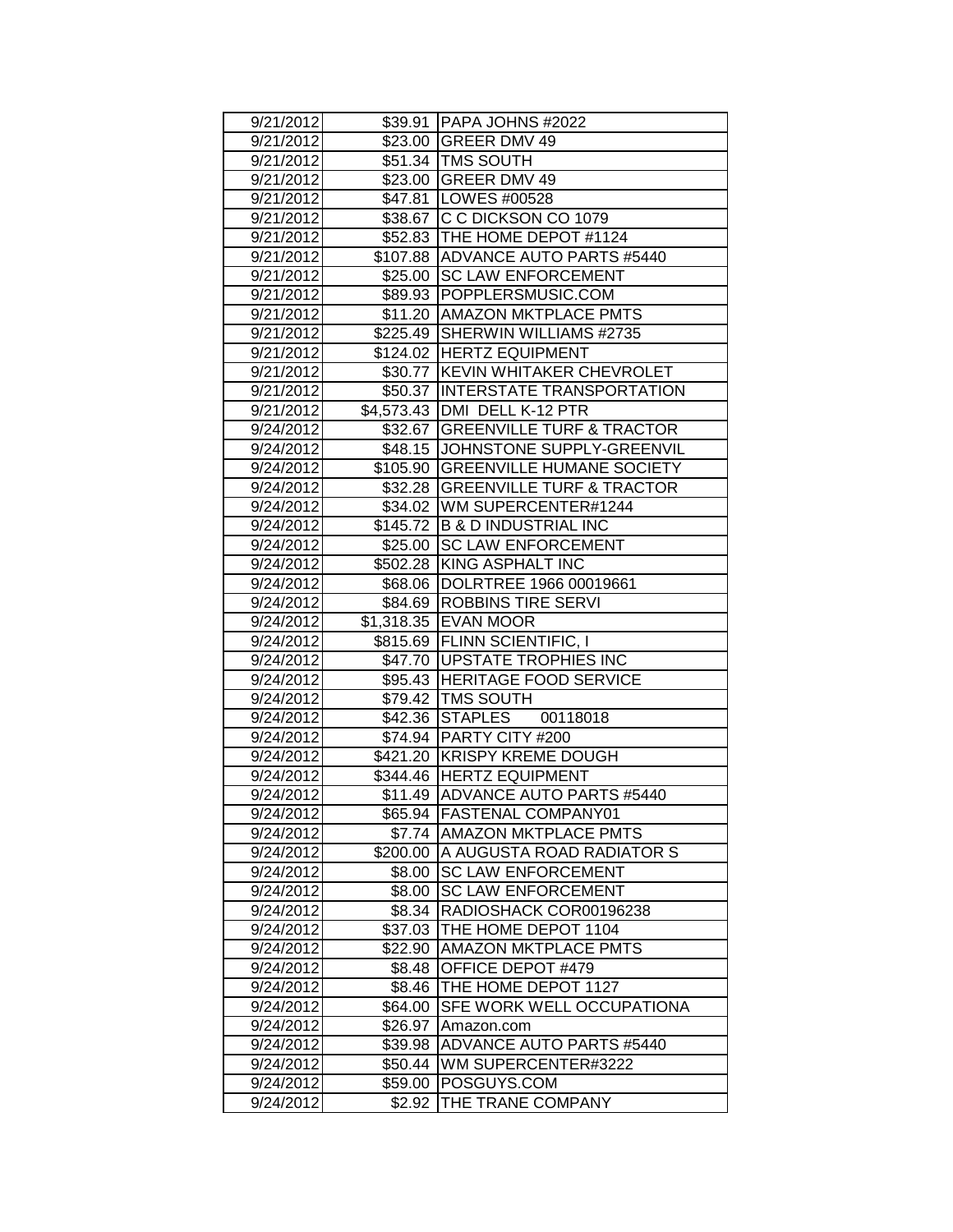| 9/24/2012 |            | \$913.22 GRAYBAR ELECTRIC COMPANY |
|-----------|------------|-----------------------------------|
| 9/24/2012 |            | \$95.61 GREAT SOURCE BOOK/TEST    |
| 9/24/2012 |            | \$96.35 SOCAR CHEMICAL COMPANY    |
| 9/24/2012 |            | \$349.60 THE TOOL SHED            |
| 9/24/2012 |            | \$34.19   THE HOME DEPOT 1127     |
| 9/24/2012 |            | \$41.85 CAROLINA LAWN & TRACTOR   |
| 9/24/2012 | \$78.82    | <b>KEVIN WHITAKER CHEVROLET</b>   |
| 9/24/2012 |            | \$40.15   LOWES #01718            |
| 9/24/2012 | \$347.30   | <b>PORTER PAINTS 9388</b>         |
| 9/24/2012 | (\$192.56) | <b>ADVANCE AUTO PARTS #5440</b>   |
| 9/24/2012 | \$65.98    | <b>WM SUPERCENTER#2265</b>        |
| 9/24/2012 |            | \$38.38   TMS SOUTH               |
| 9/24/2012 |            | (\$60.29) FOOD LION # 2644 S4C    |
| 9/24/2012 |            | \$57.82 CAROLINA LAWN & TRACTOR   |
| 9/24/2012 | \$419.61   | HOLDER ELECTRIC SUPPLY            |
| 9/24/2012 |            | \$20.24   DCABLES                 |
| 9/24/2012 | \$8.00     | <b>SC LAW ENFORCEMENT</b>         |
| 9/24/2012 | \$25.00    | <b>SC LAW ENFORCEMENT</b>         |
| 9/24/2012 | \$0.15     | INTERNATIONAL TRANSACTION         |
| 9/24/2012 | \$84.69    | <b>ROBBINS TIRE SERVI</b>         |
| 9/24/2012 | \$19.00    | <b>PAYPAL GOLDWAVEINC</b>         |
| 9/24/2012 | \$8.00     | <b>SC LAW ENFORCEMENT</b>         |
| 9/24/2012 | \$46.93    | <b>TCT ANDERSON'S</b>             |
| 9/24/2012 | \$84.69    | <b>ROBBINS TIRE SERVI</b>         |
| 9/24/2012 | \$42.34    | <b>ANNAS LINENS 622</b>           |
| 9/24/2012 | \$28.28    | <b>AMAZON MKTPLACE PMTS</b>       |
| 9/24/2012 | \$40.29    | THE HOME DEPOT 1127               |
| 9/24/2012 | \$16.86    | THE HOME DEPOT 1127               |
| 9/24/2012 | \$163.06   | JOHNSTONE SUPPLY-GREENVIL         |
| 9/24/2012 | \$50.28    | ADVANCE AUTO PARTS #5440          |
| 9/24/2012 | \$50.00    | TLF FLORAL DESIGNS LTD            |
| 9/24/2012 | \$13.76    | THE TRANE COMPANY                 |
| 9/24/2012 | \$204.00   | SQ SOUTH CAROLINA CHILDR          |
| 9/24/2012 | \$91.51    | <b>HAJOCA TAYLORS 72</b>          |
| 9/24/2012 | \$425.76   | <b>RGS REALLY GOOD STUFF</b>      |
| 9/24/2012 | \$87.96    | <b>CUMMINS ATLANTIC #11</b>       |
| 9/24/2012 |            | \$99.15 ADVANCE AUTO PARTS #5440  |
| 9/24/2012 | \$113.00   | <b>HAPPY COW CREAMERY</b>         |
| 9/24/2012 | \$47.97    | <b>ADVANCE AUTO PARTS #5440</b>   |
| 9/24/2012 | \$8.00     | <b>SC LAW ENFORCEMENT</b>         |
| 9/24/2012 | \$49.37    | WHOLESALE COMMERCIAL LAUN         |
| 9/24/2012 | \$44.55    | <b>ADVANCE AUTO PARTS #5440</b>   |
| 9/24/2012 | \$40.17    | THE HOME DEPOT 1127               |
| 9/24/2012 | \$5,970.00 | <b>CHAMPION COACH INC</b>         |
| 9/24/2012 | \$6.36     | AAA LOCKSMITH & ALARM COM         |
| 9/24/2012 | \$36.56    | WM SUPERCENTER#4583               |
| 9/24/2012 | \$39.98    | <b>ADVANCE AUTO PARTS #5440</b>   |
| 9/24/2012 | \$24.07    | JOHNSTONE SUPPLY-GREENVIL         |
| 9/24/2012 | \$40.00    | CITGO CORNER MART #43             |
| 9/24/2012 | \$8.00     | <b>SC LAW ENFORCEMENT</b>         |
| 9/24/2012 | \$26.05    | <b>SHOW ME CABLES</b>             |
| 9/24/2012 | \$185.24   | <b>OFFICE MAX</b>                 |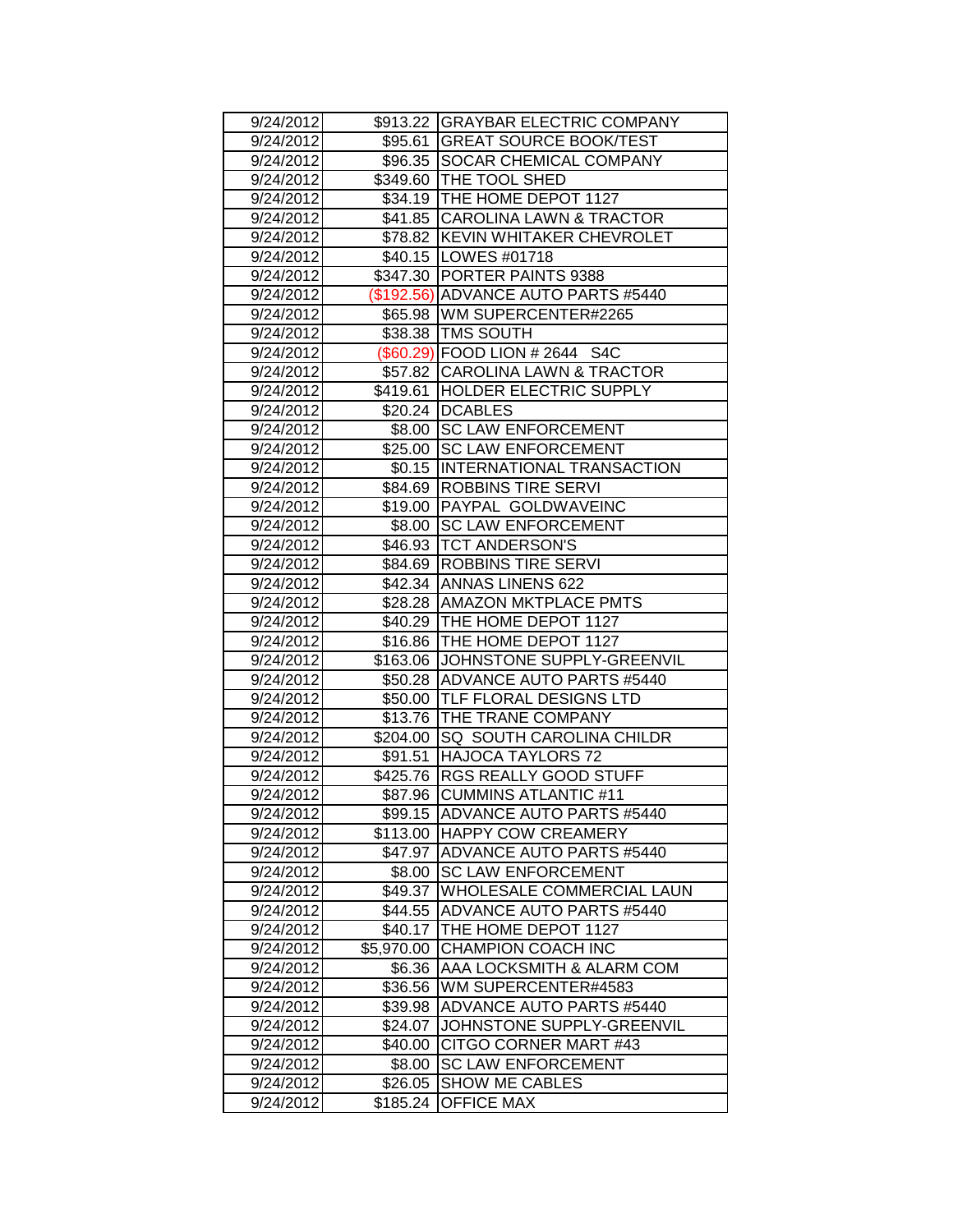| 9/24/2012 |            | (\$145.72) B & D INDUSTRIAL INC<br>\$34.07   LOWES #00667   |  |  |
|-----------|------------|-------------------------------------------------------------|--|--|
| 9/24/2012 |            |                                                             |  |  |
| 9/24/2012 |            | \$58.64 PUMPERS NO. 3                                       |  |  |
| 9/24/2012 |            | \$17.43 BOBCAT OF GREENVILLE<br>\$9.02 AMAZON MKTPLACE PMTS |  |  |
| 9/24/2012 |            |                                                             |  |  |
| 9/24/2012 |            | \$95.00 CITGO CORNER MART #43                               |  |  |
| 9/24/2012 |            | \$89.00 ASSOC SUPERV AND CURR                               |  |  |
| 9/24/2012 |            | \$25.37 AMAZON MKTPLACE PMTS                                |  |  |
| 9/24/2012 | \$26.39    | THE HOME DEPOT 1119                                         |  |  |
| 9/24/2012 |            | \$281.03  HOLDER ELECTRIC SUPPLY                            |  |  |
| 9/24/2012 |            | \$84.79 OFFICE DEPOT #479                                   |  |  |
| 9/24/2012 |            | \$1,093.23 SUNBELT RENTALS #002                             |  |  |
| 9/24/2012 |            | \$50.00 FOOD LION # 2644                                    |  |  |
| 9/24/2012 |            | \$116.87 HIGHSMITH LLC                                      |  |  |
| 9/24/2012 | \$8.00     | <b>SC LAW ENFORCEMENT</b>                                   |  |  |
| 9/24/2012 |            | \$90.80 WM SUPERCENTER#0631                                 |  |  |
| 9/24/2012 |            | \$8.00   SC LAW ENFORCEMENT                                 |  |  |
| 9/24/2012 |            | \$12.90 AMAZON MKTPLACE PMTS                                |  |  |
| 9/24/2012 |            | \$76.88 GREENVILLE TURF & TRACTOR                           |  |  |
| 9/24/2012 |            | \$23.33 BLACK ELECTRICAL SUPPLY I                           |  |  |
| 9/24/2012 |            | \$2.78 THE HOME DEPOT 1127                                  |  |  |
| 9/24/2012 |            | \$206.45   LOWES #01718                                     |  |  |
| 9/24/2012 | \$56.80    | <b>TNJ TRAILERS, INC.</b>                                   |  |  |
| 9/24/2012 |            | \$14.47 J W VAUGHN CO INC                                   |  |  |
| 9/24/2012 | \$689.26   | <b>SOUTHERN TRADITIONS WINDO</b>                            |  |  |
| 9/24/2012 | (\$334.97) | SUNBELT RENTALS #002                                        |  |  |
|           |            |                                                             |  |  |
| 9/24/2012 | \$349.39   | <b>THE SYSTEM DEPOT</b>                                     |  |  |
| 9/24/2012 |            | \$150.00 SCMSAORG                                           |  |  |
| 9/24/2012 |            | \$76.88 GREENVILLE TURF & TRACTOR                           |  |  |
| 9/24/2012 | \$53.11    | <b>THE TOOL SHED</b>                                        |  |  |
| 9/24/2012 | \$720.55   | <b>THE TRANE COMPANY</b>                                    |  |  |
| 9/24/2012 | \$391.93   | <b>BATTERY SPECIALISTS</b>                                  |  |  |
| 9/24/2012 |            | \$79.34 HOBBY LOBBY #328                                    |  |  |
| 9/24/2012 |            | \$84.69   ROBBINS TIRE SERVI                                |  |  |
| 9/24/2012 |            | \$112.36 JJOHN DEERE LANDSCAPES522                          |  |  |
| 9/24/2012 |            | \$40.00 ASSOC SUPERV AND CURR                               |  |  |
| 9/24/2012 |            | \$736.86 FIRST TEAM SPORTS                                  |  |  |
| 9/24/2012 |            | \$8.73   TMS SOUTH                                          |  |  |
| 9/24/2012 | \$38.12    | <b>CLASSIC ACE HARDWARE</b>                                 |  |  |
| 9/24/2012 | \$46.46    | <b>OFFICE DEPOT #62</b>                                     |  |  |
| 9/24/2012 | \$8.00     | <b>SC LAW ENFORCEMENT</b>                                   |  |  |
| 9/24/2012 | \$19.08    | DOLLAR-GENERAL #4531                                        |  |  |
| 9/24/2012 | \$107.84   | <b>GREENVILLE TURF &amp; TRACTOR</b>                        |  |  |
| 9/24/2012 | \$20.35    | ADVANCE AUTO PARTS #5330                                    |  |  |
| 9/24/2012 | \$45.00    | <b>PAYPAL SCCSS</b>                                         |  |  |
| 9/24/2012 | (\$86.49)  | <b>ADVANCE AUTO PARTS #5440</b>                             |  |  |
| 9/24/2012 | \$848.28   | IM AND A SUPPLY CO GREENVI                                  |  |  |
| 9/24/2012 | \$121.16   | ROBBINS TIRE SERVI                                          |  |  |
| 9/24/2012 | \$25.00    | <b>SC LAW ENFORCEMENT</b>                                   |  |  |
| 9/24/2012 | \$37.05    | TLF FLORAL DESIGNS LTD                                      |  |  |
| 9/24/2012 | \$59.10    | <b>B &amp; D INDUSTRIAL INC</b>                             |  |  |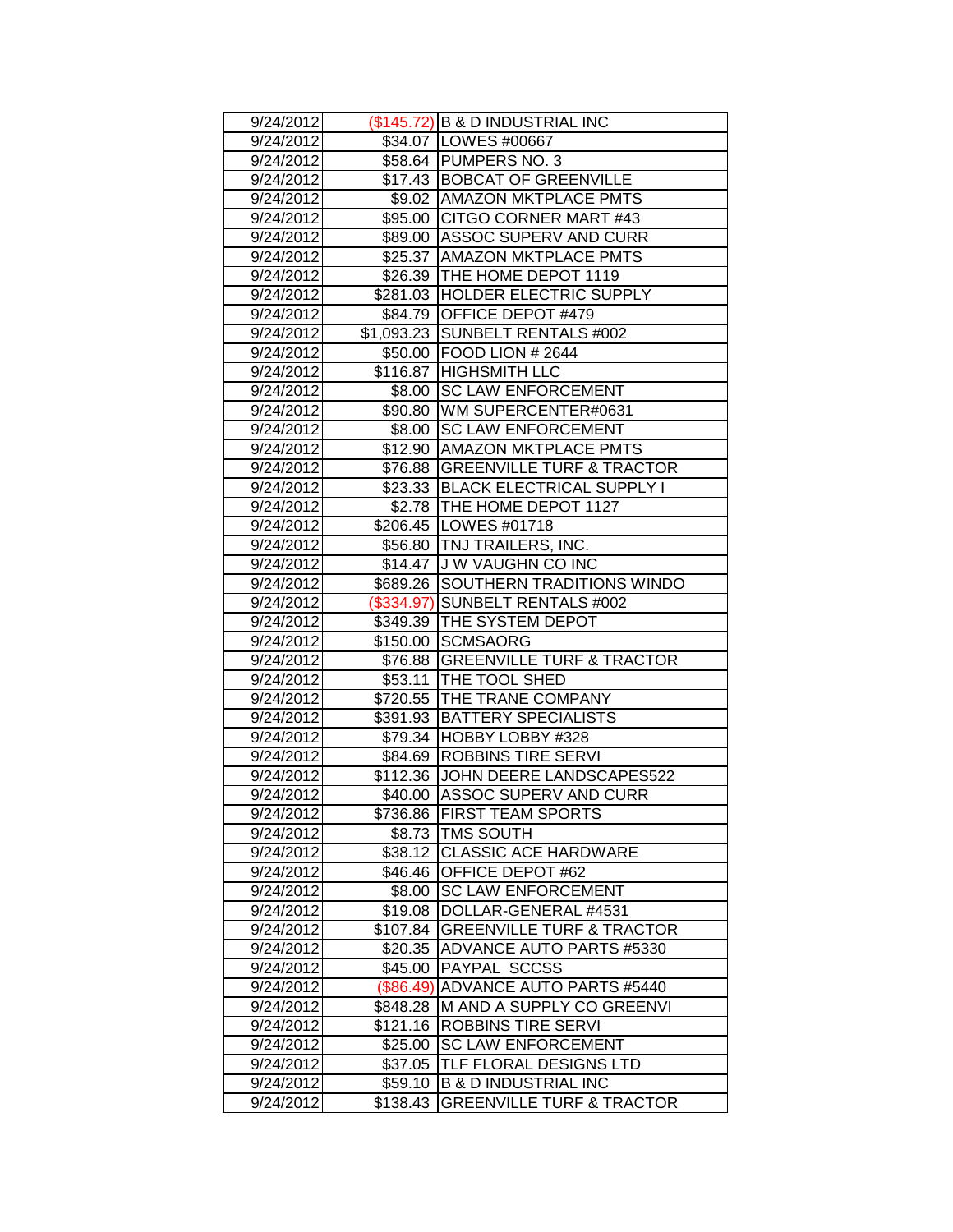| 9/24/2012 |             | \$42.38 CAROLINA LAWN & TRACTOR      |  |  |
|-----------|-------------|--------------------------------------|--|--|
| 9/24/2012 |             | \$100.00 RAINBOW INTERNATIONAL       |  |  |
| 9/24/2012 |             | \$44.16 THE TRANE COMPANY            |  |  |
| 9/24/2012 |             | \$61.77   THE HOME DEPOT 1104        |  |  |
| 9/24/2012 |             | \$1,131.15 C C DICKSON CO 1063       |  |  |
| 9/24/2012 |             | \$55.55 TMS SOUTH                    |  |  |
| 9/24/2012 |             | \$30.00 GREENVILLE HUMANE SOCIETY    |  |  |
| 9/24/2012 |             | \$4.97 AMAZON MKTPLACE PMTS          |  |  |
| 9/24/2012 | \$652.48    | NATL BUS SALES & LEASING             |  |  |
| 9/24/2012 |             | \$102.74 WM SUPERCENTER#0640         |  |  |
| 9/24/2012 |             | \$32.37 DUNKIN #330220 Q35           |  |  |
| 9/24/2012 |             | \$81.40 CAROLINA LAWN & TRACTOR      |  |  |
| 9/24/2012 |             | \$8.00 SC LAW ENFORCEMENT            |  |  |
| 9/24/2012 |             | \$53.61   LOWES #01983               |  |  |
| 9/24/2012 | \$19.81     | NAPA AUTO 0026146                    |  |  |
| 9/24/2012 |             | (\$39.00) AMAZON MKTPLACE PMTS       |  |  |
| 9/24/2012 |             | \$34.62   WM SUPERCENTER#1244        |  |  |
| 9/24/2012 |             | \$63.42 JJOHNSTONE SUPPLY-GREENVIL   |  |  |
| 9/24/2012 |             | \$20.09   LOWES #01718               |  |  |
| 9/24/2012 |             | \$221.54 WW GRAINGER                 |  |  |
| 9/24/2012 |             | \$9.53 WHITE BROS OF GREENVILLE      |  |  |
| 9/24/2012 |             | \$29.18 AMAZON MKTPLACE PMTS         |  |  |
| 9/24/2012 | \$8.00      | <b>SC LAW ENFORCEMENT</b>            |  |  |
| 9/24/2012 | \$144.79    | JOHNSTONE SUPPLY-GREENVIL            |  |  |
| 9/24/2012 |             | \$232.73 TIGER TOWN GRAPHICS         |  |  |
| 9/24/2012 |             | \$1.67   LOWES #01718                |  |  |
| 9/24/2012 | \$252.77    | M AND A SUPPLY CO GREENVI            |  |  |
| 9/24/2012 | \$25.00     | <b>SC LAW ENFORCEMENT</b>            |  |  |
| 9/24/2012 | \$8.00      | <b>SC LAW ENFORCEMENT</b>            |  |  |
| 9/24/2012 |             | \$47.36   THE HOME DEPOT 1119        |  |  |
| 9/24/2012 | \$48.63     | <b>GREENVILLE TURF &amp; TRACTOR</b> |  |  |
| 9/24/2012 |             | \$82.17   THE TRANE COMPANY          |  |  |
| 9/24/2012 |             | \$633.60 TMS SOUTH                   |  |  |
| 9/24/2012 |             | \$2.50 GREER DMV 49                  |  |  |
| 9/24/2012 |             | \$112.29 ZAXBYS 00113                |  |  |
| 9/24/2012 |             | \$419.60 AHERNRENTALS GREENVILLE     |  |  |
| 9/24/2012 |             | \$22.73 JJOHNSTONE SUPPLY-GREENVIL   |  |  |
| 9/24/2012 | \$8.00      | <b>SC LAW ENFORCEMENT</b>            |  |  |
| 9/24/2012 | \$8.00      | <b>SC LAW ENFORCEMENT</b>            |  |  |
| 9/24/2012 | \$84.69     | <b>ROBBINS TIRE SERVI</b>            |  |  |
| 9/24/2012 | \$443.65    | GATEWAY #12 BEREA                    |  |  |
| 9/24/2012 | \$103.26    | <b>GREENVILLE TURF &amp; TRACTOR</b> |  |  |
| 9/24/2012 | \$200.85    | HOLDER ELECTRIC SUPPLY               |  |  |
| 9/24/2012 | \$27,440.59 | DMI DELL K-12 PTR                    |  |  |
| 9/24/2012 | \$24.07     | JOHNSTONE SUPPLY-GREENVIL            |  |  |
| 9/24/2012 | \$178.09    | C C DICKSON CO 1063                  |  |  |
| 9/24/2012 | \$21.67     | WILSONS 5 TO \$1 STORE               |  |  |
| 9/24/2012 | \$144.69    | <b>GREENVILLE TURF &amp; TRACTOR</b> |  |  |
| 9/24/2012 | \$16.89     | AMAZON MKTPLACE PMTS                 |  |  |
| 9/24/2012 | \$23.53     | FOOD LION # 2644                     |  |  |
| 9/24/2012 | \$168.54    | JOHN DEERE LANDSCAPES522             |  |  |
| 9/24/2012 | \$500.00    | <b>CHAMPION COACH INC</b>            |  |  |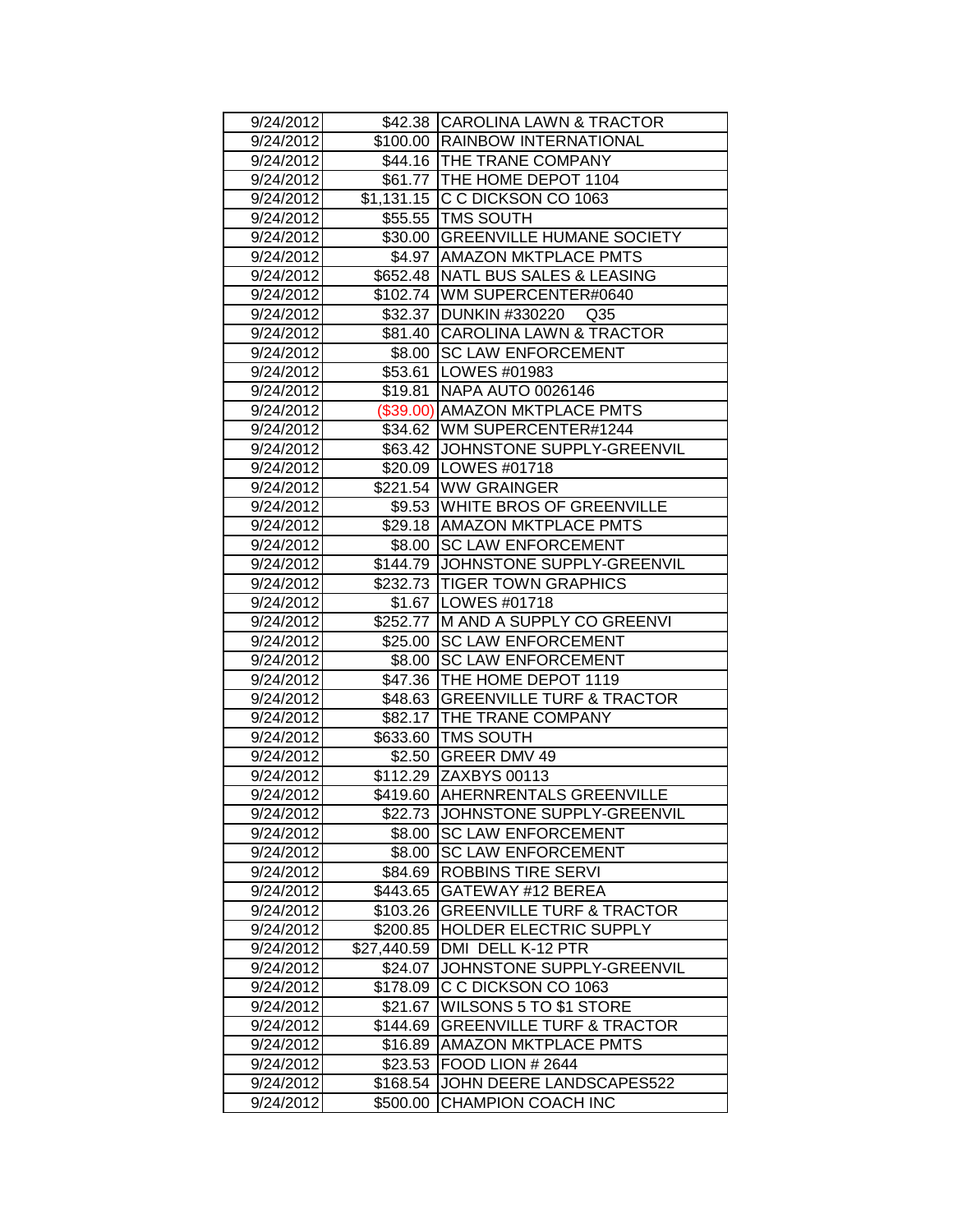| 9/24/2012              |                     | \$8.00 SC LAW ENFORCEMENT                  |  |  |  |
|------------------------|---------------------|--------------------------------------------|--|--|--|
| 9/24/2012              |                     | \$35.80   LOWES #00667                     |  |  |  |
| 9/24/2012              | \$434.75 EAI        |                                            |  |  |  |
| 9/24/2012              |                     | \$66.84 UNITED CHEMICAL & SUPP             |  |  |  |
| 9/24/2012              |                     | \$8.99 AMAZON MKTPLACE PMTS                |  |  |  |
| 9/24/2012              |                     | \$8.00 SC LAW ENFORCEMENT                  |  |  |  |
| 9/24/2012              |                     | \$24.07 JOHNSTONE SUPPLY-GREENVIL          |  |  |  |
| 9/24/2012              |                     | \$25.98 THE HOME DEPOT 1127                |  |  |  |
| 9/24/2012              | \$83.21             | <b>GREENVILLE TURF &amp; TRACTOR</b>       |  |  |  |
| 9/24/2012              | \$8.00              | <b>SC LAW ENFORCEMENT</b>                  |  |  |  |
| 9/24/2012              | \$80.98             | JACKPOTBINGOSUPPLIES.C                     |  |  |  |
| 9/24/2012              |                     | \$15.60 CAROLINA LAWN & TRACTOR            |  |  |  |
| 9/24/2012              |                     | \$60.17   WM SUPERCENTER#2265              |  |  |  |
| 9/24/2012              |                     | \$4.00 GREER DMV 49                        |  |  |  |
| 9/24/2012              |                     | \$11.48   AMAZON MKTPLACE PMTS             |  |  |  |
| 9/24/2012              | \$122.51            | <b>B &amp; D INDUSTRIAL INC</b>            |  |  |  |
| 9/24/2012              |                     | \$103.32   LOWES #00667                    |  |  |  |
| 9/24/2012              |                     | \$42.18   AMAZON MKTPLACE PMTS             |  |  |  |
| 9/25/2012              |                     | \$35.56 PETSMART INC 400                   |  |  |  |
| 9/25/2012              |                     | \$37.93   LOWES #00667                     |  |  |  |
| 9/25/2012              |                     | \$25.00 SC LAW ENFORCEMENT                 |  |  |  |
| 9/25/2012              | \$25.00             | <b>SC LAW ENFORCEMENT</b>                  |  |  |  |
| 9/25/2012              | \$53.47             | <b>HICKORY POINT 34</b>                    |  |  |  |
| 9/25/2012              | \$45.00             | <b>ISQ KITTYS ALTERATIONS</b>              |  |  |  |
| 9/25/2012              | \$379.77            | COASTAL AGROBUSINESS INC                   |  |  |  |
| 9/25/2012              | \$1,089.00          | <b>THE PEACE CENTER FOR THE</b>            |  |  |  |
| 9/25/2012              | \$55.00             | <b>GOOGLE Stork Systems</b>                |  |  |  |
| 9/25/2012              | \$200.26            | <b>HOLDER ELECTRIC SUPPLY</b>              |  |  |  |
| 9/25/2012              | \$124.09            | <b>BI-LO 289</b>                           |  |  |  |
| 9/25/2012              |                     | \$95.40 VZWRLSS APOCC VISE                 |  |  |  |
| 9/25/2012              |                     | \$25.00 SC LAW ENFORCEMENT                 |  |  |  |
| 9/25/2012              | \$25.00             | <b>SC LAW ENFORCEMENT</b>                  |  |  |  |
| 9/25/2012              | \$267.01            | LOWES #00528                               |  |  |  |
| 9/25/2012              |                     | \$25.00 SC LAW ENFORCEMENT                 |  |  |  |
| 9/25/2012              |                     | \$48.94   TOUCHOFCLASS TOUCHOFCLASS        |  |  |  |
|                        |                     |                                            |  |  |  |
| 9/25/2012              | \$25.00             | <b>SC LAW ENFORCEMENT</b>                  |  |  |  |
| 9/25/2012              |                     | \$32.30 DUNCANS HOME CENTER                |  |  |  |
| 9/25/2012              |                     | \$7.99   WALGREENS #10390                  |  |  |  |
| 9/25/2012              | \$422.94            | <b>ROSETTA STONE</b>                       |  |  |  |
| 9/25/2012              | \$196.00            | <b>EDUCATIONAL THEATRE ASSOC</b>           |  |  |  |
| 9/25/2012              | \$5.94              | Amazon.com                                 |  |  |  |
| 9/25/2012              | \$751.90            | <b>HEAT TRANSFER SALES</b>                 |  |  |  |
| 9/25/2012              | \$122.44            | <b>LOWES #00667</b>                        |  |  |  |
| 9/25/2012              | \$5.93              | Amazon.com                                 |  |  |  |
| 9/25/2012              | \$259.45            | <b>SCHOLASTIC BOOK FAIRS</b>               |  |  |  |
| 9/25/2012              | \$37.98             | <b>PUBLIX #530</b>                         |  |  |  |
| 9/25/2012              | \$342.93            | <b>GREENVILLE OFFICE SUPPLY</b>            |  |  |  |
| 9/25/2012              | \$310.45            | <b>MCABEE TRACTOR &amp; TURF</b>           |  |  |  |
| 9/25/2012              | \$25.00             | <b>SC LAW ENFORCEMENT</b>                  |  |  |  |
| 9/25/2012              | \$46.51             | WM SUPERCENTER#2687                        |  |  |  |
| 9/25/2012<br>9/25/2012 | \$126.26<br>\$41.71 | <b>JUNITED RENTALS</b><br><b>BI-LO 273</b> |  |  |  |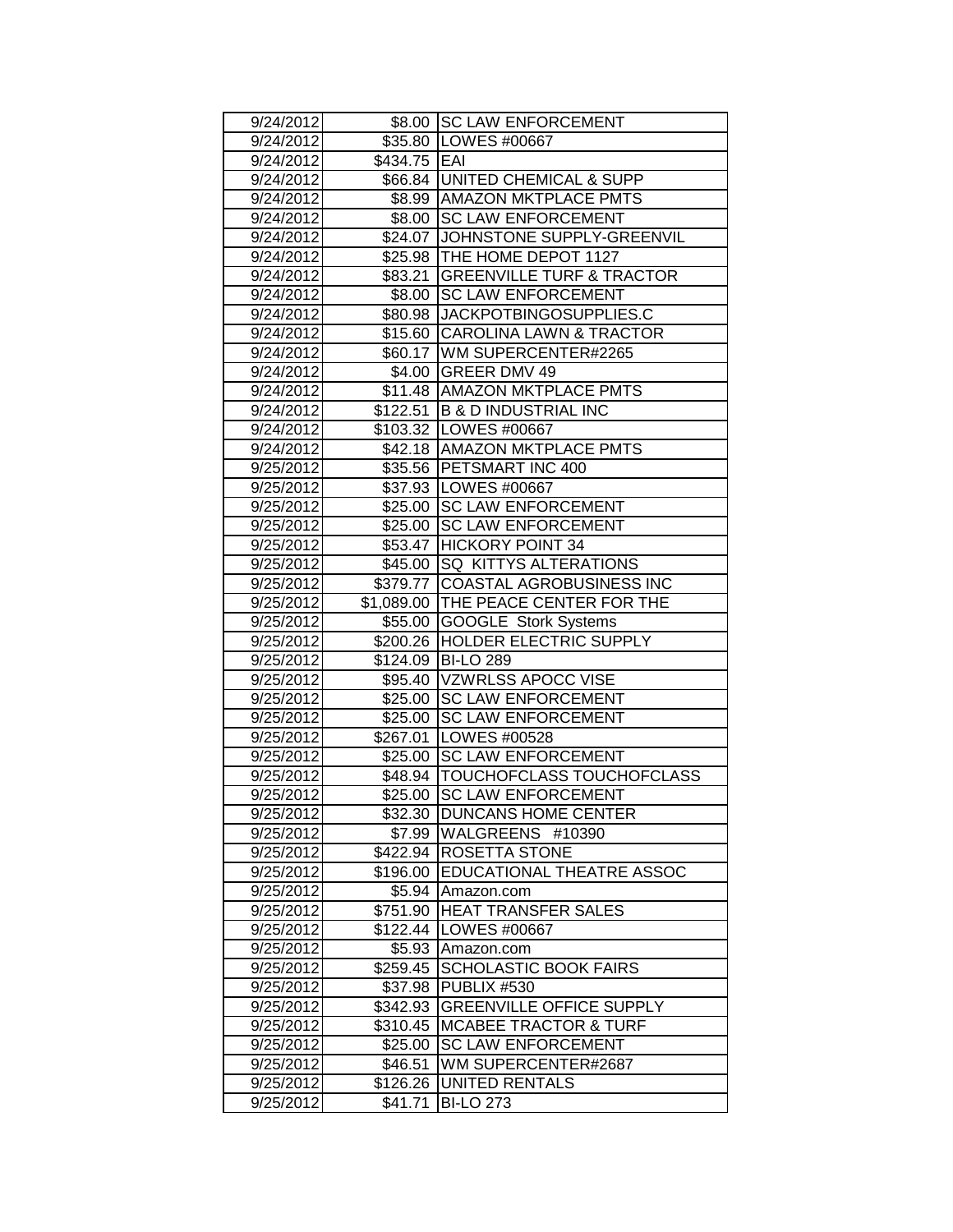| 9/25/2012              |                    | \$53.59 THE TRANE COMPANY                     |  |  |
|------------------------|--------------------|-----------------------------------------------|--|--|
| 9/25/2012              |                    | \$117.98 HD SUPPLY                            |  |  |
| 9/25/2012              |                    | \$99.00 MATH OLYMPIADS                        |  |  |
| 9/25/2012              |                    | \$765.23 C C DICKSON CO 1063                  |  |  |
| 9/25/2012              |                    | \$25.00 SC LAW ENFORCEMENT                    |  |  |
| 9/25/2012              |                    | (\$7.09) SHERWIN WILLIAMS #2021               |  |  |
| 9/25/2012              |                    | \$24.27 SILMAR ELECTRONICS                    |  |  |
| 9/25/2012              | \$1,039.80         | <b>SILMAR ELECTRONICS</b>                     |  |  |
| 9/25/2012              | \$23,519.01        | VZWRLSS IVR VE                                |  |  |
| 9/25/2012              |                    | \$30.08 VZWRLSS APOCC VISE                    |  |  |
| 9/25/2012              |                    | \$24.38 SFI ELECTRONICS INC                   |  |  |
| 9/25/2012              |                    | \$121.41 AII UZ ENGINEERED PROD               |  |  |
| 9/25/2012              |                    | \$16.64   WM SUPERCENTER#4583                 |  |  |
| 9/25/2012              | \$141.71           | <b>CRESCENT SUPPLY COMPANY I</b>              |  |  |
| 9/25/2012              |                    | \$37.16   LOWES #00667                        |  |  |
| 9/25/2012              |                    | \$25.00 SC LAW ENFORCEMENT                    |  |  |
| 9/25/2012              |                    | \$5.30 USPS 45366006529808201                 |  |  |
| 9/25/2012              |                    | \$5.94 Amazon.com                             |  |  |
| 9/25/2012              |                    | (\$19.39) SHERWIN WILLIAMS #2021              |  |  |
| 9/25/2012              |                    | \$39.01   WM SUPERCENTER#0640                 |  |  |
| 9/25/2012              |                    | \$15.34 WM SUPERCENTER#4583                   |  |  |
| 9/25/2012              | \$25.00            | <b>ISC LAW ENFORCEMENT</b>                    |  |  |
| 9/25/2012              | \$25.00            | <b>SC LAW ENFORCEMENT</b>                     |  |  |
| 9/25/2012              | \$25.00            | <b>SC LAW ENFORCEMENT</b>                     |  |  |
| 9/25/2012              | \$89.10            | <b>JULTIMATE OFFICE SOLUTION</b>              |  |  |
| 9/25/2012              | \$16.64            | <b>AMAZON MKTPLACE PMTS</b>                   |  |  |
|                        |                    | \$81.03   LOWES #00667                        |  |  |
| 9/25/2012              |                    |                                               |  |  |
| 9/25/2012              | \$150.35           | NATL BUS SALES & LEASING                      |  |  |
| 9/25/2012              |                    | \$242.03 WHOLESALE INDUSTRIAL ELEC            |  |  |
| 9/25/2012              |                    | \$30.60 THOMAS SAND COMPANY INC               |  |  |
| 9/25/2012              |                    | \$68.43   LOWES #01983                        |  |  |
| 9/25/2012              |                    | \$40.81   LOWES #00667                        |  |  |
| 9/25/2012              |                    | \$68.50  LOWES #00667                         |  |  |
| 9/25/2012              |                    | \$25.00 SC LAW ENFORCEMENT                    |  |  |
| 9/25/2012              |                    | \$95.44   LOWES #00528                        |  |  |
| 9/25/2012              |                    | (\$24.96) AMAZON MKTPLACE PMTS                |  |  |
| 9/26/2012              |                    | \$282.66 TMS SOUTH                            |  |  |
| 9/26/2012              |                    | \$106.02 HOLDER ELECTRIC SUPPLY               |  |  |
| 9/26/2012              | \$15,291.80        | DMI DELL K-12 PTR                             |  |  |
| 9/26/2012              | \$27,440.59        | DMI DELL K-12 PTR                             |  |  |
| 9/26/2012              | \$1,340.90         | <b>SILMAR ELECTRONICS</b>                     |  |  |
| 9/26/2012              | \$79.34            | LOWES #01718                                  |  |  |
| 9/26/2012              | \$344.78           | <b>HOLDER ELECTRIC SUPPLY</b>                 |  |  |
| 9/26/2012              | \$12.00            | JOHNSTONE SUPPLY-GREENVIL                     |  |  |
| 9/26/2012              | \$8.00             | <b>SC LAW ENFORCEMENT</b>                     |  |  |
| 9/26/2012              | \$190.44           | <b>HAWKINS TOWING, INC</b>                    |  |  |
| 9/26/2012              | \$55.88            | LOWES #01718                                  |  |  |
| 9/26/2012              | \$21.48            | <b>AMAZON MKTPLACE PMTS</b>                   |  |  |
| 9/26/2012              | \$2.16             | <b>AMAZON MKTPLACE PMTS</b>                   |  |  |
| 9/26/2012              | \$290.97           | SILMAR ELECTRONICS                            |  |  |
| 9/26/2012<br>9/26/2012 | \$44.20<br>\$33.84 | <b>HOLDER ELECTRIC SUPPLY</b><br>LOWES #01718 |  |  |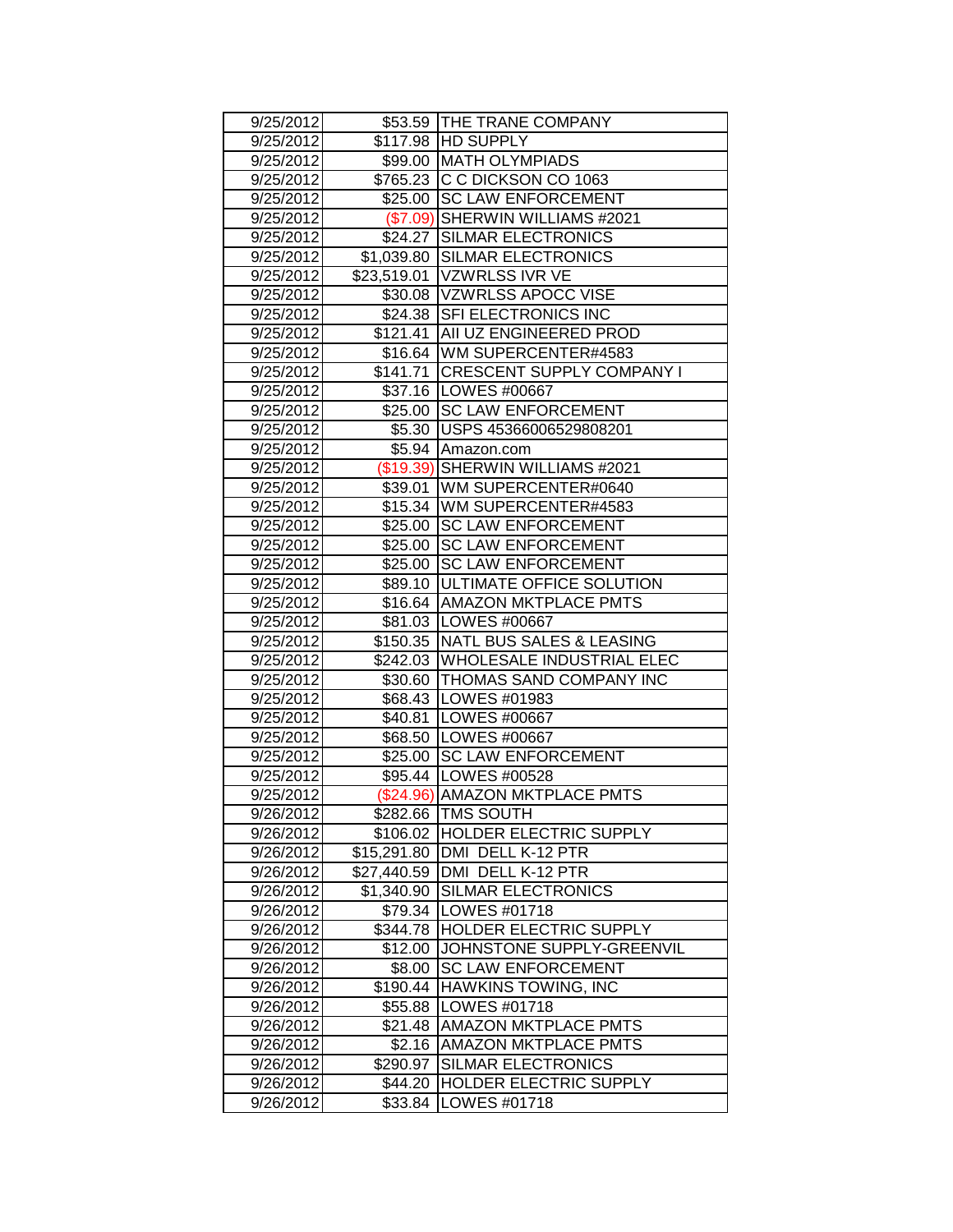| 9/26/2012 |             | \$143.10 BLANCHARD MACHINERY        |  |  |
|-----------|-------------|-------------------------------------|--|--|
| 9/26/2012 |             | \$397.50 CUMMINS ATLANTIC #11       |  |  |
| 9/26/2012 |             | \$344.81 QUILL CORPORATION          |  |  |
| 9/26/2012 |             | \$378.51 JJOHNSTONE SUPPLY-GREENVIL |  |  |
| 9/26/2012 |             | \$85.33   LOWES #01983              |  |  |
| 9/26/2012 |             | \$539.93 DESIGNS UNLIMITED          |  |  |
| 9/26/2012 | \$173.44    | <b>SPRINKLERSUPPLYSTORE LL</b>      |  |  |
| 9/26/2012 | \$18.83     | WM SUPERCENTER#2265                 |  |  |
| 9/26/2012 |             | \$30.59   LOWES #00667              |  |  |
| 9/26/2012 | \$25.00     | <b>SC LAW ENFORCEMENT</b>           |  |  |
| 9/26/2012 | \$483.60    | <b>STAPLES</b><br>00118018          |  |  |
| 9/26/2012 |             | \$126.10 PLUS INC                   |  |  |
| 9/26/2012 |             | \$5.17 LOWES #00667                 |  |  |
| 9/26/2012 |             | \$42.55 CRESCENT SUPPLY COMP INC    |  |  |
| 9/26/2012 |             | \$20,070.50 DMI DELL K-12 PTR       |  |  |
| 9/26/2012 |             | \$42.39 COUNTRY BOY'S GARDEN CENT   |  |  |
| 9/26/2012 | \$160.35    | <b>SAUNDERS OFFICE SUPPLY</b>       |  |  |
| 9/26/2012 |             | \$15.87 QUILL CORPORATION           |  |  |
| 9/26/2012 |             | \$486.97   MAG MAGAZINES.COM        |  |  |
| 9/26/2012 |             | \$67.79 NATL BUS SALES & LEASING    |  |  |
| 9/26/2012 |             | \$25.00 SC LAW ENFORCEMENT          |  |  |
| 9/26/2012 | \$5.41      | <b>CRESCENT SUPPLY COMP INC</b>     |  |  |
| 9/26/2012 |             | \$59.28   LOWES #00528              |  |  |
| 9/26/2012 | \$445.70    | UNITED AIR 0162341296587            |  |  |
| 9/26/2012 |             | \$138.31 TARGET.COM                 |  |  |
| 9/26/2012 |             | \$62.75 FERGUSON ENT #43            |  |  |
| 9/26/2012 | \$76.00     | <b>THE CHILDRENS MUSEUM OF T</b>    |  |  |
| 9/26/2012 | \$239.25    | WWW.NEWEGG.COM                      |  |  |
| 9/26/2012 |             | \$50.23 THE HOME DEPOT 1104         |  |  |
| 9/26/2012 | \$7.46      | <b>TMS SOUTH</b>                    |  |  |
| 9/26/2012 | \$11.97     | <b>BI-LO 161</b>                    |  |  |
| 9/26/2012 | \$22,937.72 | DMI DELL K-12 PTR                   |  |  |
| 9/26/2012 | \$25.37     | NATL BUS SALES & LEASING            |  |  |
| 9/26/2012 | \$89.89     | SOUTHEASTERN ELECTRICA              |  |  |
| 9/26/2012 | \$129.09    | <b>AMAZON MKTPLACE PMTS</b>         |  |  |
| 9/26/2012 | \$9.86      | STAPLES<br>00108688                 |  |  |
| 9/26/2012 |             | \$92.86 FERGUSON ENT #43            |  |  |
| 9/26/2012 | \$47.56     | <b>JAMAZON MKTPLACE PMTS</b>        |  |  |
| 9/26/2012 | \$209.91    | RGS REALLY GOOD STUFF               |  |  |
| 9/26/2012 | \$533.61    | DBC BLICK ART MATERIAL              |  |  |
| 9/26/2012 | \$27,440.59 | DMI DELL K-12 PTR                   |  |  |
| 9/26/2012 | \$27,440.59 | DMI DELL K-12 PTR                   |  |  |
| 9/26/2012 | \$13,720.30 | DMI DELL K-12 PTR                   |  |  |
| 9/26/2012 | \$65.08     | LOWES #01718                        |  |  |
| 9/26/2012 | \$27,440.59 | DMI DELL K-12 PTR                   |  |  |
| 9/26/2012 | \$13.45     | NAPA AUTO 0027617                   |  |  |
| 9/26/2012 | \$52.35     | <b>AMAZON MKTPLACE PMTS</b>         |  |  |
| 9/26/2012 | \$232.60    | <b>MECO INC OF AUGUSTA</b>          |  |  |
| 9/26/2012 | \$103.32    | LOWES #00667                        |  |  |
| 9/26/2012 | \$194.72    | LOWES #00528                        |  |  |
| 9/26/2012 | \$445.70    | UNITED AIR 0162341296588            |  |  |
| 9/26/2012 | \$42.38     | <b>CLASSIC ACE &amp; POSTAL</b>     |  |  |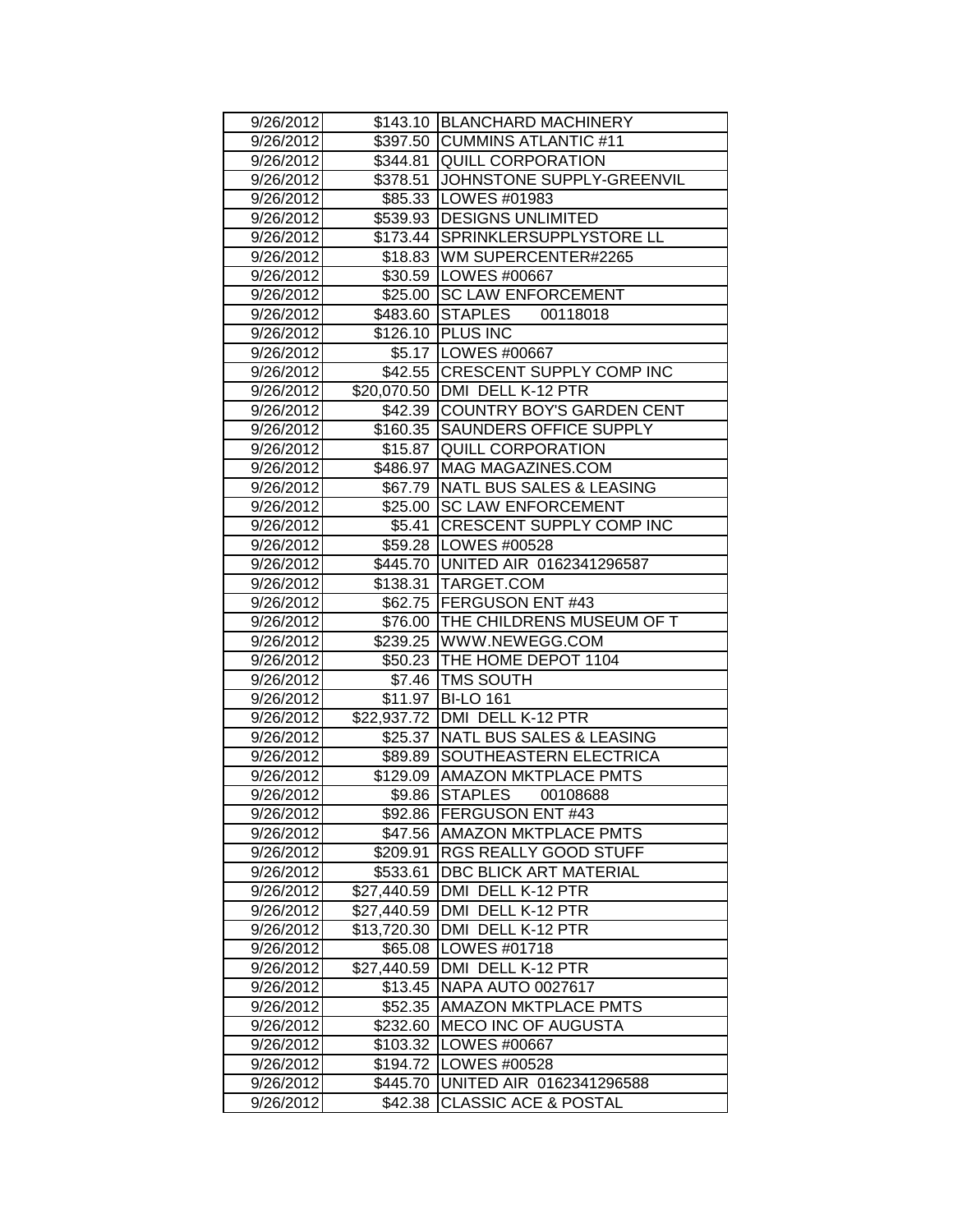| 9/26/2012 |                     | \$34.05   LOWES #00667                                          |  |
|-----------|---------------------|-----------------------------------------------------------------|--|
| 9/26/2012 |                     | \$193.06   LOWES #00528                                         |  |
| 9/26/2012 |                     | \$152.13 LOWES #00667                                           |  |
| 9/26/2012 |                     | \$784.00 TMK FUNDRAISING                                        |  |
| 9/26/2012 |                     | \$20.56 HOLDER ELECTRIC SUPPLY                                  |  |
| 9/26/2012 |                     | \$26.67 OREILLY AUTO 00016253                                   |  |
| 9/26/2012 |                     | \$40.68 WHOLESALE INDUSTRIAL ELEC                               |  |
| 9/26/2012 |                     | \$759.45 QUILL CORPORATION                                      |  |
| 9/26/2012 |                     | \$108.12 MERUS WATER SYSTEMS                                    |  |
| 9/26/2012 | \$809.21            | <b>HERITAGE FOOD SERVICE</b>                                    |  |
| 9/26/2012 |                     | \$33.74   LOWES #01718                                          |  |
| 9/26/2012 |                     | \$15.23 QUILL CORPORATION                                       |  |
| 9/26/2012 |                     | \$25.00 SC LAW ENFORCEMENT                                      |  |
| 9/26/2012 |                     | \$28.38 PARTY CITY #200                                         |  |
| 9/26/2012 |                     | \$35.65   LOWES #00667                                          |  |
| 9/26/2012 |                     | \$158.35 HOLDER ELECTRIC SUPPLY                                 |  |
| 9/26/2012 | \$8.00              | <b>SC LAW ENFORCEMENT</b>                                       |  |
| 9/26/2012 |                     | \$264.87   TMS SOUTH                                            |  |
| 9/26/2012 |                     | \$27.29 SMITHTURF AND IRRIGATI                                  |  |
| 9/26/2012 |                     | \$57.63 TARGET<br>00018705                                      |  |
| 9/26/2012 |                     | \$18.46 BI-LO 624                                               |  |
| 9/26/2012 |                     | \$122.25 TRIARCO ARTS AND CRAFTS                                |  |
| 9/26/2012 |                     | \$207.68 AMAZON MKTPLACE PMTS                                   |  |
| 9/26/2012 | \$30.38             | JOHNSTONE SUPPLY-GREENVIL                                       |  |
| 9/26/2012 | \$137.96            | <b>DIXIE MESSER MIRROR AN</b>                                   |  |
| 9/26/2012 | \$69.96             | SOUTHEASTERN ELECTRICA                                          |  |
| 9/26/2012 | \$1,269.88          | <b>APL APPLE ONLINE STORE</b>                                   |  |
| 9/26/2012 | $\sqrt{$642.06}$    | LOWES #00667                                                    |  |
| 9/26/2012 |                     | \$58.04 PUBLIX #531                                             |  |
| 9/26/2012 |                     | \$59.64 STEAK N SHAKE 2705                                      |  |
| 9/26/2012 |                     | \$73.13   TARGET.COM                                            |  |
| 9/26/2012 |                     | (\$5.51) LOWES #00667                                           |  |
| 9/26/2012 |                     | \$455.29   BATTERY SPECIALISTS                                  |  |
| 9/26/2012 |                     | \$66.54 OFFICE DEPOT #1214                                      |  |
| 9/26/2012 |                     | \$1,343.76 AMAZON MKTPLACE PMTS                                 |  |
| 9/26/2012 | \$296.80            | ST CLAIR SIGNS INC                                              |  |
| 9/26/2012 |                     | \$2.48   LOWES #00667                                           |  |
| 9/26/2012 |                     | \$122.79 LOWES #00667                                           |  |
| 9/26/2012 | \$1,222.00          | <b>NIVENS APPLE FARM</b>                                        |  |
| 9/26/2012 | \$19.00             | <b>TMS SOUTH</b>                                                |  |
| 9/26/2012 | \$38.00             | MARATHON PETRO136648                                            |  |
| 9/26/2012 | \$93.73             | <b>LOWES #00667</b>                                             |  |
| 9/26/2012 | \$8.45              | <b>FASTENAL COMPANY01</b>                                       |  |
| 9/26/2012 | \$81.58             | <b>TMS SOUTH</b>                                                |  |
| 9/26/2012 | \$20.92             | <b>CHRISTOPHER TRUCKS</b>                                       |  |
| 9/27/2012 | \$15.03<br>\$345.83 | THE HOME DEPOT 1119                                             |  |
| 9/27/2012 |                     | BENSON CHRYSLER PLYMOUTH                                        |  |
| 9/27/2012 | \$44.50             | <b>GREENVILLE OFFICE SUPPLY</b><br><b>BINSWANGER GLASS #043</b> |  |
| 9/27/2012 | \$16.22             |                                                                 |  |
| 9/27/2012 | \$19.47             | <b>BI-LO 273</b>                                                |  |
| 9/27/2012 | \$583.17            | M AND A SUPPLY CO GREENVI                                       |  |
| 9/27/2012 | \$66.99             | J W VAUGHN CO INC                                               |  |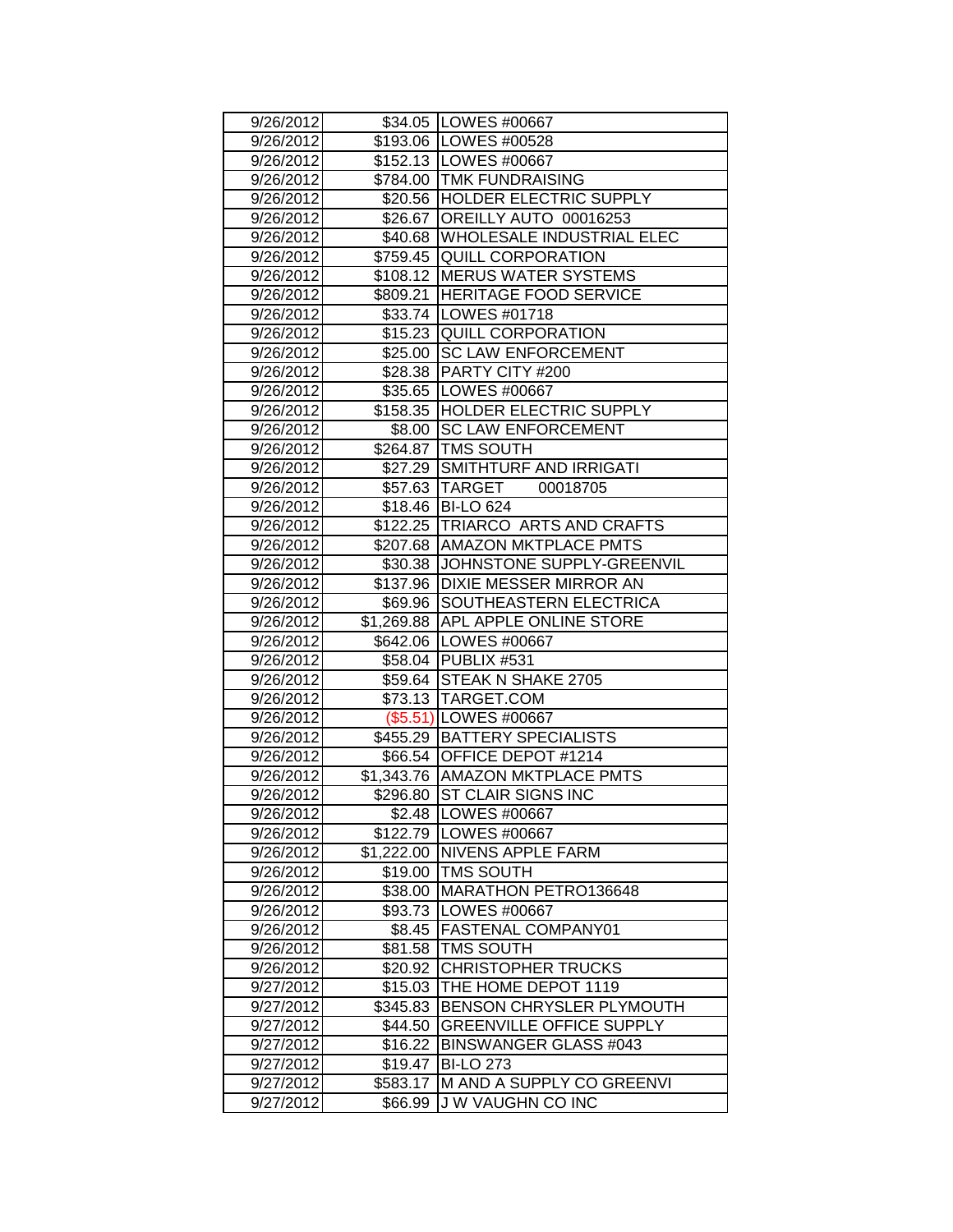| 9/27/2012              |                     | \$95.88 HOLDER ELECTRIC SUPPLY                          |  |  |
|------------------------|---------------------|---------------------------------------------------------|--|--|
| 9/27/2012              |                     | \$1,709.81 BARCO PRODUCTS                               |  |  |
| 9/27/2012              |                     | \$25.00 SC LAW ENFORCEMENT                              |  |  |
| 9/27/2012              |                     | \$34.00 SHELL OIL 57544770100                           |  |  |
| 9/27/2012              |                     | \$1,870.00 CAROLINA RENAISSANCE                         |  |  |
| 9/27/2012              |                     | \$29.71 FASTENAL COMPANY01                              |  |  |
| 9/27/2012              |                     | \$64.63 SHERWIN WILLIAMS #2785                          |  |  |
| 9/27/2012              |                     | \$70.84 FASTENAL COMPANY01                              |  |  |
| 9/27/2012              |                     | \$1,012.33 M AND A SUPPLY CO GREENVI                    |  |  |
| 9/27/2012              |                     | \$40.18   LOWES #01983                                  |  |  |
| 9/27/2012              |                     | \$25.00 SC LAW ENFORCEMENT                              |  |  |
| 9/27/2012              |                     | \$5.27 THE HOME DEPOT 1119                              |  |  |
| 9/27/2012              |                     | \$437.04 AAA SUPPLY - GVILLE                            |  |  |
| 9/27/2012              |                     | \$206.95 GOS// GREENVILLE OFFICE S                      |  |  |
| 9/27/2012              |                     | \$39.14 ADVANCE AUTO PARTS #5440                        |  |  |
| 9/27/2012              |                     | \$39.43 CRESCENT SUPPLY COMPANY I                       |  |  |
| 9/27/2012              |                     | \$47.13   LOWES #01718                                  |  |  |
| 9/27/2012              |                     | \$53.59 THE TRANE COMPANY                               |  |  |
| 9/27/2012              |                     | \$109.00 NASCO CATALOG SALES                            |  |  |
| 9/27/2012              |                     | (\$110.97) HOLDER ELECTRIC SUPPLY                       |  |  |
| 9/27/2012              |                     | \$98.35   LOWES #01718                                  |  |  |
| 9/27/2012              |                     | \$186.74 AAA SUPPLY - GVILLE                            |  |  |
| 9/27/2012              |                     | \$70.47 JOHNSTONE SUPPLY-GREENVIL                       |  |  |
| 9/27/2012              | \$16.91             | <b>DEWALT FACTORY SVC #72</b>                           |  |  |
| 9/27/2012              |                     | \$40.04 LOWES #00667                                    |  |  |
| 9/27/2012              |                     | \$86.96 LOWES #01718                                    |  |  |
| 9/27/2012              | \$972.91            | <b>RENTAL ONE</b>                                       |  |  |
| 9/27/2012              |                     | \$21.70 NAPA AUTO 0027617                               |  |  |
|                        |                     |                                                         |  |  |
| 9/27/2012              |                     | \$29.01 WM SUPERCENTER#0640                             |  |  |
| 9/27/2012              |                     | \$238.50 SUNSTORE SOLAR                                 |  |  |
| 9/27/2012              |                     | \$84.76   LOWES #01983                                  |  |  |
| 9/27/2012              |                     | \$56.03   LOWES #01718                                  |  |  |
| 9/27/2012              |                     | \$90.00 USPS 45310006429807963                          |  |  |
| 9/27/2012              |                     | \$292.05   LOWES #00667                                 |  |  |
| 9/27/2012              |                     | \$352.35 RENTAL ONE                                     |  |  |
| 9/27/2012              |                     | \$114.48  AAA LOCKSMITH & ALARM COM                     |  |  |
| 9/27/2012              |                     | \$16.01   LOWES #01718                                  |  |  |
| 9/27/2012              |                     | \$1,331.04   MAACO AUTO PAINTING                        |  |  |
| 9/27/2012              |                     | \$555.76 CRESCENT SUPPLY COMPANY I                      |  |  |
| 9/27/2012              | \$6.77              | <b>WW GRAINGER</b>                                      |  |  |
| 9/27/2012              | \$49.54             | PORTER PAINTS 9250                                      |  |  |
| 9/27/2012              | \$23.35             | <b>PETEES OF WHITE HORSE RD</b>                         |  |  |
| 9/27/2012              | \$20.69             | JOHNSTONE SUPPLY-GREENVIL                               |  |  |
| 9/27/2012              | \$79.89             | <b>CAROLINA LAWN &amp; TRACTOR</b>                      |  |  |
| 9/27/2012              | \$175.57            | W.P.LAW, INC #5                                         |  |  |
| 9/27/2012              | \$40.45             | SCHOLASTIC INC. KEY 22                                  |  |  |
| 9/27/2012              | \$41.46             | SCHOLASTIC INC. KEY 22<br><b>NAT'L WRESTLING COACHE</b> |  |  |
| 9/27/2012              | \$30.00<br>\$154.74 | <b>BI-LO 661</b>                                        |  |  |
| 9/27/2012<br>9/27/2012 | \$563.19            | <b>BLACK ELECTRICAL SUPPLY I</b>                        |  |  |
| 9/27/2012              |                     | (\$117.19) NAPA AUTO 0027617                            |  |  |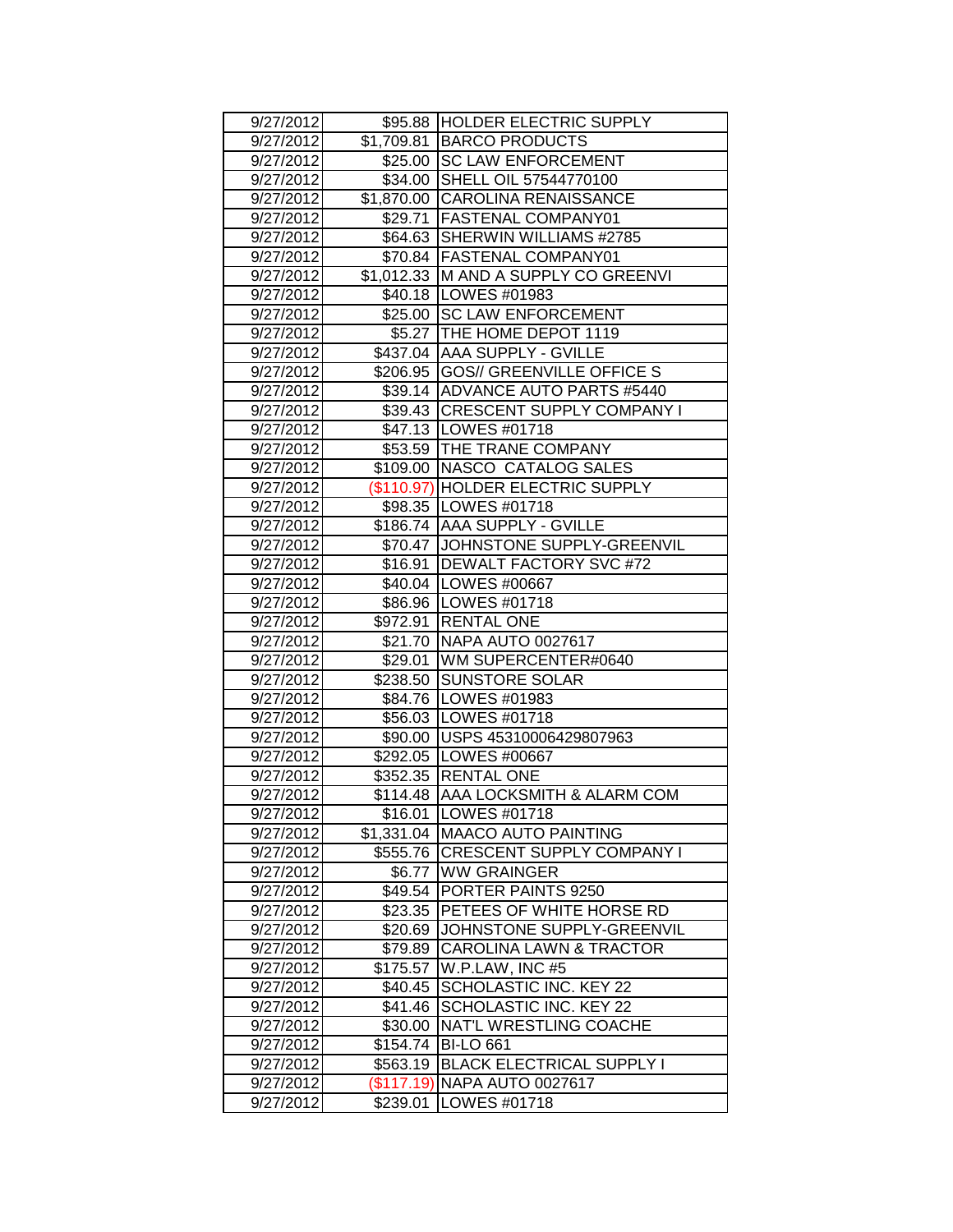| 9/27/2012 |            | \$278.50 STAPLS9232133391000       |  |  |
|-----------|------------|------------------------------------|--|--|
| 9/27/2012 |            | \$93.36   BWI - GREENVILLE/        |  |  |
| 9/27/2012 |            | \$10.14   LOWES #00528             |  |  |
| 9/27/2012 |            | \$45.08 LOWES #00528               |  |  |
| 9/27/2012 |            | \$25.00   SC LAW ENFORCEMENT       |  |  |
| 9/27/2012 |            | \$34.63 MCABEE TRACTOR & TURF      |  |  |
| 9/27/2012 |            | \$219.65 WW GRAINGER               |  |  |
| 9/27/2012 |            | \$74.99   WM SUPERCENTER#5487      |  |  |
| 9/27/2012 |            | \$66.76 WM SUPERCENTER#2265        |  |  |
| 9/27/2012 |            | \$77.49 LOWES #00528               |  |  |
| 9/27/2012 |            | \$151.75 TMS SOUTH                 |  |  |
| 9/27/2012 |            | \$109.55 TMS SOUTH                 |  |  |
| 9/27/2012 |            | \$49.34 GREENVILLE FENCE CO        |  |  |
| 9/27/2012 |            | \$51.28 BI-LO 661                  |  |  |
| 9/27/2012 |            | \$7.55 JJOHNSTONE SUPPLY-GREENVIL  |  |  |
| 9/27/2012 |            | \$22.74 WM SUPERCENTER#0640        |  |  |
| 9/27/2012 |            | \$25.00 SC LAW ENFORCEMENT         |  |  |
| 9/27/2012 |            | \$51.07   PORTER PAINTS 9250       |  |  |
| 9/27/2012 |            | \$53.59   THE TRANE COMPANY        |  |  |
| 9/27/2012 |            | \$30.60 Thomas Sand Company Inc    |  |  |
| 9/27/2012 |            | \$381.87 PAPA JOHNS #0584          |  |  |
| 9/27/2012 |            | \$160.10 240 C-K SIMPSONV          |  |  |
| 9/27/2012 | \$20.70    | NORFOLK WIRE & ELECTRONIC          |  |  |
| 9/27/2012 | \$56.86    | <b>CLINE HOSE &amp; HYDRAULICS</b> |  |  |
| 9/27/2012 | \$1,162.60 | <b>WW GRAINGER</b>                 |  |  |
| 9/27/2012 | \$70.79    | SHERWIN WILLIAMS #2021             |  |  |
| 9/27/2012 | \$13.40    | <b>BI-LO 274</b>                   |  |  |
| 9/27/2012 | \$1.98     | SCHOLASTIC INC. KEY 22             |  |  |
| 9/27/2012 |            | \$16.94 CLASSIC ACE & POSTAL       |  |  |
| 9/27/2012 |            | \$237.67 LOWES #01718              |  |  |
| 9/27/2012 |            | \$78.19 WM SUPERCENTER#0640        |  |  |
| 9/27/2012 | \$25.00    | <b>SC LAW ENFORCEMENT</b>          |  |  |
| 9/27/2012 | \$26.38    | C C DICKSON CO 1004                |  |  |
| 9/27/2012 |            | \$518.64 SSI SCHOOL SPECIALTY      |  |  |
| 9/27/2012 |            | \$222.86   VISSAGE AUTO PARTS CO   |  |  |
| 9/27/2012 |            | \$25.00 SC LAW ENFORCEMENT         |  |  |
| 9/27/2012 |            | \$79.48 PUBLIX #632                |  |  |
| 9/27/2012 |            | (\$35.39) SHERWIN WILLIAMS #2021   |  |  |
| 9/27/2012 | \$25.00    | <b>SC LAW ENFORCEMENT</b>          |  |  |
| 9/27/2012 | \$434.60   | <b>NYT TIMES E-BILLING</b>         |  |  |
| 9/27/2012 | \$231.89   | <b>CRESCENT SUPPLY COMPANY I</b>   |  |  |
| 9/27/2012 | \$107.65   | Amazon.com                         |  |  |
| 9/27/2012 | \$144.79   | SCHOLASTIC INC. KEY 22             |  |  |
| 9/27/2012 | \$53.93    | <b>LOWES #00667</b>                |  |  |
| 9/27/2012 | \$23.31    | <b>DUNCANS HOME CENTER</b>         |  |  |
| 9/27/2012 | \$75.00    | <b>AMAZING THREADS</b>             |  |  |
| 9/27/2012 | \$21.68    | THE HOME DEPOT 1127                |  |  |
| 9/27/2012 | \$318.13   | LOWES #00667                       |  |  |
| 9/27/2012 | \$20.29    | <b>TMS SOUTH</b>                   |  |  |
| 9/27/2012 | \$68.93    | <b>STAPLES</b><br>00105536         |  |  |
| 9/27/2012 | \$361.78   | LOWES #00667                       |  |  |
| 9/27/2012 | \$47.27    | SHERWIN WILLIAMS #2785             |  |  |
|           |            |                                    |  |  |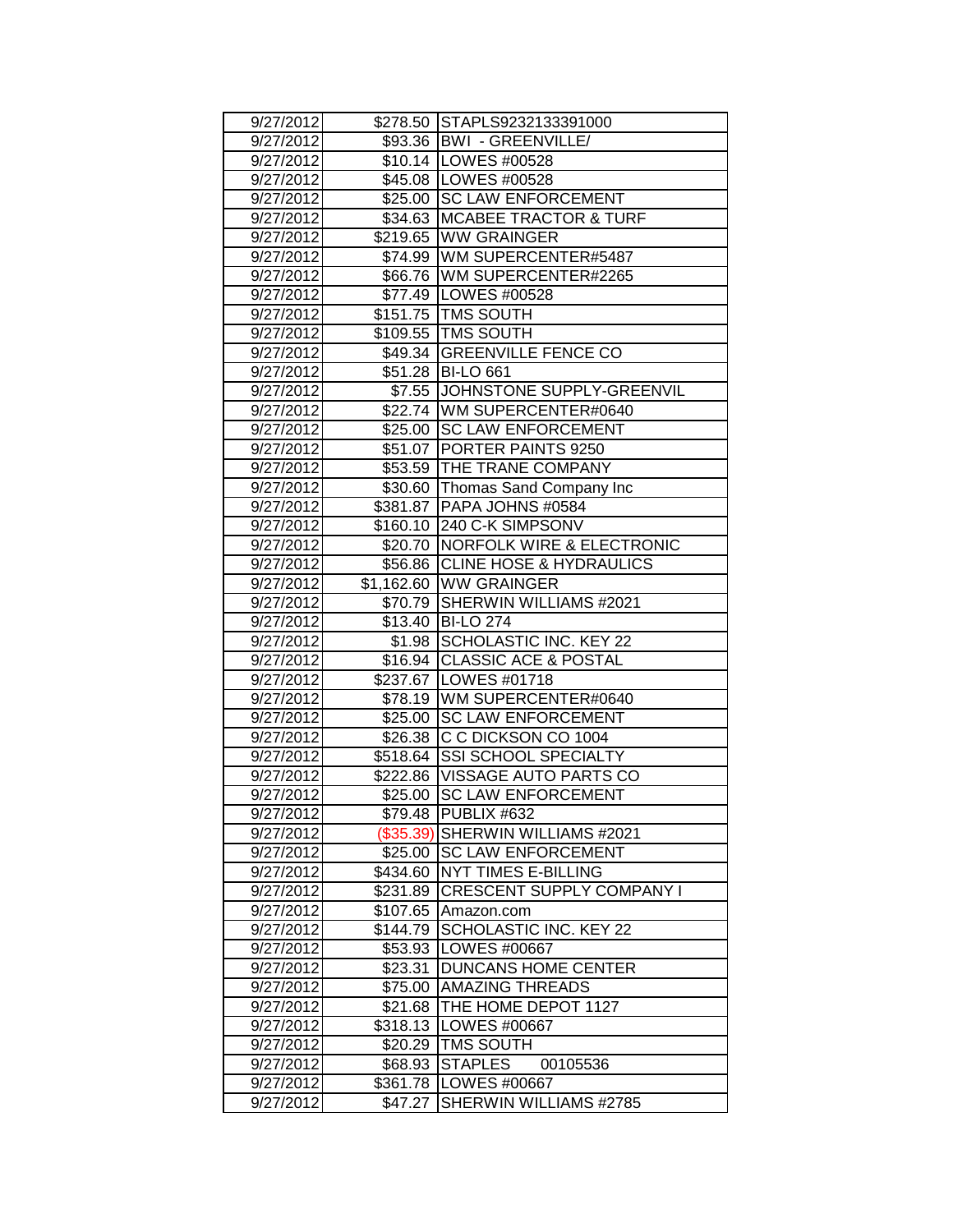| 9/27/2012 |           | \$139.78 JOHNSTONE SUPPLY-GREENVIL  |  |
|-----------|-----------|-------------------------------------|--|
| 9/27/2012 |           | \$20.13 CLASSIC ACE & POSTAL        |  |
| 9/27/2012 |           | \$6.65 SHERWIN WILLIAMS #2735       |  |
| 9/27/2012 |           | \$48.68 EARSHOT RECORDS             |  |
| 9/27/2012 |           | \$5.36 BI-LO 161                    |  |
| 9/27/2012 | \$25.00   | <b>SC LAW ENFORCEMENT</b>           |  |
| 9/27/2012 | \$25.00   | <b>SC LAW ENFORCEMENT</b>           |  |
| 9/27/2012 | \$53.59   | <b>THE TRANE COMPANY</b>            |  |
| 9/27/2012 | \$21.35   | JOHNSTONE SUPPLY-GREENVIL           |  |
| 9/27/2012 | \$79.58   | LOWES #00667                        |  |
| 9/27/2012 | \$30.77   | <b>SMITHTURF AND IRRIGATI</b>       |  |
| 9/27/2012 | \$90.00   | <b>SCHOLASTIC INC. KEY 22</b>       |  |
| 9/28/2012 | \$379.69  | <b>IDESIGN TO IMPRESS</b>           |  |
| 9/28/2012 |           | \$153.98   LOWES #01718             |  |
| 9/28/2012 |           | \$23.85 THE HOME DEPOT #1126        |  |
| 9/28/2012 | \$7.36    | THE HOME DEPOT 1127                 |  |
| 9/28/2012 |           | \$26.50   TLF EXPRESSIONS UNLIMITED |  |
| 9/28/2012 | \$14.00   | <b>PUBLIX #576</b>                  |  |
| 9/28/2012 | \$262.89  | <b>HIGHWATER CLAYS INC</b>          |  |
| 9/28/2012 |           | \$12.36 WM SUPERCENTER#4583         |  |
| 9/28/2012 |           | \$13.64 WM SUPERCENTER#4583         |  |
| 9/28/2012 |           | \$40.59 THE TRANE COMPANY           |  |
| 9/28/2012 |           | \$41.72 SHERWIN WILLIAMS #2735      |  |
| 9/28/2012 | \$48.59   | FOOD LION # 2644                    |  |
| 9/28/2012 | \$283.53  | <b>ROBBINS TIRE SERVI</b>           |  |
| 9/28/2012 | (\$17.99) | THE HOME DEPOT 1104                 |  |
| 9/28/2012 | \$410.69  | JOHNSTONE SUPPLY-GREENVIL           |  |
|           |           |                                     |  |
| 9/28/2012 | \$845.00  | <b>MULLEN PUBLICATIONS IN</b>       |  |
| 9/28/2012 | \$106.85  | <b>JOYCE EQUIPMENT COMPANY</b>      |  |
| 9/28/2012 | \$13.23   | <b>NORTHERN TOOL EQUIPMNT</b>       |  |
| 9/28/2012 | \$106.87  | <b>LOWES #00667</b>                 |  |
| 9/28/2012 | \$482.53  | <b>WW GRAINGER</b>                  |  |
| 9/28/2012 | \$31.50   | <b>INGLES STORE #32</b>             |  |
| 9/28/2012 | \$600.16  | <b>CUSTOM SIGNS</b>                 |  |
| 9/28/2012 | \$102.97  | <b>IMCABEE TRACTOR &amp; TURF</b>   |  |
| 9/28/2012 | \$189.43  | JOYCE EQUIPMENT COMPANY             |  |
| 9/28/2012 |           | (\$539.24) HONEYBAKED HAM 902       |  |
| 9/28/2012 |           | \$51.82   LOWES #01718              |  |
| 9/28/2012 | \$280.00  | <b>FRANKIES FUN PARK OF GREE</b>    |  |
| 9/28/2012 | \$58.27   | THE HOME DEPOT 1127                 |  |
| 9/28/2012 | \$117.66  | SMITHTURF AND IRRIGATI              |  |
| 9/28/2012 | \$281.60  | THE SYSTEM DEPOT                    |  |
| 9/28/2012 | \$71.26   | <b>GOS// GREENVILLE OFFICE S</b>    |  |
| 9/28/2012 | \$21.11   | WM SUPERCENTER#4583                 |  |
| 9/28/2012 | \$13.07   | LOWES #01718                        |  |
| 9/28/2012 | \$380.00  | <b>PURPLE TUNA TEES</b>             |  |
| 9/28/2012 | \$49.39   | TMS SOUTH                           |  |
| 9/28/2012 | \$51.95   | J W VAUGHN CO INC                   |  |
| 9/28/2012 | \$233.09  | SAUNDERS OFFICE SUPPLY              |  |
| 9/28/2012 | \$9.48    | THE HOME DEPOT #1126                |  |
| 9/28/2012 | \$109.65  | WM SUPERCENTER#0640                 |  |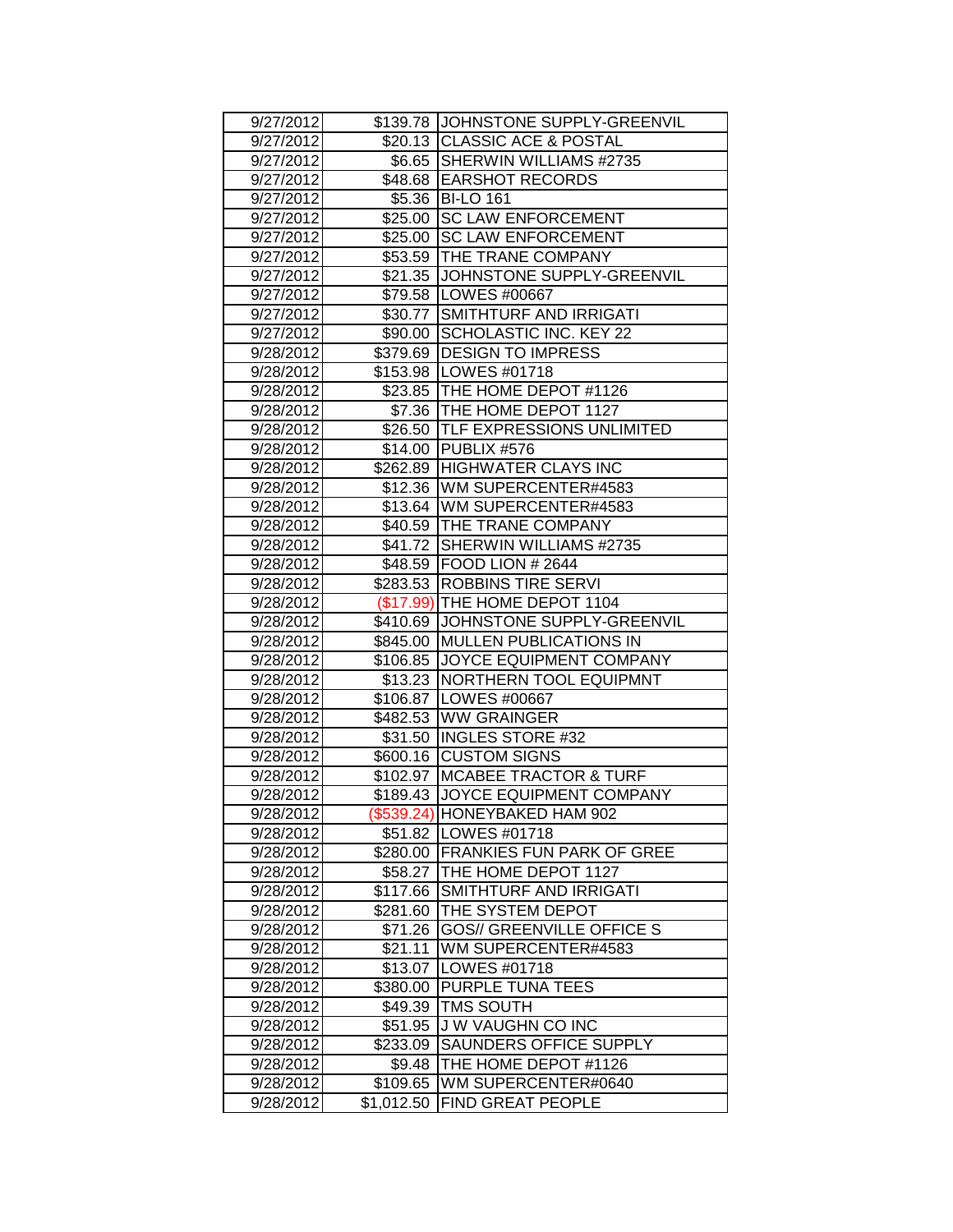| 9/28/2012 |          | \$125.09 OFFICE DEPOT #479           |  |  |
|-----------|----------|--------------------------------------|--|--|
| 9/28/2012 |          | \$415.21 HONEYBAKED HAM 902          |  |  |
| 9/28/2012 |          | \$8.52   LOWES #00528                |  |  |
| 9/28/2012 |          | \$9.48 THE HOME DEPOT 1104           |  |  |
| 9/28/2012 |          | \$7.77   PANERA BREAD #940           |  |  |
| 9/28/2012 |          | \$40.04 ADVANCE AUTO PARTS #5440     |  |  |
| 9/28/2012 |          | \$82.67 OREILLY AUTO 00016253        |  |  |
| 9/28/2012 |          | \$47.67 WW GRAINGER                  |  |  |
| 9/28/2012 | \$37.09  | PUBLIX #530                          |  |  |
| 9/28/2012 | \$226.50 | <b>AAA SUPPLY - GVILLE</b>           |  |  |
| 9/28/2012 |          | \$190.42   LOWES #00667              |  |  |
| 9/28/2012 |          | \$7.55   LOWES #01718                |  |  |
| 9/28/2012 |          | \$27.23 BURDETTE HARDWARE SIMPSON    |  |  |
| 9/28/2012 |          | \$39.46   SCHOLASTIC INC. KEY 22     |  |  |
| 9/28/2012 |          | \$51.60 LOWES #00667                 |  |  |
| 9/28/2012 |          | \$762.06 ROBBINS TIRE SERVI          |  |  |
| 9/28/2012 |          | (\$415.21) HONEYBAKED HAM 902        |  |  |
| 9/28/2012 |          | \$31.12   TMS SOUTH                  |  |  |
| 9/28/2012 |          | \$93.24 HAMPTON INNS                 |  |  |
| 9/28/2012 |          | \$335.00 LAVIGNE'S SPECIALTIES IN    |  |  |
| 9/28/2012 |          | \$42.19   LOWES #00667               |  |  |
| 9/28/2012 |          | \$649.40 HAWKINS TOWING, INC         |  |  |
| 9/28/2012 | \$563.43 | <b>CARSON'S NUT-BOLT &amp; TO</b>    |  |  |
| 9/28/2012 | \$575.50 | <b>OFFICE DEPOT #1099</b>            |  |  |
| 9/28/2012 | \$152.64 | <b>COWART AWARDS</b>                 |  |  |
| 9/28/2012 | \$32.80  | <b>BURDETTE HARDWARE SIMPSON</b>     |  |  |
| 9/28/2012 |          | \$56.72 LOWES #00667                 |  |  |
| 9/28/2012 |          | \$539.24 HONEYBAKED HAM 902          |  |  |
| 9/28/2012 | \$84.77  | <b>NORFOLK WIRE &amp; ELECTRONIC</b> |  |  |
| 9/28/2012 | \$429.28 | <b>HOLDER ELECTRIC SUPPLY</b>        |  |  |
| 9/28/2012 | \$43.79  | <b>THE TOOL SHED</b>                 |  |  |
| 9/28/2012 | \$294.15 | <b>AAA SUPPLY - GVILLE</b>           |  |  |
| 9/28/2012 | \$132.48 | <b>NORTHERN TOOL EQUIPMNT</b>        |  |  |
| 9/28/2012 |          | \$92.13 C C DICKSON CO 1079          |  |  |
| 9/28/2012 |          | \$1,495.13 THE TRANE COMPANY         |  |  |
| 9/28/2012 |          | \$9.30   LOWES #01718                |  |  |
| 9/28/2012 |          | \$102.76   LOWES #00528              |  |  |
| 9/28/2012 | \$355.80 | HONEYBAKED HAM 902                   |  |  |
| 9/28/2012 | \$144.00 | <b>OLD HUNDRED GROCERY &amp;</b>     |  |  |
| 9/28/2012 | \$28.72  | WM SUPERCENTER#4583                  |  |  |
| 9/28/2012 | \$153.06 | <b>JW VAUGHN CO INC</b>              |  |  |
| 9/28/2012 | \$117.43 | <b>NORFOLK WIRE &amp; ELECTRONIC</b> |  |  |
| 9/28/2012 | \$105.84 | STEVI B'S PIZZA - GREE               |  |  |
| 9/28/2012 | \$36.65  | THE HOME DEPOT 1127                  |  |  |
| 9/28/2012 | \$31.87  | LONG TRAILER & BODY SERVI            |  |  |
| 9/28/2012 | \$594.92 | THE TRANE COMPANY                    |  |  |
| 9/28/2012 | \$107.31 | AAA SUPPLY - GVILLE                  |  |  |
| 9/28/2012 | \$283.53 | ROBBINS TIRE SERVI                   |  |  |
| 9/28/2012 | \$414.99 | <b>EXTREMETEES</b>                   |  |  |
| 9/28/2012 | \$18.44  | LOWES #01983                         |  |  |
| 9/28/2012 | \$266.75 | AAA SUPPLY - GVILLE                  |  |  |
| 9/28/2012 | \$132.25 | LOWES #01718                         |  |  |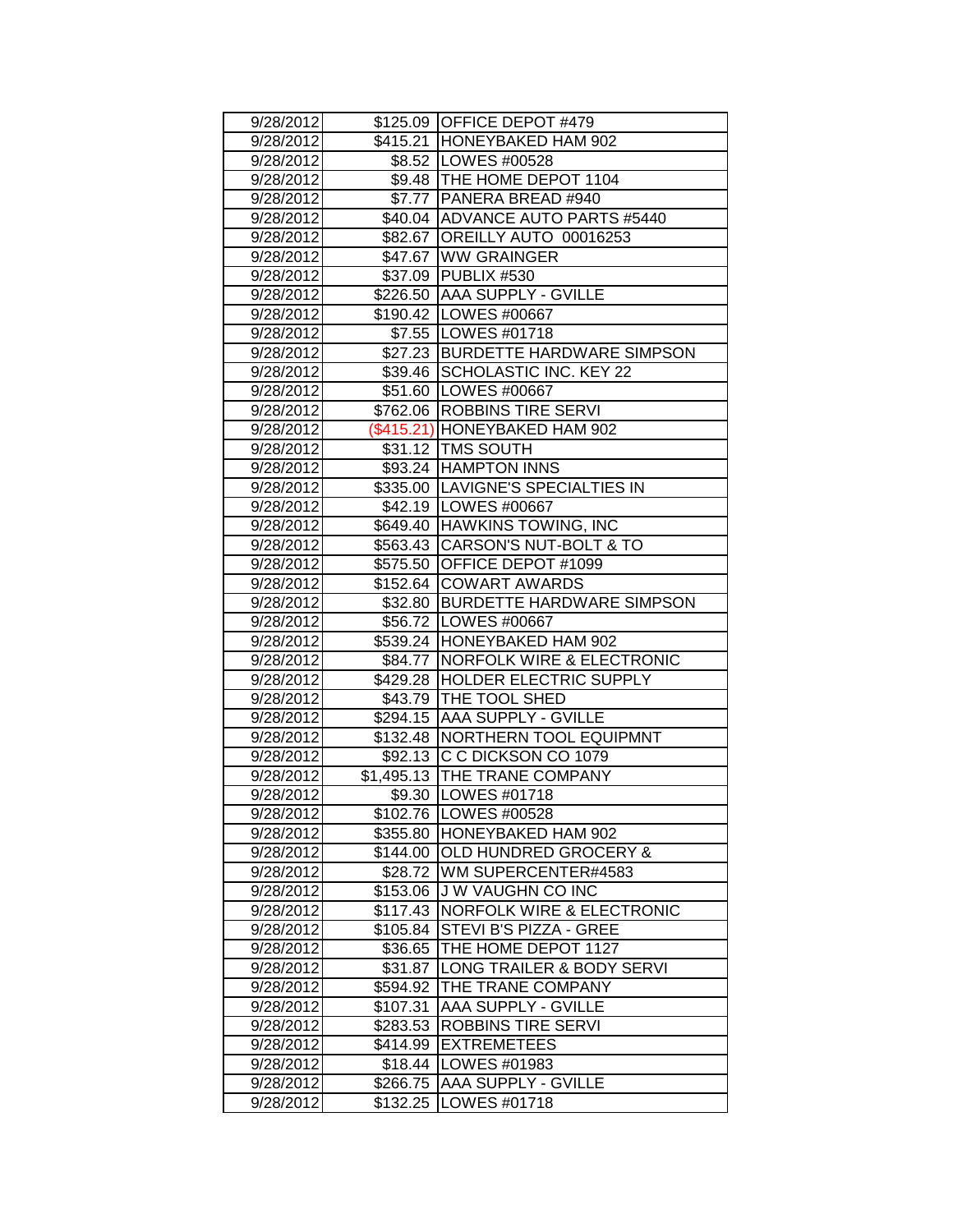| 9/28/2012 |                | \$60.12   LOWES #00667           |  |  |
|-----------|----------------|----------------------------------|--|--|
| 9/28/2012 | \$20.37        | <b>SAUNDERS OFFICE SUPPLY</b>    |  |  |
| 9/28/2012 | \$68.59        | <b>LOWES #01718</b>              |  |  |
| 9/28/2012 | \$118.80       | LITTLE CAESARS 0101 0009         |  |  |
| 9/28/2012 | \$96.09        | WM SUPERCENTER#2265              |  |  |
| 9/28/2012 | \$135.68       | <b>COOK &amp; BOARDMAN OF</b>    |  |  |
| 9/28/2012 |                | \$31.58 FASTENAL COMPANY01       |  |  |
| 9/28/2012 |                | \$48.92 SCHOLASTIC INC. KEY 22   |  |  |
| 9/28/2012 |                | \$1,130.38 AAA SUPPLY - GVILLE   |  |  |
| 9/28/2012 |                | \$101.94 HAYNEEDLE INC           |  |  |
| 9/28/2012 |                | \$57.95 SCHOLASTIC INC. KEY 22   |  |  |
| 9/28/2012 | \$18.90        | <b>IFOOD LION # 2644</b>         |  |  |
| 9/28/2012 | \$3,010.50     | <b>FIND GREAT PEOPLE</b>         |  |  |
| 9/28/2012 | \$51.23        | LOWES #00667                     |  |  |
| 9/28/2012 |                | \$861.75 AMAZON MKTPLACE PMTS    |  |  |
| 9/28/2012 | \$148.94       | LOWES #00667                     |  |  |
| 9/28/2012 | \$12.01        | <b>FIS, INC. #125</b>            |  |  |
| 9/28/2012 | \$158.06       | JOHNSTONE SUPPLY-GREENVIL        |  |  |
| 9/28/2012 |                | \$44.94 TMS SOUTH                |  |  |
| 9/28/2012 | \$108.19       | <b>HAJOCA TAYLORS 72</b>         |  |  |
| 9/28/2012 | \$11.68        | <b>WHOLESALE INDUSTRIAL ELEC</b> |  |  |
| 9/28/2012 | \$339.34       | <b>DBC BLICK ART MATERIAL</b>    |  |  |
|           |                |                                  |  |  |
|           | \$1,541,932.00 |                                  |  |  |